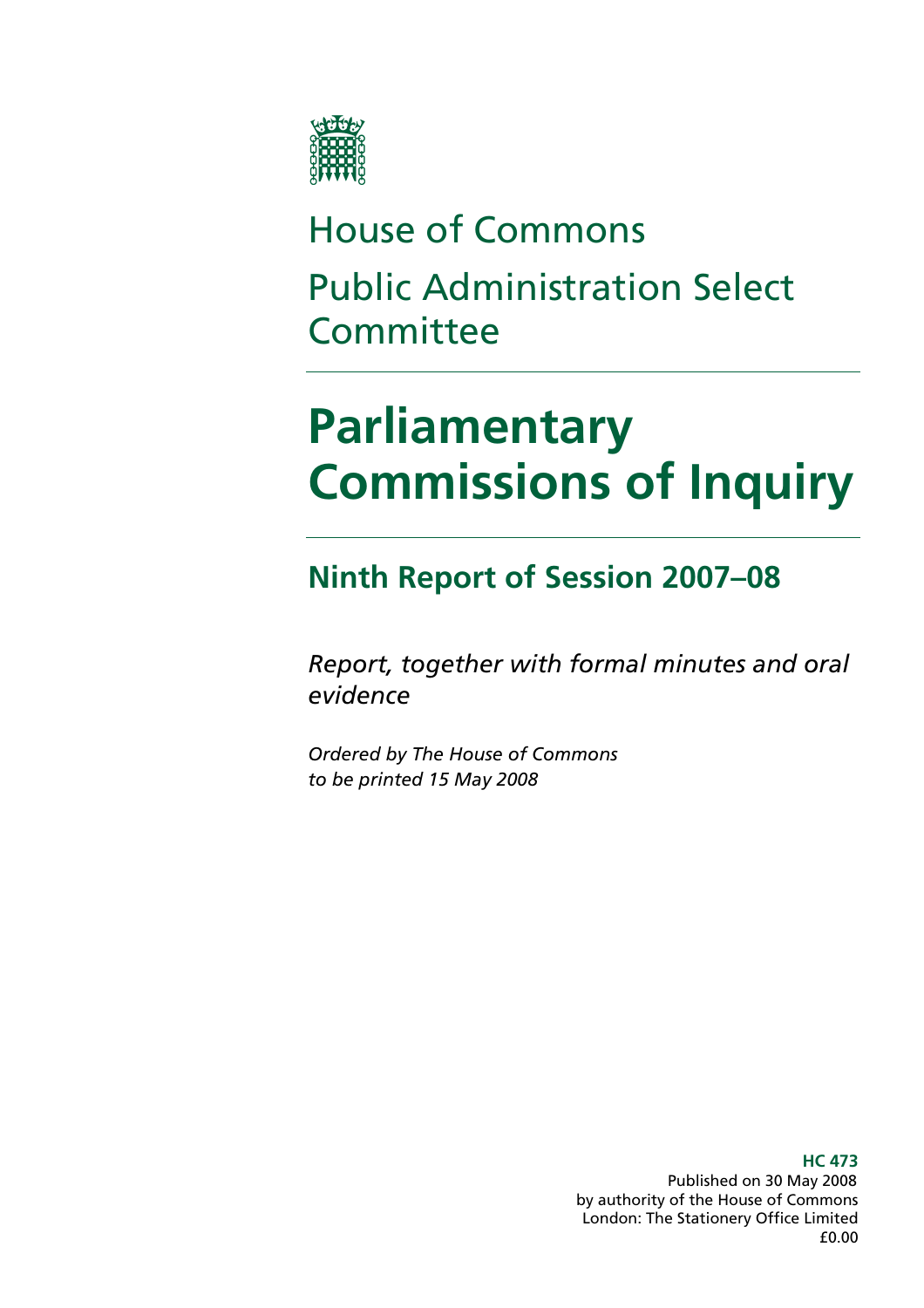#### **The Public Administration Select Committee**

The Public Administration Select Committee is appointed by the House of Commons to examine the reports of the Parliamentary Commissioner for Administration and the Health Service Commissioners for England, which are laid before this House, and matters in connection therewith, and to consider matters relating to the quality and standards of administration provided by civil service departments, and other matters relating to the civil service.

#### **Current membership**

Dr Tony Wright MP (*Labour, Cannock Chase*) (*Chairman*) Mr David Burrowes MP (*Conservative, Enfield Southgate*) Paul Flynn MP (*Labour, Newport West*) David Heyes MP (*Labour, Ashton under Lyne*) Kelvin Hopkins MP (*Labour, Luton North*) Mr Ian Liddell-Grainger MP (*Conservative, Bridgewater*) Julie Morgan MP (*Labour, Cardiff North*) Mr Gordon Prentice MP (*Labour, Pendle*) Paul Rowen MP (*Liberal Democrats, Rochdale*) Mr Charles Walker MP (*Conservative, Broxbourne*) Jenny Willott MP (*Liberal Democrats, Cardiff Central*)

#### **Powers**

The powers of the Committee are set out in House of Commons Standing Orders, principally in SO No 146. These are available on the Internet via www.parliament.uk.

#### **Publications**

The Reports and evidence of the Committee are published by The Stationery Office by Order of the House. All publications of the Committee (including press notices) are on the Internet at http://www.parliament.uk/pasc.

#### **Committee staff**

The current staff of the Committee are Steven Mark (Clerk), James Gerard (Second Clerk), Pauline Ngan (Committee Specialist), Louise Glen (Committee Assistant), Anne Woolhouse (Secretary) and James Bowman (Senior Office Clerk).

#### **Contacts**

All correspondence should be addressed to the Clerk of the Public Administration Select Committee, Committee Office, First Floor, 7 Millbank, House of Commons, London SW1P 3JA. The telephone number for general enquiries is 020 7219 3284; the Committee's email address is pasc@parliament.uk.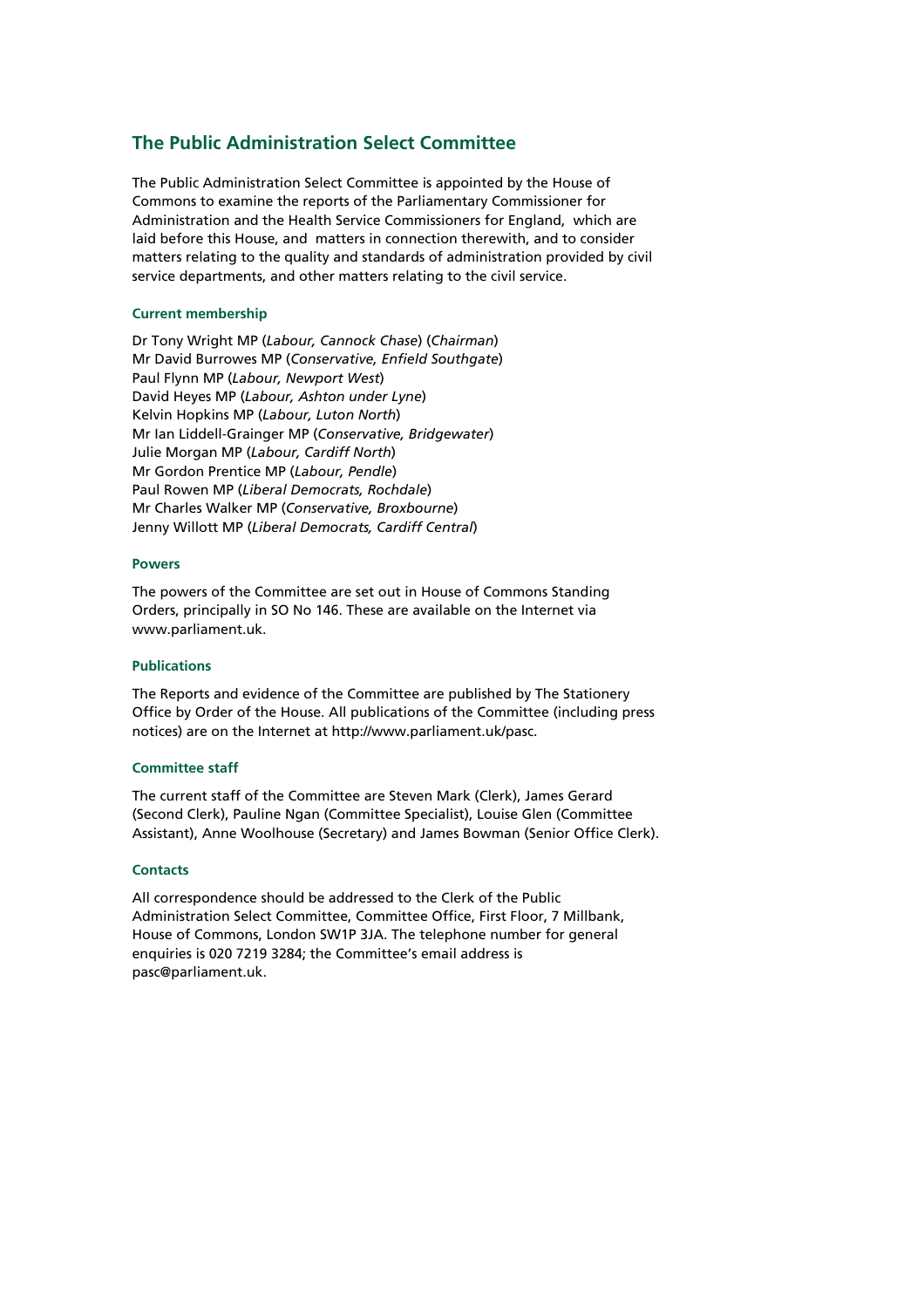### **Contents**

| <b>Report</b>                                                          |                                                                                                                                 |                  |  |  |
|------------------------------------------------------------------------|---------------------------------------------------------------------------------------------------------------------------------|------------------|--|--|
|                                                                        | <b>Summary</b>                                                                                                                  | 3                |  |  |
| $\mathbf 1$                                                            | <b>Introduction</b><br>Background: Government by Inquiry                                                                        | 4<br>4           |  |  |
| 2                                                                      | A Parliamentary Commission of Inquiry into Iraq?                                                                                | 5                |  |  |
| 3                                                                      | <b>Practical considerations for a Parliamentary Commission of Inquiry</b><br>Instigation<br>Composition<br>Operation and powers | 6<br>6<br>7<br>8 |  |  |
| 4                                                                      | <b>Conclusion</b>                                                                                                               | 9                |  |  |
| <b>Conclusions and recommendations</b>                                 |                                                                                                                                 |                  |  |  |
| <b>Formal Minutes</b>                                                  |                                                                                                                                 |                  |  |  |
| <b>Witnesses</b>                                                       |                                                                                                                                 |                  |  |  |
| List of Reports from the Committee during the current Parliament<br>14 |                                                                                                                                 |                  |  |  |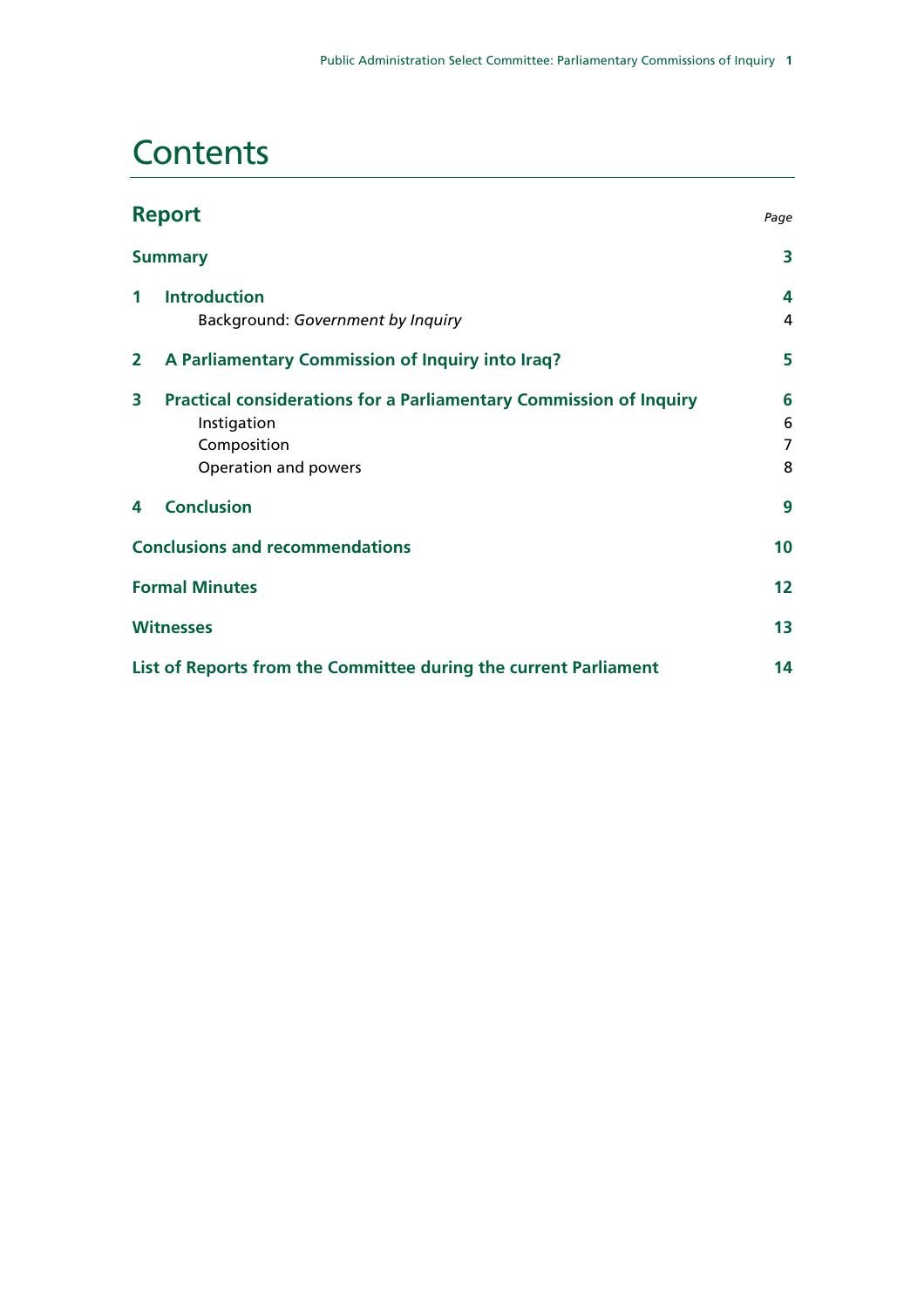### **Summary**

This Report considers the case for Parliament to be able to initiate and conduct inquiries into serious and significant matters of public concern. It takes up the recommendation made by our predecessor Committee (in the *Government by Inquiry* Report) that there should be a parliamentary mechanism for initiating inquiries. These would take the form of 'Parliamentary Commissions of Inquiry', composed of parliamentarians and others. Recent calls for an inquiry into the Iraq war and its aftermath have made the issue very topical, and this Report uses the example of a possible Iraq inquiry to explore the considerations that would be involved in establishing a Parliamentary Commission of Inquiry.

In the Report, we examine the justification for creating Parliamentary Commissions of Inquiry—in particular, that they would enable Parliament to hold the Executive to account more effectively (Chapter 2). We then look at some of the practical issues involved in setting up inquiries of this nature: how Parliament could instigate an inquiry, its composition, and its operation and powers (Chapter 3).

We conclude that it is crucial, in a constitutional sense, that Parliament has the necessary powers and abilities to scrutinise the Executive and hold it to account. Proper parliamentary scrutiny should include the ability to establish and undertake inquiries into significant matters of public concern. Parliament has, in the past, conducted investigations of this kind—and, as the great forum of the nation, should be expected to do so. Our recommendation for Parliamentary Commissions of Inquiry would promote effective parliamentary accountability by creating a process for Parliament to initiate inquiries where it—rather than the Executive—sees fit.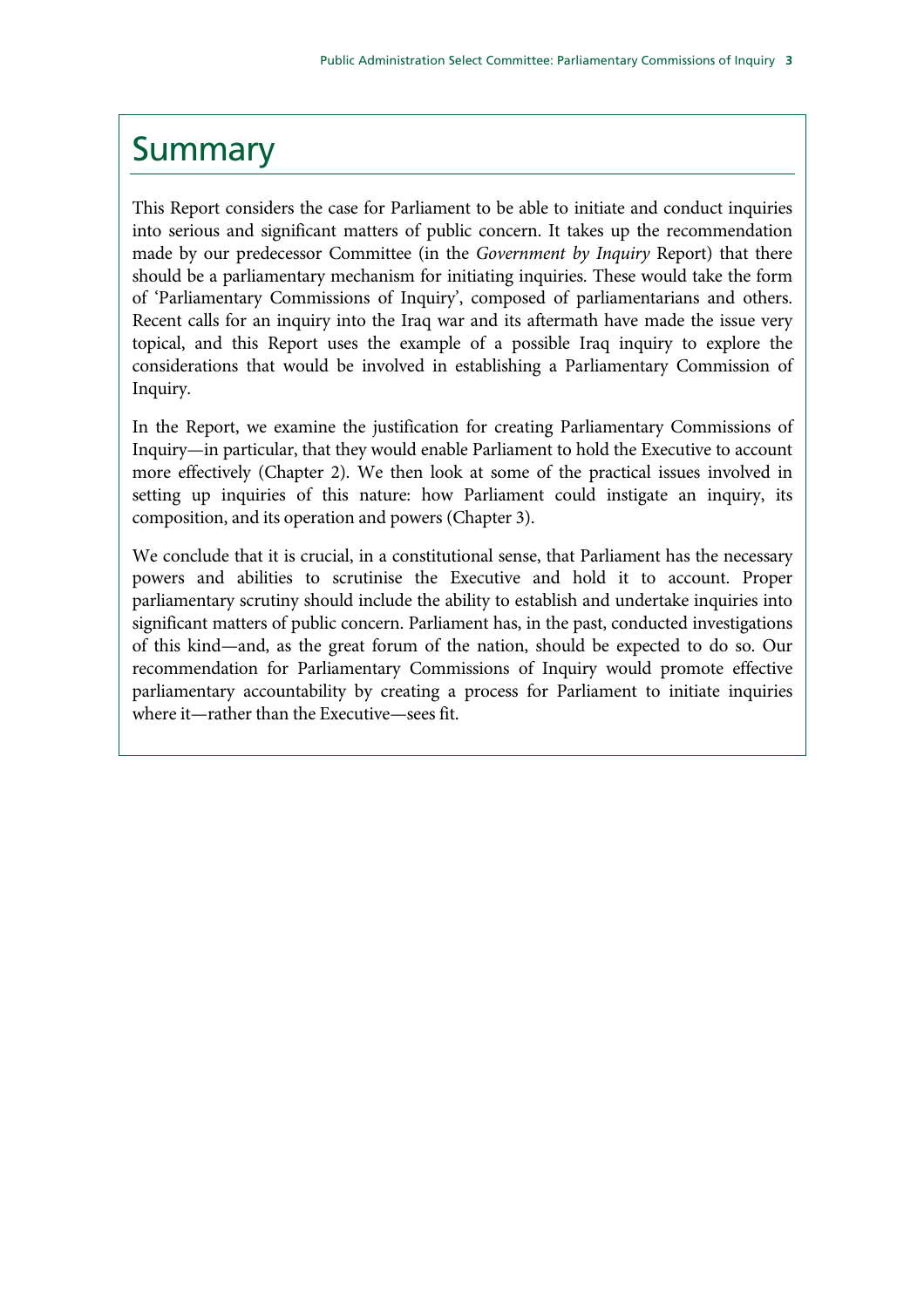## 1 Introduction

1. The Public Administration Select Committee has had a long-standing interest in the use and effectiveness of public inquiries. In the past, we have proposed a stronger role for Parliament in the conduct of inquiries. In particular, Parliament should be able to initiate and undertake inquiries into serious and significant matters where the scrutiny of government actions is involved. Recent calls for an early inquiry into the Iraq war have made our proposals on parliamentary inquiries extremely topical. We therefore thought it worthwhile to explore whether Parliament could (or should) initiate an Iraq inquiry. To this end, we held an evidence session with some of the leading proponents of such an inquiry: Rt Hon the Lord Hurd of Westwell, Rt Hon the Lord Owen, Rt Hon Sir Menzies Campbell MP and Adam Price MP. This Report consequently considers again the desirability and feasibility of Parliament being able to instigate inquiries into important issues of public concern such as Iraq.

### **Background:** *Government by Inquiry*

2. The Report by our predecessor Committee on *Government by Inquiry* examined a comprehensive range of issues relating to the conduct of public inquiries.<sup>1</sup> That Report recommended that Parliament should retain a role in establishing inquiries, as originally provided for by the *Tribunals of Inquiry (Evidence) Act 1921*. In particular, the Report proposed that Parliament should be able to initiate its own inquiries on significant matters involving the scrutiny of government conduct and actions. The suggested mechanism for doing so was through the creation of 'Parliamentary Commissions of Inquiry'—ad hoc inquiries which would be instigated and appointed by Parliament.

3. The importance of parliamentary involvement in the inquiry process derives from the basic constitutional tenet that Parliament should be able to scrutinise the actions of the Executive and to hold it to account. Hence, in situations where the Government is unwilling to initiate inquiries into important concerns itself, it is vital that Parliament is able to do so. It is for this reason that our predecessor Committee declared its preference, constitutionally speaking, for inquiries established by Parliament rather than the Executive, recommending that:

…in future inquiries into the conduct and actions of government should exercise their authority through the legitimacy of Parliament in the form of a Parliamentary Commission of Inquiry composed of parliamentarians and others, rather than by the exercise of the prerogative power of the Executive.<sup>2</sup>

4. The Government's response to the *Government by Inquiry* Report set out its position on the appropriateness of parliamentary involvement in inquiries. The Government did not accept the conclusion that Parliament should retain a role in establishing inquiries, as prescribed by the 1921 Act.<sup>3</sup> It also disagreed with the conclusion that inquiries set up by Parliament to investigate the actions and conduct of executive government were preferable,

<sup>1</sup> Public Administration Select Committee, First Report of Session 2004–05, *Government by Inquiry*, HC 51–I

<sup>2</sup> *Ibid*, para 215

<sup>3</sup> Department for Constitutional Affairs*, Government Response to the Public Administration Select Committee's First Report of the 2004-5 Session: "Government by Inquiry"*, Cm 6481, March 2005, p 22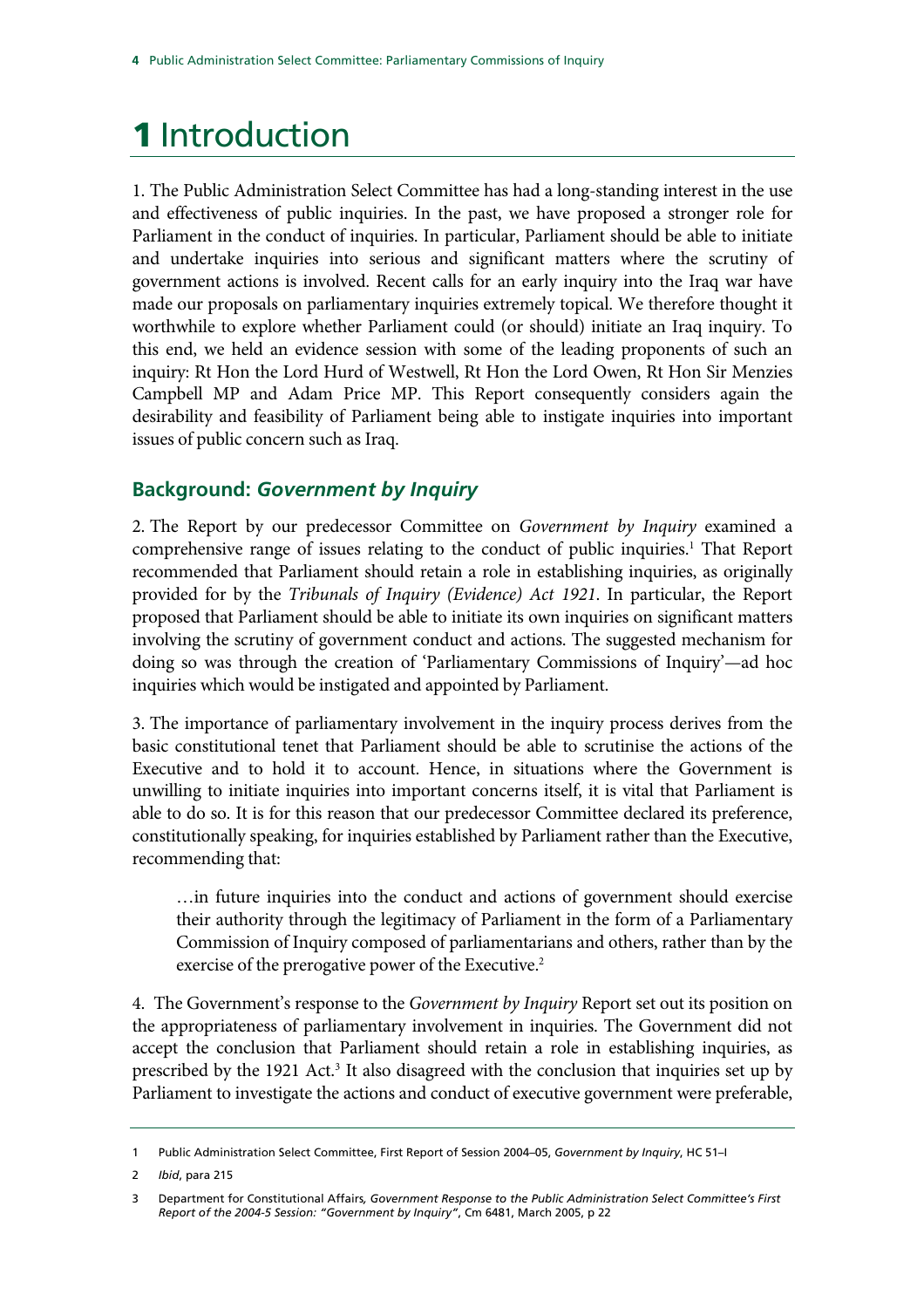in a constitutional sense, to inquiries instigated by the Executive itself.<sup>4</sup> Subsequently, the *Inquiries Act 2005* was passed. The new legislation repealed the 1921 Act, resulting in the removal of any formal role for Parliament in establishing inquiries.

5. However, as the Government observed, the 2005 Act does not preclude inquiries being set up directly by Parliament, should Parliament resolve to do so.<sup>5</sup> Consequently, we have revisited the case for a parliamentary mechanism to initiate inquiries in the context of recent calls for an inquiry into the Iraq war. Using a proposed Iraq inquiry as an example, this Report considers the arguments for establishing a Parliamentary Commission of Inquiry. It then examines some of the considerations regarding the feasibility of setting up a parliamentary inquiry of this nature.

## 2 A Parliamentary Commission of Inquiry into Iraq?

6. The *Government by Inquiry* Report concluded that where the Government is unwilling to undertake an inquiry into an important matter itself, Parliament should be able to do so. This would ensure that the Executive could be held to account by Parliament for its actions—given that governments have an inherent interest in not setting up inquiries that could result in politically embarrassing or awkward findings for them. Sir Menzies Campbell told us how a parliamentary inquiry into Iraq, for example, would serve the interests of parliamentary accountability:

If [parliamentary] supremacy really is constitutionally sustainable, then one of the ways in which Parliament can assert it is by holding the Executive to account in a much more systematic way, and a mechanism for that would undoubtedly be an inquiry…I think the principle of Parliament being entitled to hold the Executive to account ought to be sufficiently strong in our constitutional arrangements to allow Parliament to create an inquiry of the kind that pretty well all of us have agreed is necessary.6

7. Inquiries initiated by Parliament are especially suitable for investigating topics that have a political dimension. As we have already observed, it is more legitimate and serves the interests of accountability more effectively for Parliament, rather than the Executive, to inquire into the actions of executive government. Where politically sensitive subjects are concerned, parliamentary inquiries are also preferable to judicial ones. Lord Woolf told our predecessor Committee that in his view it was not appropriate for judges to be involved in the inquiry process when politically contentious matters were being considered, due to concerns about the possible politicisation of the judiciary.7

8. An additional rationale for having a parliamentary inquiry into a politically contentious issue such as Iraq is on the grounds that it could help restore public trust in Parliament. This was put to us by Adam Price, who told us that:

6 Q 3

<sup>4</sup> *Ibid*, p 28

<sup>5</sup> *Ibid*, p 29

<sup>7</sup> *Government by Inquiry*, para 187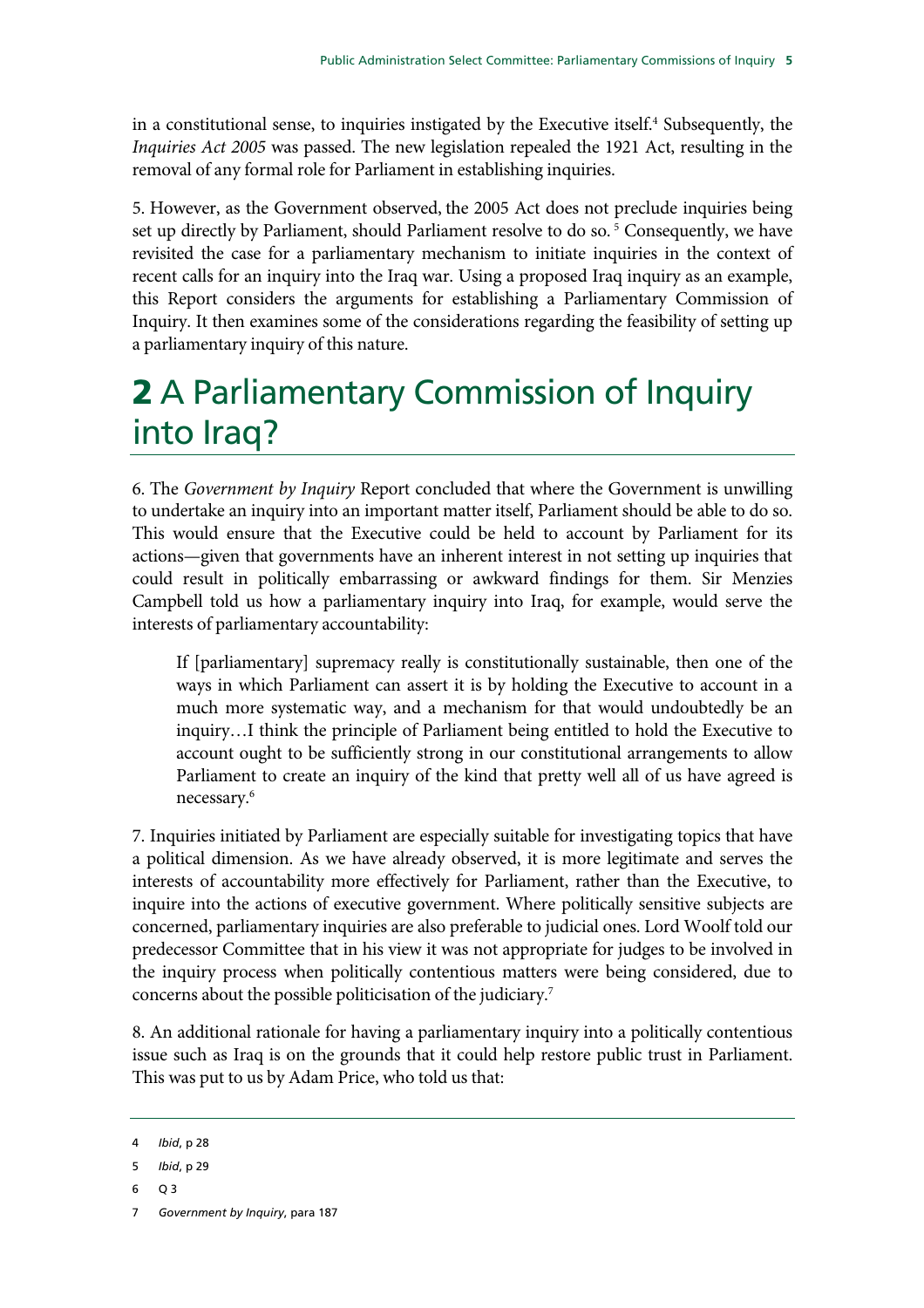…it would be a very, very important step in terms of restoring some of the lost trust and credibility among the public in Parliament [and] in the political process for us to have a parliamentary revolt, if you like, against the Executive on this issue and for Parliament to decide that it wants to initiate its own investigation.<sup>8</sup>

9. **Our exploration of calls for an inquiry into the Iraq war indicates that there is still a need—unmet since an earlier investigation by this Committee—for Parliament to be able to initiate and conduct inquiries of its own. Inquiries with the imprimatur of Parliament would have the legitimacy to ensure that the Executive could be held to account effectively. Select committees do an excellent job of holding the Government to account in their particular spheres of operation. We believe, however, that there needs to be a broader parliamentary mechanism for establishing inquiries into matters of the highest significance and greatest public concern. We therefore repeat the recommendation made by our predecessor Committee that Parliament should be able to set up a Parliamentary Commission of Inquiry whenever it wishes to investigate important matters of this nature that involve the scrutiny of government actions.**

## 3 Practical considerations for a Parliamentary Commission of Inquiry

### **Instigation**

10. Our witnesses agreed that it would be difficult to set up a Parliamentary Commission of Inquiry—whether into Iraq, or into another issue—because of party loyalism and whipped votes in the House of Commons. In all but the most extraordinary of circumstances, the governing party would be able to prevent any inquiry it did not want to see by using its majority to defeat any vote to set one up. This is particularly likely to be the case where an inquiry is politically inconvenient or embarrassing to the Government. Lord Hurd noted that "…it is precisely the role of the party and the strength of that role which is inhibiting the House of Commons from doing what in the 19<sup>th</sup> Century it did almost as a matter of course".9

11. Lord Owen suggested to us that it was important for a Parliamentary Commission of Inquiry to be voted on by both Houses of Parliament, as this would increase its legitimacy and make it difficult to resist other than on purely political grounds. He also believed that the device of having a parliamentary inquiry should be used for only the most important matters. This would set it apart from day-to-day political skirmishing and make it more likely that a consensus could be built around the need for an inquiry. He told us:

…I do believe that what you are discussing [the idea of a Parliamentary Commission of Inquiry] is a completely novel procedure to be very exceptionally undertaken…I think it would be quite important to ring fence it by making it almost unique, and I think it would carry more conviction in that way.<sup>10</sup>

<sup>8</sup> Q 2 [Mr Price]

<sup>9</sup> Q 40 [Lord Hurd]

<sup>10</sup> Q 23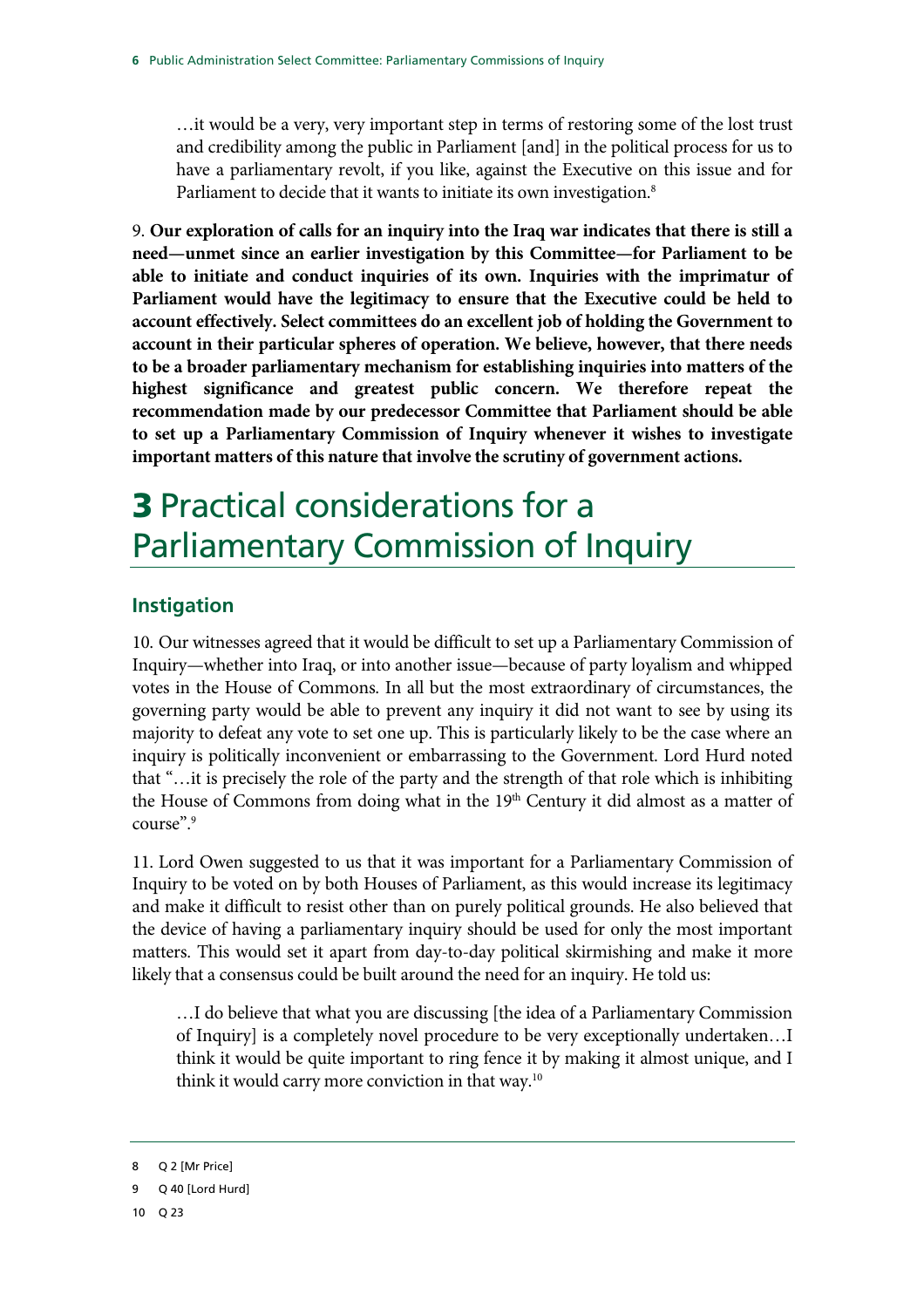12. Accordingly, the *Government by Inquiry* Report suggested a filtering procedure to help ensure that only serious and worthwhile proposals for a Parliamentary Commission of Inquiry were entertained. That Report recommended that the Liaison Committee receive and consider proposals for parliamentary inquiries. The proposals that the Liaison Committee decided did warrant serious consideration could be reported to the House, and a resolution to set up an inquiry could then be put to a parliamentary vote.<sup>11</sup>

13. Some kind of sifting mechanism for deciding on the validity of proposals for Parliamentary Commissions of Inquiry is required, whether that be the involvement of the Liaison Committee or some other procedure. Successful inquiry proposals would then need to be debated in the House in order for Parliament to vote on whether to establish a particular inquiry. **We believe that the bar for inviting the House to consider instigating a Parliamentary Commission of Inquiry should be set fairly low, so that proposals for an inquiry can be made without hindrance. The bar for securing a full debate in the House on setting up the inquiry should, however, be set fairly high, in order to ensure that only serious proposals are put to the House. A debate to set up an inquiry should not require Government support to take place, but a majority of the House would need to vote in favour of the inquiry for it to be established. We invite the Procedure Committee to design a mechanism for establishing Parliamentary Commissions of Inquiry with these requirements in mind. Our invitation is also open to the House of Lords.**

### **Composition**

14. The membership of a Parliamentary Commission of Inquiry is an important factor in establishing the credibility of an inquiry. Lord Hurd told us that the composition of an inquiry is highly significant, particularly if it is not to be discredited for acting in a partisan manner. He cited the 1912–13 Marconi inquiry, into allegations of corruption concerning the construction of wireless telegraph stations, as a warning. The Marconi inquiry had originally brought parliamentary inquiries into disrepute because it had allowed partisan considerations to dominate, with members eventually voting along party lines.<sup>12</sup>

15. One of the key decisions would be the appointment of an inquiry chair, which in turn would depend on the type of inquiry being conducted and its purpose. In relation to an inquiry into Iraq, our witnesses expressed a variety of opinions about the sort of person that would be suitable as an inquiry chair. Lord Owen believed that it should be a parliamentarian rather than a judge or a civil servant, since a political figure could be expected to understand the political dimensions and nuances of such an inquiry. More generally, both Lord Owen and Sir Menzies Campbell expressed the view that the inquiry chair should be of sufficient standing to resist the inquiry being manipulated or undermined by the Government—this being particularly important for a parliamentary inquiry that seeks to hold the Executive to account.<sup>13</sup>

16. The *Government by Inquiry* Report envisaged a Parliamentary Commission of Inquiry comprising parliamentarians from both Houses as well as others with relevant expertise

<sup>11</sup> *Government by Inquiry*, para 222

<sup>12</sup> Q 10 [Lord Hurd]

<sup>13</sup> Q 17 [Lord Owen, Sir Menzies Campbell]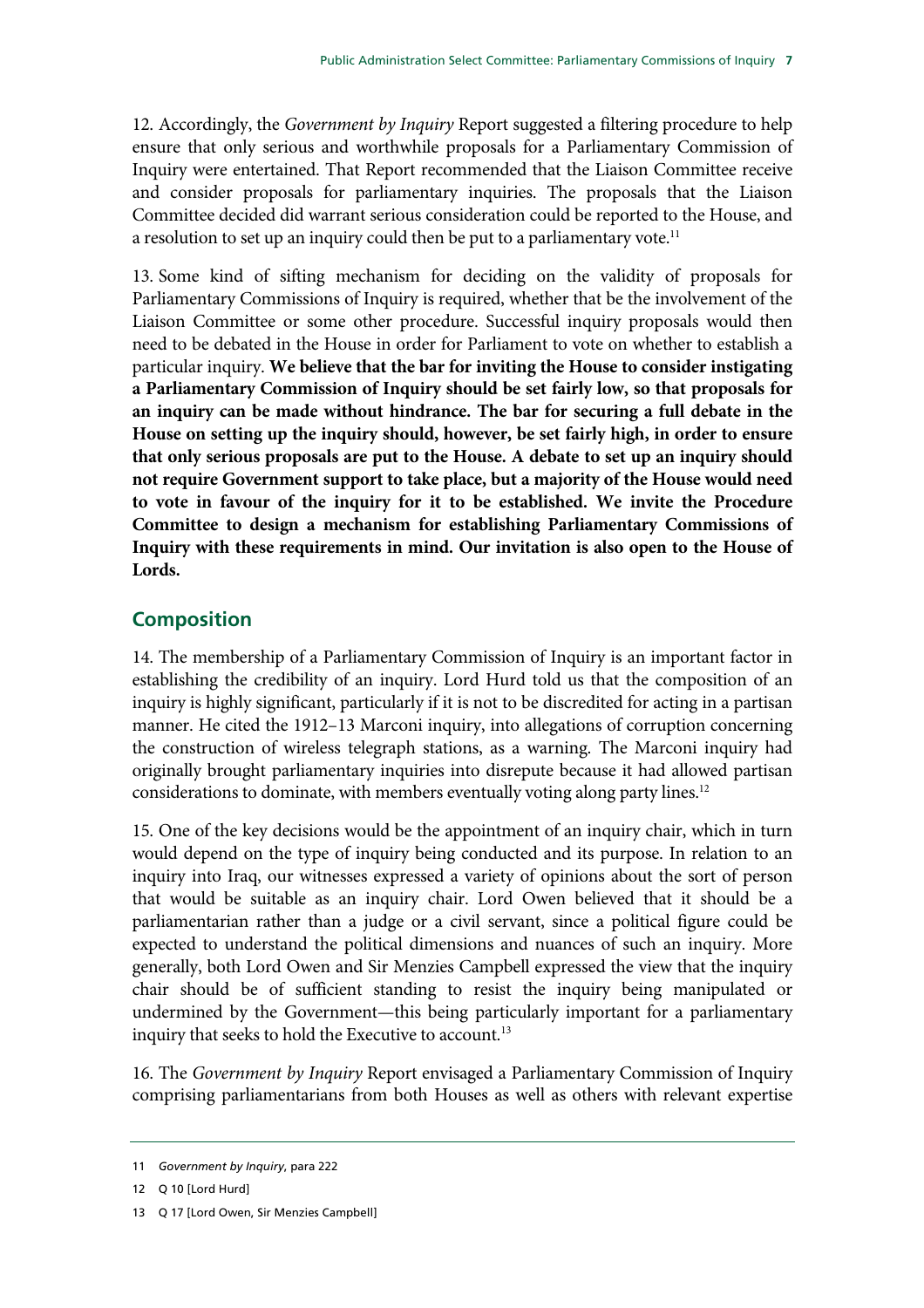from outside Parliament.<sup>14</sup> Lord Hurd observed that for inquiries where sensitive security and intelligence material were to be considered (such as an Iraq inquiry), members could be made Privy Counsellors in order for them to see evidence on Privy Council terms.<sup>15</sup> This occurred during Lord Butler's inquiry into the intelligence on weapons of mass destruction leading up to the invasion of Iraq. In effect, an inquiry could take the form of a Committee of Privy Counsellors that is appointed by *Parliament* rather than by the Government. Lord Butler gave evidence to our predecessor Committee that his inquiry could have been a parliamentary inquiry, given its membership (four of the five inquiry members were parliamentarians: two were Members of Parliament and another two were Members of the House of Lords).16

17. **We believe that decisions about the membership and chairmanship of a Parliamentary Commission of Inquiry should be taken carefully in order to avoid the inquiry being undermined by partisanship or political concerns. To operate effectively, a Parliamentary Commission of Inquiry should consist of a Committee of Privy Counsellors appointed by Parliament. Individuals could be made Privy Counsellors in order to serve on an inquiry of this nature. Members should be drawn from both Houses of Parliament, with external members appointed where appropriate for their specialist expertise.**

#### **Operation and powers**

18. Under normal circumstances, we would expect a Parliamentary Commission of Inquiry to sit in public due to the need to hold the Government to account and ensure public confidence in the proceedings. Our witnesses agreed, however, that some topics such as the Iraq war—might warrant inquiries sitting in private some of the time due to the sensitivity of the evidence being considered. Lord Owen, reflecting on his experience of having given evidence to the Franks Commission on the Falklands war, said "…there is no doubt, in my view, that at that particular time—we were still hostile to Argentina—there were a lot of things that I would not have been able to say if it had been in public".17 A Parliamentary Commission of Inquiry should, therefore, be able to hear and consider evidence in private as necessary in order to, as Adam Price put it, "get us closer to the truth".<sup>18</sup>

19. The effectiveness of a Parliamentary Commission of Inquiry would also depend, in part, on its powers. The Foreign Affairs Committee reported in 2004 that its inquiry into the decision to go to war in Iraq had been hampered by problems in gaining access to witnesses and documents. That Committee concluded that, in relation to its particular experience, the powers of select committees to send for persons, papers and records "…are, in practice, unenforceable in relation to the Executive".<sup>19</sup> Adam Price suggested to us that in addition to the powers enjoyed by select committees, a Parliamentary Commission of

18 Q 9 [Mr Price]

<sup>14</sup> *Government by Inquiry*, paras 214–215

<sup>15</sup> Q 10 [Lord Hurd]

<sup>16</sup> *Government by Inquiry*, para 215

<sup>17</sup> Q 8

<sup>19</sup> Foreign Affairs Committee, First Special Report of Session 2003–04, *Implications for the Work of the House and its Committees of the Government's Lack of Co-operation with the Foreign Affairs Committee's Inquiry into The Decision to go to War in Iraq*, HC 440, para 13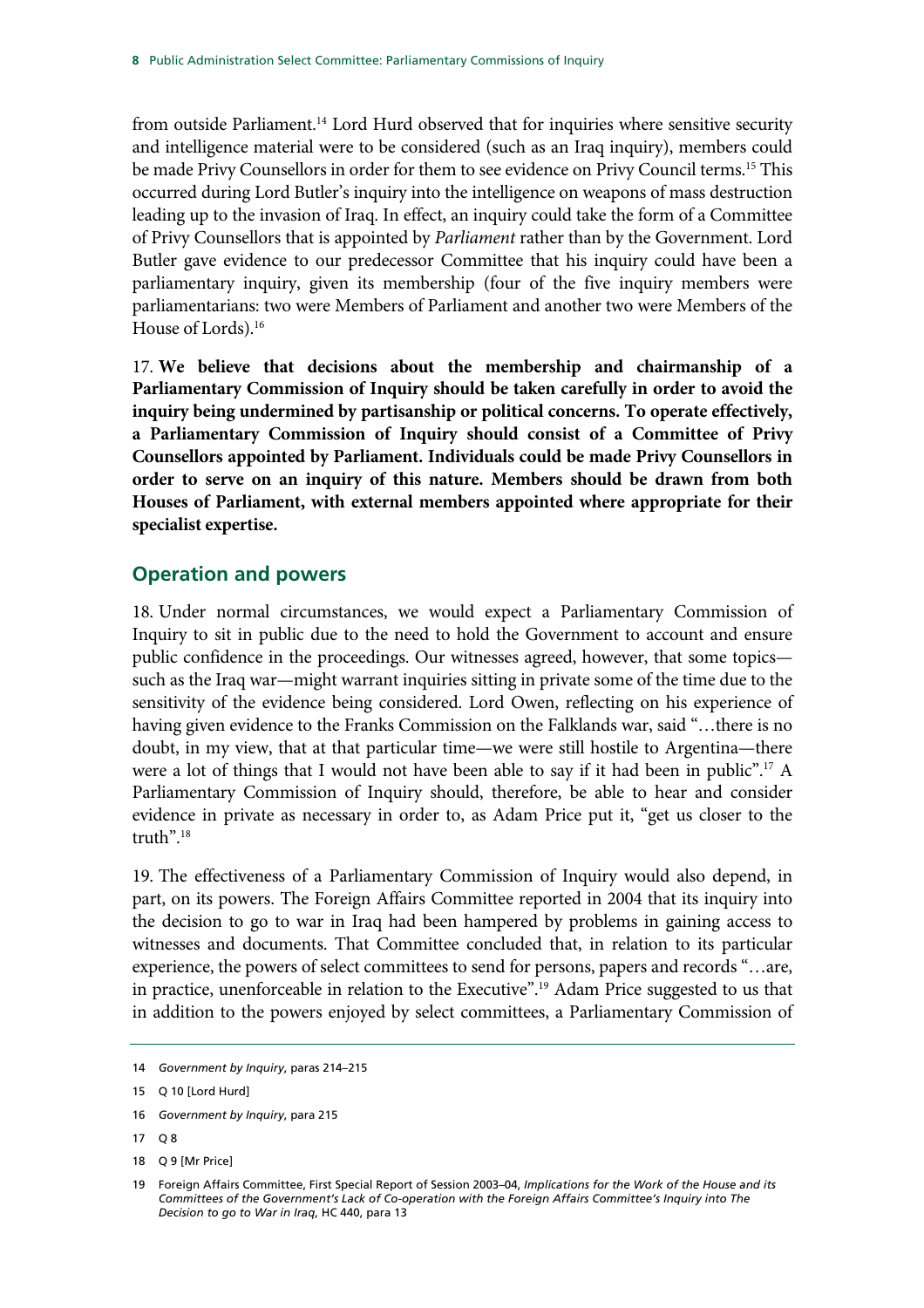Inquiry would require further powers including the ability to grant witnesses immunity from disciplinary proceedings.<sup>20</sup> Lord Owen concurred that existing select committee procedures are unlikely to be sufficient, but that the "almost unique" status of a Parliamentary Commission of Inquiry could be expected to work in its favour in terms of how the inquiry would operate.<sup>21</sup>

20. **The operation of a Parliamentary Commission of Inquiry would depend, in part, on the nature of the inquiry and those conducting it. Some inquiries, such as an inquiry into the Iraq war, might need to sit in private when sensitive material is being considered. We believe this should occur only as necessary, balanced against the requirement to operate in public in order to secure accountability and ensure public confidence. Any Parliamentary Commission of Inquiry would also need enforceable powers to summon witnesses and to access papers and other relevant evidence of its choosing (including classified government material) in order to do its job effectively.** 

## 4 Conclusion

21. **It is Parliament's responsibility to hold the Executive to account for its actions. Part of this involves investigating and inquiring into important matters of public concern. For example, there have been many calls for an Iraq inquiry, and the Government has clearly been reluctant to set up an inquiry of its own in the foreseeable future. Yet Parliament has not succeeded in establishing its own inquiry into the Government's actions on Iraq, even though it is the most significant issue of public concern in recent times. This signifies a fundamental problem in our current constitutional arrangements. In the past, Parliament has initiated investigations into matters as momentous as Iraq, and has been expected to do so. In relation to Iraq, the Government has conceded the principle of an inquiry. We have proposed a mechanism—the establishment of Parliamentary Commissions of Inquiry—for Parliament to instigate inquiries of its own. It is now up to Parliament to take that initiative.**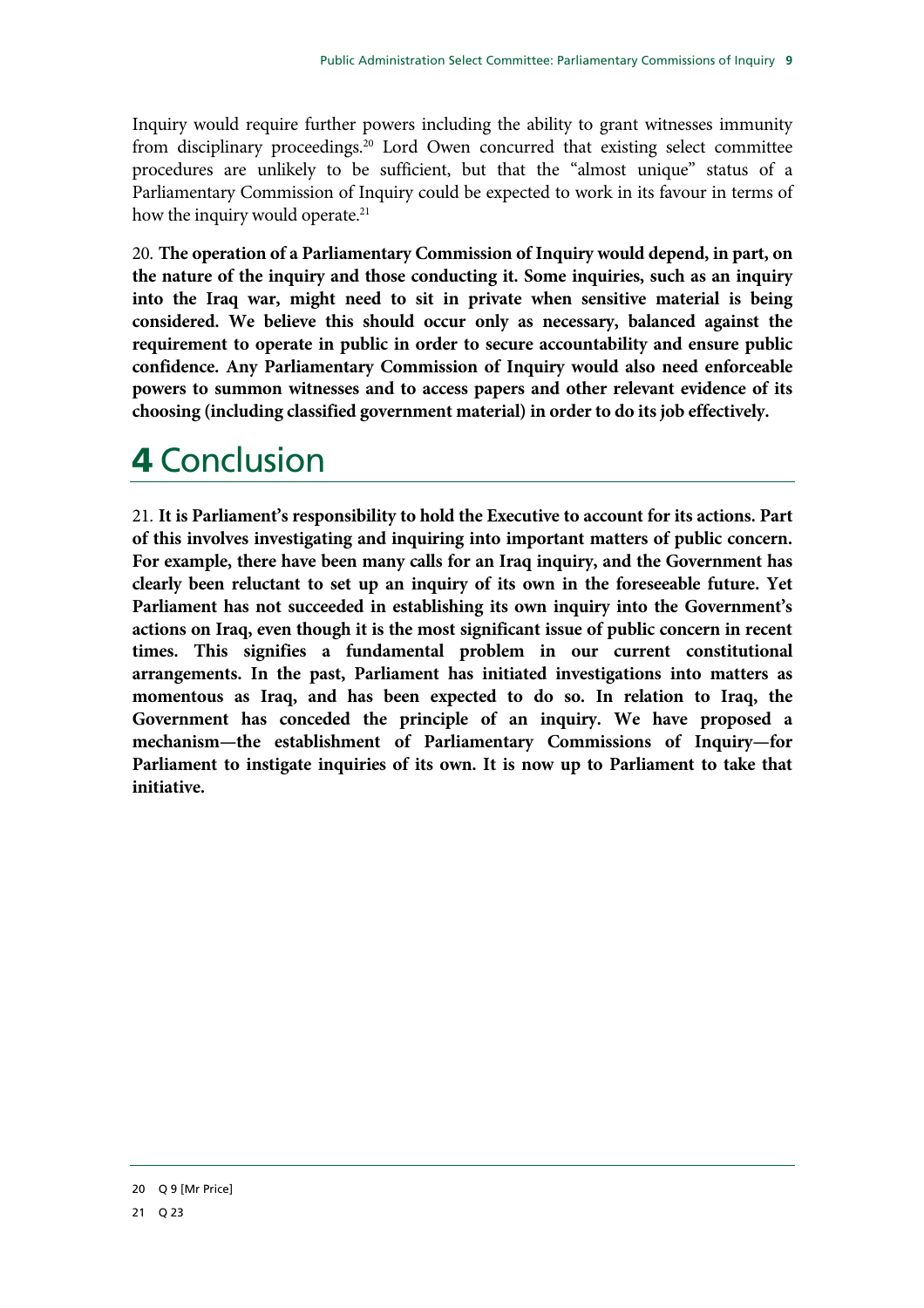### Conclusions and recommendations

- **1.** Our exploration of calls for an inquiry into the Iraq war indicates that there is still a need—unmet since an earlier investigation by this Committee—for Parliament to be able to initiate and conduct inquiries of its own. Inquiries with the imprimatur of Parliament would have the legitimacy to ensure that the Executive could be held to account effectively. Select committees do an excellent job of holding the Government to account in their particular spheres of operation. We believe, however, that there needs to be a broader parliamentary mechanism for establishing inquiries into matters of the highest significance and greatest public concern. We therefore repeat the recommendation made by our predecessor Committee that Parliament should be able to set up a Parliamentary Commission of Inquiry whenever it wishes to investigate important matters of this nature that involve the scrutiny of government actions. (Paragraph 9)
- **2.** We believe that the bar for inviting the House to consider instigating a Parliamentary Commission of Inquiry should be set fairly low, so that proposals for an inquiry can be made without hindrance. The bar for securing a full debate in the House on setting up the inquiry should, however, be set fairly high, in order to ensure that only serious proposals are put to the House. A debate to set up an inquiry should not require Government support to take place, but a majority of the House would need to vote in favour of the inquiry for it to be established. We invite the Procedure Committee to design a mechanism for establishing Parliamentary Commissions of Inquiry with these requirements in mind. Our invitation is also open to the House of Lords. (Paragraph 13)
- **3.** We believe that decisions about the membership and chairmanship of a Parliamentary Commission of Inquiry should be taken carefully in order to avoid the inquiry being undermined by partisanship or political concerns. To operate effectively, a Parliamentary Commission of Inquiry should consist of a Committee of Privy Counsellors appointed by Parliament. Individuals could be made Privy Counsellors in order to serve on an inquiry of this nature. Members should be drawn from both Houses of Parliament, with external members appointed where appropriate for their specialist expertise. (Paragraph 17)
- **4.** The operation of a Parliamentary Commission of Inquiry would depend, in part, on the nature of the inquiry and those conducting it. Some inquiries, such as an inquiry into the Iraq war, might need to sit in private when sensitive material is being considered. We believe this should occur only as necessary, balanced against the requirement to operate in public in order to secure accountability and ensure public confidence. Any Parliamentary Commission of Inquiry would also need enforceable powers to summon witnesses and to access papers and other relevant evidence of its choosing (including classified government material) in order to do its job effectively. (Paragraph 20)
- **5.** It is Parliament's responsibility to hold the Executive to account for its actions. Part of this involves investigating and inquiring into important matters of public concern. For example, there have been many calls for an Iraq inquiry, and the Government has clearly been reluctant to set up an inquiry of its own in the foreseeable future. Yet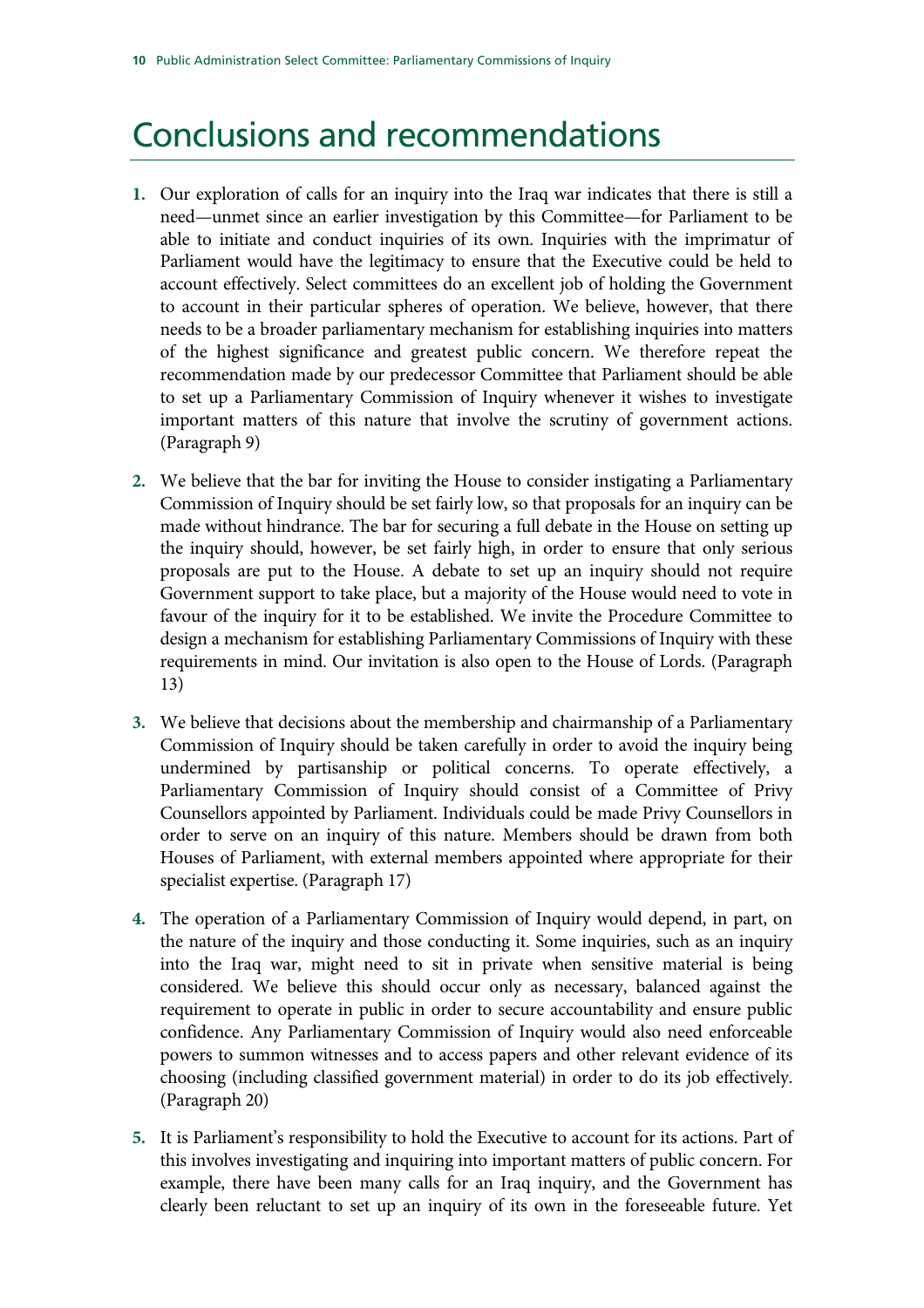Parliament has not succeeded in establishing its own inquiry into the Government's actions on Iraq, even though it is the most significant issue of public concern in recent times. This signifies a fundamental problem in our current constitutional arrangements. In the past, Parliament has initiated investigations into matters as momentous as Iraq, and has been expected to do so. In relation to Iraq, the Government has conceded the principle of an inquiry. We have proposed a mechanism—the establishment of Parliamentary Commissions of Inquiry—for Parliament to instigate inquiries of its own. It is now up to Parliament to take that initiative. (Paragraph 21)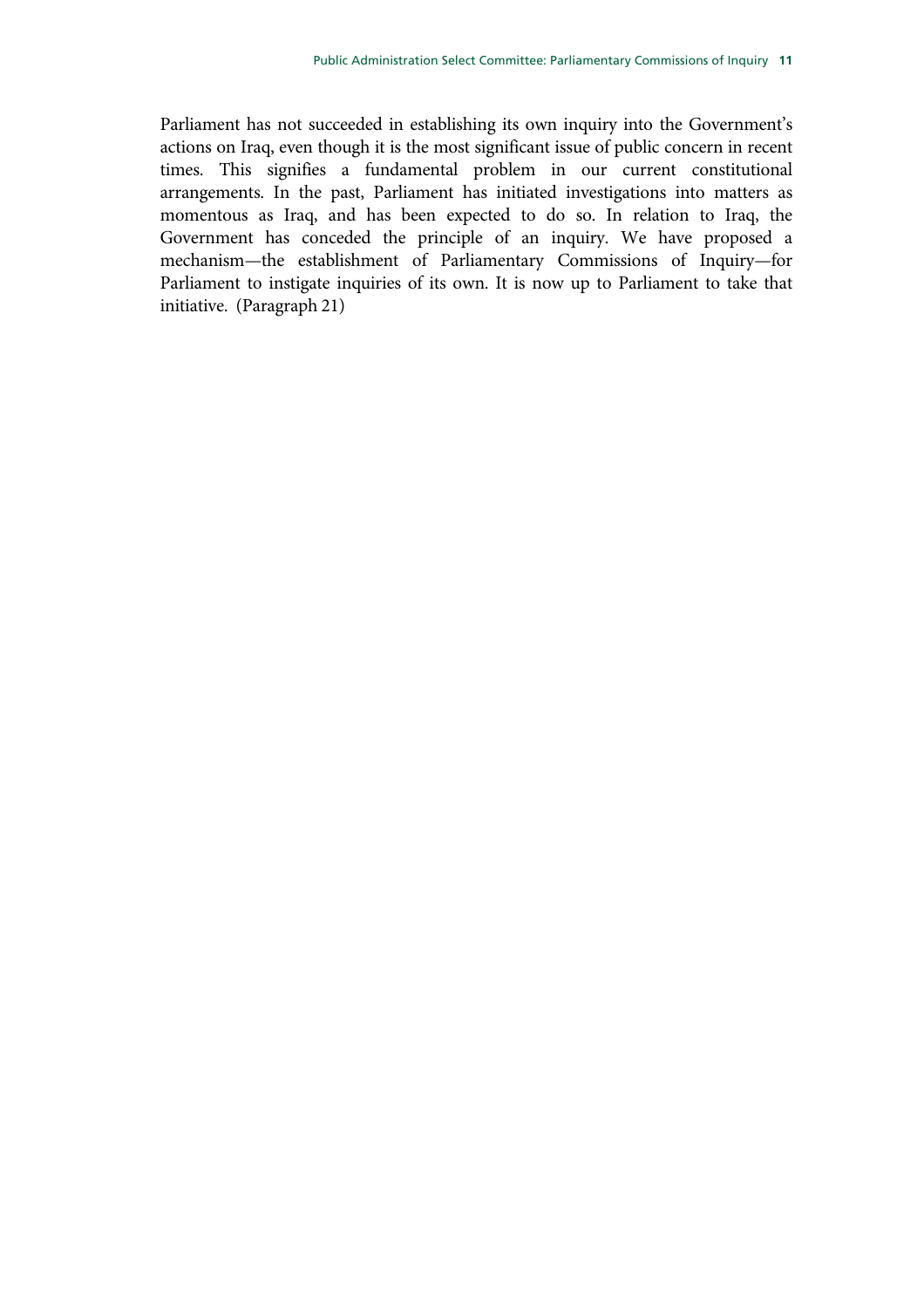### Formal Minutes

#### **Thursday 15 May 2008**

Members present:

Dr Tony Wright, in the Chair

David Heyes Kelvin Hopkins Mr Ian Liddell-Grainger Julie Morgan

 Mr Gordon Prentice Paul Rowen Mr Charles Walker

Draft Report (*Parliamentary Commissions of Inquiry*), proposed by the Chairman, brought up and read.

*Ordered*, That the Chairman's draft Report be read a second time, paragraph by paragraph.

Paragraphs 1 to 21 read and agreed to.

*Resolved*, That the Report be the Ninth Report of the Committee to the House.

*Ordered*, That the Chairman make the Report to the House.

*Ordered*, That embargoed copies of the Report be made available, in accordance with the provisions of Standing Order No. 134.

[Adjourned till Thursday 22 May at 9.45 a.m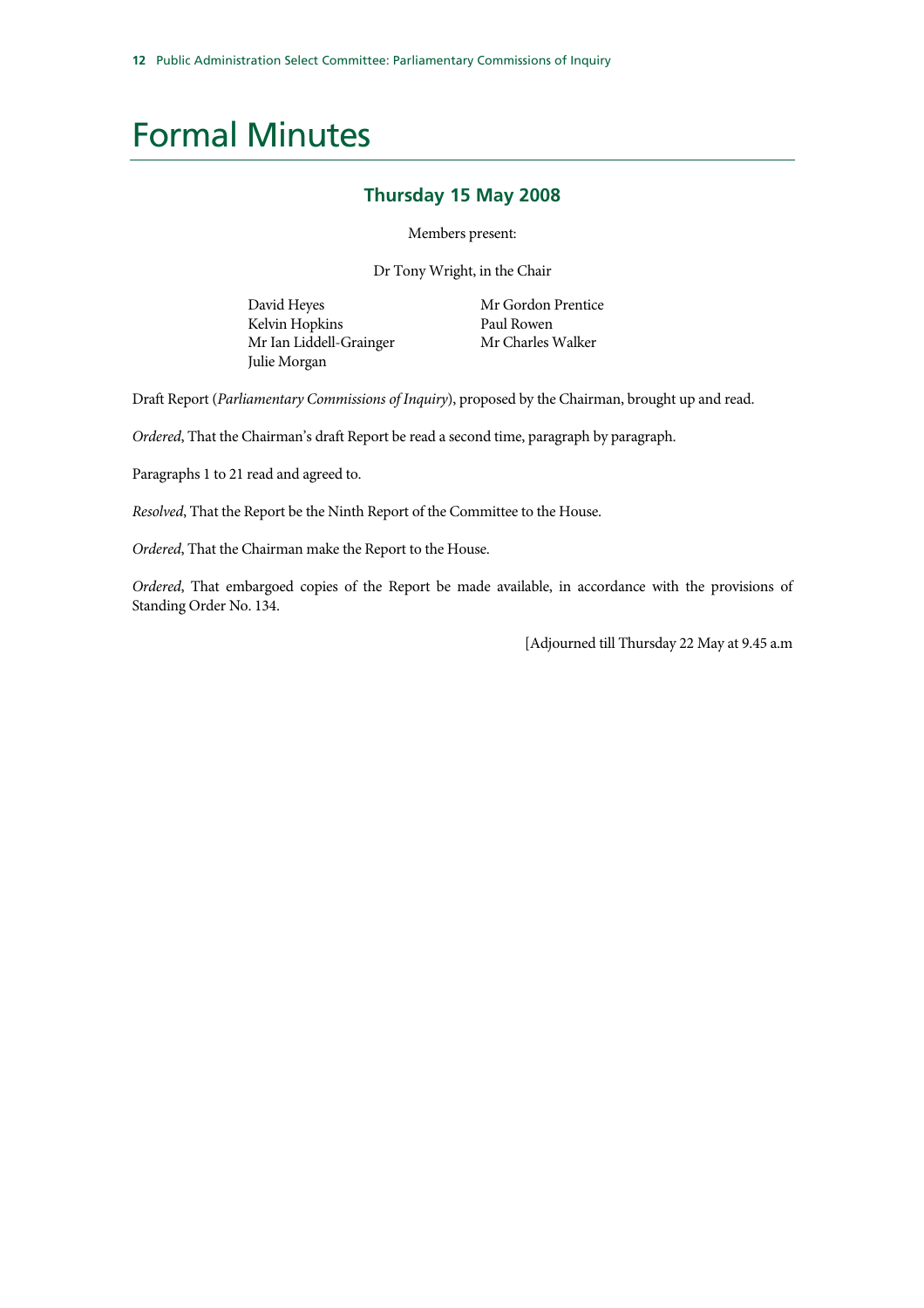### **Witnesses**

| <b>Thursday 3 April 2008</b> |  |  |  |  |
|------------------------------|--|--|--|--|
|------------------------------|--|--|--|--|

Rt Hon Sir Menzies Campbell CBE QC MP, Rt Hon Lord Hurd of Westwell CH CBE, Rt Hon Lord Owen CH, and Adam Price MP Ev 1

*Page*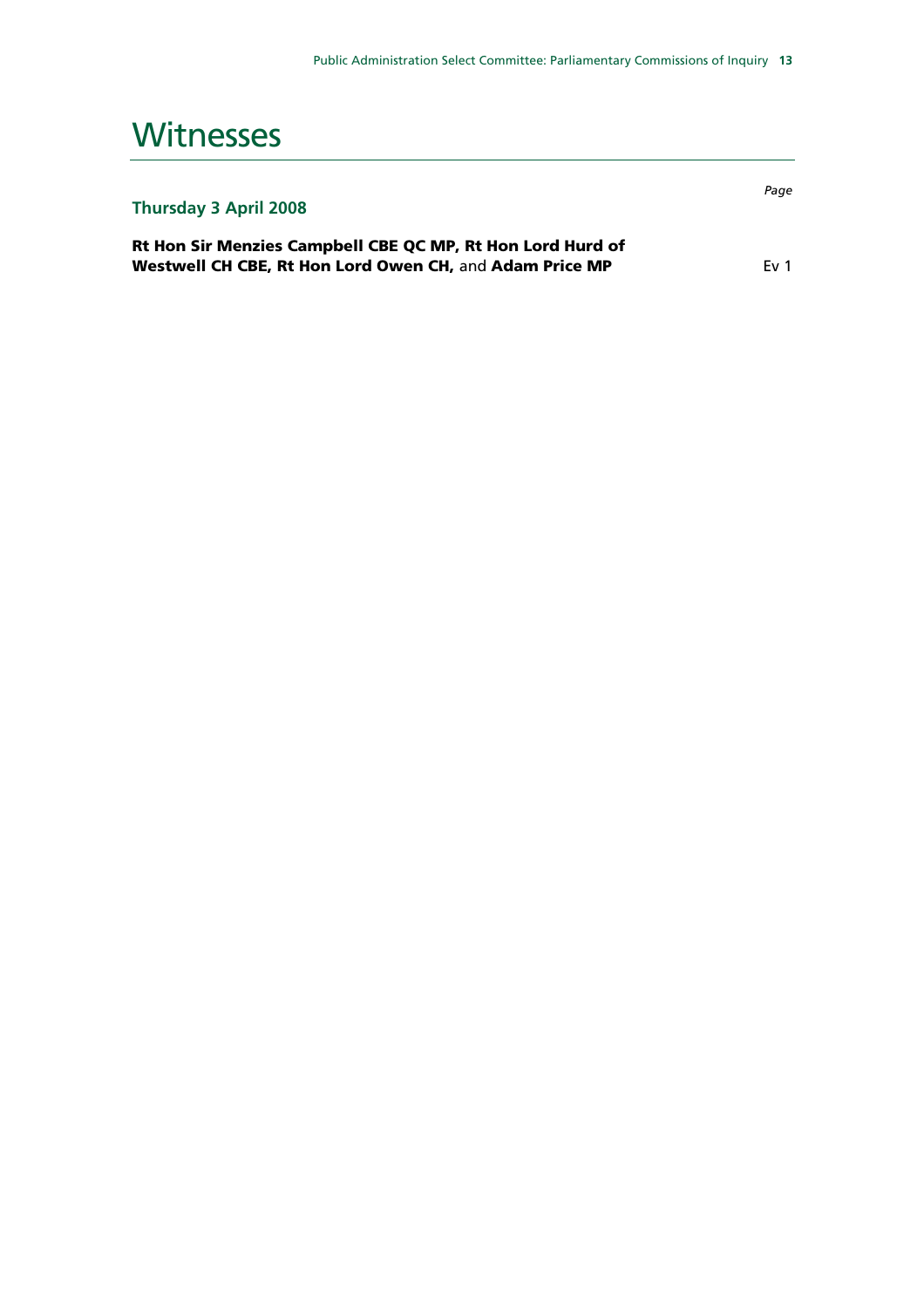## List of Reports from the Committee during the current Parliament

The reference number of the Government's response to each Report is in brackets after the HC printing number.

| <b>Session 2007-08</b>                        |                                                                                                                                 |                                    |
|-----------------------------------------------|---------------------------------------------------------------------------------------------------------------------------------|------------------------------------|
| <b>First Report</b>                           | Machinery of Government Changes: A follow-up<br>Report                                                                          | HC 160 (HC 514)                    |
| Second Report                                 | <b>Propriety and Peerages</b>                                                                                                   | HC 153 (Cm 7374)                   |
| <b>Third Report</b>                           | Parliament and public appointments: Pre-<br>appointment hearings by select committees                                           | HC 152 (HC 515)                    |
| Fourth Report                                 | Work of the Committee in 2007                                                                                                   | HC 236 (HC 458)                    |
| Fifth Report                                  | When Citizens Complain                                                                                                          | <b>HC 409</b>                      |
| Sixth Report                                  | User Involvement in Public Services                                                                                             | <b>HC 410</b>                      |
| Seventh Report                                | Investigating the Conduct of Ministers                                                                                          | HC 381                             |
| Eighth Report                                 | Machinery of Government Changes: Further Report                                                                                 | <b>HC 514</b>                      |
| <b>Session 2006-07</b>                        |                                                                                                                                 |                                    |
| <b>First Report</b>                           | The Work of the Committee in 2005–06                                                                                            | HC 258                             |
| Second Report                                 | Governing the Future                                                                                                            | HC 123 (Cm 7154)                   |
| <b>Third Report</b>                           | Politics and Administration: Ministers and Civil<br>Servants                                                                    | HC 122                             |
| Fourth Report                                 | Ethics and Standards: The Regulation of Conduct in<br><b>Public Life</b>                                                        | HC 121 (HC 88)                     |
| Fifth Report                                  | Pensions Bill: Government Undertakings relating to<br>the Financial Assistance Scheme                                           | HC 523 (HC 922)                    |
| Sixth Report                                  | The Business Appointment Rules                                                                                                  | HC 651 (HC 1087)                   |
| Seventh Report                                | Machinery of Government Changes                                                                                                 | HC 672 (HC 90)                     |
| Eighth Report                                 | The Pensions Bill and the FAS: An Update, Including<br>the Government Response to the Fifth Report of<br><b>Session 2006-07</b> | HC 922 (HC 1048)                   |
| Ninth Report                                  | <b>Skills for Government</b>                                                                                                    | HC 93 (HC 89)                      |
| <b>First Special Report</b>                   | The Governance of Britain                                                                                                       | <b>HC 901</b>                      |
| <b>Session 2005-06</b><br><b>First Report</b> | A Debt of Honour                                                                                                                |                                    |
|                                               |                                                                                                                                 | HC 735 (Cm 1020)                   |
| Second Report                                 | Tax Credits: putting things right                                                                                               | HC 577 (HC 1076)                   |
| <b>Third Report</b>                           | Legislative and Regulatory Reform Bill                                                                                          | HC 1033 (HC 1205)                  |
| Fourth Report                                 | Propriety and Honours: Interim Findings                                                                                         | HC 1119 (Cm 7374)                  |
| Fifth Report                                  | Whitehall Confidential? The Publication of Political<br><b>Memoirs</b>                                                          | HC 689 (HC 91, Session<br>2007–08) |
| Sixth Report                                  | The Ombudsman in Question: the Ombudsman's<br>report on pensions and its constitutional implications                            | HC 1081 (Cm 1961)                  |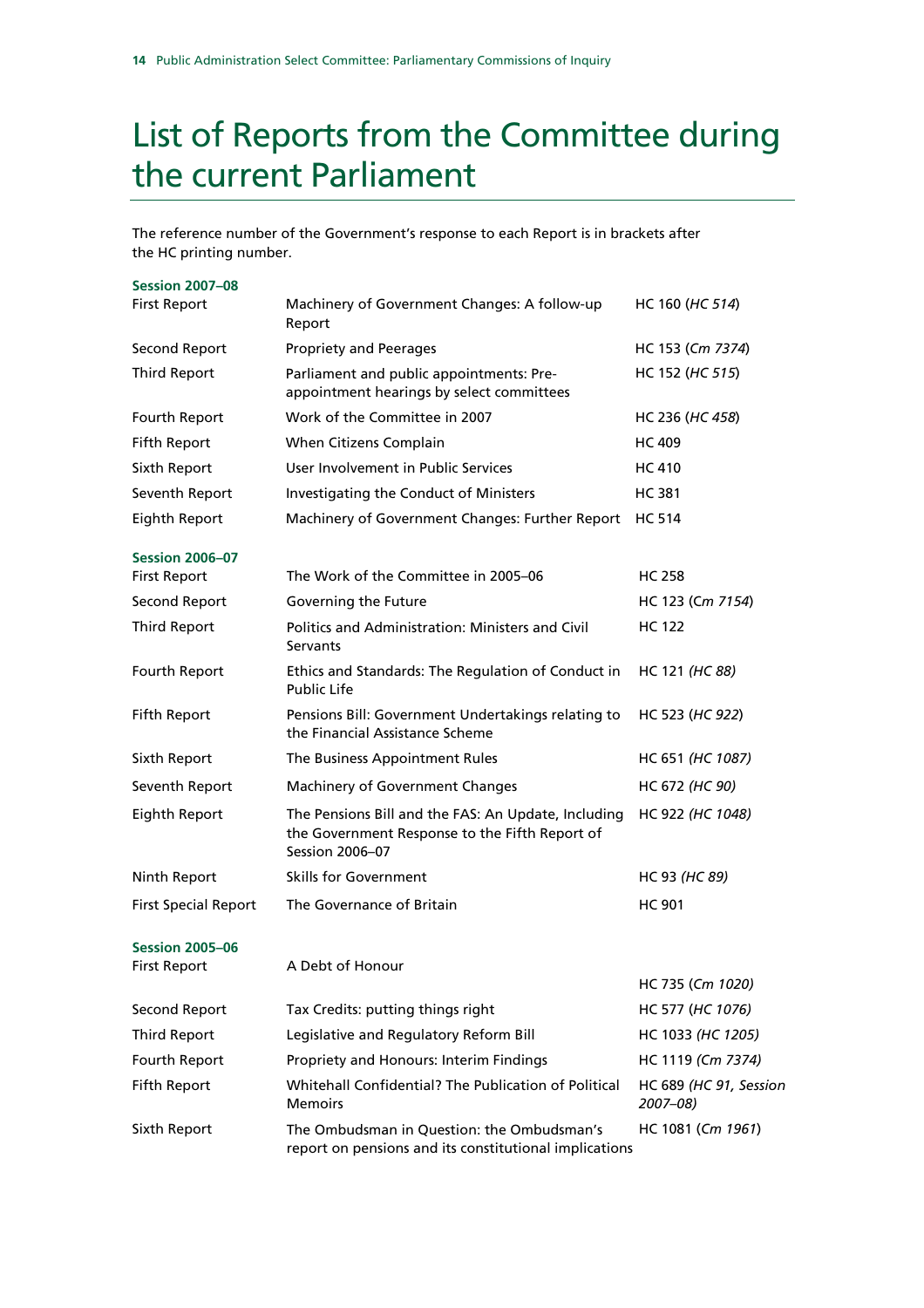| Seventh Report              | The Ministerial Code: the case for Independent<br>Investigation                                                 | HC 1457 (HC 1088,<br>Session 2006-07) |
|-----------------------------|-----------------------------------------------------------------------------------------------------------------|---------------------------------------|
| <b>First Special Report</b> | The Attendance of the Prime Minister's Strategy<br>Adviser before the Public Administration Select<br>Committee | HC 690                                |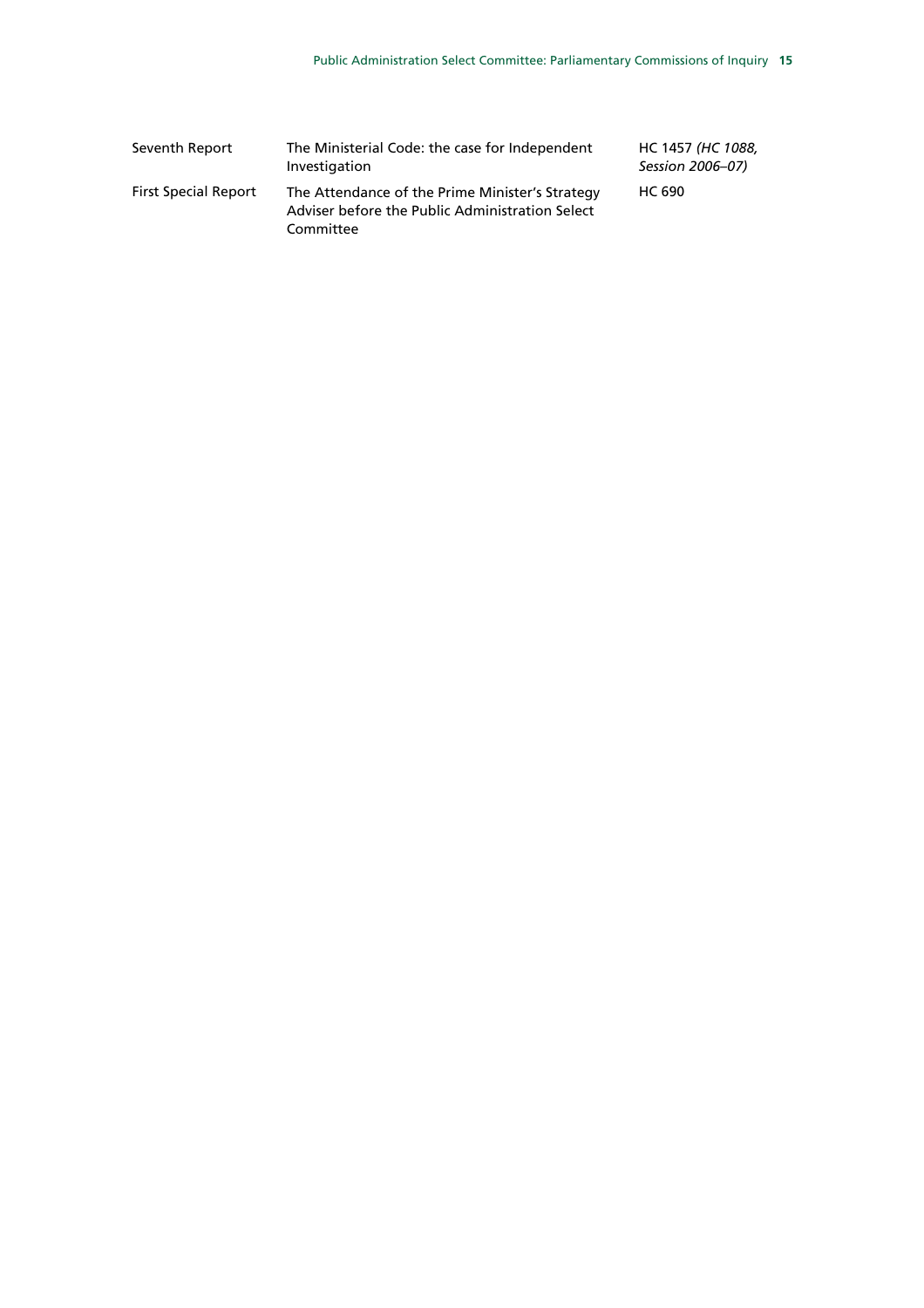## Public Administration Committee: Evidence<br> **Taken before the Public Administration Committee**<br>
on Thursdav 3 April 2008 **on Thursday 3 April 2008**<br>Members present Taken before the Public Administration Committee<br>on Thursday 3 April 2008<br>Members present<br>Dr Tony Wright, in the Chair the Public Administration Con<br>Pon Thursday 3 April 2008<br>Members present<br>Dr Tony Wright, in the Chair<br>Julie Morga

**on Thursday 3 April 2008**<br>
Members present<br>
Dr Tony Wright, in the Chair<br>
Paul Flynn Julie Morgan<br>
Kelvin Hopkins Mr Gordon Prentice<br>
Mr Gordon Prentice<br>
Mr Charles Walker Members present<br>
Members present<br>
Dr Tony Wright, in the Chair<br>
Paul Flynn<br>
Mulie Morgan<br>
Mr Gordon Prentice<br>
Mr Gordon Prentice<br>
Mr Charles Walker Members present<br>
Dr Tony Wright, in the Chair<br>
Paul Flynn<br>
Mulie Morgan<br>
Mr Gordon Prentice<br>
Mr Ian Liddell-Grainger<br>
Mr Charles Walker

**Paul Flynn**<br> **Witnesses: Rt Hon Lord Hurd of Westwell CH CBE**, a Member of the House of Lords, **Rt Hon Lord Owen**<br> **CH**, a Member of the House of Lords, **Rt Hon Sir Menzies Campbell CBE QC MP** and **Adam Price MP**,<br>
gave **CHA, a Member of the House of Lords, Rt Hon Sir Menzies Campbell CBE QC MP** and **Adam Price MP**,<br> **CHA, a Member of the House of Lords, Rt Hon Sir Menzies Campbell CBE QC MP** and **Adam Price MP**,<br> **CHA**, a Member of the H Witnesses: **Rt Hon Lord Hurd of Westwell CH CBE**, a Mem<br>CH, a Member of the House of Lords, **Rt Hon Sir Menzies**<br>gave evidence.<br>Q1 Chairman: Let me call the Committee to order you c<br>and welcome our witnesses this morning. Member of the House of Lords, **Rt Hon Lord Owen**<br> **Paramera Campbell CBE QC MP** and **Adam Price MP**,<br>
you could also set a date when they would report,<br>
and I would suggest that it should be after the next<br>
election, so it

*Witnesses:* **Rt Hon Lord Hurd of Westwell CH CBE**, a Memb **CH**, a Member of the House of Lords, **Rt Hon Sir Menzies (**gave evidence.<br>**Q1 Chairman:** Let me call the Committee to order you courd welcome our witnesses this m Witnesses: **Rt Hon Lord Hurd of Westwell CH CBE**, a Member **CH**, a Member of the House of Lords, **Rt Hon Sir Menzies Ca** gave evidence.<br> **Q1 Chairman:** Let me call the Committee to order you coul and welcome our witnesses **CH, a Member of the House of Lords, Rt Hon Sir Menzies Campbel**<br>gave evidence.<br>**Q1 Chairman:** Let me call the Committee to order you could also<br>and welcome our witnesses this morning. We are and I would st<br>delighted to ha gave evidence.<br> **Q1 Chairman:** Let me call the Committee to order you conduct you why we are and I velocity delighted to have our colleague Adam Price, Lord electio Owen, Lord Hurd and Sir Menzies Campbell. I am there is s Q1 Chairman: Let me call the Committee to order you co<br>and welcome our witnesses this morning. We are and I v<br>delighted to have our colleague Adam Price, Lord electio<br>Owen, Lord Hurd and Sir Menzies Campbell. I am there i<br> **Q1 Chairman:** Let me call the Committee to order you cand welcome our witnesses this morning. We are and I delighted to have our colleague Adam Price, Lord electio Owen, Lord Hurd and Sir Menzies Campbell. I am there sure and welcome our witnesses this morning. We are<br>delighted to have our colleague Adam Price, Lord elect<br>Owen, Lord Hurd and Sir Menzies Campbell. I am<br>sure you have had it explained to you why we hone<br>particularly wanted to delighted to have our colleague Adam Price, Lord electio<br>Owen, Lord Hurd and Sir Menzies Campbell. I am there i<br>sure you have had it explained to you why we honest<br>particularly wanted to have this session and to invite vie Owen, Lord Hurd and Sir Menzies Campbell. I am<br>sure you have had it explained to you why we hones<br>particularly wanted to have this session and to invite<br>view<br>you along. The Committee has been interested for next e<br>some tim particularly wanted to have this session and to invite<br>you along. The Committee has been interested for<br>next some time in the whole business of inquiries and it<br>availar<br>produced I think perhaps the first comprehensive<br>sens you along. The Committee has been interested for<br>some time in the whole business of inquiries and it<br>availal<br>produced I think perhaps the first comprehensive sensibl<br>report three years ago, called *Government by Inquiry*, Some time in the whole business of inquiries and it ave<br>produced I think perhaps the first comprehensive sen<br>report three years ago, called *Government by Inquiry*, less<br>setting out the range of inquiries that governments produced I think perhaps the first comprehensive sensible<br>report three years ago, called *Government by Inquiry*, lessons<br>setting out the range of inquiries that governments for a fut<br>can hold and saying various things abo report three years ago, called *Government by Inquiry*, lessons first etting out the range of inquiries that governments for a future can hold and saying various things about them. As how not part of that, it concluded th setting out the range of inquiries that governments for a futu<br>can hold and saying various things about them. As how not<br>part of that, it concluded that there was a gap where back ove<br>Parliament should be and it recommende can hold and saying various things about them. As<br>part of that, it concluded that there was a gap where back over<br>Parliament should be and it recommended a device, we had g<br>which has been called in that report a wrong v<br>" part of that, it concluded that there was a gap where<br>
Parliament should be and it recommended a device, we had g<br>
which has been called in that report a wrong with<br>
"Parliamentary Commission of Inquiry", which through<br>
P Parliament should be and it recommended a device, we had<br>which has been called in that report a wrong<br>"Parliamentary Commission of Inquiry", which throug<br>Parliament could itself institute and we wanted to was, I<br>link this which has been called in that report a wrong wi<br>
"Parliamentary Commission of Inquiry", which through Parliament could itself institute and we wanted to was, I think this, if we could, to some of the contemporary of value "Parliamentary Commission of Inquiry", which thro<br>
Parliament could itself institute and we wanted to was,<br>
link this, if we could, to some of the contemporary of va<br>
arguments about the case for an inquiry into Iraq to<br> Parliament could itself institute and we wanted to was, I think this, if we could, to some of the contemporary of value is arguments about the case for an inquiry into Iraq to see whether this proposition and this demand link this, if we could, to some of the contemporary of arguments about the case for an inquiry into Iraq to see whether this proposition and this demand can be reconciled in some way. Unless any of you  $\overline{F}_0$  particula arguments about the case for an inquiry into Iraq to<br>see whether this proposition and this demand can be<br>reconciled in some way. Unless any of you Fo<br>particularly want to say something by way of<br>introduction, I think we w see whether this proposition and this demand can be<br>reconciled in some way. Unless any of you particularly want to say something by way of wh<br>introduction, I think we would feel quite inclined to<br>try you out with some ques reconciled in some way. Unless any of you<br>particularly want to say something by way of<br>introduction, I think we would feel quite inclined to<br>the Houry you out with some questions, if that would be all<br>right. Shall we do t particularly want to say something by way of<br>introduction, I think we would feel quite inclined to<br>try you out with some questions, if that would be all<br>right. Shall we do that? Can I ask this to start with,<br>and it goes t introduction, I think we would feel quite inclined to<br>try you out with some questions, if that would be all<br>right. Shall we do that? Can I ask this to start with, set up<br>and it goes to the core of the issue, really, I thi try you out with some questions, if that would be all<br>right. Shall we do that? Can I ask this to start with,<br>and it goes to the core of the issue, really, I think.<br>what on earth can Parliament do when a this.<br>government s right. Shall we do that? Can I ask this to start with,<br>and it goes to the core of the issue, really, I think. The set v<br>what on earth can Parliament do when a this.<br>government says that it does not want to hold an Parl<br>in and it goes to the core of the issue, really, I think.<br>
What on earth can Parliament do when a this. I<br>
government says that it does not want to hold an Parlia<br>
inquiry, or at least does not want to hold one at the<br>
to do What on earth can Parliament do when a this. I<br>government says that it does not want to hold an Parlian<br>inquiry, or at least does not want to hold one at the<br>to do i<br>moment, into something of public importance? Is<br>simply<br> government says that it<br>inquiry, or at least does r<br>moment, into something<br>there not something rath<br>Parliament has to sit arou<br>an inquiry but then look<br>time to set it up?<br>*Lord Owen*: I agree, and I<br>nower to do it. a resol inquiry, or at least does not want to hold one at the<br>
moment, into something of public importance? Is<br>
there not something rather odd about the fact that<br> *Lord I*<br>
Parliament has to sit around saying there ought to be<br>
o moment, into something of public importance? Is<br>there not something rather odd about the fact that<br>Parliament has to sit around saying there ought to be<br>of fe<br>an inquiry but then looking to the Executive all the<br>inqu<br>time

there not something rather odd about the fact that<br>
Parliament has to sit around saying there ought to be<br>
an inquiry but then looking to the Executive all the<br>
inquiry<br>
time to set it up?<br> **Contiffulne to set it up?**<br> **C** Parliament has to sit around saying there ought to be<br>an inquiry but then looking to the Executive all the<br>time to set it up?<br>*Lord Owen***:** I agree, and I think that you have got the<br>of you<br>power to do it, a resolution o an inquiry but then looking to the Executive all the<br>time to set it up?<br>Lord Owen: I agree, and I think that you have got the<br>of your power to do it, a resolution of both Houses, set out<br>by a select committee, with the po time to set it up?<br> **Could Owen:** I agree, and I think that you have got the<br>
power to do it, a resolution of both Houses, set out<br>
by a select committee, with the powers that were<br>
moved is<br>
meded, and if you were clever **Lord Owen:** I agree, and I think that you have got the<br>power to do it, a resolution of both Houses, set out<br>by a select committee, with the powers that were<br>moved sl<br>needed, and if you were clever you could overcome an in power to do it, a resolution of both Houses, set out Gover<br>by a select committee, with the powers that were moved<br>needed, and if you were clever you could overcome an inq<br>most of the sensible objections that might come, yo by a select committee, with the powers that were<br>moved sl<br>needed, and if you were clever you could overcome<br>an inquin<br>most of the sensible objections that might come, you not want<br>could ensure that everybody on it was a pr needed, and if you were clever you could overcome an inquir<br>most of the sensible objections that might come, you not want<br>could ensure that everybody on it was a privy There sh<br>counsellor, you could ensure that the chairma most of the sensible objections that might come, you not was<br>could ensure that everybody on it was a privy There<br>counsellor, you could ensure that the chairmanship that, a<br>was one that was beyond question, acceptable form counsellor, you could ensure that the chairmanship<br>counsellor, you could ensure that the chairmanship<br>was one that was beyond question, acceptable for<br>through your own contacts to all the parties, you am<br>could design its t

Member of the House of Lords, **Rt Hon Lord Owen**<br> **rand Solution CBE QC MP** and **Adam Price MP**,<br>
you could also set a date when they would report,<br>
and I would suggest that it should be after the next<br>
election, so it sho Member of the House of Lords, **Rt Hon Lord Owen**<br> **nazies Campbell CBE QC MP** and **Adam Price MP**,<br>
you could also set a date when they would report,<br>
and I would suggest that it should be after the next<br>
election, so it s Finally CRE QC MP and Adam Price MP,<br>you could also set a date when they would report,<br>and I would suggest that it should be after the next<br>election, so it should be June 2010 for the report, and<br>there is some merit actual Monetal and it will be the more computed with the more could also set a date when they would report, and I would suggest that it should be after the next election, so it should be June 2010 for the report, and there is som you could also set a date when they would report,<br>and I would suggest that it should be after the next<br>election, so it should be June 2010 for the report, and<br>there is some merit actually. People will be more<br>honest and it you could also set a date when they would report,<br>and I would suggest that it should be after the next<br>election, so it should be June 2010 for the report, and<br>there is some merit actually. People will be more<br>honest and it and I would suggest that it should be after the next<br>and I would suggest that it should be after the next<br>election, so it should be June 2010 for the report, and<br>there is some merit actually. People will be more<br>honest and election, so it should be June 2010 for the report, and<br>there is some merit actually. People will be more<br>honest and it will be more cohesive of Parliament's<br>view as a whole if it does not get dragged into the<br>next electio there is some merit actually. People will be more<br>honest and it will be more cohesive of Parliament's<br>view as a whole if it does not get dragged into the<br>next election, and the important thing is it should be<br>available for honest and it will be more cohesive of Parliament's<br>view as a whole if it does not get dragged into the<br>next election, and the important thing is it should be<br>available for the new government and, if it is<br>sensible, it wil view as a whole if it does not get dragged into the next election, and the important thing is it should be available for the new government and, if it is sensible, it will be a report that will genuinely draw lessons for t next election, and the important thing is it should be<br>available for the new government and, if it is<br>sensible, it will be a report that will genuinely draw<br>lessons for the future and, hopefully, draw lessons<br>for a future available for the new government and, if it is<br>sensible, it will be a report that will genuinely draw<br>lessons for the future and, hopefully, draw lessons<br>for a future Prime Minister as to how to conduct and<br>how not to make sensible, it will be a report that will genuinely draw<br>lessons for the future and, hopefully, draw lessons<br>for a future Prime Minister as to how to conduct and<br>how not to make mistakes. I feel strongly. I went<br>back over th lessons for the future and, hopefully, draw lessons<br>for a future Prime Minister as to how to conduct and<br>how not to make mistakes. I feel strongly. I went<br>back over the Suez crisis just recently and I think if<br>we had gone for a future Prime Minister as to how to conduct and<br>how not to make mistakes. I feel strongly. I went<br>back over the Suez crisis just recently and I think if<br>we had gone seriously, as Parliament, into what went<br>wrong with for a future Prime Minister as to how to conduct and<br>how not to make mistakes. I feel strongly. I went<br>back over the Suez crisis just recently and I think if<br>we had gone seriously, as Parliament, into what went<br>wrong with We had gone seriously, as Parliament, into what went<br>wrong with Suez, and particularly the handling of it<br>through Number 10 by Sir Anthony Eden, as he then<br>was, I think that we might have learned some lessons<br>of value for

Wrong with Suez, and particularly the nandling of it<br>through Number 10 by Sir Anthony Eden, as he then<br>was, I think that we might have learned some lessons<br>of value for the handling of the Iraq war.<br>Q2 Chairman: There is a Infough Number 10 by Sir Anthony Eden, as he then<br>was, I think that we might have learned some lessons<br>of value for the handling of the Iraq war.<br>Q2 Chairman: There is a quotation from Michael<br>Foot about his pressure to ge was, I think that we might have learned some lessons<br>of value for the handling of the Iraq war.<br>**Q2 Chairman:** There is a quotation from Michael<br>Foot about his pressure to get an inquiry into Suez,<br>where he says it was onc or value for the handling of the fraq war.<br> **Q2 Chairman:** There is a quotation from Michael<br>
Foot about his pressure to get an inquiry into Suez,<br>
where he says it was once the traditional practice of<br>
the House that when **Q2 Chairman:** There is a quotation from Michael Foot about his pressure to get an inquiry into Suez, where he says it was once the traditional practice of the House that when a disaster occurred, especially a military dis **Q2 Chairman:** There is a quotation from Michael Foot about his pressure to get an inquiry into Suez, where he says it was once the traditional practice of the House that when a disaster occurred, especially a military dis Foot about his pressure to get an inquiry into Suez,<br>where he says it was once the traditional practice of<br>the House that when a disaster occurred, especially<br>a military disaster, the House of Commons should<br>set up an inqu where he says it was once the traditional practice of<br>the House that when a disaster occurred, especially<br>a military disaster, the House of Commons should<br>set up an inquiry into the conduct of the Executive,<br>and over histo the House that when a disaster occurred, especially<br>a military disaster, the House of Commons should<br>set up an inquiry into the conduct of the Executive,<br>and over history you can look at the precedents for<br>this. Do we have the House that when a disaster occurred, especially<br>a military disaster, the House of Commons should<br>set up an inquiry into the conduct of the Executive,<br>and over history you can look at the precedents for<br>this. Do we have set up an inquiry into the conduct of the Executive,<br>and over history you can look at the precedents for<br>this. Do we have to say, though, now that<br>Parliament has become so enfeebled that the ability<br>to do this has gone and and over history you can look at the precedents for<br>this. Do we have to say, though, now that<br>Parliament has become so enfeebled that the ability<br>to do this has gone and that we have to sit around<br>simply asking the Executi

this. Do we have to say, though, now that<br>Parliament has become so enfeebled that the ability<br>to do this has gone and that we have to sit around<br>simply asking the Executive to do it?<br>*Lord Hurd of Westwell*: I come to it f Parliament has become so enfeebled that the ability<br>to do this has gone and that we have to sit around<br>simply asking the Executive to do it?<br>*Lord Hurd of Westwell*: I come to it from the angle<br>of feeling very strongly tha to do this has gone and that we have to sit around<br>simply asking the Executive to do it?<br>*Lord Hurd of Westwell*: I come to it from the angle<br>of feeling very strongly that there should be an early<br>inquiry into the Iraq war simply asking the Executive to do it?<br> *Lord Hurd of Westwell*: I come to it from the angle<br>
of feeling very strongly that there should be an early<br>
inquiry into the Iraq war rather than from the<br>
constitutional point of v Lord Hurd of Westwell: I come to it from the angle<br>of feeling very strongly that there should be an early<br>inquiry into the Iraq war rather than from the<br>constitutional point of view which, naturally, is top<br>of your mind. W of feeling very strongly that there should be an early inquiry into the Iraq war rather than from the constitutional point of view which, naturally, is top of your mind. We have got a situation where the Government has bee inquiry into the Iraq war rather than from the<br>constitutional point of view which, naturally, is top<br>of your mind. We have got a situation where the<br>Government has been pressed by many of us and has<br>moved slowly to a posit constitutional point of view which, naturally, is top<br>of your mind. We have got a situation where the<br>Government has been pressed by many of us and has<br>moved slowly to a position where, yes, there will be<br>an inquiry but no of your mind. We have got a situation where the<br>Government has been pressed by many of us and has<br>moved slowly to a position where, yes, there will be<br>an inquiry but not now, for reasons which you may<br>not want to go into b Government has been pressed by many of us and has moved slowly to a position where, yes, there will be an inquiry but not now, for reasons which you may not want to go into but which I think are bogus. There should be maxi moved slowly to a position where, yes, there will be<br>an inquiry but not now, for reasons which you may<br>not want to go into but which I think are bogus.<br>There should be maximum pressure on them to do<br>that, and what you are an inquiry but not now, for reasons which you may<br>not want to go into but which I think are bogus.<br>There should be maximum pressure on them to do<br>that, and what you are doing is, at the minimum, a<br>form of pressure. You see not want to go into but which I think are bogus.<br>There should be maximum pressure on them to do<br>that, and what you are doing is, at the minimum, a<br>form of pressure. You see it as something more<br>ambitious and constitutional There should be maximum pressure on them to do that, and what you are doing is, at the minimum, a form of pressure. You see it as something more ambitious and constitutional than that. I actually think that an inquiry set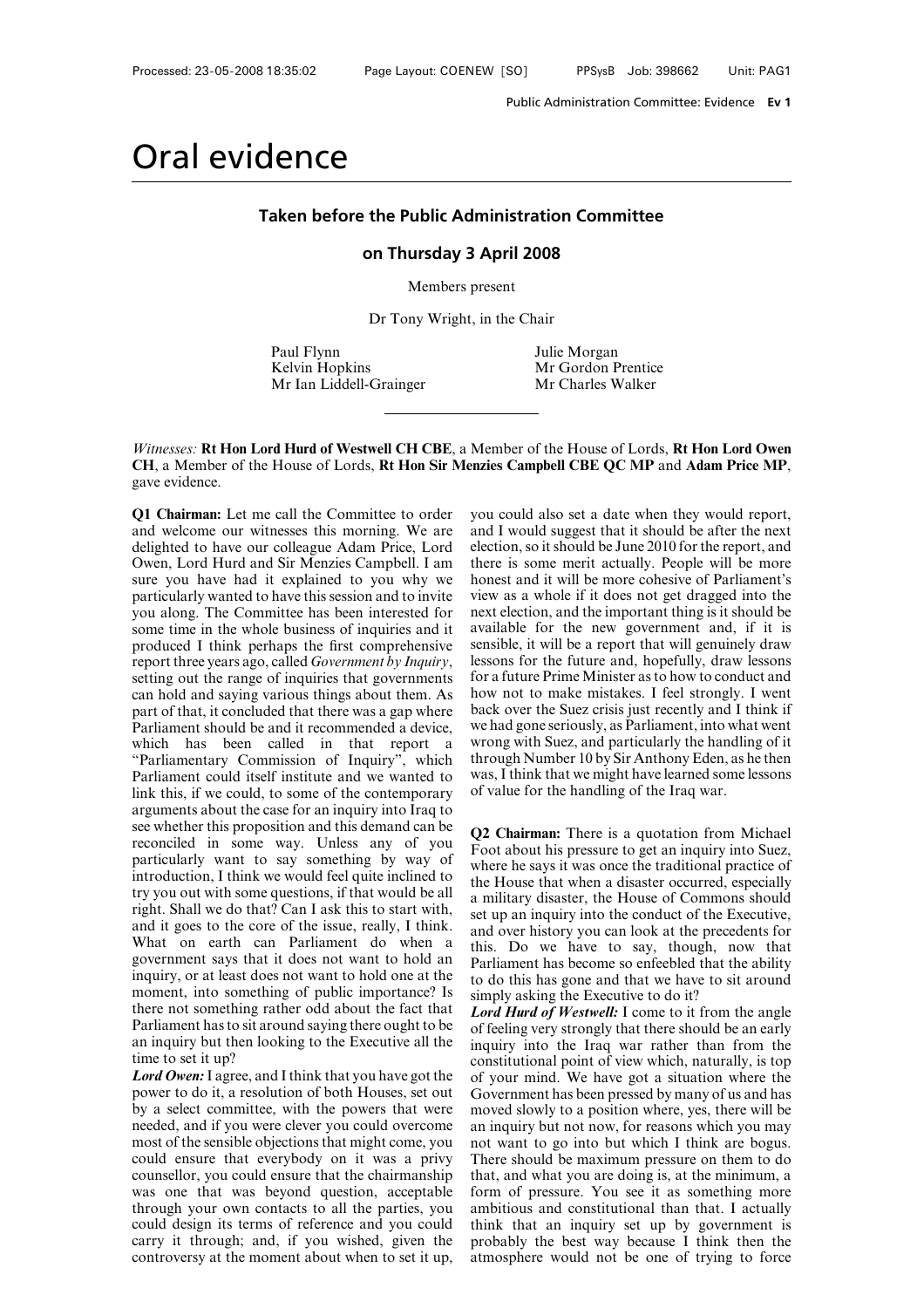# **3 April 2008 Rt Hon Lord Hurd of Westwell CH CBE, Rt Hon Lord Owen CH,** n Committee: Evidence<br>2008 Rt Hon Lord Hurd of Westwell CH CBE, Rt Hon Lord Owen CH,<br>Rt Hon Sir Menzies Campbell CBE QC MP and Adam Price MP

3 April 2008 Rt Hon Lord Hurd of Westwell<br>Rt Hon Sir Menzies Campbell CBE QC<br>things out of government, out of ministers, out of an extop civil servants, out of chiefs of staff, it would be to the<br>something which government **3 April 2008 Rt Hon Lord Hurd of Westwell C**<br>**Rt Hon Sir Menzies Campbell CBE QC M**<br>things out of government, out of ministers, out of an entity<br>top civil servants, out of chiefs of staff, it would be to the<br>something whi **Solution 3 April 2008 Rt Hon Lord Hurd of Westwell CH C<br>Rt Hon Sir Menzies Campbell CBE QC MP<br>things out of government, out of ministers, out of an entire<br>top civil servants, out of chiefs of staff, it would be to the C<br>s Example II CBE QC**<br>**acknowledged had to happen, and I think you might**<br>actop civil servants, out of chiefs of staff, it would be to the<br>something which government itself had days<br>acknowledged had to happen, and I think yo more fruited and the matter of ministers, out of an entity<br>things out of government, out of ministers, out of an entity<br>to pivil servants, out of chiefs of staff, it would be to the<br>something which government itself had da things out of government, out of ministers, out of an en<br>top civil servants, out of chiefs of staff, it would be to the<br>something which government itself had days<br>acknowledged had to happen, and I think you might Mem<br>get a things out of government, out of ministers, out of an entire<br>top civil servants, out of chiefs of staff, it would be to the C<br>something which government itself had days on lacknowledged had to happen, and I think you might top civil servants, out of chiefs of staff, it would be to something which government itself had day acknowledged had to happen, and I think you might Meget a more fruitful inquiry that way. But if they are Pain and going something which government itself had days on acknowledged had to happen, and I think you might Members get a more fruitful inquiry that way. But if they are Parliame not going to do it, if they dig in, I think British tro acknowledged had to happen, and I think you might<br>get a more fruitful inquiry that way. But if they are<br>get a more fruitful inquiry that way. But if they are<br>Parl<br>not going to do it, if they dig in, I think British troops get a more fruitful inquiry that way. But if t<br>get a more fruitful inquiry that way. But if t<br>not going to do it, if they dig in, I think British<br>will be in Iraq in small numbers for a long tir<br>if they use that as a reason not going to do it, if they dig in, I think British troops ceding<br>will be in Iraq in small numbers for a long time, and<br>if they use that as a reason for not having an inquiry, then of<br>then I think that Parliament should mo will be in Iraq in small numbers for a long time, and<br>if they use that as a reason for not having an inquiry, then one<br>then I think that Parliament should move and it is by l<br>should set up, under your guidance, the best fo

if they use that as a reason for not having an inquiry, then one then I think that Parliament should move and it is by l should set up, under your guidance, the best form of more sy inquiry it can. I would put it that way. then I think that Parliament should move and it is b<br>should set up, under your guidance, the best form of more<br>inquiry it can. I would put it that way. would<br>*Adam Price*: Can I say, Chairman, I think the conce<br>constitutio should set up, under your guidance, the best form of movinguiry it can. I would put it that way. Wo wo wo would have vertice. Can I say, Chairman, I think the constitutional dimension of this debate is absolutely can criti inquiry it can. I would put it that way.<br> *Adam Price:* Can I say, Chairman, I think the concernent constitutional dimension of this debate is absolutely can ge critical, because the kind of foreign policy calamity when it **Adam Price:** Can I say, Chairman, I think the concernonstitutional dimension of this debate is absolutely can ge critical, because the kind of foreign policy calamity when it that was Iraq also laid bare the huge failing constitutional dimension of this debate is absolutely<br>can get caught up<br>critical, because the kind of foreign policy calamity when is a judicial<br>that was Iraq also laid bare the huge failings of our think the principle<br>mac critical, because the kind of foreign policy calamity when is that was Iraq also laid bare the huge failings of our think the machinery of government and our constitutional hold the system, and they are many—politicisation that was Iraq also laid bare the huge failings of our think the machinery of government and our constitutional hold the system, and they are many—politicisation of the sufficient Civil Service, the concentration of power machinery of government and our constitutional holaystem, and they are many—politicisation of the sufficient. Civil Service, the concentration of power in the arr hands of the Prime Minister side-lining of Cabinet— inq bu system, and they are many—politicisation of the suffice<br>Civil Service, the concentration of power in the arran<br>hands of the Prime Minister side-lining of Cabinet—<br>inqui<br>but also at the core they are about, I think, an agr Civil Service, the concentration of power in the<br>hands of the Prime Minister side-lining of Cabinet—<br>but also at the core they are about, I think, an agree<br>imbalance in the power between the Executive and<br>Parliament. Ther hands of the Prime Minister side-lining of Cabinet—<br>but also at the core they are about, I think, an agreed<br>imbalance in the power between the Executive and<br>Parliament. There was this debate after Suez as well,<br>you are qu but also at the core they are about, I think, and the simulation of the power between the Executive and Parliament. There was this debate after Suez as well, you are quite right, Crossland writing in the sixties about the imbalance in the power between the Executive and<br>Parliament. There was this debate after Suez as well,<br>you are quite right, Crossland writing in the sixties<br>about the unbalanced constitution, and that was at<br>a time when m Parliament. There was this debate after Suez as well,<br>you are quite right, Crossland writing in the sixties<br>about the unbalanced constitution, and that was at<br>a time when maybe cabinet government was more our in<br>liked tha by you are quite right, Crossland writing in the sixties<br>about the unbalanced constitution, and that was at<br>a time when maybe cabinet government was more<br>if itsel than it is now; so I think that this is absolutely<br>critica about the unbalanced constitution, and that was at<br>a time when maybe cabinet government was more<br>a time when maybe cabinet government was more<br>iliked than it is now; so I think that this is absolutely<br>retical to understand a time when maybe cabinet government was more<br>is a time when maybe cabinet government was more<br>is liked than it is now; so I think that this is absolutely<br>critical to understanding why the mistake was made<br>and it would be liked than it is now; so I think that this is absolutely<br>
eritical to understanding why the mistake was made<br>
and it would be a very, very important step in terms<br>
of restoring some of the lost trust and credibility<br>
amon particular to understanding why the mistake was made<br>and it would be a very, very important step in terms<br>of restoring some of the lost trust and credibility  $\frac{Sir \text{ Menz}}{s}$ <br>among the public in Parliament in the politica investigation. among the public in Parliament in the political<br>process for us to have a parliamentary revolt, if you relation is<br>like, against the Executive on this issue and for attend it,<br>Parliament to decide that it wants to initiate

process for us to nave a parliamentary revolt, if you<br>like, against the Executive on this issue and for attend<br>Parliament to decide that it wants to initiate its own inqui<br>investigation.<br>**Q3 Chairman:** Can I bring Ming in nke, against the Executive on this issue and for<br>
Parliament to decide that it wants to initiate its own<br>
inquiry<br>
investigation.<br> **Q3 Chairman:** Can I bring Ming in to pick that up<br>
manage<br> **Q3 Chairman:** Can I bring Ming Parliament to decide that it wants to initiate its own<br>investigation.<br>investigation.<br>**Q3 Chairman:** Can I bring Ming in to pick that up<br>and also what Douglas Hurd said. If the two Houses<br>of Parliament did decide by resolu mvesugation.<br> **Q3 Chairman:** Can I bring Ming in to pick that up<br>
and also what Douglas Hurd said. If the two Houses<br>
of Parliament did decide by resolution that they<br>
wanted a parliamentary commission, whatever we<br>
call i **Q3 Chairman:** Can I bring Ming in to pick that up<br>and also what Douglas Hurd said. If the two Houses<br>of Parliament did decide by resolution that they<br>wanted a parliamentary commission, whatever we<br>call it, into Iraq, ther **Q3 Chairman:** Can I bring Ming in to pick that up<br>and also what Douglas Hurd said. If the two Houses<br>of Parliament did decide by resolution that they<br>wanted a parliamentary commission, whatever we<br>call it, into Iraq, the **Q3 Chairman:** Can I bring Ming in to pick that up and also what Douglas Hurd said. If the two Houses of Parliament did decide by resolution that they wanted a parliamentary commission, whatever we call it, into Iraq, ther of Parliament did decide by resolution that they<br>wanted a parliamentary commission, whatever we<br>call it, into Iraq, there would be no question, surely,<br>but that the Government would have to say, "We we now h<br>shall give it wanted a parliamentary commission, whatever we<br>call it, into Iraq, there would be no question, surely, **Q5 Ch**<br>but that the Government would have to say, "We we nov<br>shall give it every co-operation", so that would not, the

call it, into Iraq, there would be no question, surely, **Q5 Chai** but that the Government would have to say, "We we now he shall give it every co-operation", so that would not, the great in fact, be a stumbling block, woul but that the Government would have to say, "We we now shall give it every co-operation", so that would not, the gree in fact, be a stumbling block, would it? Sir Menzies Campbell: No. If the vote had carried you hearlier t shall give it every co-operation", so that would not, the great<br>in fact, be a stumbling block, would it? inquiries<br>**Sir Menzies Campbell:** No. If the vote had carried you hav<br>earlier this week on that topic, then it would in fact, be a stumbling block, would it? inqu<br> **Sir Menzies Campbell:** No. If the vote had carried you<br>
earlier this week on that topic, then it would have mot<br>
been politically impossible for the Government to guan<br>
resis **Sir Menzies Campbell:** No. If the vote had carried you hearlier this week on that topic, then it would have motion been politically impossible for the Government to guarar resist establishing an inquiry. Precisely what th earlier this week on that topic, then it would have<br>been politically impossible for the Government to<br>been politically impossible for the Government to<br>resist establishing an inquiry. Precisely what the<br>benche<br>terms of ref been politically impossible for the Government to<br>resist establishing an inquiry. Precisely what the bence<br>terms of reference would be, because the motion that<br>which the House was invited to approve did not mov<br>actually co resist establishing an inquiry. Precisely what the benches,<br>terms of reference would be, because the motion that is the<br>which the House was invited to approve did not move the<br>actually contain terms of reference except in terms of reference would be, because the motion that is the which the House was invited to approve did not move the actually contain terms of reference except in the **Lord Hu** broadest general sense about the way in which which the House was invited to approve did not move tactually contain terms of reference except in the **Lord I** broadest general sense about the way in which the this in responsibilities of government were discharged, but actually contain terms of reference except in the *Lord*<br>broadest general sense about the way in which the this<br>responsibilities of government were discharged, but strem<br>there would have been a political imperative which p broadest general sense about the way in which the<br>responsibilities of government were discharged, but<br>there would have been a political imperative which phrase<br>the Government would have found impossible to insist<br>resist, a responsibilities of government were discharged, but<br>there would have been a political imperative which<br>the Government would have found impossible to<br>insis<br>resist, and that is why when you said, "We just have<br>quice<br>to sit a there would have been a political imperative which phrase,<br>the Government would have found impossible to insist of<br>resist, and that is why when you said, "We just have quickly<br>to sit around", I am not sure about that: beca the Government would have found impossible to insist<br>resist, and that is why when you said, "We just have quick<br>to sit around", I am not sure about that: because if pushe<br>opposition parties are willing to use the limited t resist, and that is why when you said, "We just have quick<br>to sit around", I am not sure about that: because if pushe<br>opposition parties are willing to use the limited time and<br>available to them to put an issue of this kin to sit around", I am not sure about that: because if pushed opposition parties are willing to use the limited time and to available to them to put an issue of this kind in front electio of the House, then there is the oppo opposition parties are willing to use the limited time<br>available to them to put an issue of this kind in front<br>of the House, then there is the opportunity to bring<br>between<br>some kind of pressure. Rather like Douglas Hurd, I available to them to put an issue of this kind in front election—and<br>of the House, then there is the opportunity to bring between the E<br>some kind of pressure. Rather like Douglas Hurd, I terms of refer<br>am afraid I bring qu

EXTREE, Rt Hon Lord Owen CH,<br>
EXPLAINE AND THE OC MP and Adam Price MP<br>
The an entirely objective witness, but can I put this point<br>
to the Committee? Throughout those long weary<br>
days on Lisbon, a constant refrain for man twell CH CBE, Rt Hon Lord Owen CH,<br>
E QC MP and Adam Price MP<br>
an entirely objective witness, but can I put this point<br>
to the Committee? Throughout those long weary<br>
days on Lisbon, a constant refrain for many of the<br>
Mem twell CH CBE, Rt Hon Lord Owen CH,<br>
E QC MP and Adam Price MP<br>
an entirely objective witness, but can I put this point<br>
to the Committee? Throughout those long weary<br>
days on Lisbon, a constant refrain for many of the<br>
Mem E QC MP and Adam Price MP<br>an entirely objective witness, but can I put this point<br>to the Committee? Throughout those long weary<br>days on Lisbon, a constant refrain for many of the<br>Members of the House of Commons was that<br>Pa Example and Adam Thee Millet Witness, but can I put this point<br>to the Committee? Throughout those long weary<br>days on Lisbon, a constant refrain for many of the<br>Members of the House of Commons was that<br>Parliament was suprem an entirely objective witness, but can I put this point<br>to the Committee? Throughout those long weary<br>days on Lisbon, a constant refrain for many of the<br>Members of the House of Commons was that<br>Parliament was supreme and t an entirely objective witness, but can I put this point<br>to the Committee? Throughout those long weary<br>days on Lisbon, a constant refrain for many of the<br>Members of the House of Commons was that<br>Parliament was supreme and t to the Committee? Throughout those long weary<br>days on Lisbon, a constant refrain for many of the<br>Members of the House of Commons was that<br>Parliament was supreme and that we should not be<br>ceding too many powers to Brussels. days on Lisbon, a constant refrain for many of the<br>Members of the House of Commons was that<br>Parliament was supreme and that we should not be<br>ceding too many powers to Brussels. If that<br>supremacy really is constitutionally Members of the House of Commons was that<br>Parliament was supreme and that we should not be<br>ceding too many powers to Brussels. If that<br>supremacy really is constitutionally sustainable,<br>then one of the ways in which Parliame Parliament was supreme and that we should not be ceding too many powers to Brussels. If that supremacy really is constitutionally sustainable, then one of the ways in which Parliament can assert it is by holding the Execut ceding too many powers to Brussels. If that<br>supremacy really is constitutionally sustainable,<br>then one of the ways in which Parliament can assert<br>it is by holding the Executive to account in a much<br>more systematic way, and supremacy really is constitutionally sustainable,<br>then one of the ways in which Parliament can assert<br>it is by holding the Executive to account in a much<br>more systematic way, and a mechanism for that<br>would undoubtedly be a then one of the ways in which Parliament can assert<br>it is by holding the Executive to account in a much<br>more systematic way, and a mechanism for that<br>would undoubtedly be an inquiry. I am less<br>concerned about the form of t it is by holding the Executive to account in a much<br>more systematic way, and a mechanism for that<br>would undoubtedly be an inquiry. I am less<br>concerned about the form of the inquiry. I think one<br>can get caught up in all sor more systematic way, and a mechanism for that<br>would undoubtedly be an inquiry. I am less<br>concerned about the form of the inquiry. I think one<br>can get caught up in all sorts of discussions about<br>when is a judicial inquiry n would undoubtedly be an inquiry. I am less<br>concerned about the form of the inquiry. I think one<br>can get caught up in all sorts of discussions about<br>when is a judicial inquiry not a judicial inquiry. I<br>think the principle o concerned about the form of the inquiry. I think one<br>can get caught up in all sorts of discussions about<br>when is a judicial inquiry not a judicial inquiry. I<br>think the principle of Parliament being entitled to<br>hold the Exe can get caught up in all sorts of discussions about<br>when is a judicial inquiry not a judicial inquiry. I<br>think the principle of Parliament being entitled to<br>hold the Executive to account ought to be<br>sufficiently strong in when is a judicial inquire<br>think the principle of Pa<br>hold the Executive to<br>sufficiently strong i<br>arrangements to allow<br>inquiry of the kind that<br>agreed is necessary. From the Executive to account ought to be<br>
sufficiently strong in our constitutional<br>
arrangements to allow Parliament to create an<br>
inquiry of the kind that pretty well all of us have<br>
agreed is necessary.<br> **Q4 Chairman:** 

Suincently strong in our constitutional<br>arrangements to allow Parliament to create an<br>inquiry of the kind that pretty well all of us have<br>agreed is necessary.<br>Q4 Chairman: When the Inquiry Act was passed<br>recently one of th arrangements to anow Parnament to create and<br>inquiry of the kind that pretty well all of us have<br>agreed is necessary.<br>**Q4 Chairman:** When the Inquiry Act was passed<br>recently one of the effects (and this partly prompted<br>our mquiry of the kind that pretty well all of us have<br>agreed is necessary.<br>**Q4 Chairman:** When the Inquiry Act was passed<br>recently one of the effects (and this partly prompted<br>our interest in this) was that it took away any r **Q4 Chairman:** When the Inquiry Act was passed<br>recently one of the effects (and this partly prompted<br>our interest in this) was that it took away any role in<br>Parliament under the original 1921 Act to set up<br>these statutory **Q4 Chairman:** When the Inquiry Act was passed recently one of the effects (and this partly prompted our interest in this) was that it took away any role in Parliament under the original 1921 Act to set up these statutory **Q4 Chairman:** When the Inquiry Act was passed recently one of the effects (and this partly prompted our interest in this) was that it took away any role in Parliament under the original 1921 Act to set up these statutory recently one of the effects (and this partly prompted<br>our interest in this) was that it took away any role in<br>Parliament under the original 1921 Act to set up<br>these statutory parliamentary inquiries; so<br>Parliament was remo

our interest in this) was that it took away any role in<br>Parliament under the original 1921 Act to set up<br>these statutory parliamentary inquiries; so<br>Parliament was removed from the picture.<br>Sir Menzies Campbell: Worse than Parliament under the original 1921 Act to set up<br>these statutory parliamentary inquiries; so<br>Parliament was removed from the picture.<br>**Sir Menzies Campbell:** Worse than that, Chairman,<br>it gave ministers responsibilities or these statutory parliamentary inquiries; so<br>Parliament was removed from the picture.<br>Sir Menzies Campbell: Worse than that, Chairman,<br>it gave ministers responsibilities or powers in<br>relation to the duration of the inquiry, Parliament was removed from the picture.<br> **Sir Menzies Campbell:** Worse than that, Chairman,<br>
it gave ministers responsibilities or powers in<br>
relation to the duration of the inquiry, who might<br>
attend it, it allowed minis **Sir Menzies Campbell:** Worse than that, Chairman, it gave ministers responsibilities or powers in relation to the duration of the inquiry, who might attend it, it allowed ministers to say, "It is time this inquiry came to it gave ministers responsibilities or powers in<br>relation to the duration of the inquiry, who might<br>attend it, it allowed ministers to say, "It is time this<br>inquiry came to a conclusion." I think that is a<br>reaction to Savil relation to the duration of the inquiry, who might<br>attend it, it allowed ministers to say, "It is time this<br>inquiry came to a conclusion." I think that is a<br>reaction to Saville, and there may be questions of<br>management, bu account. reaction to savilie, and there may be questions of<br>management, but we should not allow questions of<br>management to intrude upon the principle of<br>Parliament being able to hold the Executive to<br>account.<br>**Q5 Chairman:** Are we

management, but we should not allow questions of<br>management to intrude upon the principle of<br>Parliament being able to hold the Executive to<br>account.<br>**Q5 Chairman:** Are we not stumped by the fact that<br>we now have intense pa management to intrude upon the principle of<br>Parliament being able to hold the Executive to<br>account.<br>**Q5 Chairman:** Are we not stumped by the fact that<br>we now have intense party control, and although in<br>the great days of th Farnament being able to nota the Executive to<br>account.<br>**Q5 Chairman:** Are we not stumped by the fact that<br>we now have intense party control, and although in<br>the great days of the nineteenth century we had these<br>inquiries b account.<br> **Q5 Chairman:** Are we not stumped by the fact that<br>
we now have intense party control, and although in<br>
the great days of the nineteenth century we had these<br>
inquiries because Parliament was a looser body, and<br> **Q5 Chairman:** Are we not stumped by the fact that we now have intense party control, and although in the great days of the nineteenth century we had these inquiries because Parliament was a looser body, and you have menti **Q5 Chairman:** Are we not stumped by the fact that we now have intense party control, and although in the great days of the nineteenth century we had these inquiries because Parliament was a looser body, and you have menti we now have intense party control, and although in<br>the great days of the nineteenth century we had these<br>inquiries because Parliament was a looser body, and<br>you have mentioned opposition parties putting<br>motions down on thi the great days of the nineteenth century we had these<br>inquiries because Parliament was a looser body, and<br>you have mentioned opposition parties putting<br>motions down on this, but, of course, that is<br>guaranteed to produce so the great days of the nineteenth century we had these<br>inquiries because Parliament was a looser body, and<br>you have mentioned opposition parties putting<br>motions down on this, but, of course, that is<br>guaranteed to produce so you have mentioned opposition parties putting<br>motions down on this, but, of course, that is<br>guaranteed to produce solidity on the Government<br>benches, more or less, apart from this Committee, so<br>that is the context now, is motions down on this, but, of course, that is<br>guaranteed to produce solidity on the Government<br>benches, more or less, apart from this Committee, so<br>that is the context now, is it not, in which we try to<br>move these things o

guaranteed to produce solidity on the Government<br>benches, more or less, apart from this Committee, so<br>that is the context now, is it not, in which we try to<br>move these things on?<br>*Lord Hurd of Westwell*: The tactical truth benches, more or less, apart from this Committee, so<br>that is the context now, is it not, in which we try to<br>move these things on?<br>**Lord Hurd of Westwell:** The tactical truth is that if<br>this initiative that you are starting that is the context now, is it not, in which we try to<br>move these things on?<br>Lord Hurd of Westwell: The tactical truth is that if<br>this initiative that you are starting really gathered<br>strength and it began to look as if, t move these things on?<br>
Lord Hurd of Westwell: The tactical truth is that if<br>
this initiative that you are starting really gathered<br>
strength and it began to look as if, to use your<br>
phrase, both Houses of Parliament were g **Lord Hurd of Westwell:** The tactical truth is that if this initiative that you are starting really gathered strength and it began to look as if, to use your phrase, both Houses of Parliament were going to insist on this, this initiative that you are starting really gathered<br>strength and it began to look as if, to use your<br>phrase, both Houses of Parliament were going to<br>insist on this, the Government would move in<br>quickly and try and take c strength and it began to look as if, to use your<br>phrase, both Houses of Parliament were going to<br>insist on this, the Government would move in<br>quickly and try and take charge. You would have<br>pushed them to the final decisio phrase, both Houses of Parliament were going to<br>insist on this, the Government would move in<br>quickly and try and take charge. You would have<br>pushed them to the final decision to hold an inquiry<br>and to start it soon—maybe a insist on this, the Government would move in<br>quickly and try and take charge. You would have<br>pushed them to the final decision to hold an inquiry<br>and to start it soon—maybe a report after the<br>election—and then there would quickly and try and take charge. You would have<br>pushed them to the final decision to hold an inquiry<br>and to start it soon—maybe a report after the<br>election—and then there would be a discussion<br>between the Executive and the pushed them to the final decision to hold an inquiry<br>and to start it soon—maybe a report after the<br>election—and then there would be a discussion<br>between the Executive and the Legislature about<br>terms of reference and how it and to start it soon—maybe a report after the election—and then there would be a discussion between the Executive and the Legislature about terms of reference and how it worked, and that would be a very satisfactory soluti election—<br>between 1<br>terms of<br>would be<br>move in<br>inquiry ir<br>type way.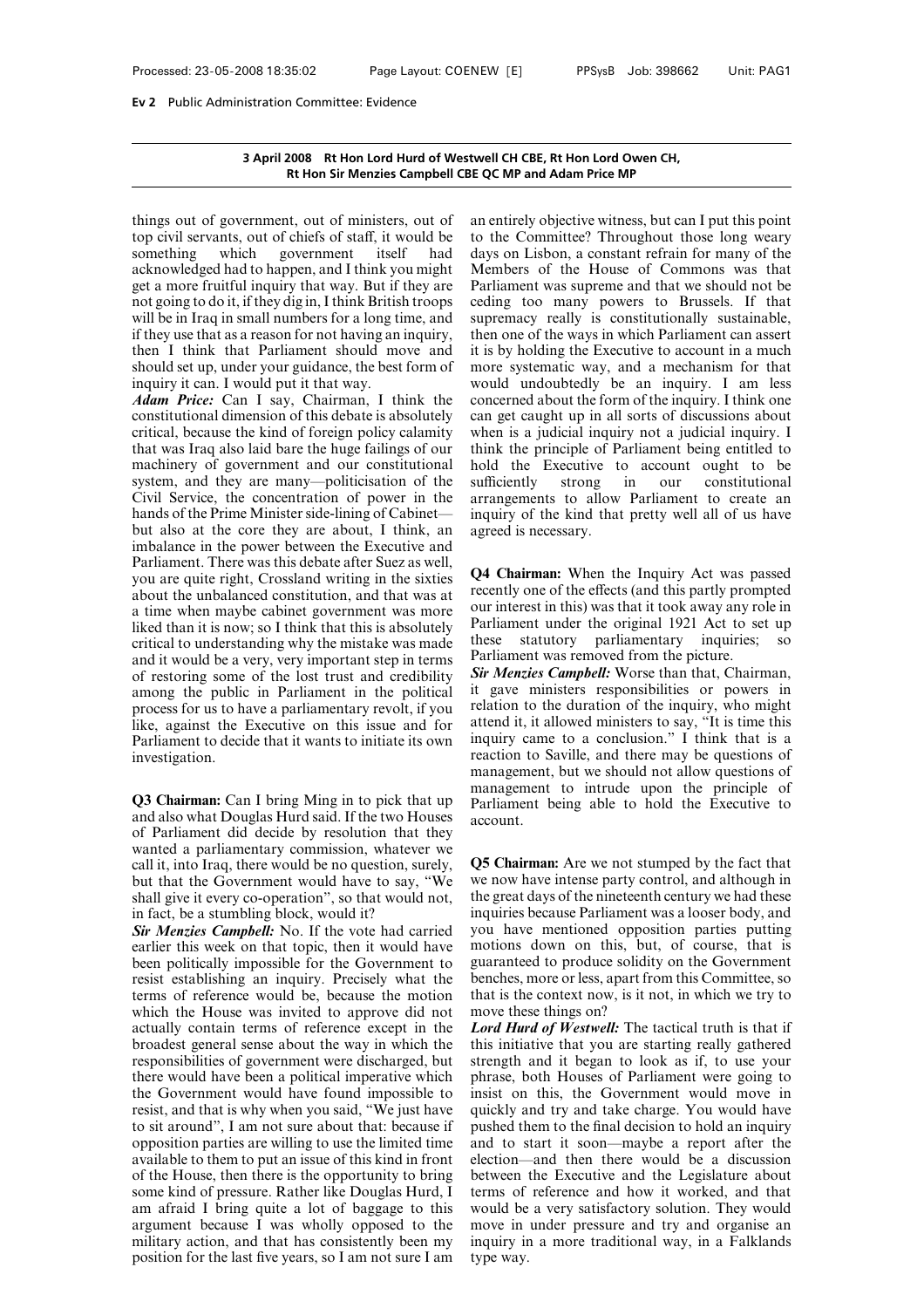**Q6 Chairman:** This is why we suggested a 3 April 2008 Rt Hon Lord Hurd of Westwe<br>Rt Hon Sir Menzies Campbell CBE C<br>Q6 Chairman: This is why we suggested a day<br>mechanism involving the Liaison Committee here, pre<br>which is a joint committee of all the select I t<br>com 3 April 2008 Rt Hon Lord Hurd of Westwell<br>Rt Hon Sir Menzies Campbell CBE QC<br>Q6 Chairman: This is why we suggested a days<br>mechanism involving the Liaison Committee here, prep<br>which is a joint committee of all the select I **Example Example I CBE QC M**<br> **Rt Hon Sir Menzies Campbell CBE QC M**<br> **Q6 Chairman:** This is why we suggested a days, imechanism involving the Liaison Committee here, prepar<br>
which is a joint committee of all the select I channels— **Q6 Chairman:** This is why we suggested a mechanism involving the Liaison Committee here, which is a joint committee of all the select committees, that would kind of trump the channels—<br>*Lord Hurd of Westwell*: Fair enough mechanism involving the Liaison Committee here, preparability<br>which is a joint committee of all the select I thin<br>committees, that would kind of trump the Anyh<br>channels—<br>Lord Hurd of Westwell: Fair enough. White<br>at all<br>Q7 which is a joint commit<br>committees, that would<br>channels—<br>*Lord Hurd of Westwell*: Fair<br>Q7 Chairman: ---but we ha<br>with that. Lord Owen.<br>*Lord Owen*: One of the prob<br>the problems we faced with

**EXECUTE:** Committees, that would kind of trump the Any<br>
channels—<br> **Lord Hurd of Westwell:** Fair enough. Whise<br> **Q7 Chairman:** ---but we have made little progress prob<br>
with that. Lord Owen.<br> **Lord Owen:** One of the probl channels—<br> **Cord Hurd of Westwell:** Fair enough. When the Bingham and Elittle progress and the problems we faced with the Bingham Inquiry, which I established to look at the oil companies, BP and Shell, not keeping to the **Condition Example 1.** Whitehall at all times<br> **Q7 Chairman:** ---but we have made little progress problems,<br>
with that. Lord Owen.<br> **Lord Owen:** One of the problems you face is one of particular<br>
the problems we faced with **Q7 Chairman:** ---but we have made little progress provide that. Lord Owen.<br> **Lord Owen:** One of the problems you face is one of paid<br>
the problems we faced with the Bingham Inquiry, still<br>
which I established to look at **Q7 Chairman:** ---but we have made little progress probl<br>with that. Lord Owen.<br>Lord Owen: One of the problems you face is one of partic<br>the problems we faced with the Bingham Inquiry, still of<br>which I established to look a with that. Lord Owen.<br>
Lord Owen: One of the problems you face is one of<br>
the problems we faced with the Bingham Inquiry,<br>
which I established to look at the oil companies, BP<br>
and Shell, not keeping to the law over sancti **Lord Owen:** One of the problems you face is one of partict<br>the problems we faced with the Bingham Inquiry, still on<br>which I established to look at the oil companies, BP pretty<br>and Shell, not keeping to the law over sanct the problems we faced with the Bingham Inquiry,<br>which I established to look at the oil companies, BP<br>and Shell, not keeping to the law over sanctions, pri<br>supplying oil to, then, Rhodesia. It became obvious evi<br>that there which I established to look at the oil companies, BP pret<br>and Shell, not keeping to the law over sanctions, prividend Shell, not keeping to the law over sanctions, prividend<br>supplying oil to, then, Rhodesia. It became obv and Shell, not keeping to the law over sanctions, private is<br>supplying oil to, then, Rhodesia. It became obvious evidence<br>that there was a constitutional problem in that or three G<br>Bingham was given access to all the Fore supplying oil to, then, Rhodesia. It became obvious<br>that there was a constitutional problem in that or three of<br>Bingham was given access to all the Foreign Office maybe a<br>papers, at my instructions, in which, part of them that there was a constitutional problem in that or three of Bingham was given access to all the Foreign Office maybe a papers, at my instructions, in which, part of them, were the Cabinet minutes and the Cabinet discussio Bingham was given access to all the Foreign Office maybe a<br>papers, at my instructions, in which, part of them,<br>were the Cabinet minutes and the Cabinet<br>discussions of a previous administration, the Wilson<br>administration i papers, at my instructions, in which, part of them,<br>were the Cabinet minutes and the Cabinet<br>discussions of a previous administration, the Wilson<br>administration in 1967-1968, which were crucial to<br>their deliberations. Thi were the Cabinet minutes and the Cabinet **Q9 Jul**<br>discussions of a previous administration, the Wilson<br>administration in 1967-1968, which were crucial to<br>their deliberations. This was accidental. It happened<br>to be on the discussions of a previous administration, the Wilson<br>administration in 1967-1968, which were crucial to<br>their deliberations. This was accidental. It happened<br>to be on the files of the Foreign Office, and they<br>ought to hav administration in 1967-1968, which were crucial to<br>their deliberations. This was accidental. It happened<br>to be on the files of the Foreign Office, and they<br>ought to have been, apparently, under the precedent,<br>returned to **EXECUTE:** their deliberations. This was accidental. It happened<br>to be on the files of the Foreign Office, and they<br>ought to have been, apparently, under the precedent,<br>returned to the Cabinet Office and held there. There to be on the files of the Foreign Office, and they<br>ought to have been, apparently, under the precedent,<br>returned to the Cabinet Office and held there. There<br>then proceeded to be a very heated debate inside the<br>cabinet abo ought to have been, apparently, under the precedent,<br>returned to the Cabinet Office and held there. There<br>then proceeded to be a very heated debate inside the<br>Cabinet about how to proceed now that I had<br>allowed these pape returned to the Cabinet Office and held there. There<br>then proceeded to be a very heated debate inside the<br>Cabinet about how to proceed now that I had<br>callowed these papers to go to the Bingham Inquiry,<br>and I had to go bac then proceeded to be a very heated debate inside the<br>Cabinet about how to proceed now that I had<br>allowed these papers to go to the Bingham Inquiry,<br>and I had to go back to Bingham and try and<br>persuade him, which he was am Cabinet about how to proceed now that I had come to allowed these papers to go to the Bingham Inquiry, described and I had to go back to Bingham and try and private a persuade him, which he was amenable to, that he revisi allowed these papers to go to the Bingham Inquiry, desc<br>and I had to go back to Bingham and try and<br>persuade him, which he was amenable to, that he<br>could draw on the findings but not quote from them,  $\frac{Ada}{data}$ <br>which he di and I had to go back to Bingham and try and<br>persuade him, which he was amenable to, that he<br>could draw on the findings but not quote from them,  $\frac{Ada}{dt}$ <br>which he did. Then, when it came back to the House optic<br>of Commons persuade him, which he was amenable to, that he<br>could draw on the findings but not quote from them,<br>which he did. Then, when it came back to the House option of<br>of Commons, there was a whole question of how to I think the could draw on the findings but not quote from them,  $\frac{Adam \cdot }$   $Adam \cdot }$ <br>which he did. Then, when it came back to the House option of<br>of Commons, there was a whole question of how to  $\frac{1 \text{ think th}}{1 \text{ think th}}$ <br>establish a new inqui which he did. Then, when it came back to the House option of Commons, there was a whole question of how to establish a new inquiry because the then Cabinet what insisted that they had no right to look at these past the the of Commons, there was a whole question of how to<br>establish a new inquiry because the then Cabinet<br>insisted that they had no right to look at these past<br>the tr<br>papers, and eventually we proposed a commission that<br>which was establish a new inquiry because the then Cabinet<br>insisted that they had no right to look at these past<br>the tru<br>papers, and eventually we proposed a commission that a<br>which was then voted down by Parliament, but you would<br>h insisted that they had no right to look at these past<br>papers, and eventually we proposed a commission<br>which was then voted down by Parliament, but you<br>have to deal with this issue because it is crucial, what<br>went on in Cab which was then voted down by Parliament, but you<br>have to deal with this issue because it is crucial, what servants,<br>went on in Cabinet and how government was position<br>conducted at Cabinet level, and so that would have whic

have to deal with this issue because it is crucial, what<br>went on in Cabinet and how government was position<br>conducted at Cabinet level, and so that would have which, al<br>to be specifically put into any terms of reference. went on in Cabinet and how government was<br>
conducted at Cabinet level, and so that would have<br>
to be specifically put into any terms of reference.<br> **Q8 Mr Prentice:** Is that why you want the inquiry to<br>
meet in secret? Yo conducted at Cabinet level, and so that would have<br>to be specifically put into any terms of reference.<br>**Q8 Mr Prentice:** Is that why you want the inquiry to<br>meet in secret? You told us earlier that you would<br>report after t to be specifically put into any terms of reference. breached, do s<br>acting on the<br>**Q8 Mr Prentice:** Is that why you want the inquiry to<br>meet in secret? You told us earlier that you would<br>report after the next general elect **Q8 Mr Prentice:** Is that why you want the inquiry to<br>meet in secret? You told us earlier that you would<br>report after the next general election in June 2010.<br>Lord Owen: I think that they should be both given have to a<br>powe **Q8 Mr Prentice:** Is that why you want the inquiry to<br>meet in secret? You told us earlier that you would<br>report after the next general election in June 2010.<br>*Lord Owen*: I think that they should be both given<br>provers to meet in secret? You told us earlier that you would<br>
report after the next general election in June 2010.<br> **Lord Owen:** I think that they should be both given<br>
powers to meet in private and in secret. I am<br>
probably the onl report after the next general election in June 2010.<br> *Lord Owen*: I think that they should be both given<br>
powers to meet in private and in secret. I am<br>
probably the only person to have given evidence to<br>
the Franks Comm **Lord Owen:** I think that they should be both given have to powers to meet in private and in secret. I am probably the only person to have given evidence to again is the Franks Commission on the Falklands, and there would powers to meet in private and in secret. I am<br>probably the only person to have given evidence to<br>the Franks Commission on the Falklands, and there<br>is no doubt, in my view, that at that particular change<br>time—we were still probably the only person to have given evidence to<br>the Franks Commission on the Falklands, and there<br>is no doubt, in my view, that at that particular<br>time—we were still hostile to Argentina—there were<br>a lot of things that the Franks Commission on the Falklands, and there<br>is no doubt, in my view, that at that particular<br>time—we were still hostile to Argentina—there were<br>a lot of things that I would not have been able to say<br>in the all<br>if it is no doubt, in my view, that at that particular change<br>time—we were still hostile to Argentina—there were<br>a lot of things that I would not have been able to say<br>if it had been in public. It would have been possible away<br>t time—we were still hostile to Argentina—there were which<br>a lot of things that I would not have been able to say then a<br>if it had been in public. It would have been possible away<br>to have had part in public and part in priva a lot of things that I would not have been able to say then a<br>if it had been in public. It would have been possible away<br>to have had part in public and part in private, but govern<br>there will be intelligence questions, and if it had been in public. It would have been possible<br>to have had part in public. It would have been possible<br>to have had part in public and part in private, but<br>there will be intelligence questions, and that is why<br>has be to have had part in public and part in private, but<br>there will be intelligence questions, and that is why<br>we have covered that, as you know, by the wh<br>conventions with privy counsellors, but I think there ass<br>is a more imp there will be intelligence questions, and that is why<br>we have covered that, as you know, by the whe<br>conventions with privy counsellors, but I think there assee<br>is a more important thing. I used, when I sat where Parl<br>you d we have covered that, as you know, by the where Pa<br>conventions with privy counsellors, but I think there assert it<br>is a more important thing. I used, when I sat where Parliame<br>you did, to be very much keener on everything conventions with privy counsellors, but I think there ass<br>is a more important thing. I used, when I sat where Pay<br>you did, to be very much keener on everything being ask<br>public, and I have grown to believe that actually, i is a more important thing. I used, when I sat where<br>you did, to be very much keener on everything being<br>public, and I have grown to believe that actually, importa<br>personally, you give better evidence if you know that<br>the s you did, to be very much keener on everything being<br>public, and I have grown to believe that actually, importan<br>personally, you give better evidence if you know that the same<br>you have got two days to look back on what you

twell CH CBE, Rt Hon Lord Owen CH,<br>
E QC MP and Adam Price MP<br>
days, three days. I mean, broadly speaking, I am<br>
prepared to speak almost always on the record, but<br>
I think there is sometimes a little bit of leeway. Figure 1 CH CBE, Rt Hon Lord Owen CH,<br>
Figure 2 QC MP and Adam Price MP<br>
days, three days. I mean, broadly speaking, I am<br>
prepared to speak almost always on the record, but<br>
I think there is sometimes a little bit of leew I CH CH CHE, Rt Hon Lord Owen CH,<br>
I think there days. I mean, broadly speaking, I am<br>
prepared to speak almost always on the record, but<br>
I think there is sometimes a little bit of leeway.<br>
Anyhow, these are all matters f E QC MP and Adam Price MP<br>days, three days. I mean, broadly speaking, I am<br>prepared to speak almost always on the record, but<br>I think there is sometimes a little bit of leeway.<br>Anyhow, these are all matters for you and oth days, three days. I mean, broadly speaking, I am<br>prepared to speak almost always on the record, but<br>I think there is sometimes a little bit of leeway.<br>Anyhow, these are all matters for you and others to<br>discuss, but I thin days, three days. I mean, broadly speaking, I am<br>prepared to speak almost always on the record, but<br>I think there is sometimes a little bit of leeway.<br>Anyhow, these are all matters for you and others to<br>discuss, but I thin days, three days. I mean, broadly speaking, I am<br>prepared to speak almost always on the record, but<br>I think there is sometimes a little bit of leeway.<br>Anyhow, these are all matters for you and others to<br>discuss, but I thin prepared to speak almost always on the record, but<br>I think there is sometimes a little bit of leeway.<br>Anyhow, these are all matters for you and others to<br>discuss, but I think you would get into a lot of<br>Whitehall resistanc I think there is sometimes a little bit of leeway.<br>Anyhow, these are all matters for you and others to<br>discuss, but I think you would get into a lot of<br>Whitehall resistance if you said it had to be in public<br>at all times, Anyhow, these are all matters for you and others to<br>discuss, but I think you would get into a lot of<br>Whitehall resistance if you said it had to be in public<br>at all times, and I also think you would not get at the<br>problems, discuss, but I think you would get into a lot of<br>Whitehall resistance if you said it had to be in public<br>at all times, and I also think you would not get at the<br>problems, so I think you have got to open up the<br>possibility. Whitehall resistance if you said it had to be in public<br>at all times, and I also think you would not get at the<br>problems, so I think you have got to open up the<br>possibility. In this particular inquiry, but<br>particularly sin at all times, and I also think you would not get at the<br>problems, so I think you have got to open up the<br>possibility. In this particular inquiry, but<br>particularly since it would be probably with troops<br>still on the ground problems, so I think you have got to open up the possibility. In this particular inquiry, but particularly since it would be probably with troops still on the ground in Iraq, I think you have got to be pretty open that qui possibility. In this particular inquiry, but particularly since it would be probably with troops still on the ground in Iraq, I think you have got to be pretty open that quite a lot of it might be semi-<br>private in that you particularly since it still on the ground in<br>pretty open that que private in that you<br>private in that you<br>evidence if you had or three days the full<br>maybe a week. pretty open that quite a fot of it inight be semi-<br>private in that you would be able to change your<br>evidence if you had gone over the mark and in two<br>or three days the full transcript would be published,<br>maybe a week.<br>**Q9** private in that you would be able to change<br>evidence if you had gone over the mark and<br>or three days the full transcript would be pul<br>maybe a week.<br>Q9 Julie Morgan: Do the others agree with th<br>that some of it should be in

Figure 11 you had gone over the mark and in two<br>or three days the full transcript would be published,<br>maybe a week.<br>**Q9 Julie Morgan:** Do the others agree with that view<br>that some of it should be in private?<br>**Sir Menzies C** or three tays the full transcript would be published,<br>maybe a week.<br>**Q9 Julie Morgan:** Do the others agree with that view<br>that some of it should be in private?<br>**Sir Menzies Campbell:** I think discretion should rest<br>with th **Q9 Julie Morgan:** Do the others agree with that<br>that some of it should be in private?<br>*Sir Menzies Campbell:* I think discretion should<br>with the Committee or the Commission of Inqu<br>*Lord Hurd of Westwell:* I agree with th

**Q9 Julie Morgan:** Do the others agree with that view<br>that some of it should be in private?<br>*Sir Menzies Campbell:* I think discretion should rest<br>with the Committee or the Commission of Inquiry.<br>*Lord Hurd of Westwell:* I **Q9 Julie Morgan:** Do the others agree with that view<br>that some of it should be in private?<br>Sir Menzies Campbell: I think discretion should rest<br>with the Committee or the Commission of Inquiry.<br>Lord Hurd of Westwell: I agr that some of it should be in private?<br> **Sir Menzies Campbell:** I think discretion should rest<br>
with the Committee or the Commission of Inquiry.<br> **Lord Hurd of Westwell:** I agree with that.<br> **Sir Menzies Campbell:** If they **Sir Menzies Campbell:** I think discretion should rest<br>with the Committee or the Commission of Inquiry.<br>Lord Hurd of Westwell: I agree with that.<br>**Sir Menzies Campbell:** If they are sufficiently<br>experienced, then they will with the Committee or the Commission of Inquiry.<br> **Lord Hurd of Westwell:** I agree with that.<br> **Sir Menzies Campbell:** If they are sufficiently<br>
experienced, then they will know, when they have<br>
come to a point of the kind revision. **Sir Menzies Campbell:** If they are sufficiently experienced, then they will know, when they have come to a point of the kind that David Owen has described, that it will be better to hear evidence in private and allow the experienced, then they will know, when they have<br>come to a point of the kind that David Owen has<br>described, that it will be better to hear evidence in<br>private and allow the opportunity for subsequent<br>revision.<br>*Adam Price:* 

come to a point of the kind that David Owen has<br>described, that it will be better to hear evidence in<br>private and allow the opportunity for subsequent<br>revision.<br>*Adam Price*: Yes. Committees currently have the<br>option of he described, that it will be better to hear evidence in<br>private and allow the opportunity for subsequent<br>revision.<br>*Adam Price*: Yes. Committees currently have the<br>option of hearing evidence in private, *in camera*, so<br>I thi private and allow the opportunity for subsequent<br>revision.<br>**Adam Price:** Yes. Committees currently have the<br>option of hearing evidence in private, *in camera*, so<br>I think that should be afforded to any commissioner,<br>whatev revision.<br> **Adam Price:** Yes. Committees currently have the<br>
option of hearing evidence in private, *in camera*, so<br>
I think that should be afforded to any commissioner,<br>
whatever is the most likely route to get us closer **Adam Price:** Yes. Committees currently have the option of hearing evidence in private, *in camera*, so I think that should be afforded to any commissioner, whatever is the most likely route to get us closer to the truth. option of hearing evidence in private, *in camera*, so<br>I think that should be afforded to any commissioner,<br>whatever is the most likely route to get us closer to<br>the truth. One of the difficulties, or one of the issues<br>tha I think that should be afforded to any commissioner,<br>whatever is the most likely route to get us closer to<br>the truth. One of the difficulties, or one of the issues<br>that a parliamentary inquiry would have to face<br>would be t whatever is the most likely route to get us closer to<br>the truth. One of the difficulties, or one of the issues<br>that a parliamentary inquiry would have to face<br>would be the Government's rules on access to civil<br>servants, an the truth. One of the difficulties, or one of the issues<br>that a parliamentary inquiry would have to face<br>would be the Government's rules on access to civil<br>servants, and while the House has never taken a<br>position on this, that a parliamentary inquiry would have to face<br>would be the Government's rules on access to civil<br>servants, and while the House has never taken a<br>position on this, the Government has its guidance<br>which, although they are would be the Government's rules on access to civil<br>servants, and while the House has never taken a<br>position on this, the Government has its guidance<br>which, although they are often honoured more than<br>breached, do state that servants, and while the House has never taken a<br>position on this, the Government has its guidance<br>which, although they are often honoured more than<br>breached, do state that civil servants give evidence<br>acting on the instruc position on this, the Government has its guidance<br>which, although they are often honoured more than<br>breached, do state that civil servants give evidence<br>acting on the instruction of their ministers and,<br>therefore, they are which, although they are often honoured more than<br>breached, do state that civil servants give evidence<br>acting on the instruction of their ministers and,<br>therefore, they are not meant to answer questions in<br>relation to thei breached, do state that civil servants give evidence<br>acting on the instruction of their ministers and,<br>therefore, they are not meant to answer questions in<br>relation to their own conduct. If we do not have a<br>proper comprehe acting on the instruction of their ministers and,<br>therefore, they are not meant to answer questions in<br>relation to their own conduct. If we do not have a<br>proper comprehensive inquiry into Iraq, then we will<br>have to ask que therefore, they are not meant to answer questions in<br>relation to their own conduct. If we do not have a<br>proper comprehensive inquiry into Iraq, then we will<br>have to ask questions about civil servants' conduct<br>as well, incl relation to their own conduct. If we do not have a<br>proper comprehensive inquiry into Iraq, then we will<br>have to ask questions about civil servants' conduct<br>as well, including their advice to ministers, which<br>again is meant proper comprehensive inquiry into Iraq, then we will<br>have to ask questions about civil servants' conduct<br>as well, including their advice to ministers, which<br>again is meant to be a no-go area. Of course, we<br>would also be in have to ask questions about civil servants' conduct<br>as well, including their advice to ministers, which<br>again is meant to be a no-go area. Of course, we<br>would also be in the difficult area if there had been<br>change of gover as well, including their advice to ministers, which<br>again is meant to be a no-go area. Of course, we<br>would also be in the difficult area if there had been<br>change of government. We have another convention<br>which says that if again is meant to be a no-go area. Of course, we<br>would also be in the difficult area if there had been<br>change of government. We have another convention<br>which says that if there is a change of administration,<br>then all the p would also be in the difficult area if there had been<br>change of government. We have another convention<br>which says that if there is a change of administration,<br>then all the papers, the working papers, are locked<br>away and ev change of government. We have another convention<br>which says that if there is a change of administration,<br>then all the papers, the working papers, are locked<br>away and even the ministers of the in-coming<br>government cannot se which says that if there is a change of administration,<br>then all the papers, the working papers, are locked<br>away and even the ministers of the in-coming<br>government cannot see them unless prior permission<br>has been given. So then all the papers, the working papers, are locked<br>away and even the ministers of the in-coming<br>government cannot see them unless prior permission<br>has been given. So, that would be an issue, again,<br>where Parliament would away and even the ministers of the in-coming<br>government cannot see them unless prior permission<br>has been given. So, that would be an issue, again,<br>where Parliament would have to simply, I think,<br>assert its supremacy. There government cannot see them unless prior permission<br>has been given. So, that would be an issue, again,<br>where Parliament would have to simply, I think,<br>assert its supremacy. There is no limit to<br>Parliament's right to call fo has been given. So, that would be an issue, again,<br>where Parliament would have to simply, I think,<br>assert its supremacy. There is no limit to<br>Parliament's right to call for persons and papers and<br>ask for evidence under oat where Parliament would have to simply, I think,<br>assert its supremacy. There is no limit to<br>Parliament's right to call for persons and papers and<br>ask for evidence under oath. I think it would be<br>important as well that any w assert its supremacy. There is no limit to<br>Parliament's right to call for persons and papers and<br>ask for evidence under oath. I think it would be<br>important as well that any witnesses would be given<br>the same protection, not Parliament's right to call for persons and papers and<br>ask for evidence under oath. I think it would be<br>important as well that any witnesses would be given<br>the same protection, not just the immunity from<br>prosecution which a Parliament's right to call for persons and papers and<br>ask for evidence under oath. I think it would be<br>important as well that any witnesses would be given<br>the same protection, not just the immunity from<br>prosecution which a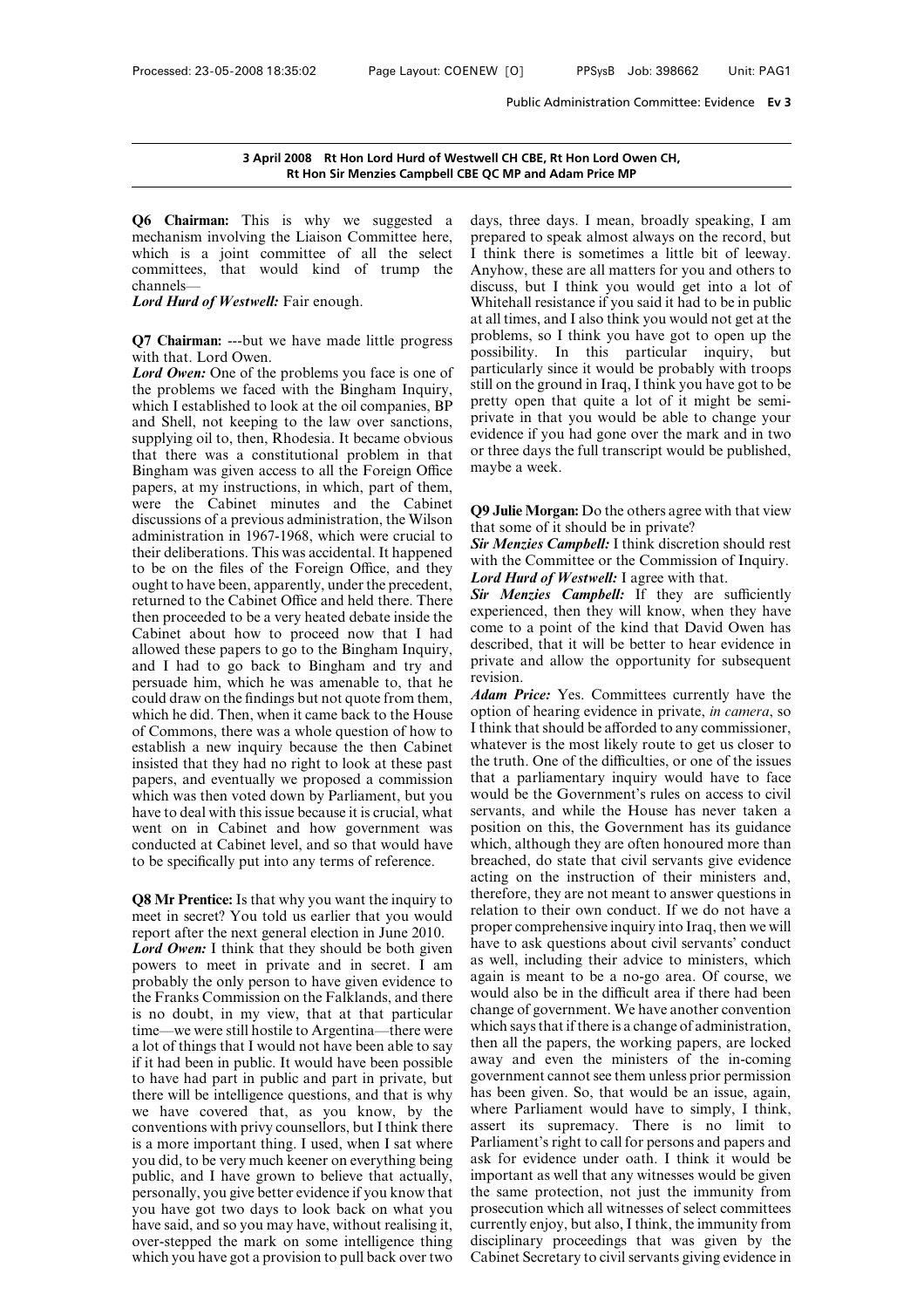3 April 2008 Rt Hon Lord Hurd of Westwell C<br>Rt Hon Sir Menzies Campbell CBE QC M<br>the Butler Inquiry. I think we would need the same positic<br>level of protection to all witnesses for any and I c<br>parliamentary inquiry as well 3 April 2008 Rt Hon Lord Hurd of Westwell CH<br>Rt Hon Sir Menzies Campbell CBE QC MP<br>the Butler Inquiry. I think we would need the same position<br>level of protection to all witnesses for any and I ca<br>parliamentary inquiry as **EXECUS EXECUS AND REVALUE IN THE SET OF STATE OF STATE OF STATE INTERNATIONAL STATE IN THE SET OF STATE IN THE SET OF STATE OF STATE OF STATE OF STATE OF STATE OF STATE OF STATE OF STATE OF STATE OF STATE OF STATE OF STAT** The Butler Inquiry. I think we would need the same<br>
level of protection to all witnesses for any and<br>
parliamentary inquiry as well.<br> **Q10 Mr Liddell-Grainger:** All of you have spoken of<br>
past inquiries, the Dardanelles, t

the Butler Inquiry. I think we would need the same position<br>level of protection to all witnesses for any and I can<br>parliamentary inquiry as well.<br>**Q10 Mr Liddell-Grainger:** All of you have spoken of counsellar<br>past inquiri the Butter Inquiry. I think we would need the same<br>level of protection to all witnesses for any and I ca<br>parliamentary inquiry as well.<br>**Q10 Mr Liddell-Grainger:** All of you have spoken of<br>past inquiries, the Dardanelles, Evel of protection to all witnesses for any and I counsel<br>parliamentary inquiry as well.<br>**Q10 Mr Liddell-Grainger:** All of you have spoken of<br>past inquiries, the Dardanelles, the Falklands you<br>have just mentioned, Mesopota parnamentary inquiry as well.<br> **Q10 Mr Liddell-Grainger:** All of you have spoken of<br>
past inquiries, the Dardanelles, the Falklands you<br>
have just mentioned, Mesopotamia and many<br>
others. There are lots of precedents here **Q10 Mr Liddell-Grainger:** All of you have spoken of<br>past inquiries, the Dardanelles, the Falklands you<br>have just mentioned, Mesopotamia and many<br>others. There are lots of precedents here where<br>inquiries have taken place **Q10 Mr Liddell-Grainger:** All of you have spoken of<br>past inquiries, the Dardanelles, the Falklands you<br>have just mentioned, Mesopotamia and many<br>others. There are lots of precedents here where<br>inquiries have taken place past inquiries, the Dardanelles, the Falklands you<br>have just mentioned, Mesopotamia and many<br>others. There are lots of precedents here where<br>inquiries have taken place sometimes during wars,<br>all mainly at the instigation o have just mentioned, Mesopotamia and many<br>others. There are lots of precedents here where so far as<br>inquiries have taken place sometimes during wars,<br>all mainly at the instigation of the Prime Minister.<br>We have got Bloody others. There are lots of precedents here where<br>inquiries have taken place sometimes during wars,<br>all mainly at the instigation of the Prime Minister.<br>We have got Bloody Sunday on-going, which is a bit<br>of a shambles, for inquiries have taken plane<br>all mainly at the instig.<br>We have got Bloody Su<br>of a shambles, for obv<br>take this? Everything is<br>inquiry, yet we cannot<br>this from here?<br>*Lord Owen*: Parliamen<br>flexible, and were there all mainly at the instigation of the Prime Minister.<br>
We have got Bloody Sunday on-going, which is a bit<br>
of a shambles, for obvious reasons. Where do we<br>
take this? Everything is there to actually create an<br>
inquiry, yet We have got Bloody Sunday on-going, which is a bit<br>of a shambles, for obvious reasons. Where do we<br>idd<br>take this? Everything is there to actually create an<br>inquiry, yet we cannot move on. Where do we take<br>this from here?<br>

of a shambles, for obvious reasons. Where do we<br>take this? Everything is there to actually create an inquiry, yet we cannot move on. Where do we take<br>this from here?<br>*Lord Owen*: Parliamentary procedure is eminently these take this? Everything is there to actually create an inquiry, yet we cannot move on. Where do we take<br>this from here?<br>the the second over. Parliamentary procedure is eminently these<br>flexible, and were there to be an all-p inquiry, yet we cannot move on. Where do we take<br>this from here?<br>Lord Owen: Parliamentary procedure is eminently<br>flexible, and were there to be an all-party agreement,<br>official opposition can give time maybe—I think it<br>ha are lots of we there?<br> **Lord Owen:** Parliamentary procedure is eminently the<br>
flexible, and were there to be an all-party agreement,<br>
official opposition can give time maybe—I think it<br>
has been offered by William Hague—t **Lord Owen:** Parliamentary procedure is eminently<br>flexible, and were there to be an all-party agreement, make<br>official opposition can give time maybe—I think it<br>has been offered by William Hague—to the Labour<br>people to pu flexible, and were there to be an all-party agreement,<br>flexible, and were there to be an all-party agreement,<br>official opposition can give time maybe—I think it<br>has been offered by William Hague—to the Labour<br>people to put official opposition can give time maybe—I think it<br>has been offered by William Hague—to the Labour<br>people to put a motion down, if they wish to, so there<br>are lots of ways in which you could overcome this;<br>but as Douglas H has been offered by William Hague—to the Labour<br>people to put a motion down, if they wish to, so there<br>are lots of ways in which you could overcome this;<br>but as Douglas Hurd has said, I think the reality is<br>that once Parl people to put a motion down, if they wish to, so there<br>are lots of ways in which you could overcome this;<br>but as Douglas Hurd has said, I think the reality is<br>but as Douglas Hurd has said, I think the reality is<br>athat onc are lots of ways in which you could overcome this; because that once Parliament shows muscle, either through a govern that once Parliament shows muscle, either through a govern straight-out vote or a vote generated perhap but as Douglas Hurd has said, I think the reality is<br>that once Parliament shows muscle, either through a<br>straight-out vote or a vote generated perhaps by we b<br>your committee on a resolution, government would<br>start to co-o that once Parliament shows muscle, either through a<br>straight-out vote or a vote generated perhaps by<br>syour committee on a resolution, government would<br>start to co-operate and you would probably end up<br>with some form of in straight-out vote or a vote generated perhaps by<br>straight-out vote or a vote generated perhaps by<br>we have<br>start to co-operate and you would probably end up<br>with some form of inquiry. It is almost inconceivable<br>are your<br>th your committee on a resolution, government would<br>start to co-operate and you would probably end up<br>start to co-operate and you would probably end up<br>with some form of inquiry. It is almost inconceivable<br>that an inquiry wo start to co-operate and you would probably end up<br>start to co-operate and you would probably end up<br>with some form of inquiry. It is almost inconceivable<br>that an inquiry would work unless the Government<br>had confidence in with some form of inquiry. It is almost inconceivable are youth<br>that an inquiry would work unless the Government<br>had confidence in the Chairman. I think we have got<br>to get out of this business that we cannot have an just that an inquiry would work unless the Government Lord On<br>had confidence in the Chairman. I think we have got broadly s<br>to get out of this business that we cannot have an just the F<br>inquiry unless they are a High Court jud had confidence in the Chairman. I think we have got<br>to get out of this business that we cannot have an<br>inquiry unless they are a High Court judge—this is<br>really ridiculous—and we have seen some pretty<br>awful reports from ju to get out of this business that we cannot have an<br>inquiry unless they are a High Court judge—this is<br>really ridiculous—and we have seen some pretty<br>really ridiculous—and we have seen some pretty<br> $Q12 \text{ Mr}$ <br>awful reports inquiry unless they are a High Court judge—this is<br>really ridiculous—and we have seen some pretty<br>awful reports from judges, and, frankly, successive final dee<br>Lord Chancellors have not wanted judges to do it. In Lord O<sub>p</sub> really ridiculous—and we have seen some pretty<br>really ridiculous—and we have seen some pretty  $Q12$  M<br>awful reports from judges, and, frankly, successive final d<br>Lord Chancellors have not wanted judges to do it. In *Lord* awful reports from judges, and, frankly, successive final d<br>Lord Chancellors have not wanted judges to do it. In Lord C<br>the Bingham Inquiry, which I think was know<br>extraordinarily well conducted, the then Lord The d<br>Chanc Lord Chancellors have not wanted judges to do it. In Lord O<br>the Bingham Inquiry, which I think was know a<br>extraordinarily well conducted, the then Lord The de<br>Chancellor, Elwyn-Jones, was against having a during t<br>judge, Lord Chancellors have not wanted judges to do it. In<br>the Bingham Inquiry, which I think was<br>extraordinarily well conducted, the then Lord<br>Chancellor, Elwyn-Jones, was against having a<br>judge, and they would prefer judges k extraordinarily well conducted, the then Lord<br>Chancellor, Elwyn-Jones, was against having a duri<br>judge, and they would prefer judges kept out of these on a<br>political things and, by and large, they are well aware to h<br>that Chancellor, Elwyn-Jones, was against having a during<br>judge, and they would prefer judges kept out of these on anc<br>political things and, by and large, they are well aware to her<br>that they do not know enough about the machin

judge, and they would prefer judges kept out of these<br>political things and, by and large, they are well aware<br>political things and, by and large, they are well aware<br>to he<br>that they do not know enough about the machinery<br>o political things and, by and large, they are well aware<br>that they do not know enough about the machinery very different that they do not know enough about the machinery very different of government.<br>Lord Hurd of Westwell: that they do not know enough about the machinery<br>of government.<br>Lord Hurd of Westwell: It should not be a judge, but<br>there is a further point. It is not just the would b<br>chairmanship. I think this has been a major disaster of government.<br> **Lord Hurd of Westwell:** It should not be a judge, but<br>
there is a further point. It is not just the would be<br>
chairmanship. I think this has been a major disaster criticism<br>
for the foreign policy of this **Lord Hurd of Westwell:** It should not be a judge, but<br>there is a further point. It is not just the would be<br>chairmanship. I think this has been a major disaster criticism<br>for the foreign policy of this country and also st there is a further point. It is not just the would be chairmanship. I think this has been a major disaster criticism for the foreign policy of this country and also stopped a actually for our Armed Services. So, far from b chairmanship. I think this has been a major disaster<br>for the foreign policy of this country and also stopped<br>actually for our Armed Services. So, far from being was have<br>hostile to an inquiry, my feeling is that they would for the foreign policy of this country and also<br>actually for our Armed Services. So, far from being<br>was hostile to an inquiry, my feeling is that they would<br>was greatly welcome one for that reason, so that it could<br>est<br>not actually for our Armed Services. So, far from being<br>hostile to an inquiry, my feeling is that they would was very<br>greatly welcome one for that reason, so that it could was very<br>greatly welcome one for that reason, so that need to be clear not to fall into the Marconi trap. The dividend was very greatly welcome one for that reason, so that it could was very greatly welcome one for that reason, so that it could establi not happen again, but t greatly welcome one for that reason, so that it could<br>not happen again, but that means that it is not an through in<br>ordinary matter of, as it were, legitimate party came up<br>warfare. If you went ahead and produced a plan, t not happen again, but that means that it is not an ordinary matter of, as it were, legitimate party cam warfare. If you went ahead and produced a plan, talki which all of us would support, I think you would acce need to be ordinary matter of, as it were, legitimate party<br>warfare. If you went ahead and produced a plan, talking t<br>which all of us would support, I think you would accepted<br>need to be clear not to fall into the Marconi trap. The s warfare. If you went ahead and produced a plan, talking<br>which all of us would support, I think you would<br>need to be clear not to fall into the Marconi trap. The<br>set in the mass of the Marconi Inquiry. At the end it<br>olly i which all of us would support, I think you would<br>need to be clear not to fall into the Marconi trap. The<br>reason why parliamentary inquiries were discredited lawy<br>was because of the Marconi Inquiry. At the end it<br>only<br>was need to be clear not to fall into the Marconi trap. The<br>reason why parliamentary inquiries were discredited<br>lawye<br>was because of the Marconi Inquiry. At the end it<br>only<br>was voted simply along party lines, so this carried n reason why parliamentary inquiries were discredited<br>was because of the Marconi Inquiry. At the end it only in<br>was voted simply along party lines, so this carried no about<br>conviction, and therefore to let purely party there was because of the Marconi Inquiry. At the end it only<br>was voted simply along party lines, so this carried no<br>conviction, and therefore to let purely party there<br>considerations appear to dominate, whether it ever<br>would be was voted simply along party lines, so this carried no<br>conviction, and therefore to let purely party there a<br>considerations appear to dominate, whether it every  $\alpha$ <br>would be whipping in support of a government or **Adam**<br> conviction, and therefore to let purely party there are considerations appear to dominate, whether it every oth would be whipping in support of a government or *Adam Pr* actually party antagonism to a government, those y considerations appear to dominate, whether it every would be whipping in support of a government or **Adam** actually party antagonism to a government, those you c things should not be allowed to dominate, and that chairm af

**EXECT COMP and Adam Price MP**<br>**EQC MP and Adam Price MP**<br>position is extremely flexible. You can get people,<br>and I can think of two or three people, from outside<br>Parliament, and outside party, who would be very twell CH CBE, Rt Hon Lord Owen CH,<br>
E QC MP and Adam Price MP<br>
position is extremely flexible. You can get people,<br>
and I can think of two or three people, from outside<br>
Parliament, and outside party, who would be very<br>
go **EXECT COMP and Adam Price MP**<br> **EXECT COMP and Adam Price MP**<br>
position is extremely flexible. You can get people,<br>
and I can think of two or three people, from outside<br>
Parliament, and outside party, who would be very<br>
g E QC MP and Adam Price MP<br>position is extremely flexible. You can get people,<br>and I can think of two or three people, from outside<br>Parliament, and outside party, who would be very<br>good members, and they could be made privy position is extremely flexible. You can get people,<br>and I can think of two or three people, from outside<br>Parliament, and outside party, who would be very<br>good members, and they could be made privy<br>counsellors for the purpo position is extremely flexible. You can get people,<br>and I can think of two or three people, from outside<br>Parliament, and outside party, who would be very<br>good members, and they could be made privy<br>counsellors for the purpo position is extremely flexible. You can get people,<br>and I can think of two or three people, from outside<br>Parliament, and outside party, who would be very<br>good members, and they could be made privy<br>counsellors for the purpo and I can think of two or three people, from outside<br>Parliament, and outside party, who would be very<br>good members, and they could be made privy<br>good members, and they could be made privy<br>counsellors for the purpose if tha Parliament, and outside party<br>Parliament, and outside party<br>good members, and they co<br>counsellors for the purpose if t<br>access to things. It is a very t<br>hope as you proceed you bear<br>removed, as it were, from party<br>so far as good members, and they could be made privy<br>good members, and they could be made privy<br>counsellors for the purpose if that was needed to get<br>access to things. It is a very flexible system, but I<br>hope as you proceed you bear counsellors for the purpose if that was needed to get<br>access to things. It is a very flexible system, but I<br>hope as you proceed you bear in mind this has to be<br>removed, as it were, from party favours of any kind,<br>so far as

access to things. It is a very flexible system, but I<br>hope as you proceed you bear in mind this has to be<br>removed, as it were, from party favours of any kind,<br>so far as that is possible.<br>**Chairman:** Going back to David Owe hope as you proceed you bear in mind this has to be<br>removed, as it were, from party favours of any kind,<br>so far as that is possible.<br>**Chairman:** Going back to David Owen's point, it is<br>worth recording the fact that when we removed, as it were, from party favours of any kind,<br>so far as that is possible.<br>**Chairman:** Going back to David Owen's point, it is<br>worth recording the fact that when we were talking<br>evidence on this two or three years ag so far as that is possible.<br>
So far as that is possible.<br> **Chairman:** Going back to David Owen's point, it is<br>
worth recording the fact that when we were talking<br>
evidence on this two or three years ago it was the<br>
judges, **Chairman:** Going back to David Owen's point, it is worth recording the fact that when we were talking evidence on this two or three years ago it was the judges, in fact it was Lord Woolf, in particular, who was Lord Chief worth recording the fact that when we were talking<br>evidence on this two or three years ago it was the<br>judges, in fact it was Lord Woolf, in particular, who<br>was Lord Chief Justice at the time, who was<br>emphatic that judges s evidence on this two constants we give the point of the point of the point of the point of the point of the point.<br>
See point of the point of the point of the point.<br>
The point of the point.<br>
C<sub>11</sub> M<sub>r</sub> Lidell Crain Comput was Lord Chief Justice at the time, who was<br>emphatic that judges should not be brought into<br>these politically contentious kinds of inquiry. So we<br>kind of documented that, and I think that kind of<br>makes the point.<br>Q11 Mr Li

emphatic that judges should not be brought into<br>these politically contentious kinds of inquiry. So we<br>kind of documented that, and I think that kind of<br>makes the point.<br>Q11 Mr Liddell-Grainger: Can I follow it down,<br>becaus these politically contentious kinds of inquiry. So we<br>kind of documented that, and I think that kind of<br>makes the point.<br>Q11 Mr Liddell-Grainger: Can I follow it down,<br>because the picking of the chairman is the crucial<br>par kind of documented that, and I think that kind of<br>makes the point.<br>Q11 Mr Liddell-Grainger: Can I follow it down,<br>because the picking of the chairman is the crucial<br>part to all this, and it has got to have, as you say,<br>gov makes the point.<br> **Q11 Mr Liddell-Grainger:** Can I follow it down,<br>
because the picking of the chairman is the crucial<br>
part to all this, and it has got to have, as you say,<br>
government approval. Yet it is the Government, **Q11 Mr Liddell-Grainger:** Can I follow it down, because the picking of the chairman is the crucial part to all this, and it has got to have, as you say, government approval. Yet it is the Government, as we have seen in th **Q11 Mr Liddell-Grainger:** Can I follow it down, because the picking of the chairman is the crucial part to all this, and it has got to have, as you say, government approval. Yet it is the Government, as we have seen in th because the picking of the chairm<br>part to all this, and it has got to b<br>government approval. Yet it is the<br>we have seen in the Butler and the<br>who have picked it with a very nai<br>do we get round the picking of the<br>are your t part to all this, and it has got to have, as you say, government approval. Yet it is the Government, as we have seen in the Butler and the other inquiries, who have picked it with a very narrow remit. How do we get round t government approval. Yet it is the Government, as<br>we have seen in the Butler and the other inquiries,<br>who have picked it with a very narrow remit. How<br>do we get round the picking of the chairmen? What<br>are your thoughts on we have seen in the Butler and the other in<br>who have picked it with a very narrow rem<br>do we get round the picking of the chairmer<br>are your thoughts on that?<br>*Lord Owen*: I think it is the usual channe<br>broadly speaking, tha

do we get round the picking of the chairmen? What<br>are your thoughts on that?<br>*Lord Owen*: I think it is the usual channels and,<br>broadly speaking, that produces a better choice than<br>just the Prime Ministers on their own.<br> are your thoughts on that?<br> **Lord Owen:** I think it is the usual channels and<br>
broadly speaking, that produces a better choice than<br>
just the Prime Ministers on their own.<br> **Q12 Mr Liddell-Grainger:** Should it be Parliamen

*Lord Owen:* I think it is the usual channels and,<br>broadly speaking, that produces a better choice than<br>just the Prime Ministers on their own.<br>Q12 Mr Liddell-Grainger: Should it be Parliament's<br>final decision, the picking broadly speaking, that produces a better choice than<br>just the Prime Ministers on their own.<br>Q12 Mr Liddell-Grainger: Should it be Parliament's<br>final decision, the picking of the chairmen?<br>*Lord Owen*: Let us come back to t just the Prime Ministers on their own.<br> **Q12 Mr Liddell-Grainger:** Should it be Parliament's<br>
final decision, the picking of the chairmen?<br> **Lord Owen:** Let us come back to the only one I really<br>
know about, which is the F Q12 Mr Liddell-Grainger: Should it be Parliament's<br>final decision, the picking of the chairmen?<br>*Lord Owen*: Let us come back to the only one I really<br>know about, which is the Falklands Commission.<br>The decision to establis **Q12 Mr Liddell-Grainger:** Should it be Parliament's final decision, the picking of the chairmen?<br> **Lord Owen:** Let us come back to the only one I really know about, which is the Falklands Commission.<br>
The decision to esta final decision, the picking of the chairmen?<br> *Lord Owen*: Let us come back to the only one I really<br>
know about, which is the Falklands Commission.<br>
The decision to establish an inquiry was made<br>
during the war, by Margar **Lord Owen:** Let us come back to the only one I really know about, which is the Falklands Commission. The decision to establish an inquiry was made during the war, by Margaret Thatcher, quite early on and it was crucial, a know about, which is the Falklands Commission.<br>The decision to establish an inquiry was made<br>during the war, by Margaret Thatcher, quite early<br>on and it was crucial, and it was made very implicit<br>to her that, if she did no The decision to establish an inquiry was made<br>during the war, by Margaret Thatcher, quite early<br>on and it was crucial, and it was made very implicit<br>to her that, if she did not concede this, it would be<br>very difficult to a during the war, by Margaret Thatcher, quite early<br>on and it was crucial, and it was made very implicit<br>to her that, if she did not concede this, it would be<br>very difficult to abandon the party political<br>arguments as to whe on and it was crucial, and it was made very implicit<br>to her that, if she did not concede this, it would be<br>very difficult to abandon the party political<br>arguments as to whether the war should have been<br>prevented. From the to her that, if she did not concede this, it would be<br>very difficult to abandon the party political<br>arguments as to whether the war should have been<br>prevented. From the moment she agreed that there<br>would be one set up afte very difficult to abandon the party political arguments as to whether the war should have been prevented. From the moment she agreed that there would be one set up after the war, the party political criticism of the early arguments as to whether the war should have been<br>prevented. From the moment she agreed that there<br>prevented. From the moment she agreed that there<br>would be one set up after the war, the party political<br>criticism of the ear prevented. From the moment she agreed that there<br>would be one set up after the war, the party political<br>criticism of the early part of the war was completely<br>stopped and everybody focused on one thing, which<br>was having a s would be one set up after the war, the party political<br>criticism of the early part of the war was completely<br>stopped and everybody focused on one thing, which<br>was having a successful outcome, and I think that<br>was very succ criticism of the early part of the war was completely<br>stopped and everybody focused on one thing, which<br>was having a successful outcome, and I think that<br>was very successful. Then, after the war, it came to<br>establish the i stopped and everybody focused on one thing, which<br>was having a successful outcome, and I think that<br>was very successful. Then, after the war, it came to<br>establish the inquiry and discussions were conducted<br>through the usua was having a successful outcome, and I think that<br>was very successful. Then, after the war, it came to<br>establish the inquiry and discussions were conducted<br>through the usual channels, and Lord Franks' name<br>came up and it w was very successful. Then, after the war, it came to<br>establish the inquiry and discussions were conducted<br>through the usual channels, and Lord Franks' name<br>came up and it was accepted. I cannot remember<br>talking to differen establish the inquiry and discussions were conducted<br>through the inquiry and discussions were conducted<br>through the usual channels, and Lord Franks' name<br>came up and it was accepted. I cannot remember<br>talking to different through the usual channels, and Lord Franks' name<br>came up and it was accepted. I cannot remember<br>talking to different people, but I think it was<br>accepted by everybody as being a good choice, and<br>she did not choose a Conser came up and it was accepted. I cannot remember<br>talking to different people, but I think it was<br>accepted by everybody as being a good choice, and<br>she did not choose a Conservative, and it was not a<br>lawyer, it was a distingu talking to different people, but I think it was<br>accepted by everybody as being a good choice, and<br>she did not choose a Conservative, and it was not a<br>lawyer, it was a distinguished civil servant. That met<br>only in private, accepted by everybody as<br>accepted by everybody as<br>she did not choose a Con<br>lawyer, it was a distinguis<br>only in private, and there<br>about that commission, a<br>there are some lessons fre<br>every other respect.<br>*Adam Price*: As a she did not choose a Conservative, and it was not a<br>lawyer, it was a distinguished civil servant. That met<br>only in private, and there were a lot of limitations<br>about that commission, and I personally think that<br>there are s lawyer, it was a distinguished civil servant. That met<br>only in private, and there were a lot of limitations<br>about that commission, and I personally think that<br>there are some lessons from that, but it was ideal in<br>every oth

only in private, and there were a lot of limitations<br>about that commission, and I personally think that<br>there are some lessons from that, but it was ideal in<br>every other respect.<br>Adam Price: As a general principle, I do no about that commission, and I personally think that<br>there are some lessons from that, but it was ideal in<br>every other respect.<br>**Adam Price:** As a general principle, I do not think<br>you can allow the Government to choose the there are some lessons from that, but it was ideal in<br>every other respect.<br>**Adam Price:** As a general principle, I do not think<br>you can allow the Government to choose the<br>chairman of an inquiry whose principal focus is to<br> there are some lessons from that, but it was ideal in<br>every other respect.<br>*Adam Price:* As a general principle, I do not think<br>you can allow the Government to choose the<br>chairman of an inquiry whose principal focus is to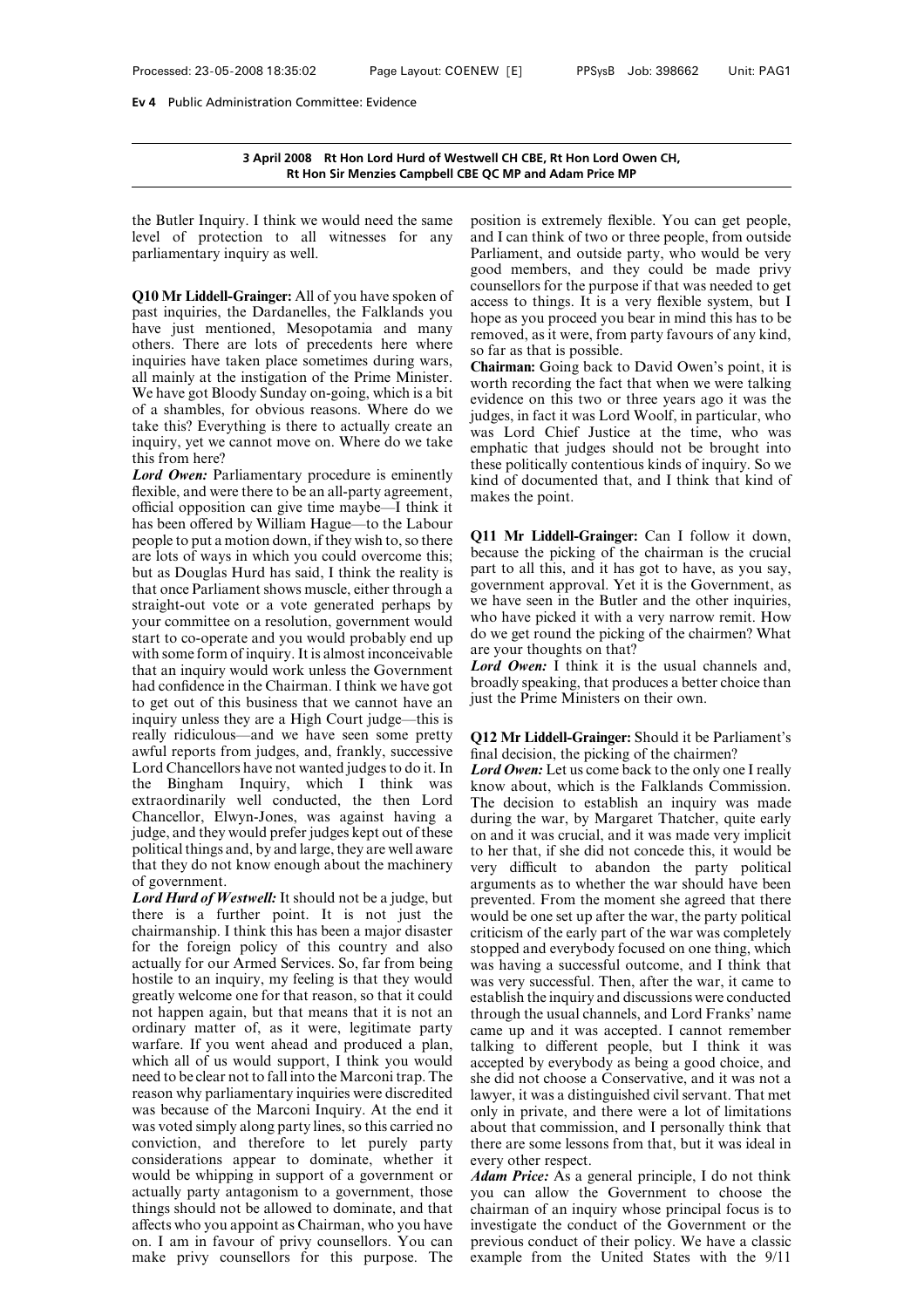**Example 18 Set 18 Set 18 Set 18 Set 18 Set 18 Set 18 Set 18 Set 18 Set 18 Set 18 Set 18 Set 18 Set 18 Set 18 Set 18 Set 18 Set 18 Set 18 Set 18 Set 18 Set 18 Set 18 Set 18 Set 18 Set 18 Set 18 Set 18 Set 18 Set 18 Set 18** 3 April 2008 Rt Hon Lord Hurd of Westwe<br>Rt Hon Sir Menzies Campbell CBE C<br>Commission, which was set up as Bush's response to<br>the congressional pressure for a congressional hin<br>inquiry. He appointed Philip Zelikow as the he 3 April 2008 Rt Hon Lord Hurd of Westwell<br>Rt Hon Sir Menzies Campbell CBE QC<br>Commission, which was set up as Bush's response to<br>the congressional pressure for a congressional hind<br>inquiry. He appointed Philip Zelikow as th **EXECUTE:**<br> **EXECUTE:**<br> **EXECUTE:**<br> **EXECUTE:**<br> **EXECUTE:**<br> **EXECUTE:**<br> **EXECUTE:**<br> **EXECUTE:**<br> **EXECUTE:**<br> **EXECUTE:**<br> **EXECUTE:**<br> **EXECUTE:**<br> **EXECUTE:**<br> **EXECUTE:**<br> **EXECUTE:**<br> **EXECUTE:**<br> **EXECUTE:**<br> **EXECUTE:**<br> **EXEC** Commission, which was set up as Bush's response to  $\frac{Sir}{s}$  M<br>the congressional pressure for a congressional hindsign<br>inquiry. He appointed Philip Zelikow as the head of politic<br>the 9/11 Commission and it subsequently e Commission, which was set up as Bush's response to **Sir** *M* the congressional pressure for a congressional hinds inquiry. He appointed Philip Zelikow as the head of politice that Zelikow had written the 31-page Bush doct Commission, which was set up as Bush's response to *Sir Men* the congressional pressure for a congressional hindsight inquiry. He appointed Philip Zelikow as the head of political the  $9/11$  Commission and it subsequent the congressional pressure for a congressional hindsight<br>inquiry. He appointed Philip Zelikow as the head of political<br>the 9/11 Commission and it subsequently emerged take mi<br>that Zelikow had written the 31-page Bush doctr inquiry. He appointed Philip Zelikow as the head of politic<br>the 9/11 Commission and it subsequently emerged take m<br>that Zelikow had written the 31-page Bush doctrine interpo<br>on pre-emptive attack, and then Zelikow, who wa inquiry. He appointed Philip Zelikow as the head of<br>
the 9/11 Commission and it subsequently emerged<br>
take military action against Iraq, then I think the<br>
that Zelikow had written the 31-page Bush doctrine<br>
on pre-emptive that Zelikow had written the 31-page Bush doctrine<br>on pre-emptive attack, and then Zelikow, who was<br>the head of the Commission, had to give evidence to<br>his own commission and was recused from actually<br>being part of some a on pre-emptive attack, and then Zelikow, who was<br>the head of the Commission, had to give evidence to<br>his own commission and was recused from actually<br>being part of some aspects of the inquiry because<br>Bush had put his own the head of the Commission, had to give evidence to<br>his own commission and was recused from actually<br>being part of some aspects of the inquiry because<br>Bush had put his own man at the head of the inquiry.<br>That was an extrem his own commission and was recused from actually<br>being part of some aspects of the inquiry because<br>Bush had put his own man at the head of the inquiry.<br>That was an extreme example but I think it sheds<br>light on the basic p being part of some aspects of the inquiry because<br>Bush had put his own man at the head of the inquiry.<br>That was an extreme example but I think it sheds<br>light on the basic principle that, if an inquiry is<br>looking at the con Bush had put his own man at the head of the inquiry.<br>
That was an extreme example but I think it sheds<br>
light on the basic principle that, if an inquiry is<br>
light on the basic principle that, if an inquiry is<br>
looking at That was an extreme (<br>That was an extreme (<br>light on the basic principation<br>looking at the conduc<br>government ministers,<br>Cabinet, then you can<br>inquiry, the membershi<br>by the Executive.<br>Sir Menzies Campbell:<br>resolution in the *Sight* on the basic principle that, if an inquiry is under a looking at the conduct of government, including by the F<br>government ministers, some of whom are still in Cabinet, then you cannot allow the chair of that a prob looking at the conduct of government, including<br>government ministers, some of whom are still in<br>Cabinet, then you cannot allow the chair of that<br>inquiry, the membership and the remit, to be decided<br>by the Executive.<br>Sir M

government ministers, some of whom are still in<br>Cabinet, then you cannot allow the chair of that<br>inquiry, the membership and the remit, to be decided<br>by the Executive.<br>Sir Menzies Campbell: You have to put it down in a<br>re Cabinet, then you cannot allow the chair of that a problem<br>inquiry, the membership and the remit, to be decided<br>by the Executive.<br>**Sir Menzies Campbell:** You have to put it down in a<br>resolution in the House of Commons, wh inquiry, the membership and the remit, to be decided<br>by the Executive.<br>
Sir Menzies Campbell: You have to put it down in a<br>
resolution in the House of Commons, which says<br>
"nominate Mr X, Y, Z to be the chair and the<br>
fol by the Executive.<br>
Sir Menzies Campbell: You have to p<br>
resolution in the House of Commo<br>
"nominate Mr X, Y, Z to be the<br>
following to be members", and then<br>
has to carry through the House. I<br>
dissatisfied, it can turn it resolution in the House of Commons, which says<br>
"nominate Mr X, Y, Z to be the chair and the<br>
following to be members", and then that resolution<br>
has to carry through the House. If the House is<br>
dissatisfied, it can turn i mominate Mr  $X$ ,  $Y$ ,  $Z$  to be the chair and the<br>following to be members", and then that resolution<br>has to carry through the House. If the House is  $L_0$ <br>dissatisfied, it can turn it back.<br>**Q13 Mr Prentice:** In 2003 you

Following to be members , and then that resort<br>has to carry through the House. If the Hou<br>dissatisfied, it can turn it back.<br>**Q13 Mr Prentice:** In 2003 you originally called<br>judicial inquiry. Given what you have just h<br>hav mas to carry through the House. It the House is<br>dissatisfied, it can turn it back.<br>What<br>**Q13 Mr Prentice:** In 2003 you originally called for a on so<br>judicial inquiry. Given what you have just heard, exam<br>have you changed y

What we<br> **Q13 Mr Prentice:** In 2003 you originally called for a broader<br>
judicial inquiry. Given what you have just heard, examined<br>
have you changed your mind on that? has been<br> **Sir Menzies Campbell:** I am not as opposed **Q13 Mr Prentice:** In 2003 you originally called for a on s<br>judicial inquiry. Given what you have just heard, exar<br>have you changed your mind on that?<br>**Sir Menzies Campbell:** I am not as opposed to judges nam<br>as some of my **Q13 Mr Prentice:** In 2003 you judicial inquiry. Given what have you changed your mind **Sir Menzies Campbell:** I am nc as some of my colleagues. Saberration, and I think the questions about Saville. **Sir Menzies Campbell:** I am not as opposed to judges annely the totally<br>as some of my colleagues. Saville, I think, is an planning of a m<br>aberration, and I think there are management absence of valid as<br>questions about Sa **Sir Menzies Campbeli:** 1 am 1<br>as some of my colleagues.<br>aberration, and I think t<br>questions about Saville.<br>Q14 Mr Prentice: Have you<br>that is the question?<br>Sir Menzies Campbell: I am<br>to answer your question! The

as some of my coneagues. Savine, 1 think, is an plannih<br>aberration, and I think there are management absence<br>questions about Saville. It encourses<br>the **Q14 Mr Prentice:** Have you changed your mind—<br>that is the question?<br>Si aberration, and I think there are management absent<br>questions about Saville. It end<br>which<br>**Q14 Mr Prentice:** Have you changed your mind—<br>that is the question?<br>for *Menzies Campbell*: I am a lawyer; I take a while<br>to answe questions about savine.<br> **Q14 Mr Prentice:** Have you changed your mind—<br>
that is the question?<br> **Sir Menzies Campbell:** I am a lawyer; I take a while<br>
therefore<br>
to answer your question! The Billy Wright Inquiry is<br>
the e **Q14 Mr Prentice:** Have you changed your mind—<br>that is the question?<br>**Sir Menzies Campbell:** I am a lawyer; I take a while<br>to answer your question! The Billy Wright Inquiry is<br>proceeding, I understand, under the chairmans **Q14 Mr Prentice:** Have you changed your mind—<br>that is the question?<br>**Sir Menzies Campbell:** I am a lawyer; I take a while<br>to answer your question! The Billy Wright Inquiry is<br>the earlie<br>proceeding, I understand, under th that is the question?<br> **Sir Menzies Campbell:** I am a lawyer; I take a while<br>
therefore answer your question! The Billy Wright Inquiry is<br>
proceeding, I understand, under the chairmanship<br>
of my erstwhile colleague now Lor **Sir Menzies Campbell:** I am a lawyer; I take a while<br>to answer your question! The Billy Wright Inquiry is<br>the earlie<br>proceeding, I understand, under the chairmanship<br>of my erstwhile colleague now Lord McLean, and I Lord to answer your question! The Billy Wright Inquiry is<br>proceeding, I understand, under the chairmanship<br>of my erstwhile colleague now Lord McLean, and I<br>am told that is moving expeditiously, quickly and<br>has drawn its manage proceeding, I understand, under the chairmanship<br>of my erstwhile colleague now Lord McLean, and I Lord C<br>am told that is moving expeditiously, quickly and<br>hink is dawn its management, as it were, from the<br>failures of Savi of my erstwhile colleague now Lord McLean, and I<br>am told that is moving expeditiously, quickly and<br>has drawn its management, as it were, from the<br>failures of Saville. So, I think judges in certain<br>circumstances are entire am told that is moving expeditiously, quickly and<br>has drawn its management, as it were, from the<br>failures of Saville. So, I think judges in certain be<br>circumstances are entirely right, particularly if it<br>comes to the weigh has drawn its management, as it were, from the<br>failures of Saville. So, I think judges in certain<br>circumstances are entirely right, particularly if it<br>comes to the weighing up of contradictory evidence<br>then in<br>that, after failures of Saville. So, I think judges in cert<br>circumstances are entirely right, particularly if<br>comes to the weighing up of contradictory evider<br>where you have questions of credibility, beca<br>that, after all, is what thei

where you have questions of credibility, because<br>them in that, after all, is what their primary function is.<br>Having looked again, the word "judicial" is not a<br>term of art here, it is a general description.<br>**Q15 Mr Prentice** that, after an, is what their primary function is.<br>
Having looked again, the word "judicial" is not a<br>
term of art here, it is a general description.<br> **Q15 Mr Prentice:** I understand that, but you did not<br>
call for a judi Fraving looked again, the we<br>term of art here, it is a genera<br>Q15 Mr Prentice: I understand<br>call for a judicial inquiry intealled for a judicial inquiry in<br>political considerations.<br>Sir Menzies Campbell: I think **Q15 Mr Prentice:** I understand that, but you did not<br>
call for a judicial inquiry into any old thing. You<br>
called for a judicial inquiry into Iraq, and there are<br>
political considerations.<br> *Sir Menzies Campbell*: I think **Q16** Mr Prentice: Tunderstand that, but you did not<br>call for a judicial inquiry into any old thing. You<br>called for a judicial inquiry into Iraq, and there are is not go<br>political considerations.<br>**Sir Menzies Campbell:** I

Exam for a judicial inquiry into any old tiling. Four-<br>
called for a judicial inquiry into Iraq, and there are<br>
political considerations.<br> **Sir Menzies Campbell:** I think I fell into the trap.<br> **Q16 Mr Prentice:** Can I jus Example that considerations.<br>
Sir Menzies Campbell: I think I fell into the trap.<br>
Sir Menzies Campbell: I think I fell into the trap.<br>
O16 Mr Prentice: Can I just finish the point. Tony this w<br>
said just a few moments ago **Sir Menzies Campbell:** I think I fell into the trap.<br> **Sir Menzies Campbell:** I think I fell into the trap.<br> **Q16 Mr Prentice:** Can I just finish the point. Tony this<br>
said just a few moments ago that when Lord Woolf dis<br> Sur *Menzies* Campbell: 1 think 1 felt into the trap.<br>
Use of think think think think think think think to this was<br>
said just a few moments ago that when Lord Woolf discuss<br>
was before us way back in 2005, he said that fo think the point. Tony<br>think the point of this was<br>said just a few moments ago that when Lord Woolf<br>discuss<br>was before us way back in 2005, he said that for<br>statem<br>issues perhaps like Iraq, where there are political<br>satisfa Q16 Mr Prentice: Can I just finish the point. Tony this was said just a few moments ago that when Lord Woolf discuss was before us way back in 2005, he said that for statem issues perhaps like Iraq, where there are politic **Q16 Mr Prentice:** Can I just finish the point. Tony said just a few moments ago that when Lord Woolf was before us way back in 2005, he said that for issues perhaps like Iraq, where there are political considerations, it

**EXECT COMP and Adam Price MP**<br> **Sir Menzies Campbell:** No, with the benefit of<br> **Sir Menzies Campbell:** No, with the benefit of<br>
hindsight, it seems to me that, if the issues are as<br>
political as the issues surrounding th **EXECT COMP AND COMP AND COMP AND ADMOMERATION COMP AND SIT Menzies Campbell:** No, with the benefit of hindsight, it seems to me that, if the issues are as political as the issues surrounding the decision to take military **EXECT COMP and Adam Price MP**<br> **Sir Menzies Campbell:** No, with the benefit of<br>
hindsight, it seems to me that, if the issues are as<br>
political as the issues surrounding the decision to<br>
take military action against Iraq, E QC MP and Adam Price MP<br>
Sir Menzies Campbell: No, with the benefit of<br>
hindsight, it seems to me that, if the issues are as<br>
political as the issues surrounding the decision to<br>
take military action against Iraq, then **Rt Hon Sir Menzies Campbell CBE QC MP and Adam Price MP**<br>set up as Bush's response to **Sir Menzies Campbell:** No, with the benefit of<br>sure for a congressional hindsight, it seems to me that, if the issues are as **Sir Menzies Campbell:** No, with the benefit of hindsight, it seems to me that, if the issues are as political as the issues surrounding the decision to take military action against Iraq, then I think the interposition of

mindsight, it seems to me that, if the issues are as<br>political as the issues surrounding the decision to<br>take military action against Iraq, then I think the<br>interposition of a judge is inappropriate.<br>Q17 Mr Liddell-Grainge political as the issues surrounding the decision to<br>take military action against Iraq, then I think the<br>interposition of a judge is inappropriate.<br>Q17 Mr Liddell-Grainger: Can we follow that along<br>then. We had the Butler a They military action against rraq, then I think the<br>interposition of a judge is inappropriate.<br> **Q17 Mr Liddell-Grainger:** Can we follow that along<br>
then. We had the Butler and the Hutton Inquiries,<br>
two very different men **Q17 Mr Liddell-Grainger:** Can we follow that along<br> **Q17 Mr Liddell-Grainger:** Can we follow that along<br>
then. We had the Butler and the Hutton Inquiries,<br>
two very different men, two very different briefs.<br>
They were see **Q17 Mr Liddell-Grainger:** Can we follow that along then. We had the Butler and the Hutton Inquiries, two very different men, two very different briefs. They were seen as a safe pair of hands, they were under a lot of crit **Q17 Mr Liddell-Grainger:** Can we follow that along<br>then. We had the Butler and the Hutton Inquiries,<br>two very different men, two very different briefs.<br>They were seen as a safe pair of hands, they were<br>under a lot of crit then. We had the Butler and the Hutton Inquiries,<br>two very different men, two very different briefs.<br>They were seen as a safe pair of hands, they were<br>under a lot of criticism because they were appointed<br>by the Prime Minis two very different men, two very different briefs.<br>They were seen as a safe pair of hands, they were<br>under a lot of criticism because they were appointed<br>by the Prime Minister to get the answer he wanted,<br>and all the rest They were seen as a safe pair of hands, they were<br>under a lot of criticism because they were appointed<br>by the Prime Minister to get the answer he wanted,<br>and all the rest of it. Do you see any of that as being<br>a problem? C under a lot of criticism because they were appointed<br>by the Prime Minister to get the answer he wanted,<br>and all the rest of it. Do you see any of that as being<br>a problem? Could an inquiry have been better, could<br>it have be by the Prime Minister to get the answer he wanted, and all the rest of it. Do you see any of that as being a problem? Could an inquiry have been better, could it have been broader? What are we all feeling, because they, bo and all the rest of it. Do you see any of that as being<br>a problem? Could an inquiry have been better, could<br>it have been broader? What are we all feeling,<br>because they, both of them, came in front of this<br>Committee and I t a problem? Could an inquiry have been better<br>it have been broader? What are we all<br>because they, both of them, came in front<br>Committee and I think at the time we felt the<br>a lot of things that could have been done, and<br>have it have been broader? What are we all feeling,<br>because they, both of them, came in front of this<br>Committee and I think at the time we felt there were<br>a lot of things that could have been done, and should<br>have been done, bu because they, both of them, came in front of this<br>Committee and I think at the time we felt there were<br>a lot of things that could have been done, and should<br>have been done, but were not. Were they the right<br>men to conduct

Committee and I think at the time we felt there were<br>a lot of things that could have been done, and should<br>have been done, but were not. Were they the right<br>men to conduct those two inquiries?<br>Lord Hurd of Westwell: I thin a lot of things that could have been done, and should<br>have been done, but were not. Were they the right<br>men to conduct those two inquiries?<br>Lord Hurd of Westwell: I think they were the right<br>men. I think the terms of refer have been done, but were not. Were they the right<br>men to conduct those two inquiries?<br>Lord Hurd of Westwell: I think they were the right<br>men. I think the terms of reference were narrow.<br>What we are talking about is somethi men to conduct those two inquiries?<br> *Lord Hurd of Westwell*: I think they were the right<br>
men. I think the terms of reference were narrow.<br>
What we are talking about is something much<br>
broader which focuses, in particular Lord Hurd of Westwell: I think they were the right<br>men. I think the terms of reference were narrow.<br>What we are talking about is something much<br>broader which focuses, in particular, I would think,<br>on something which has si men. I think the terms of reference were narrow.<br>What we are talking about is something much<br>broader which focuses, in particular, I would think,<br>on something which has simply not been properly<br>examined at all this side of What we are talking about is something much<br>broader which focuses, in particular, I would think,<br>on something which has simply not been properly<br>examined at all this side of the Atlantic, although it<br>has been thoroughly ex broader which focuses, in particular, I would think, on something which has simply not been properly examined at all this side of the Atlantic, although it has been thoroughly examined the other side, namely the totally fa on something which has simply not been properly<br>examined at all this side of the Atlantic, although it<br>has been thoroughly examined the other side,<br>namely the totally false assumptions on which the<br>planning of a major exer examined at all this side of the Atlantic, although it<br>has been thoroughly examined the other side,<br>namely the totally false assumptions on which the<br>planning of a major exercise proceeded or the<br>absence of valid assumptio has been thoroughly examined the other side,<br>namely the totally false assumptions on which the<br>planning of a major exercise proceeded or the<br>absence of valid assumptions. That is a huge issue.<br>It encompasses to some extent namely the totally false assumptions on which the<br>planning of a major exercise proceeded or the<br>absence of valid assumptions. That is a huge issue.<br>It encompasses to some extent, of course, the things<br>which at any rate the planning of a major exercise proceeded or the absence of valid assumptions. That is a huge issue. It encompasses to some extent, of course, the things which at any rate the Butler Report covered and, as Butler himself said absence of valid assumptions. That is a huge issue.<br>It encompasses to some extent, of course, the things<br>which at any rate the Butler Report covered and, as<br>Butler himself said, there may be more to come on<br>that than was a It encompasses to some extent, of course, the things<br>which at any rate the Butler Report covered and, as<br>Butler himself said, there may be more to come on<br>that than was available to him, particularly from<br>across the Atlant which at any rate the Butler Republic at any rate the Butler Republic Butler himself said, there may be that than was available to him across the Atlantic, but this is a l therefore, I think, not to be compute earlier one Butler himself said, there may be more to come on<br>that than was available to him, particularly from<br>across the Atlantic, but this is a huge enterprise and,<br>therefore, I think, not to be completely compared to<br>the earlier o that than was available to him, particularly from<br>across the Atlantic, but this is a huge enterprise and,<br>therefore, I think, not to be completely compared to<br>the earlier ones as if it is a re-run of them; it is not; it<br>is

comes to the weigning up of contradictory evidence<br>where you have questions of credibility, because<br>them in order, potentially, to give evidence, it was<br>that, after all, is what their primary function is.<br>Having looked aga across the Atlantic, but this is a huge enterprise and,<br>therefore, I think, not to be completely compared to<br>the earlier ones as if it is a re-run of them; it is not; it<br>is something much bigger.<br>Lord Owen: I gave evidence therefore, I think, not to be completely compared to<br>the earlier ones as if it is a re-run of them; it is not; it<br>is something much bigger.<br>*Lord Owen*: I gave evidence to the Butler Inquiry. I<br>think it should not be a civ the earlier ones as if it is a re-run of them; it is not; it<br>is something much bigger.<br>*Lord Owen*: I gave evidence to the Butler Inquiry. I<br>think it should not be a civil servant who is chairman<br>of the inquiry, and I thin is something much bigger.<br>
Lord Owen: I gave evidence to the Butler Inquiry. I<br>
think it should not be a civil servant who is chairman<br>
of the inquiry, and I think it particularly should not<br>
be previous secretaries of th Lord Owen: I gave evidence to the Butler Inquiry. I<br>think it should not be a civil servant who is chairman<br>of the inquiry, and I think it particularly should not<br>be previous secretaries of the Cabinet. I give you an<br>exampl think it should not be a civil servant who is chairman<br>of the inquiry, and I think it particularly should not<br>be previous secretaries of the Cabinet. I give you an<br>example of where I think the Butler Inquiry got off<br>to a v of the inquiry, and I think it particularly should not<br>be previous secretaries of the Cabinet. I give you an<br>example of where I think the Butler Inquiry got off<br>to a very bad start. The day that I appeared before<br>them in o be previous secretaries of the Cabinet. I give you an example of where I think the Butler Inquiry got off to a very bad start. The day that I appeared before them in order, potentially, to give evidence, it was announced t example of where I think the Butler Inquiry got off<br>to a very bad start. The day that I appeared before<br>them in order, potentially, to give evidence, it was<br>announced that Sir John Scarlett was going to<br>become the head of to a very bad start. The day that I appeared before<br>them in order, potentially, to give evidence, it was<br>announced that Sir John Scarlett was going to<br>become the head of MI6, and they started it as if it<br>was obvious that I them in order, potentially, to give evidence, it was<br>announced that Sir John Scarlett was going to<br>become the head of MI6, and they started it as if it<br>was obvious that I would give evidence to them, and<br>I said, "Look, bef announced that Sir John Scarlett was going to<br>become the head of MI6, and they started it as if it<br>was obvious that I would give evidence to them, and<br>I said, "Look, before we go any further, I have not<br>yet decided whether become the head of MI6, and they started it as if it was obvious that I would give evidence to them, and I said, "Look, before we go any further, I have not yet decided whether I am going to give evidence to you because I was obvious that I would give evidence to them, and<br>I said, "Look, before we go any further, I have not<br>yet decided whether I am going to give evidence to<br>you because I need an assurance that this committee<br>is not going to I said, "Look, before we go any further, I have not<br>yet decided whether I am going to give evidence to<br>you because I need an assurance that this committee<br>is not going to be inhibited in their inquiry by the fact<br>that one yet decided whether I am going to give evidence to<br>you because I need an assurance that this committee<br>is not going to be inhibited in their inquiry by the fact<br>that one of the most substantial issues has been pre-<br>empted you because I need an assurance that this committee<br>is not going to be inhibited in their inquiry by the fact<br>that one of the most substantial issues has been pre-<br>empted by the Prime Minister by appointing Sir<br>John Scarle is not going to be inhibited in their inquiry by the fact<br>that one of the most substantial issues has been pre-<br>empted by the Prime Minister by appointing Sir<br>John Scarlett already to the head." I must say, I<br>think that Lo that one of the most substantial issues has been pre-<br>empted by the Prime Minister by appointing Sir<br>John Scarlett already to the head." I must say, I<br>think that Lord Butler was not aware of how serious<br>this was, and I sai empted by the Prime Minister by appointing Sir<br>John Scarlett already to the head." I must say, I<br>think that Lord Butler was not aware of how serious<br>this was, and I said had to say, "I think you should<br>discuss it first", b John Scarlett already to the head." I must say, I<br>think that Lord Butler was not aware of how serious<br>this was, and I said had to say, "I think you should<br>discuss it first", because I already had a press<br>statement ready th think that Lord Butler was not aware of how serious<br>this was, and I said had to say, "I think you should<br>discuss it first", because I already had a press<br>statement ready that, if they did not give me a<br>satisfactory answer this was, and I said had to say, "I think you should<br>discuss it first", because I already had a press<br>statement ready that, if they did not give me a<br>satisfactory answer to this, I was not going to give<br>evidence. I think t discuss it first", because I already had a press<br>statement ready that, if they did not give me a<br>satisfactory answer to this, I was not going to give<br>evidence. I think that we do need to realise that a<br>parliamentarian woul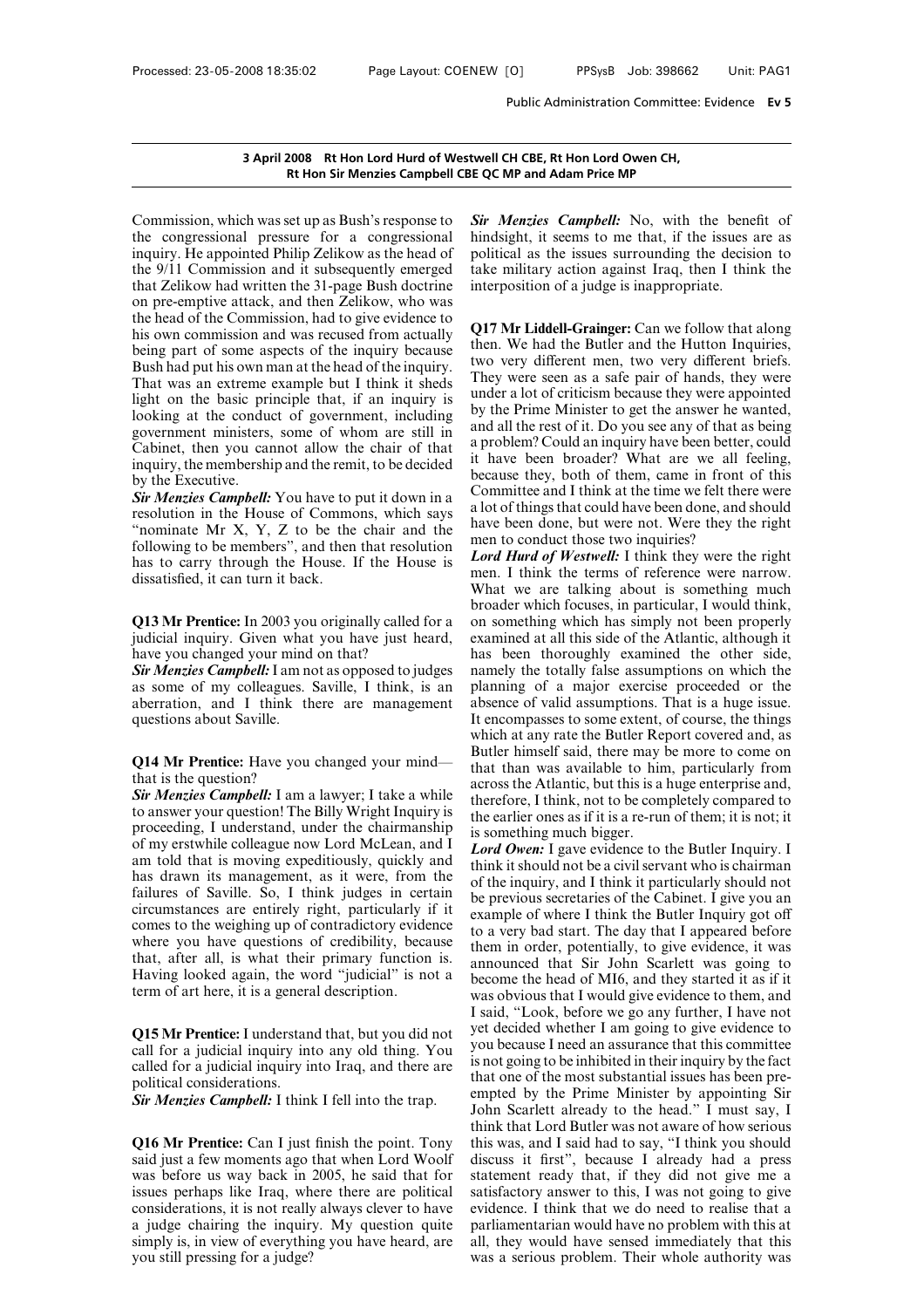# **3 April 2008 Rt Hon Lord Hurd of Westwell CH CBE, Rt Hon Lord Owen CH,** n Committee: Evidence<br>2008 Rt Hon Lord Hurd of Westwell CH CBE, Rt Hon Lord Owen CH,<br>Rt Hon Sir Menzies Campbell CBE QC MP and Adam Price MP

**BE 2008** 3 April 2008 Rt Hon Lord Hurd of Westwell C<br>
Rt Hon Sir Menzies Campbell CBE QC M<br>
being challenged by the Prime Minister while the all the<br>
inquiry was under way. They did recess and discuss were N<br>
it, and they **3 April 2008 Rt Hon Lord Hurd of Westwell Rt Hon Sir Menzies Campbell CBE QC**<br>
being challenged by the Prime Minister while the all the<br>
inquiry was under way. They did recess and discuss were<br>
it, and they came back with 3 April 2008 Rt Hon Lord Hurd of Westwell<br>Rt Hon Sir Menzies Campbell CBE QC<br>being challenged by the Prime Minister while the all t<br>inquiry was under way. They did recess and discuss were<br>it, and they came back with an ans **EXECUTE:**<br> **At Hon Sir Menzies Campbell CBE QC**<br>
being challenged by the Prime Minister while the all t<br>
inquiry was under way. They did recess and discuss were<br>
it, and they came back with an answer which was just and<br>
a which shinkings campacing continuation.<br>
being challenged by the Prime Minister while the all the p<br>
inquiry was under way. They did recess and discuss were Me:<br>
it, and they came back with an answer which was just and leg being challenged by the Prime Minister while the all the privy<br>inquiry was under way. They did recess and discuss were Membe<br>it, and they came back with an answer which was just and legitima<br>about satisfactory as far as I being challenged by the Prime Minister while the all the p<br>inquiry was under way. They did recess and discuss were Me<br>it, and they came back with an answer which was just and legit<br>about satisfactory as far as I was concer inquiry was under way. They did recess and discuss were Me<br>it, and they came back with an answer which was just and legit<br>about satisfactory as far as I was concerned, but it much gree<br>was never really clear as to how muc it, and they came back with an answer which was just<br>about satisfactory as far as I was concerned, but it muc<br>about satisfactory as far as I was concerned, but it muc<br>was never really clear as to how much the chairman whi about satisfactory as far as I was concerned, but it much a<br>about satisfactory as far as I was concerned, but it much a<br>was never really clear as to how much the chairman which<br>had been consulted—he had been notified, but was never really clear as to how much the chairman<br>had been consulted—he had been notified, but how Re<br>much he had given a nod and a wink that this would<br>the<br>be acceptable—and I think that a parliamentarian<br>would have tol was never really clear as to how much the chairman<br>had been consulted—he had been notified, but how<br>much he had given a nod and a wink that this would<br>be acceptable—and I think that a parliamentarian<br>would have told the P Exercise that the end been notified, but how<br>
decrease that this would<br>
decrease and a wink that this would<br>
these are hink that a parliamentarian<br>
Prime Minister it is not<br>
plishing an inquiry on the<br>
empted during<br>
empt much he had given a nod and a wink that this would<br>be acceptable—and I think that a parliamentarian<br>would have told the Prime Minister it is not<br>acceptable to be establishing an inquiry on the<br>intelligence and have the mo be acceptable—and I think that a parliamentarian<br>would have told the Prime Minister it is not<br>acceptable to be establishing an inquiry on the<br>intelligence and have the most important aspect of it,<br>the conduct of the JIC<sup>1</sup> would have told the Prime Minister it is not<br>acceptable to be establishing an inquiry on the<br>intelligence and have the most important aspect of it,<br>the conduct of the JIC<sup>1</sup>, in effect, pre-empted during<br>their whole inqui Exerce that was able to be establishing an inquiry on the<br>
intelligence and have the most important aspect of it,<br>
the conduct of the JIC<sup>1</sup>, in effect, pre-empted during<br>
their whole inquiry. This goes on behind the scen intelligence and have the most important aspect of it,<br>the conduct of the JIC<sup>1</sup>, in effect, pre-empted during<br>their whole inquiry. This goes on behind the scenes<br>but people should know that an important issue like<br>that w the conduct of the JIC<sup>1</sup>, in effect, pre-empted during<br>their whole inquiry. This goes on behind the scenes<br>but people should know that an important issue like<br>that was able to be done, and it demonstrates that,<br>unless the their whole inquiry. This goes on behind the scenes<br>but people should know that an important issue like<br>that was able to be done, and it demonstrates that,<br>the Sir unless there is a very strong resolve of particularly<br>the but people should know that an important issue like<br>that was able to be done, and it demonstrates that, the E<br>unless there is a very strong resolve of particularly<br>tis S<br>the chairman, you can have it manipulated by the<br>it

that was able to be done, and it demonstrates that,<br>the Exect<br>unless there is a very strong resolve of particularly<br>the Suez,<br>the chairman, you can have it manipulated by the<br>Frime Minister actually while it is being set unless there is a very strong resolve of particularly<br>the chairman, you can have it manipulated by the<br>prime Minister actually while it is being set up.<br>**Sir Menzies Campbell:** I must say how strongly I any<br>agree with wha the chairman, you can have it manipulated by the<br>
Prime Minister actually while it is being set up.<br>
Sir Menzies Campbell: I must say how strongly I appropulated with what David Owen has just said. There is<br>
also some ane Prime Minister actually while it is being set up.<br> **Sir Menzies Campbell:** I must say how strongly I comm<br>
agree with what David Owen has just said. There is<br>
also some anecdotal evidence now emerging in<br>
various sets of **Sir Menzies Campbell:** I must say how strongly I agree with what David Owen has just said. There is also some anecdotal evidence now emerging in various sets of memoirs for that period that at least one member of the But Example with what David Owen has just said. There is<br>also some anecdotal evidence now emerging in<br>the Suez<br>also some anecdotal evidence now emerging in<br>the Suez<br>and hard against others in relation to conclusions<br>which the also some anecdotal evidence now emerging in<br>various sets of memoirs for that period that at least<br>one member of the Butler Committee fought long<br>and hard against others in relation to conclusions<br>which they might have rea various sets of memoirs for that period that at least<br>one member of the Butler Committee fought long<br>and hard against others in relation to conclusions<br>which they might have reached which might have<br>been thought to be cri one member of the Butler Committee fought long<br>and hard against others in relation to conclusions<br>which they might have reached which might have<br>been thought to be critical of the Government, so<br>one cannot, I think, look and hard against others in relation to conclusions<br>which they might have reached which might have<br>which they might have reached which might have<br>of Suez.<br>been thought to be critical of the Government, so<br>the then<br>one cann which they might have reached which might<br>been thought to be critical of the Governi<br>one cannot, I think, look at Butler as if i<br>perfect illustration of an inquiry into a sensit<br>I think there is no doubt, in the minds of<br> one cannot, 1 think, look at Butler as if it were a<br>perfect illustration of an inquiry into a sensitive area.<br>I think there is no doubt, in the minds of some at<br>least, that some of the opinions being expressed<br>there had a

### Adam?

*Adam Price:* Yes. The key problem with Butler was competence of the intelligence services of the seen to have a metal metal of the matric to have a metal metal of the matric to have a metal of the matric to have a metal o there had a very strong political bias.<br>
there had a very strong political bias.<br> **Q18 Mr Liddell-Grainger:** Do you agree with that, particity<br>
Adam?<br> **Adam Price:** Yes. The key problem with Butler was out, a<br>
the narrown example interestigations. The interest of the intelligence of the intelligence services, et cetera, but aloministration. Exactly the same thing happened in administration. Exactly the same thing happened in for  $\ell$ MacM<br> **Q18 Mr Liddell-Grainger:** Do you agree with that, partici<br>
dam?<br> **Adam Price:** Yes. The key problem with Butler was out, a<br>
the narrowness of its remit, focusing on the MacM<br>
competence of the intelligence services, **Q18 Mr Liddell-Grainger:** Do you agree with that, participa<br>Adam?<br>Adam?<br>Adam Price: Yes. The key problem with Butler was out, accurate the narrowness of its remit, focusing on the MacMill<br>competence of the intelligence s Adam? to have the Malam? to have the Malam Price: Yes. The key problem with Butler was out, acception and the narrowness of its remit, focusing on the MacMill competence of the intelligence services, et cetera, but day had **Adam Price:** Yes. The key problem with Butler was<br>the narrowness of its remit, focusing on the MacMill<br>competence of the intelligence services, et cetera, but<br>day had i<br>then it was used by the Executive to exonerate the the narrowness of its remit, focusing on the MacM<br>competence of the intelligence services, et cetera, but<br>then it was used by the Executive to exonerate the and I t<br>administration. Exactly the same thing happened in for Go competence of the intelligence services, et cetera, but<br>then it was used by the Executive to exonerate the<br>administration. Exactly the same thing happened in<br>the United States in the Silverman-Robb taking<br>Commission, set then it was used by the Executive to exonerate the and I<br>then it was used by the Executive to exonerate the and I<br>administration. Exactly the same thing happened in for G<br>the United States in the Silverman-Robb takin<br>Comm administration. Exactly the same thing happened in for G<br>the United States in the Silverman-Robb takin<br>Commission, set up by the Bush administration, and giving<br>that actually was the catalyst, if you recall, for the might the United States in the Silverman-Robb taking<br>Commission, set up by the Bush administration, and giving<br>that actually was the catalyst, if you recall, for the might<br>decision to set up the Butler Inquiry. We were about<br>pus Commission, set up by the Bush administration, and<br>that actually was the catalyst, if you recall, for the might no<br>decision to set up the Butler Inquiry. We were about it.<br>pushing in Parliament for that inquiry; indeed I that actually was the catalyst, if you recall, for the might n<br>decision to set up the Butler Inquiry. We were about in<br>pushing in Parliament for that inquiry; indeed I would h<br>think there was a motion by the Liberal Democr decision to set up the Butler Inquiry. We were<br>pushing in Parliament for that inquiry; indeed I would h<br>think there was a motion by the Liberal Democrats<br>and discussion on the floor of the House. The of the C<br>Government we pushing in Parliament for that inquiry; indeed I would h<br>think there was a motion by the Liberal Democrats<br>and discussion on the floor of the House. The streaked<br>decides to set up his own commission and, hey claits<br>decides think there was a motion by the Liberal Democrats<br>and discussion on the floor of the House. The of the Government were resisting that. Suddenly Bush<br>decides to set up his own commission and, hey Gaitsk<br>presto, we have an e and discussion on the floor of the House. The of the Co<br>Government were resisting that. Suddenly Bush which h<br>decides to set up his own commission and, hey Gaitskell<br>presto, we have an exact equivalent here and a very the Government were resisting that. Suddenly Bush which<br>decides to set up his own commission and, hey Gaits<br>presto, we have an exact equivalent here and a very the tin<br>narrow remit. Yet on both sides of the Atlantic they cland decides to set up his own commission and, hey<br>presto, we have an exact equivalent here and a very<br>narrow remit. Yet on both sides of the Atlantic they<br>did exonerate, by and large, the intelligence so an inq<br>community, but presto, we have an exact equivalent here and a very the time,<br>narrow remit. Yet on both sides of the Atlantic they clandesti<br>did exonerate, by and large, the intelligence so an inq<br>community, but that exoneration was actua presto, we have an exact equivalent here and a very<br>narrow remit. Yet on both sides of the Atlantic they<br>did exonerate, by and large, the intelligence<br>community, but that exoneration was actually used<br>by the members of the did exonerate, by and large, the intelligence so an community, but that exoneration was actually used have<br>by the members of the Executive and the Butler repor<br>Inquiry was not set up to do that. We need an for hi<br>inquiry w community, but that exoneration was actually used<br>by the members of the Executive and the Butler<br>Inquiry was not set up to do that. We need an<br>inquiry which looks at the conduct of policy and<br>policy makers. We have not ha

by the members of the Executive and the Butler<br>Inquiry was not set up to do that. We need an<br>inquiry which looks at the conduct of policy and<br>policy makers. We have not had that to date.<br>**Chairman:** It is interesting that Inquiry was not set up to do that. We need an<br>inquiry which looks at the conduct of policy and<br>policy makers. We have not had that to date.  $Q20$  I<br>**Chairman:** It is interesting that when Lord Butler someth<br>himself gave e inquiry which looks at the conduct of policy and<br>policy makers. We have not had that to date.  $Q2$ <br>**Chairman:** It is interesting that when Lord Butler sor<br>himself gave evidence to us in our inquiry on cor-<br>inquiries we di policy makers. We have not had that to date. Calculation Chairman: It is interesting that when Lord Butler sometimes we discussed these matters with him and did the fact that he led a privy councillor inquiry, but he his t

E QC MP and Adam Price MP<br>
E QC MP and Adam Price MP<br>
all the privy counsellors, I think apart from one,<br>
were Members of Parliament anyway, so the status<br>
and legitimacy of this enterprise would have been twell CH CBE, Rt Hon Lord Owen CH,<br>
E QC MP and Adam Price MP<br>
all the privy counsellors, I think apart from one,<br>
were Members of Parliament anyway, so the status<br>
and legitimacy of this enterprise would have been<br>
much g EXTREE, Rt Hon Lord Owen CH,<br>
EXPLACE QC MP and Adam Price MP<br>
all the privy counsellors, I think apart from one,<br>
were Members of Parliament anyway, so the status<br>
and legitimacy of this enterprise would have been<br>
much g E QC MP and Adam Price MP<br>all the privy counsellors, I think apart from one,<br>were Members of Parliament anyway, so the status<br>and legitimacy of this enterprise would have been<br>much greater if rooted in Parliament, somethin Example 12 and Adam Thee Millet Scott said the privy counsellors, I think apart from one, were Members of Parliament anyway, so the status and legitimacy of this enterprise would have been much greater if rooted in Parliam all the privy counsellors, I think apart from one, were Members of Parliament anyway, so the status and legitimacy of this enterprise would have been much greater if rooted in Parliament, something also which Richard Scott all the privy counselle<br>were Members of Parl<br>and legitimacy of this<br>much greater if rooted<br>which Richard Scott<br>Report as well, and sc<br>these arguments. and legitimacy of this enterprise would have been<br>much greater if rooted in Parliament, something also<br>which Richard Scott said to us about his Scott<br>Report as well, and so there is a sort of history to<br>these arguments.<br>Q1 much greater if rooted in Parliament, something also<br>which Richard Scott said to us about his Scott<br>Report as well, and so there is a sort of history to<br>these arguments.<br>Q19 Paul Flynn: The main point that this<br>Committee's

which Richard Scott said to us about his Scott<br>Report as well, and so there is a sort of history to<br>these arguments.<br>Q19 Paul Flynn: The main point that this<br>Committee's report came out with and also looking<br>at the inquiri Report as well, and so there is a sort of history to<br>these arguments.<br>Q19 Paul Flynn: The main point that this<br>Committee's report came out with and also looking<br>at the inquiries that had taken place, was that we<br>needed to these arguments.<br> **Q19 Paul Flynn:** The main point that this<br>
Committee's report came out with and also looking<br>
at the inquiries that had taken place, was that we<br>
needed to have inquiries that were initiated by the<br>
powe **Q19 Paul Flynn:** The main point that this Committee's report came out with and also looking at the inquiries that had taken place, was that we needed to have inquiries that were initiated by the power of Parliament rather **Q19 Paul Flynn:** The main point that this Committee's report came out with and also looking at the inquiries that had taken place, was that we needed to have inquiries that were initiated by the power of Parliament rather Committee's report came out with and also looking<br>at the inquiries that had taken place, was that we<br>needed to have inquiries that were initiated by the<br>power of Parliament rather than by the property of<br>the Executive. Loo at the inquiries that had taken place, was that we<br>needed to have inquiries that were initiated by the<br>power of Parliament rather than by the property of<br>the Executive. Looking back, Lord Owen mentioned<br>the Suez crisis, an needed to have inquiries that were initiated by the<br>power of Parliament rather than by the property of<br>the Executive. Looking back, Lord Owen mentioned<br>the Suez crisis, and if anything is comparable to Iraq<br>it is Suez, it power of Parliament rather than by the property of<br>the Executive. Looking back, Lord Owen mentioned<br>the Suez crisis, and if anything is comparable to Iraq<br>it is Suez, it brought many people onto the street and<br>it was unpop the Executive. Looking back, Lord Owen mentioned<br>the Suez crisis, and if anything is comparable to Iraq<br>it is Suez, it brought many people onto the street and<br>it was unpopular at the time in many ways and<br>unpopular in retr the Suez crisis, and if anything is comparable to Iraq<br>it is Suez, it brought many people onto the street and<br>it was unpopular at the time in many ways and<br>unpopular in retrospect. Do you see merit in the<br>committee's propo it is Suez, it brought many people onto the street and<br>it is Suez, it brought many people onto the street and<br>it was unpopular at the time in many ways and<br>unpopular in retrospect. Do you see merit in the<br>committee's propo it was unpopular at the time<br>unpopular in retrospect. Do<br>committee's proposal and, if y<br>the Suez Inquiry and the other<br>been a superior inquiry into tha<br>on this rather than the po<br>Executive at the time?<br>Lord Owen: You have unpopular in retrospect. Do you see merit in the<br>committee's proposal and, if you look back at, say,<br>the Suez Inquiry and the others, if there would have<br>been a superior inquiry into that time that was based<br>on this rather committee's proposal and, if you look back at, say,<br>committee's proposal and, if you look back at, say,<br>the Suez Inquiry and the others, if there would have<br>been a superior inquiry into that time that was based<br>on this rat

the Suez Inquiry and the others, if there would have<br>the Suez Inquiry and the others, if there would have<br>been a superior inquiry into that time that was based<br>on this rather than the political power of the<br>Executive at th been a superior inquiry into that time that was based<br>on this rather than the political power of the<br>Executive at the time?<br>*Lord Owen:* You have to look at the political timing<br>of Suez. It was 1957, just after the 1955 on this rather than the political power of the<br>Executive at the time?<br>**Lord Owen:** You have to look at the political timing<br>of Suez. It was 1957, just after the 1955 election, so<br>the then Prime Minister Harold Macmillan fa Executive at the time?<br> *Lord Owen*: You have to look at the political timing<br>
of Suez. It was 1957, just after the 1955 election, so<br>
the then Prime Minister Harold Macmillan faced a<br>
problem which is somewhat analogous **Lord Owen:** You have to look at the political timing<br>of Suez. It was 1957, just after the 1955 election, so<br>the then Prime Minister Harold Macmillan faced a<br>problem which is somewhat analogous to the<br>situation of the now of Suez. It was 1957, just after the 1955 election, so<br>the then Prime Minister Harold Macmillan faced a<br>problem which is somewhat analogous to the<br>situation of the now Prime Minister Gordon Brown.<br>Firstly, if you set up an the then Prime Minister Harold Macmillan faced a<br>problem which is somewhat analogous to the<br>situation of the now Prime Minister Gordon Brown.<br>Firstly, if you set up an inquiry how much is that<br>objected to by your predecess problem which is somewhat analogous to the<br>situation of the now Prime Minister Gordon Brown.<br>Firstly, if you set up an inquiry how much is that<br>objected to by your predecessor, how much are you<br>seen to be undermining him? situation of the now Prime Minister Gordon Brown.<br>Firstly, if you set up an inquiry how much is that<br>objected to by your predecessor, how much are you<br>seen to be undermining him? In this particular case,<br>MacMillan had been Firstly, if you set up an inquiry how much is that<br>objected to by your predecessor, how much are you<br>seen to be undermining him? In this particular case,<br>MacMillan had been a very controversial<br>participant in aspects of th objected to by your predecessor, how much are you<br>seen to be undermining him? In this particular case,<br>MacMillan had been a very controversial<br>participant in aspects of the Suez crisis. Did he want<br>to have to reveal his pa objected to by your predecessor, how much are you<br>seen to be undermining him? In this particular case,<br>MacMillan had been a very controversial<br>participant in aspects of the Suez crisis. Did he want<br>to have to reveal his pa MacMillan had been a very controversial<br>participant in aspects of the Suez crisis. Did he want<br>to have to reveal his particular hand—first in last<br>out, according to Harold Wilson's summary of<br>MacMillan's position? The Prim participant in aspects of the Suez crisis. Did he want<br>to have to reveal his particular hand—first in last<br>out, according to Harold Wilson's summary of<br>MacMillan's position? The Prime Minister of the<br>day had a real dilemma to have to reveal his particular hand—first in last<br>out, according to Harold Wilson's summary of<br>MacMillan's position? The Prime Minister of the<br>day had a real dilemma about setting up an inquiry,<br>and I think to some exten out, according to Harold Wilson's summary of MacMillan's position? The Prime Minister of the day had a real dilemma about setting up an inquiry, and I think to some extent those problems are there for Gordon Brown, which, MacMillan's position? The Prime Minister of the<br>day had a real dilemma about setting up an inquiry,<br>and I think to some extent those problems are there<br>for Gordon Brown, which, again, is an argument for<br>taking it out of th day had a real dilemma about setting up an inquiry,<br>and I think to some extent those problems are there<br>for Gordon Brown, which, again, is an argument for<br>taking it out of the Prime Minister's hands and<br>giving it into Parl and I think to some extent those problems are there<br>for Gordon Brown, which, again, is an argument for<br>taking it out of the Prime Minister's hands and<br>giving it into Parliament's hands, and maybe he<br>might not be too unhapp for Gordon Brown, which, again, is an argument for<br>taking it out of the Prime Minister's hands and<br>giving it into Parliament's hands, and maybe he<br>might not be too unhappy about that, to be frank<br>about it. Then, you also c taking it out of the Prime Minister's hands and<br>giving it out of the Prime Minister's hands and<br>giving it into Parliament's hands, and maybe he<br>might not be too unhappy about that, to be frank<br>about it. Then, you also come giving it into Parliament's hands, and maybe he<br>might not be too unhappy about that, to be frank<br>about it. Then, you also come to the question: it<br>would have been difficult to postpone that until the<br>next election, so it w might not be too unhappy about that, to be frank<br>about it. Then, you also come to the question: it<br>would have been difficult to postpone that until the<br>next election, so it was bound to come out in the time<br>of the Conserva about it. Then, you also come to the question: it<br>would have been difficult to postpone that until the<br>next election, so it was bound to come out in the time<br>of the Conservative Government, and by then Suez,<br>which had star would have been difficult to postpone that until the<br>next election, so it was bound to come out in the time<br>of the Conservative Government, and by then Suez,<br>which had started off as bi-partisan—Hugh<br>Gaitskell broadly supp next election, so it was bound to come out in the time<br>of the Conservative Government, and by then Suez,<br>which had started off as bi-partisan—Hugh<br>Gaitskell broadly supported military action—but by<br>the time, of course, the of the Conservative Government, and by then Suez,<br>which had started off as bi-partisan—Hugh<br>Gaitskell broadly supported military action—but by<br>the time, of course, the debacle had occurred and the<br>clandestine nature of it, which had started off as bi-partisan—Hugh<br>Gaitskell broadly supported military action—but by<br>the time, of course, the debacle had occurred and the<br>clandestine nature of it, became very, very partisan,<br>so an inquiry establi Gaitskell broadly supported military action—but by<br>the time, of course, the debacle had occurred and the<br>clandestine nature of it, became very, very partisan,<br>so an inquiry established by a Prime Minister would<br>have been t clandestine nature of it, became very, very partisan,<br>so an inquiry established by a Prime Minister would<br>have been to establish an inquiry that was likely to<br>report before the next election and be embarrassing<br>for him and

so an inquiry established by a Prime Minister would<br>have been to establish an inquiry that was likely to<br>report before the next election and be embarrassing<br>for him and, by and large, politicians do not do that.<br>Q20 Paul F have been to establish an inquiry that was likely to<br>report before the next election and be embarrassing<br>for him and, by and large, politicians do not do that.<br>**Q20 Paul Flynn:** Indeed. Do you see this as<br>something that co report before the next election and be embarrassing<br>for him and, by and large, politicians do not do that.<br>**Q20 Paul Flynn:** Indeed. Do you see this as<br>something that could maybe improve the future<br>conduct of Prime Ministe history? **Q20 Paul Flynn:** Indeed. Do you see this as<br>something that could maybe improve the future<br>conduct of Prime Ministers if they knew that they<br>did not have the ability to re-write immediate<br>history?<br>*Lord Owen*: Yes. Sir Per **Q20 Paul Flynn:** Indeed. Do you see this as<br>something that could maybe improve the future<br>conduct of Prime Ministers if they knew that they<br>did not have the ability to re-write immediate<br>history?<br>*Lord Owen:* Yes. Sir Per something that could maybe improve the future<br>conduct of Prime Ministers if they knew that they<br>did not have the ability to re-write immediate<br>history?<br>*Lord Owen*: Yes. Sir Percy Craddock, who was a<br>diplomat but also had

something that could maybe improve the future<br>conduct of Prime Ministers if they knew that they<br>did not have the ability to re-write immediate<br>history?<br>*Lord Owen*: Yes. Sir Percy Craddock, who was a<br>diplomat but also had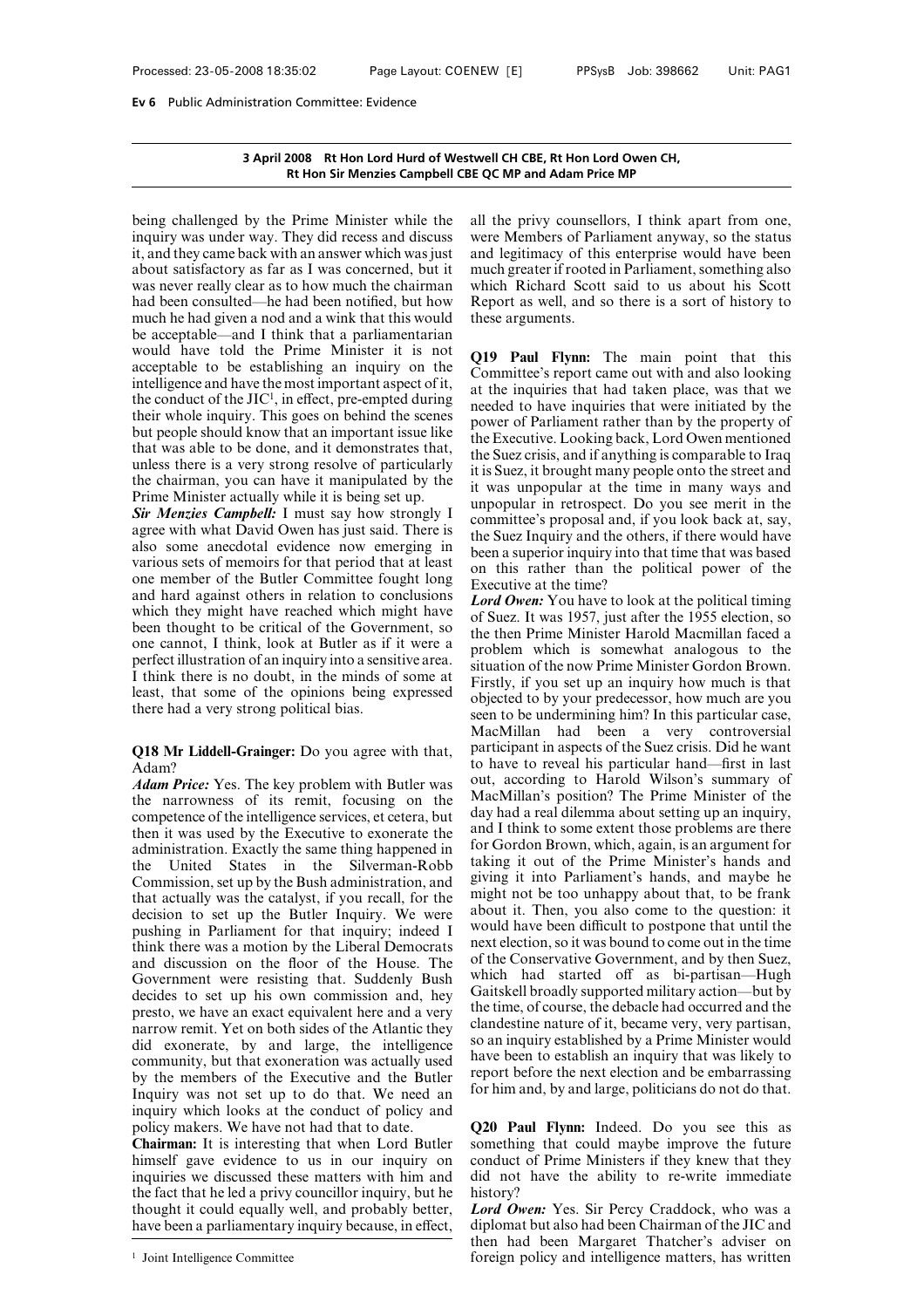3 April 2008 Rt Hon Lord Hurd of Westwell CH CBE,<br>Rt Hon Sir Menzies Campbell CBE QC MP and<br>an extremely good book on the history of the JIC presumably land he has had access to the papers and he is very to have the f<br>crit 3 April 2008 Rt Hon Lord Hurd of Westwell CH<br>Rt Hon Sir Menzies Campbell CBE QC MP<br>an extremely good book on the history of the JIC presuma<br>and he has had access to the papers and he is very to have<br>critical of Eden's cond 3 April 2008 Rt Hon Lord Hurd of Westwell CH<br>
Rt Hon Sir Menzies Campbell CBE QC MP<br>
an extremely good book on the history of the JIC presuma<br>
and he has had access to the papers and he is very to have<br>
critical of Eden's **EXECUTE:**<br> **EXECUTE:**<br> **EXECUTE:**<br> **EXECUTE:**<br> **EXECUTE:**<br> **EXECUTE:**<br> **EXECUTE:**<br> **EXECUTE:**<br> **EXECUTE:**<br> **EXECUTE:**<br> **EXECUTE:**<br> **EXECUTE:**<br> **EXECUTE:**<br> **EXECUTE:**<br> **EXECUTE:**<br> **EXECUTE:**<br> **EXECUTE:**<br> **EXECUTE:**<br> **EXECU** an extremely good book on the history of the JIC pres<br>and he has had access to the papers and he is very to his<br>critical of Eden's conduct of the JIC and by-passing a fu<br>of the JIC and taking intelligence, and it has an ee an extremely good book on the history of the JIC presun<br>and he has had access to the papers and he is very to have<br>critical of Eden's conduct of the JIC and by-passing a futu<br>of the JIC and taking intelligence, and it has an extremely good book on the history of the JIC pre<br>and he has had access to the papers and he is very to left<br>critical of Eden's conduct of the JIC and by-passing a f<br>of the JIC and taking intelligence, and it has an ee and he has had access to the papers and he is very<br>and he has had access to the papers and he is very to have t<br>critical of Eden's conduct of the JIC and by-passing a future<br>of the JIC and taking intelligence, and it has critical of Eden's conduct of the JIC and by-passing a fut<br>of the JIC and taking intelligence, and it has an eerie invol-<br>quality, some of his criticisms, of the present an in<br>circumstances in the Iraq inquiry, and I do t of the JIC and taking intelligence, and it has an eerie involved quality, some of his criticisms, of the present an inquericumstances in the Iraq inquiry, and I do think we short possible would have learned lessons. The o quality, some of his criticisms, of the present an inquirity, some of his criticisms, of the present an inquirival exercit would have learned lessons. The other question, Parlian which I think we will have to address, is circumstances in the Iraq inquiry, and I do think we showould have learned lessons. The other question, Pau which I think we will have to address, is how do you Exget at the different views of the military? For quare exam would have learned lessons. The other question, Parliame<br>which I think we will have to address, is how do you Executive<br>get at the different views of the military? For quality o<br>example, some people say that in Iraq we we which I think we will have to address, is how do you<br>get at the different views of the military? For quality o<br>example, some people say that in Iraq we were just a **Lord Ow**<br>small pimple, we had no effect; we could never get at the different views of the military? For<br>example, some people say that in Iraq we were just a<br>small pimple, we had no effect; we could never have<br>had an effect. I think this is a completely nonsensical<br>position. Th example, some people say that in Iraq we were just a<br>small pimple, we had no effect; we could never have President<br>had an effect. I think this is a completely nonsensical Congress<br>position. There was a point in Iraq where small pimple, we had no effect; we could never have<br>had an effect. I think this is a completely nonsensical Congress<br>position. There was a point in Iraq where John an issue of<br>Sawyers, the Ambassador in Egypt, who had it had an effect. I think this is a completely nonsensical<br>position. There was a point in Iraq where John<br>an issue<br>Sawyers, the Ambassador in Egypt, who had<br>it would<br>previously worked for Tony Blair in 10 Downing<br>this, bu<br>Str position. There was a point in Iraq where John<br>Sawyers, the Ambassador in Egypt, who had it woo<br>previously worked for Tony Blair in 10 Downing this, I<br>Street, was sent into Iraq and made a report and this.<br>Street, was sent Sawyers, the Ambassador in Egypt, who had it wo<br>previously worked for Tony Blair in 10 Downing this,<br>Street, was sent into Iraq and made a report and this.<br>Street, was sent into Iraq and made a report and this.<br>warned that previously worked for Tony Blair in 10 Downing<br>between this, but<br>Street, was sent into Iraq and made a report and<br>this. The<br>warned that it was chaos and there was no plan and<br>is privat<br>the whole thing missing. He also made Street, was sent into Iraq and made a report and<br>this. T<br>warned that it was chaos and there was no plan and<br>this. T<br>warned that it was chaos and there was no plan and<br>is prive<br>the whole thing missing. He also made a conve warned that it was chaos and there was no plan and<br>the whole thing missing. He also made a convention<br>recommendation that a battalion of British troops cabinets<br>should be moved to Baghdad, and we know that<br>because this me the whole thing missing. He also made a conver<br>recommendation that a battalion of British troops cabine<br>should be moved to Baghdad, and we know that knowr<br>because this memo has been revealed. What we do to be<br>not yet know recommendation that a battalion of British troops<br>should be moved to Baghdad, and we know that<br>because this memo has been revealed. What we do<br>not yet know is what discussion was taking place<br>that is is pretty much and, a<br> should be moved to Baghdad, and we know that<br>because this memo has been revealed. What we do<br>not yet know is what discussion was taking place<br>inside the Government. It is becoming pretty much<br>and the Government. It is bec because this memo has been revealed. What we do<br>not yet know is what discussion was taking place<br>inside the Government. It is becoming pretty much<br>and<br>clear that there was a division of opinion between the<br>determilitary a not yet know is what discussion was taking place<br>inside the Government. It is becoming pretty much<br>and clear that there was a division of opinion between the<br>determilitary advice on this, and it is pretty much clear.<br>that inside the Government. It is becoming pretty much<br>clear that there was a division of opinion between the<br>clear that there was a division of opinion between the<br>distribution of think the Chief of Defence Staff, then Genera clear that there was a division of opinion between the<br>military advice on this, and it is pretty much clear<br>that the Chief of Defence Staff, then General<br>Walker, disagreed with the Chief of the Imperial<br>cross Ceneral Staf military advice on this, and it is pretty much clear<br>that the Chief of Defence Staff, then General<br>think<br>Walker, disagreed with the Chief of the Imperial<br>General Staff, General Jackson. It is not yet clear,<br>that I<br>but it i **EXECUTE:**<br>
that the Chief of Defence Staff, then General<br>
Walker, disagreed with the Chief of the Imperial<br>
dink<br>
Walker, disagreed with the Chief of the Imperial<br>
dink<br>
dink<br>
that D<br>
but it is beginning to be. I think th Walker, disagreed with the Chief of the Imperial<br>General Staff, General Jackson. It is not yet clear,<br>but it is beginning to be. I think these things are<br>important to discover. The tradition previously of<br>the military goin General Staff, General Jackson. It is not yet clear,<br>but it is beginning to be. I think these things are<br>important to discover. The tradition previously of<br>the military going before parliamentary procedures<br>of this House i but it is beginning to be. I think these things are<br>important to discover. The tradition previously of<br>the military going before parliamentary procedures<br>of this House is that they only say that which the<br>Government has ac was my<br>important to discover. The tradition previously of<br>the military going before parliamentary procedures<br>of this House is that they only say that which the<br>Government has accepted. Therefore, as the<br>Government also acc the military going before parliamentary procedures<br>of this House is that they only say that which the<br>Government has accepted. Therefore, as the<br>Government also accepts, they do not display their<br>differences. This is a ver of this House is that they only say that which the<br>Government has accepted. Therefore, as the<br>Government also accepts, they do not display their<br>differences. This is a very delicate question and you<br>will all have to look a Government has accepted. Therefore, as the Government also accepts, they do not display their<br>differences. This is a very delicate question and you<br>will all have to look at this. It is a very hard thing to<br>know. Broadly sp Government also accepts, they do not display their<br>differences. This is a very delicate question and you<br>will all have to look at this. It is a very hard thing to<br>know. Broadly speaking, I think it is right in the<br>normal differences. This is a very delicate question and you<br>will all have to look at this. It is a very hard thing to<br>have. Broadly speaking, I think it is right in the<br>normal working of government that civil servants<br>give the a will all have to look at this. It is a very hard thing to<br>know. Broadly speaking, I think it is right in the<br>normal working of government that civil servants<br>give the advice, and keep the advice which they say<br>to ministers know. Broadly speaking, I think it is right in the and fear normal working of government that civil servants and fear normal working of government that civil servants So much give the advice, and keep the advice which they mormal working of government that civil servants<br>give the advice, and keep the advice which they say<br>to ministers private and this applies to admirals,<br>generals and air-marshals, but there must come a<br>moment when an inquir So much<br>give the advice, and keep the advice which they say<br>to ministers private and this applies to admirals,<br>generals and air-marshals, but there must come a<br>moment when an inquiry is of such importance that<br>that has to to ministers private and this applies to admirals,<br>generals and air-marshals, but there must come a<br>moment when an inquiry is of such importance that<br>that has to end and there has to be a readiness to<br>reveal difference of generals and air-marshals, but there must come a<br>moment when an inquiry is of such importance that<br>that has to end and there has to be a readiness to<br>will ge<br>reveal difference of view. Then you have to decide,<br>should the moment when an inquiry is of such importance that<br>
that has to end and there has to be a readiness to<br>
reveal difference of view. Then you have to decide,<br>
should the Prime Minister, as I believe he should<br>
have done, hav that has to end and there has to be a readiness to<br>reveal difference of view. Then you have to decide,<br>should the Prime Minister, as I believe he should<br>happenir<br>have done, have decided that we would reinforce<br>Baghdad? Ha reveal difference of view. Then you have to decide,<br>should the Prime Minister, as I believe he should<br>have have done, have decided that we would reinforce<br>Baghdad? Had we reinforced Baghdad it would have<br>been impossible f should the Prime Minister, as I believe he should<br>have done, have decided that we would reinforce<br>haghdad? Had we reinforced Baghdad it would have<br>been impossible for Rumsfeld to off-ramp, as they<br>say, the 1<sup>st</sup> Cavalry D have done, have decided that we would reinforce<br>
Baghdad? Had we reinforced Baghdad it would have<br>
been impossible for Rumsfeld to off-ramp, as they<br>
say, the 1<sup>st</sup> Cavalry Division American troops and<br>
the firs<br>
say, the Baghdad? Had we reinforced Baghdad it would have<br>been impossible for Rumsfeld to off-ramp, as they<br>say, the 1<sup>st</sup> Cavalry Division American troops and<br>they would have increased their forces. It would<br>have been impossible been impossible for Rumsfeld to off-ramp, as they<br>say, the 1<sup>st</sup> Cavalry Division American troops and<br>the first.<br>they would have increased their forces. It would<br>have been impossible not to have responded in<br>America to pu say, the <sup>1st</sup> Cavalry Division American troops and<br>they would have increased their forces. It would<br>have been impossible not to have responded in<br>America to putting more troops into Baghdad if the<br>decision-making, it wou they would have increased their forces. It would<br>have been impossible not to have responded in<br>America to putting more troops into Baghdad if the<br>British had done it. This is a perfect example of<br>where, entirely within th have been impossible not to have responsible not to have responsible and done it. This is a perfect externe, entirely within the confines decision-making, it would have been phave had a dramatic influence on the confinent **EXECUTE: EXECUTE: EXECUTE: EXECUTE: EXECUTE: EXECUTE: EXECUTE: EXECUTE: EXECUTE: EXECUTE: EXECUTE: EXECUTE: EXECUTE: EXECUTE: EXECUTE: COVERENT: COVERENT: COVERENT: COVERENT: COVERENT** 

where, entirely within the continues of British<br>decision-making, it would have been possible to<br>have had a dramatic influence on the conduct and<br>the success of the Iraqi occupation.<br>Q21 Paul Flynn: I am grateful for that. decision-making, it would have been possible to<br>have had a dramatic influence on the conduct and<br>the success of the Iraqi occupation.<br>**Q21 Paul Flynn:** I am grateful for that. Can we go overtu<br>back to the principle of this mave had a dramatic inhuence on the conduct and<br>the success of the Iraqi occupation. Co<br>co<br>**Q21 Paul Flynn:** I am grateful for that. Can we go<br>back to the principle of this: which is the better inf<br>inquiry, which is the be Court ta<br>
acted so<br> **Q21 Paul Flynn:** I am grateful for that. Can we go<br>
both the principle of this: which is the better informat<br>
inquiry, which is the better way to do it? The<br>
difficulty we had over Iraq, which is almos acted so<br> **Q21 Paul Flynn:** I am grateful for that. Can we go<br>
back to the principle of this: which is the better informat<br>
inquiry, which is the better way to do it? The enthusias<br>
difficulty we had over Iraq, which is al

Example CH CBE, Rt Hon Lord Owen CH,<br>
Fig. QC MP and Adam Price MP<br>
presumably both be reluctant to have an inquiry and<br>
to have the full truth come out. Shall we take it that<br>
a future Prime Minister would know, if they a twell CH CBE, Rt Hon Lord Owen CH,<br>
E QC MP and Adam Price MP<br>
presumably both be reluctant to have an inquiry and<br>
to have the full truth come out. Shall we take it that<br>
a future Prime Minister would know, if they are<br>
i **EXECT COMP and Adam Price MP**<br>**EXECT COMP and Adam Price MP**<br>presumably both be reluctant to have an inquiry and<br>to have the full truth come out. Shall we take it that<br>a future Prime Minister would know, if they are<br>invol is a decision of this kind, that there will be an inquiry and<br>presumably both be reluctant to have an inquiry and<br>to have the full truth come out. Shall we take it that<br>a future Prime Minister would know, if they are<br>invol and shall certain increase that will be reluctant to have an inquiry and<br>to have the full truth come out. Shall we take it that<br>a future Prime Minister would know, if they are<br>involved in a decision of this kind, that ther presumably both be reluctant to have an inquiry and<br>to have the full truth come out. Shall we take it that<br>a future Prime Minister would know, if they are<br>involved in a decision of this kind, that there will be<br>an inquiry presumably both be reluctant to have an inquiry and<br>to have the full truth come out. Shall we take it that<br>a future Prime Minister would know, if they are<br>involved in a decision of this kind, that there will be<br>an inquiry to have the full truth come out. Shall we take it that<br>a future Prime Minister would know, if they are<br>involved in a decision of this kind, that there will be<br>an inquiry that will certainly take place within a<br>short period a future Prime Minister would know, if<br>involved in a decision of this kind, that the<br>an inquiry that will certainly take place<br>short period and it will be within the co<br>Parliament and not within the control<br>Executive. Woul involved in a decision of this kind, that there will be<br>an inquiry that will certainly take place within a<br>short period and it will be within the control of<br>Parliament and not within the control of the<br>Executive. Would tha an inquiry that will certainly take place within a<br>short period and it will be within the control of<br>Parliament and not within the control of the<br>Executive. Would that not be beneficial for the<br>quality of future decision-m

short period and it will be within the control of<br>Parliament and not within the control of the<br>Executive. Would that not be beneficial for the<br>quality of future decision-making?<br>*Lord Owen*: I think so, yes. Of course, an Parliament and not within the control of the<br>Executive. Would that not be beneficial for the<br>quality of future decision-making?<br>*Lord Owen*: I think so, yes. Of course, an American<br>President knows that perfectly well. He k Executive. Would that not be beneficial for the<br>quality of future decision-making?<br>*Lord Owen***:** I think so, yes. Of course, an American<br>President knows that perfectly well. He knows that<br>Congress will inquire into any de quality of future decision-making?<br> *Lord Owen*: I think so, yes. Of course, an American<br>
President knows that perfectly well. He knows that<br>
Congress will inquire into any decision he takes on<br>
an issue of controversial f *Lord Owen:* I think so, yes. Of course, an American President knows that perfectly well. He knows that Congress will inquire into any decision he takes on an issue of controversial foreign policy, and I think it would President knows that perfectly well. He knows that<br>Congress will inquire into any decision he takes on<br>an issue of controversial foreign policy, and I think<br>it would not be a bad thing if the ministers did know<br>this, but y Congress will inquire into any decision he takes on<br>an issue of controversial foreign policy, and I think<br>it would not be a bad thing if the ministers did know<br>this, but you have to be careful, and you all know<br>this. The n an issue of controversial foreign policy, and I think<br>it would not be a bad thing if the ministers did know<br>this, but you have to be careful, and you all know<br>this. The normal convention that advice to ministers<br>is private it would not be a bad thing if the ministers did know<br>this, but you have to be careful, and you all know<br>this. The normal convention that advice to ministers<br>is private is a good one and, equally well, a<br>convention of coll this, but you have to be careful, and you all know<br>this. The normal convention that advice to ministers<br>is private is a good one and, equally well, a<br>convention of collective responsibility and that<br>cabinets make decisions this. The normal convention that advice to ministers<br>is private is a good one and, equally well, a<br>convention of collective responsibility and that<br>cabinets make decisions and that dissent is not<br>known until a long period is private is a good one and, equally well, a<br>convention of collective responsibility and that<br>cabinets make decisions and that dissent is not<br>known until a long period afterwards. I think it has<br>to be very exceptional, th convention of collective responsibility and that cabinets make decisions and that dissent is not known until a long period afterwards. I think it has to be very exceptional, therefore, when you break that convention when y cabinets make decisions and that dissent is not<br>known until a long period afterwards. I think it has<br>to be very exceptional, therefore, when you break<br>that convention when you come before Parliament,<br>and, again, I think pe known until a long period afterwards. I think it has<br>to be very exceptional, therefore, when you break<br>that convention when you come before Parliament,<br>and, again, I think personally that is a parliamentary<br>decision that h to be very exceptional, therefore, when you break<br>that convention when you come before Parliament,<br>and, again, I think personally that is a parliamentary<br>decision that has to be taken for a particular inquiry.<br>Lord Hurd of that convention when you come before Parliament,<br>and, again, I think personally that is a parliamentary<br>decision that has to be taken for a particular inquiry.<br>Lord Hurd of Westwell: I think it is exceptional. I<br>think this and, again, I think personally that is a parliamentary<br>decision that has to be taken for a particular inquiry.<br>*Lord Hurd of Westwell*: I think it is exceptional. I<br>think this whole thing should be treated as<br>exceptional i decision that has to be taken for a particular inquiry.<br> **Lord Hurd of Westwell:** I think it is exceptional. I<br>
think this whole thing should be treated as<br>
exceptional in order to get at the kind of incidents<br>
that David Lord Hurd of Westwell: I think it is exceptional. I<br>think this whole thing should be treated as<br>exceptional in order to get at the kind of incidents<br>that David is talking about. I know John Sawers. He<br>was my private secret think this whole thing should be treated as<br>exceptional in order to get at the kind of incidents<br>that David is talking about. I know John Sawers. He<br>was my private secretary. He is now our<br>representative in New York. He is exceptional in order to get at the kind of incidents<br>that David is talking about. I know John Sawers. He<br>was my private secretary. He is now our<br>representative in New York. He is not like Mike<br>Jackson, who is retired, he i that David is talking about. I know John Sawers. He<br>was my private secretary. He is now our<br>representative in New York. He is not like Mike<br>Jackson, who is retired, he is a continuing and<br>crucial senior diplomat, but, on t was my private secretary. He is now our<br>representative in New York. He is not like Mike<br>Jackson, who is retired, he is a continuing and<br>crucial senior diplomat, but, on the other hand,<br>these things have to come out if the representative in New York. He is not like Mike<br>Jackson, who is retired, he is a continuing and<br>crucial senior diplomat, but, on the other hand,<br>these things have to come out if the inquiry is to be<br>worthwhile. As the key Jackson, who is retired, he is a continuing and<br>crucial senior diplomat, but, on the other hand,<br>these things have to come out if the inquiry is to be<br>worthwhile. As the key to turn the lock, you do need<br>the consent of gov crucial senior diplomat, but, on the other hand,<br>these things have to come out if the inquiry is to be<br>worthwhile. As the key to turn the lock, you do need<br>the consent of government but the consent of<br>government which is a these things have to come out if the inquiry is to be worthwhile. As the key to turn the lock, you do need the consent of government but the consent of government which is achieved because of the respect and fear which min worthwhile. As the key to turn the lock, you do need<br>the consent of government but the consent of<br>government which is achieved because of the respect<br>and fear which ministers should have of Parliament.<br>So much will depend, the consent of government but the consent of government which is achieved because of the respect and fear which ministers should have of Parliament.<br>So much will depend, to repeat a point I started on, with the spirit and government which is achieved because of the respect<br>and fear which ministers should have of Parliament.<br>So much will depend, to repeat a point I started on,<br>with the spirit and purpose of the whole thing. If it<br>is regarded and fear which ministers should have of Parliament.<br>So much will depend, to repeat a point I started on,<br>with the spirit and purpose of the whole thing. If it<br>is regarded as simply an effort to identify and punish<br>and to e So much will depend, to repeat a point I started on,<br>with the spirit and purpose of the whole thing. If it<br>is regarded as simply an effort to identify and punish<br>and to expose, then you will not get, in my view, the<br>kind o with the spirit and purpose of the whole thing. If it<br>is regarded as simply an effort to identify and punish<br>and to expose, then you will not get, in my view, the<br>kind of co-operation from human beings which you<br>will get i is regarded as simply an effort to identify and punish<br>and to expose, then you will not get, in my view, the<br>kind of co-operation from human beings which you<br>will get if the aim is clearly to prevent any such thing<br>happeni and to expose, then you will not get, in my view, the<br>kind of co-operation from human beings which you<br>will get if the aim is clearly to prevent any such thing<br>happening again and to correct the clear errors,<br>mistakes that kind of co-operation from human beings which you<br>will get if the aim is clearly to prevent any such thing<br>happening again and to correct the clear errors,<br>mistakes that happened in the conduct of the Iraq<br>war. There is a d will get if the a<br>happening ag<br>mistakes that<br>war. There is a<br>is to be really j<br>as to have the<br>the first.<br>**Sir Menzies Co**<br>too, against a happening again and to correct the clear errors,<br>mistakes that happened in the conduct of the Iraq<br>war. There is a difference of character. If an inquiry<br>is to be really productive, it needs to be organised so<br>as to have t in the conduct of the Iraq<br>war. There is a difference of character. If an inquiry<br>is to be really productive, it needs to be organised so<br>as to have that second characteristic rather than<br>the first.<br>**Sir Menzies Campbell:** 

war. There is a difference of character. If an inquiry<br>is to be really productive, it needs to be organised so<br>as to have that second characteristic rather than<br>the first.<br>**Sir Menzies Campbell:** I think one has got to see is to be really productive, it needs to be organised so<br>as to have that second characteristic rather than<br>the first.<br>**Sir Menzies Campbell:** I think one has got to see this,<br>too, against a changing background, particularly as to have that second characteristic rather than<br>the first.<br>**Sir Menzies Campbell:** I think one has got to see this,<br>too, against a changing background, particularly the<br>influence of freedom of information: because, as yo the first.<br> **Sir Menzies Campbell:** I think one has got to see this,<br>
too, against a changing background, particularly the<br>
influence of freedom of information: because, as you<br>
know, the Commissioner, I think, has made an **Sir Menzies Campbell:** I think one has got to see this, too, against a changing background, particularly the influence of freedom of information: because, as you know, the Commissioner, I think, has made an order in respe too, against a changing background, particularly the<br>influence of freedom of information: because, as you<br>know, the Commissioner, I think, has made an order<br>in respect of some Cabinet documents which the<br>Government has now influence of freedom of information: because, as you<br>know, the Commissioner, I think, has made an order<br>in respect of some Cabinet documents which the<br>Government has now appealed to the High Court,<br>and it will be very inte know, the Commissioner, I think, has made an order<br>in respect of some Cabinet documents which the<br>Government has now appealed to the High Court,<br>and it will be very interesting to see whether the High<br>Court takes the view in respect of some Cabinet documents which the<br>Government has now appealed to the High Court,<br>and it will be very interesting to see whether the High<br>Court takes the view that the Commissioner has<br>acted so unreasonably tha Government has now appealed to the High Court,<br>and it will be very interesting to see whether the High<br>Court takes the view that the Commissioner has<br>acted so unreasonably that his decision has to be<br>overturned. If that is and it will be very interesting to see whether the High<br>Court takes the view that the Commissioner has<br>acted so unreasonably that his decision has to be<br>overturned. If that is the after-taste of access to<br>information, then Court takes the view that the Commissioner has<br>acted so unreasonably that his decision has to be<br>overturned. If that is the after-taste of access to<br>information, then clearly it has some relevance to the<br>enthusiasm which w Court takes the view that the Commissioner has<br>acted so unreasonably that his decision has to be<br>overturned. If that is the after-taste of access to<br>information, then clearly it has some relevance to the<br>enthusiasm which w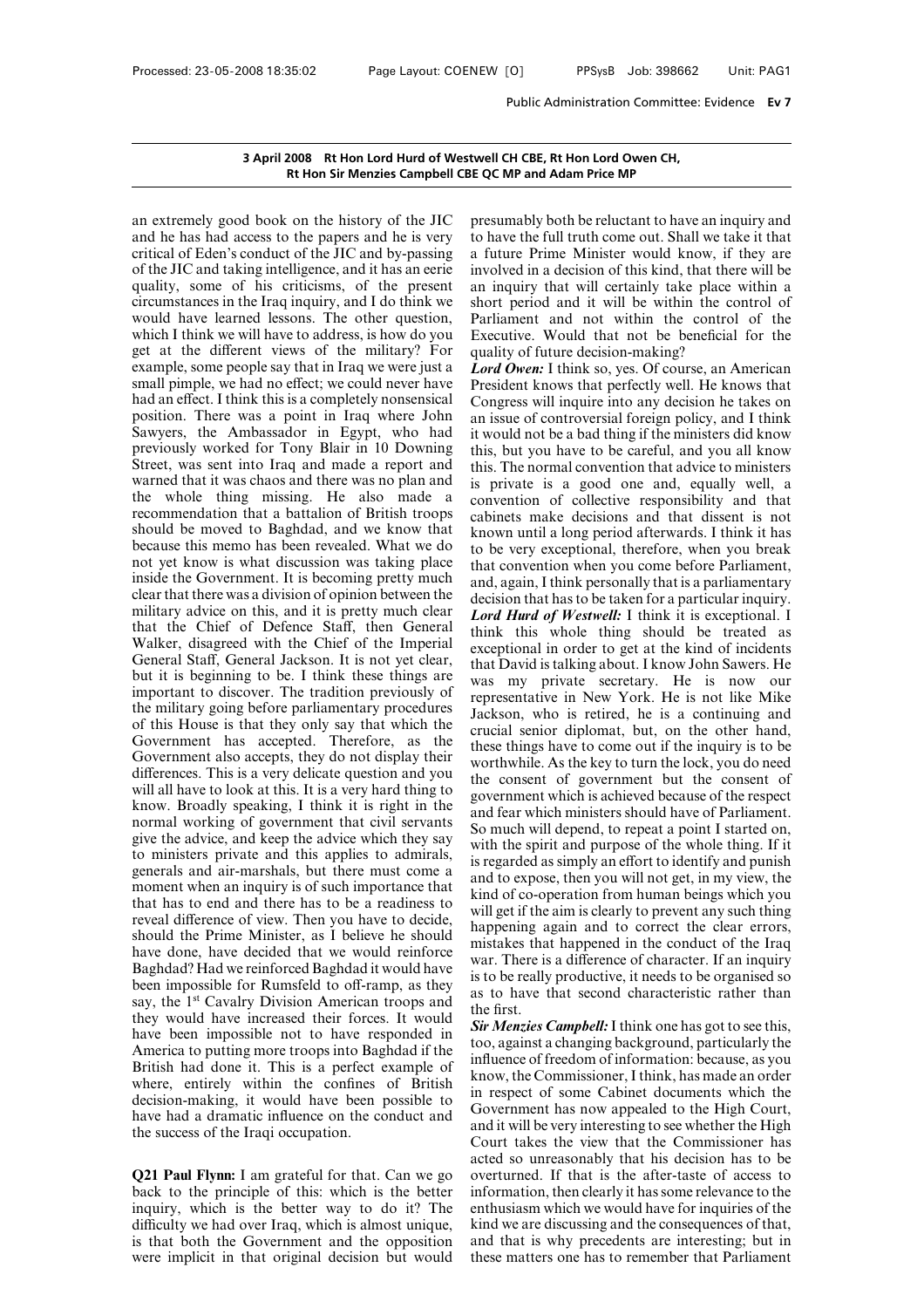# **3 April 2008 Rt Hon Lord Hurd of Westwell CH CBE, Rt Hon Lord Owen CH,** n Committee: Evidence<br>2008 Rt Hon Lord Hurd of Westwell CH CBE, Rt Hon Lord Owen CH,<br>Rt Hon Sir Menzies Campbell CBE QC MP and Adam Price MP

3 April 2008 Rt Hon Lord Hurd of Westwell<br>Rt Hon Sir Menzies Campbell CBE QC<br>is supreme and, therefore, Parliament can do what it<br>process to information because of the Freedom of Mar **3 April 2008 Rt Hon Lord Hurd of Westwell CH C**<br>**Rt Hon Sir Menzies Campbell CBE QC MP**<br>is supreme and, therefore, Parliament can do what it procedur<br>wants and if there is a background of increased I think the<br>access to i **3 April 2008 Rt Hon Lord Hurd of Westwell<br>
Rt Hon Sir Menzies Campbell CBE QC<br>
is supreme and, therefore, Parliament can do what it<br>
process to information because of the Freedom of Mar<br>
Information legislation, then Parl** Refinition Columbia of Westweith<br>
Refinition Columbia of Westweit<br>
Intervention Sixtems Campbell CBE QC<br>
Intervents and if there is a background of increased I thin<br>
access to information because of the Freedom of Marc<br>
In In the set of the set of the set of the set of the set of the set of the set of the set of the set of the set of the set of the set of the set of the set of the set opportunity to take a more proactive role is only obvious is supreme and, therefore,<br>wants and if there is a l<br>access to information bec<br>Information legislation<br>opportunity to take a<br>obviously enhanced. wants and if there is a background of increased I thin<br>access to information because of the Freedom of Marc<br>Information legislation, then Parliament's becau<br>opportunity to take a more proactive role is only o<br>bobyously enh

access to information because of the Freedom of Marco<br>Information legislation, then Parliament's becaus<br>opportunity to take a more proactive role is only of<br>obviously enhanced.<br>**Q22 Paul Flynn:** Adam, would you like to per Information legislation, then Parliament's because<br>opportunity to take a more proactive role is only o<br>boviously enhanced.<br>**Q22 Paul Flynn:** Adam, would you like to perhaps been<br>say a word or two about the four inquiries t opportunity to take a more proactive role is only one<br>obviously enhanced.<br>Q22 Paul Flynn: Adam, would you like to perhaps<br>been inversing a word or two about the four inquiries that have<br>taken place? How adequate you regard **Q22 Paul Flynn:** Adam, would you like to perhaps<br>say a word or two about the four inquiries that have<br>taken place? How adequate you regard them as<br>being. What would you see as the ideal inquiry and<br>the ideal mechanism for **Q22 Paul Flynn:** Adam, would you like to perhaps<br>say a word or two about the four inquiries that have<br>taken place? How adequate you regard them as<br>being. What would you see as the ideal inquiries?<br>the ideal mechanism for

say a word or two about the four inquiries that have<br>taken place? How adequate you regard them as<br>being. What would you see as the ideal inquiries?<br>the ideal mechanism for creating such inquiries?<br>*Adam Price*: Clearly, th taken place? How adequate you regard them as<br>being. What would you see as the ideal inquiry and<br>the ideal mechanism for creating such inquiries?<br>*Adam Price:* Clearly, the Foreign Affairs Select<br>Committee has been the only being. What would you see as the ideal inquiry and<br>the ideal mechanism for creating such inquiries?<br>*Adam Price:* Clearly, the Foreign Affairs Select be a be<br>Committee has been the only major parliamentary<br>inquiry. Their the ideal mechanism for creating such inquiries?<br> **Adam Price:** Clearly, the Foreign Affairs Select be a better<br>
Committee has been the only major parliamentary<br>
inquiry. Their principal problem was that they were<br>
frustra **Adam Price:** Clearly, the Foreign Affairs Select be a bett<br>Committee has been the only major parliamentary inclusive to a set<br>frustrated in their access to information. I think that<br>a parliamentary commission of inquiry o Committee has been the only major parliamentary<br>inquiry. Their principal problem was that they were<br>frustrated in their access to information. I think that<br>a parliamentary commission of inquiry of the type<br>that your Commi inquiry. Their principal problem was that they were<br>frustrated in their access to information. I think that<br>a parliamentary commission of inquiry of the type<br>that your Committee is positing is a new model and<br>certainly on In the interaction. I think that<br>
a parliamentary commission of inquiry of the type<br>
a parliamentary commission of inquiry of the type<br>
that your Committee is positing is a new model and<br>
certainly one which is emboldened a parliamentary commission of inquiry of the type<br>that your Committee is positing is a new model and<br>certainly one which is emboldened with a<br>parliamentary mandate, won on the floor of the<br>House in the teeth of Executive o that your Committee is positing is a new model and<br>certainly one which is emboldened with a<br>parliamentary mandate, won on the floor of the<br>House in the teeth of Executive opposition. I think<br>it would be impossible for a go certainly one which is emboldened with a<br>parliamentary mandate, won on the floor of the<br>parliamentary mandate, won on the floor of the<br>dividend the model of Executive opposition. I think<br>it would be impossible for a gover parliamentary mandate, won on the floor of the<br>House in the teeth of Executive opposition. I think<br>it would be impossible for a government to frustrate<br>the will of that inquiry. I think Iraq is unique, it is<br>would<br>uniquel House in the teeth of Executive opposition. I think<br>it would be impossible for a government to frustrate<br>the will of that inquiry. I think Iraq is unique, it is<br>uniquely terrible, I think, in terms of its<br>consequences, bu it would be impossible for a government to frustrate given a lot the will of that inquiry. I think Iraq is unique, it is uniquely terrible, I think, in terms of its consequences, but also it does flow from failings in  $Q2$ the will of that inquiry. I think Iraq is unique, it is<br>the will of that inquiry. I think, in terms of its<br>uniquely terrible, I think, in terms of its<br>consequences, but also it does flow from failings in<br>the constitution, uniquely terrible, I think, in terms of its<br>consequences, but also it does flow from failings in  $Q2$ <br>the constitution, as I said earlier, which are of a more foll<br>general nature—particularly the falling away of the the<br>t consequences, but also it does flow from failings in Q24 Juli<br>the constitution, as I said earlier, which are of a more follow up<br>general nature—particularly the falling away of the the Gove<br>traditional checks and balances the constitution, as I said earlier, which are of a more<br>general nature—particularly the falling away of the the Governational checks and balances of the British still bein<br>constitution, particularly ministers listening t general nature—particularly the falling away of the<br>traditional checks and balances of the British still<br>constitution, particularly ministers listening to wo<br>advice, whether it is from the diplomatic services, cot<br>civil s traditional checks and balances of the British still be<br>inconstitution, particularly ministers listening to would v<br>advice, whether it is from the diplomatic services, could ex<br>civil service, et cetera, the role of discus constitution, particularly ministers listening to would<br>advice, whether it is from the diplomatic services, could<br>civil service, et cetera, the role of discussion in **Lord**<br>Cabinet and also the role of Parliament in check advice, whether it is from the diplomatic services, could expectively service, et cetera, the role of discussion in *Lord Hu* Cabinet and also the role of Parliament in checking anecdota the power of the Executive—and I t civil service, et cetera, the role of discussion in  $Lord$ <br>Cabinet and also the role of Parliament in checking anecd<br>the power of the Executive—and I think that as well<br>as learning what went wrong, setting up a<br>parliamentary Cabinet and also the role of Parliament in checking<br>the power of the Executive—and I think that as well<br>as learning what went wrong, setting up a<br>parliamentary commissioner would make a major<br>contribution as well to resto the power of the Executive—and I think that as well<br>as learning what went wrong, setting up a<br>parliamentary commissioner would make a major<br>contribution as well to restoring that balance within<br>the constitution. The deter as learning what went wrong, setting up a<br>parliamentary commissioner would make a major<br>contribution as well to restoring that balance within<br>the constitution. The deterrent effect that you refer<br>to would be very importan parliamentary commissioner would make a major<br>contribution as well to restoring that balance within<br>the constitution. The deterrent effect that you refer<br>to would be very important. In the Blair years we<br>had so many wars **Example 19**<br>contribution as well to restoring that balance within<br>the constitution. The deterrent effect that you refer<br>to would be very important. In the Blair years we<br>are. That so many wars we would be having commissi the constitution. The deterrent effect that you refer<br>to would be very important. In the Blair years we<br>had so many wars we would be having commissions<br>of inquiry every year, which is one of the problems,<br>but certainly we to would be very important. In the Blair years we<br>had so many wars we would be having commissions of inquiry every year, which is one of the problems,<br>but certainly we need to send out a clear message to<br>future administrat had so many wars we would be having commissions<br>of inquiry every year, which is one of the problems,<br>but certainly we need to send out a clear message to<br>future administrations that Parliament reserves the<br>right *in extre* of inquiry every year, which<br>but certainly we need to send<br>future administrations that l<br>right *in extremis* to actually is<br>it would not normally do in a<br>but in a far deeper way wis<br>papers and to persons. Future administrations that Parliament reserves the<br>
right *in extremis* to actually investigate in a way that<br>
it would not normally do in a select committee mode<br>
but in a far deeper way with unfettered access to<br>
papers

Fight *in extremis* to actually investigate in a way that<br>it would not normally do in a select committee mode<br>but in a far deeper way with unfettered access to<br>papers and to persons.<br>**Q23 Julie Morgan:** Lord Owen, you sai it would not normally do in a select committee mode<br>but. The but in a far deeper way with unfettered access to<br>papers and to persons.<br>**Q23 Julie Morgan:** Lord Owen, you said that you is my c<br>thought the Prime Minister did but in a far deeper way with unfettered access to<br>
it can be view, the presons.<br>
(223 Julie Morgan: Lord Owen, you said that you is my c<br>
thought the Prime Minister did not want an inquiry Sir Mo<br>
because it would be emba papers and to persons.<br>
it can be<br> **Q23 Julie Morgan:** Lord Owen, you said that you<br>
it can be<br>
thought the Prime Minister did not want an inquiry<br>
because it would be embarrassing for him. Is there<br>
have got<br>
any reason t **Q23 Julie Morgan**<br>thought the Prime<br>because it would b<br>any reason that yo<br>justified in not w<br>war soon?<br>*Lord Owen*: I think<br>Ministers, if they **Q23 Julie Morgan:** Lord Owen, you said that you<br>thought the Prime Minister did not want an inquiry **Sir Microscause it would be embarrassing for him.** Is there have g<br>any reason that you think the Government could be are thought the Prime Minister did not want an inquiry **Sir Men**<br>because it would be embarrassing for him. Is there have go<br>any reason that you think the Government could be are very<br>justified in not wanting an inquiry into t

because it would be embarrassing for him. Is there have any reason that you think the Government could be are v justified in not wanting an inquiry into the Iraq what war soon?<br> **Lord Owen:** I think it is difficult. By and any reason that you think the Government could be are very, justified in not wanting an inquiry into the Iraq what they war soon?<br> *Lord Owen*: I think it is difficult. By and large, Prime they show Ministers, if they are justified in not wanting an inquiry into the Iraq what the War soon?<br> **Lord Owen:** I think it is difficult. By and large, Prime they sh<br>
Ministers, if they are of the same party, they may the mc<br>
have a chequered relations war soon?<br>
We were the thermalling and angle there are not there which<br> *Lord Owen:* I think it is difficult. By and large, Prime<br>
they star of the same party, they may<br>
the m<br>
have a chequered relationship with their pre **Lord Owen:** I think it is difficult. By and large, Prime they Ministers, if they are of the same party, they may the invaries a chequered relationship with their predecessor **Ada** but, equally well, they owe obligations t Ministers, if they are of the same party, they may the move a chequered relationship with their predecessor  $\overrightarrow{Adam}$  but, equally well, they owe obligations to them. To partisa some extent that is a decent, honest and hon have a chequered relationship with their predecessor *Ada*, but, equally well, they owe obligations to them. To part some extent that is a decent, honest and honourable out tradition. They are not there to make life diffic but, equally well, they owe obligations to them. To partisa<br>some extent that is a decent, honest and honourable out in<br>tradition. They are not there to make life difficult for at cong<br>them if they can avoid it, and it does some extent that is a decent, honest and honourable<br>tradition. They are not there to make life difficult for<br>them if they can avoid it, and it does seem to me not<br>a p<br>unreasonable for Parliament to say in these<br>Hought of i

be extremely important for the future. You have **Q22 Paul Flynn:** Adam, would you like to perhaps been involved in this before this for a long time. I<br>say a word or two about the four inquiries that have<br>taken place? How a Example CH CBE, Rt Hon Lord Owen CH,<br>
Fig. QC MP and Adam Price MP<br>
procedure to be very exceptionally undertaken, and<br>
I think that what Douglas Hurd has said about the<br>
Marconi Inquiry should hang over you at all stages, E QC MP and Adam Price MP<br>Income CHP and Adam Price MP<br>procedure to be very exceptionally undertaken, and<br>I think that what Douglas Hurd has said about the<br>Marconi Inquiry should hang over you at all stages,<br>because we hav twell CH CBE, Rt Hon Lord Owen CH,<br>
E QC MP and Adam Price MP<br>
procedure to be very exceptionally undertaken, and<br>
I think that what Douglas Hurd has said about the<br>
Marconi Inquiry should hang over you at all stages,<br>
bec be QC MP and Adam Price MP<br>procedure to be very exceptionally undertaken, and<br>I think that what Douglas Hurd has said about the<br>Marconi Inquiry should hang over you at all stages,<br>because we have had our own debates, and I procedure to be very exceptionally undertaken, and<br>I think that what Douglas Hurd has said about the<br>Marconi Inquiry should hang over you at all stages,<br>because we have had our own debates, and I am the<br>only one here who a procedure to be very exceptionally undertaken, and<br>I think that what Douglas Hurd has said about the<br>Marconi Inquiry should hang over you at all stages,<br>because we have had our own debates, and I am the<br>only one here who a procedure to be very exceptionally undertaken, and<br>I think that what Douglas Hurd has said about the<br>Marconi Inquiry should hang over you at all stages,<br>because we have had our own debates, and I am the<br>only one here who a I think that what Douglas Hurd has said about the<br>Marconi Inquiry should hang over you at all stages,<br>because we have had our own debates, and I am the<br>only one here who actually supported the war whole<br>heartedly, so the w Marconi Inquiry should hang over you at all stages,<br>because we have had our own debates, and I am the<br>only one here who actually supported the war whole<br>heartedly, so the way this inquiry is seen is going to<br>be extremely i because we have had our own debates, and I am the<br>only one here who actually supported the war whole<br>heartedly, so the way this inquiry is seen is going to<br>be extremely important for the future. You have<br>been involved in t only one here who actually supported the war whole<br>heartedly, so the way this inquiry is seen is going to<br>be extremely important for the future. You have<br>been involved in this before this for a long time. I<br>would have thou heartedly, so the way this inquiry is seen is going to<br>be extremely important for the future. You have<br>been involved in this before this for a long time. I<br>would have thought you could come up with an<br>overall conclusion wh be extremely important for the future. You have<br>been involved in this before this for a long time. I<br>would have thought you could come up with an<br>overall conclusion which could carry conviction<br>with people of all parties i been involved in this before this for a long time. I<br>would have thought you could come up with an<br>overall conclusion which could carry conviction<br>with people of all parties in substantial numbers in<br>both Houses of Parliame would have thought you could come up with an<br>overall conclusion which could come up with an<br>overall conclusion which could carry conviction<br>with people of all parties in substantial numbers in<br>both Houses of Parliament, an overall conclusion which could carry conviction<br>with people of all parties in substantial numbers in<br>both Houses of Parliament, and I think that would<br>be a better way of establishing this inquiry that it was<br>not a select c with people of all parties in substantial numbers in<br>both Houses of Parliament, and I think that would<br>be a better way of establishing this inquiry that it was<br>not a select committee, you did not use the select<br>committee p both Houses of Parliament, and I think that would<br>be a better way of establishing this inquiry that it was<br>not a select committee, you did not use the select<br>committee procedures which I had previously<br>thought would be all be a better way of establishing this inquiry that it was<br>not a select committee, you did not use the select<br>committee procedures which I had previously<br>thought would be all right. I think it would be quite<br>important to rin not a select committee, you did not use the select<br>committee procedures which I had previously<br>thought would be all right. I think it would be quite<br>important to ring fence it by making it almost<br>unique, and I think it wou committee procedures which I had previously<br>thought would be all right. I think it would be quite<br>important to ring fence it by making it almost<br>unique, and I think it would carry more conviction<br>in that way. You would not thought would be all right. I think it would be quite important to ring fence it by making it almost unique, and I think it would carry more conviction in that way. You would not then have the business of establishing prec important to ring ferminant to ring ferminant to ring ferminant in that way. You wou of establishing preced and the more I listen to given a lot of thought would be better. in that way. You would not then have the business<br>of establishing precedents and everything like that,<br>and the more I listen to the way you have obviously<br>given a lot of thought to it, that is the way I think it<br>would be b

of establishing precedents and everything like that,<br>and the more I listen to the way you have obviously<br>given a lot of thought to it, that is the way I think it<br>would be better.<br>Q24 Julie Morgan: I wanted to ask Lord Hurd and the more I listen to the way you have obviously<br>given a lot of thought to it, that is the way I think it<br>would be better.<br>Q24 Julie Morgan: I wanted to ask Lord Hurd a<br>follow up question. You said that one of the reaso given a lot of thought to it, that is the way I think it<br>would be better.<br>**Q24 Julie Morgan:** I wanted to ask Lord Hurd a<br>follow up question. You said that one of the reasons<br>the Government has given is concern about troop would be better.<br> **Q24 Julie Morgan:** I wanted to ask Lord Hurd a<br>
follow up question. You said that one of the reasons<br>
the Government has given is concern about troops<br>
still being in Iraq. You said you thought the troop **Q24 Julie Morgan:** I wante follow up question. You said the Government has given if still being in Iraq. You said would welcome an inquiry. Could expand on that. *Lord Hurd of Westwell*: I anecdotal, of course— **Q24 Julie Morgan:** I wanted to ask Lord Hurd a follow up question. You said that one of the reasons the Government has given is concern about troops still being in Iraq. You said you thought the troops would welcome an in follow up question. You said that one of the<br>the Government has given is concern about<br>still being in Iraq. You said you thought the<br>would welcome an inquiry. I just wondered<br>could expand on that.<br>Lord Hurd of Westwell: I

Still being in Iraq. You said you thought the troops<br>would welcome an inquiry. I just wondered if you<br>could expand on that.<br>**Lord Hurd of Westwell:** I think, and this is all<br>anecdotal, of course—<br>**Q25 Julie Morgan:** Yes, b would welcome an inquiry. I just wondered if you<br>
could expand on that.<br> **Lord Hurd of Westwell:** I think, and this is all<br>
anecdotal, of course—<br> **Q25 Julie Morgan:** Yes, but it is an important point.<br> **Lord Hurd of Westw** could expand on that.<br> **Lord Hurd of Westwell:** I think, and this is all<br>
anecdotal, of course—<br> **Q25 Julie Morgan:** Yes, but it is an important point.<br> **Lord Hurd of Westwell:** But I have the strong<br>
impression that peopl **Lord Hurd of Westwell:** I think, and this is all<br>anecdotal, of course—<br>**Q25 Julie Morgan:** Yes, but it is an important point.<br>**Lord Hurd of Westwell:** But I have the strong<br>impression that people serving in Iraq are fully anecdotal, of course—<br> **Q25 Julie Morgan:** Yes, but it is an important point.<br> **Lord Hurd of Westwell:** But I have the strong<br>
impression that people serving in Iraq are fully<br>
aware of the controversies at home—of course **Q25 Julie Morgan:** Yes, but it is an important point.<br> *Lord Hurd of Westwell***:** But I have the strong impression that people serving in Iraq are fully aware of the controversies at home—of course they are. The idea that **Q25 Julie Morgan:** Yes, but it is an important point.<br> *Lord Hurd of Westwell*: But I have the strong<br>
impression that people serving in Iraq are fully<br>
aware of the controversies at home—of course they<br>
are. The idea tha **Lord Hurd of Westwell:** But I have the strong impression that people serving in Iraq are fully aware of the controversies at home—of course they are. The idea that they can be somehow sheltered from a perfectly legitimate impression that people serving in Iraq are fully<br>aware of the controversies at home—of course they<br>are. The idea that they can be somehow sheltered<br>from a perfectly legitimate political argument at<br>home is absolute nonsens aware of the controversies at home—of course they<br>are. The idea that they can be somehow sheltered<br>from a perfectly legitimate political argument at<br>home is absolute nonsense. They are citizens like the<br>rest of us and they are. The idea that they can be somehow sheltered<br>from a perfectly legitimate political argument at<br>home is absolute nonsense. They are citizens like the<br>rest of us and they know that something has gone<br>seriously amiss with from a perfectly legitimate political argument at<br>home is absolute nonsense. They are citizens like the<br>rest of us and they know that something has gone<br>seriously amiss with the way in which the enterprise<br>in which they ar home is absolute nonsense. They are citizens like the<br>rest of us and they know that something has gone<br>seriously amiss with the way in which the enterprise<br>in which they are involved was planned and carried<br>out. Therefore, rest of us and they know that something has gone<br>seriously amiss with the way in which the enterprise<br>in which they are involved was planned and carried<br>out. Therefore, just from a professional point of<br>view, they need to seriously amiss with the way in which the enterprise<br>in which they are involved was planned and carried<br>out. Therefore, just from a professional point of<br>view, they need to know what went wrong and how<br>it can be prevented in which they are involved was planned and carried<br>out. Therefore, just from a professional point of<br>view, they need to know what went wrong and how<br>it can be prevented from going wrong again. This is<br>purely anecdotal. I c out. Therefore, just from a professional point of<br>view, they need to know what went wrong and how<br>it can be prevented from going wrong again. This is<br>purely anecdotal. I cannot prove my point, but that<br>is my quite strong i view, they need to know what went wrong and how<br>it can be prevented from going wrong again. This is<br>purely anecdotal. I cannot prove my point, but that<br>is my quite strong impression of a very general view.<br>**Sir Menzies Cam** it can be prevented from going wrong again. This is<br>purely anecdotal. I cannot prove my point, but that<br>is my quite strong impression of a very general view.<br>**Sir Menzies Campbell:** There is some proof. If you<br>have got tim purely anecdotal. I cannot prove my point, but that<br>is my quite strong impression of a very general view.<br>**Sir Menzies Campbell:** There is some proof. If you<br>have got time, read the military blogs. People serving<br>are very, is my quite strong impression of a very general view.<br>
Sir Menzies Campbell: There is some proof. If you<br>
have got time, read the military blogs. People serving<br>
are very, very clear about what they think about<br>
what they is my quite strong impression of a very general view.<br> **Sir Menzies Campbell:** There is some proof. If you have got time, read the military blogs. People serving are very, very clear about what they think about what they a have got time, read the military blogs. People serving<br>are very, very clear about what they think about<br>what they are being asked to do, the circumstances in<br>which their obligations arose and the extent to which<br>they shoul are very, very clear about what they think about<br>what they are being asked to do, the circumstances in<br>which their obligations arose and the extent to which<br>they should continue doing what they are doing at<br>the moment. The

what they are being asked to do, the circumstances in<br>which their obligations arose and the extent to which<br>they should continue doing what they are doing at<br>the moment. They are very, very frank.<br>Adam Price: I want to ret which their obligations arose and the extent to which<br>they should continue doing what they are doing at<br>the moment. They are very, very frank.<br>*Adam Price*: I want to return to the issue of<br>partisanship, which is the pitfa they should continue doing what they are doing at<br>the moment. They are very, very frank.<br>*Adam Price*: I want to return to the issue of<br>partisanship, which is the pitfall that Lord Owen sets<br>out in terms of the parliamenta the moment. They are very, very frank.<br> **Adam Price:** I want to return to the issue of<br>
partisanship, which is the pitfall that Lord Owen sets<br>
out in terms of the parliamentary inquiry. Looking<br>
at congressional experienc *Adam Price:* I want to return to the issue of partisanship, which is the pitfall that Lord Owen sets out in terms of the parliamentary inquiry. Looking at congressional experience, of course, they did have a problem with partisanship, which is the pitfall that Lord Owen sets<br>out in terms of the parliamentary inquiry. Looking<br>at congressional experience, of course, they did have<br>a problem with one of their investigations, one of the<br>House I provide in terms of the parliamentary inquiry. Looking at congressional experience, of course, they did have a problem with one of their investigations, one of the House Intelligence Committee, where the Republicans, for t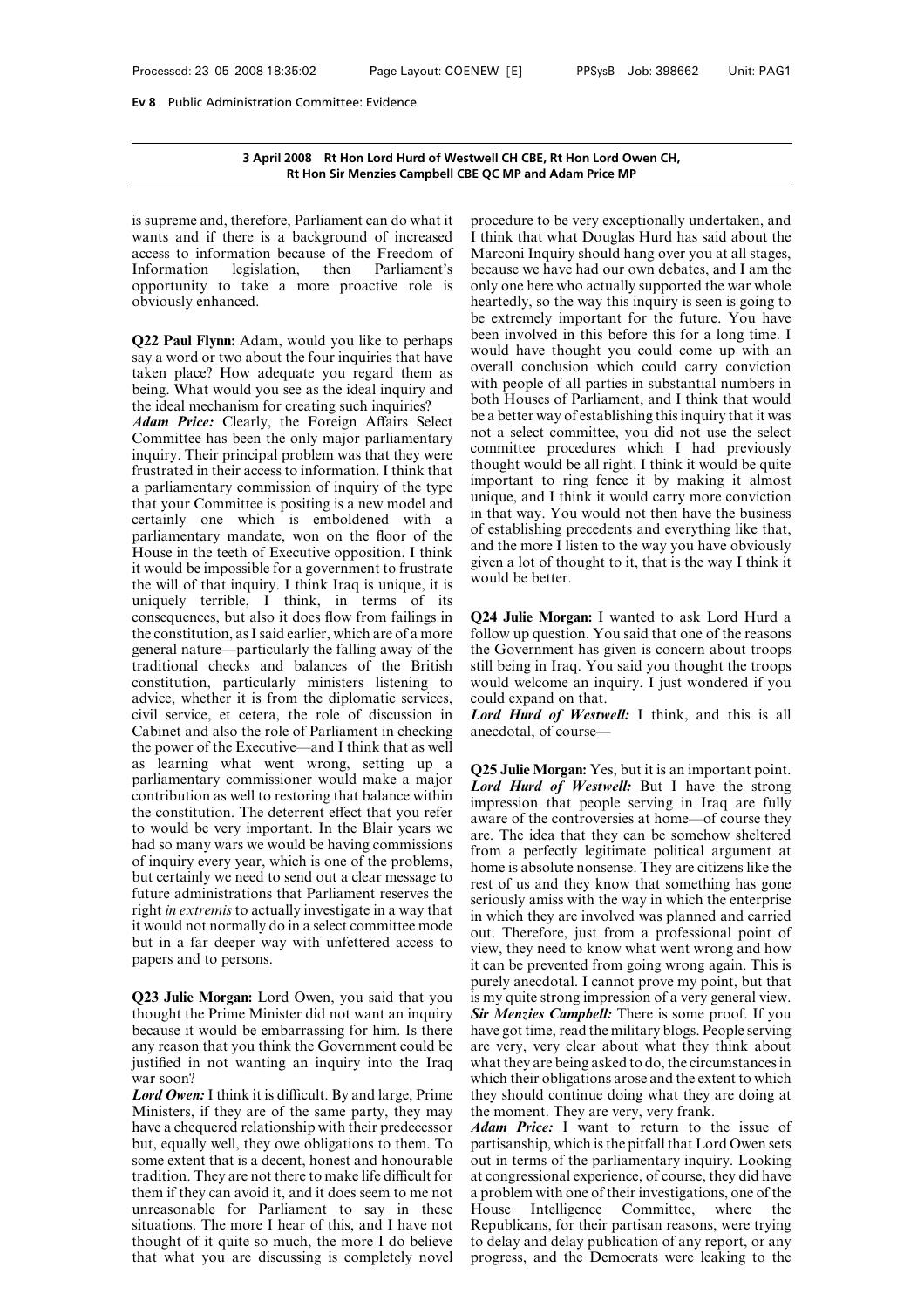# Public Administration Committee: E<br>**3 April 2008 Rt Hon Lord Hurd of Westwell CH CBE, Rt Hon Lord Owen CH,<br>Rt Hon Sir Menzies Campbell CBE QC MP and Adam Price MP** Public Administration Committee<br> **Rt Hon Lord Hurd of Westwell CH CBE, Rt Hon Lord Owen CH,<br>
Rt Hon Sir Menzies Campbell CBE QC MP and Adam Price MP**

3 April 2008 Rt Hon Lord Hurd of Westwell<br>Rt Hon Sir Menzies Campbell CBE QC<br>press all the time. In fact, it got to one ridiculous Q28<br>stage, I think, where the FBI were investigating the parlia<br>committee for the leak whil **Solution 3 April 2008** Rt Hon Lord Hurd of Westwell C<br>
Rt Hon Sir Menzies Campbell CBE QC N<br>
press all the time. In fact, it got to one ridiculous<br>
stage, I think, where the FBI were investigating the parliar<br>
committee f **3 April 2008 Rt Hon Lord Hurd of Westwell C<br>
Rt Hon Sir Menzies Campbell CBE QC M<br>
press all the time. In fact, it got to one ridiculous Q28<br>
stage, I think, where the FBI were investigating the parliar<br>
committee for the EXECUTE:**<br> **EXECUTE:**<br> **EXECUTE:**<br> **EXECUTE:**<br> **EXECUTE:**<br> **EXECUTE:**<br> **EXECUTE:**<br> **EXECUTE:**<br> **EXECUTE:**<br> **EXECUTE:**<br> **EXECUTE:**<br> **EXECUTE:**<br> **EXECUTE:**<br> **EXECUTE:**<br> **EXECUTE:**<br> **EXECUTE:**<br> **EXECUTE:**<br> **EXECUTE:**<br> **EXECU** The same of the same of the same of the same of the same of the stage, I think, where the FBI were investigating the park committee for the leak while the committee were *Ada* investigating the FBI. I think that the Congre press all the time. In fact, it got to one ridiculous  $Q28$  M<br>stage, I think, where the FBI were investigating the parliame<br>committee for the leak while the committee were *Adam Pr*<br>investigating the FBI. I think that the press all the time. In fact, it got to one ridiculous  $Q2$ <br>stage, I think, where the FBI were investigating the pare<br>committee for the leak while the committee were  $\overrightarrow{Ad}$ <br>investigating the FBI. I think that the Congres stage, I think, where the FBI were investigating the<br>committee for the leak while the committee were  $\overrightarrow{Ad}$ <br>investigating the FBI. I think that the Congress sen<br>actually has recovered its position: because they set if t committee for the leak while the committee were<br>investigating the FBI. I think that the Congress senior n<br>actually has recovered its position: because they set if they v<br>up the Baker-Hamilton Commission. That was with  $Lord$ investigating the FBI. I think that the Congress senior actually has recovered its position: because they set if they up the Baker-Hamilton Commission. That was with  $Lord$  C co-chairs, one from either party, and that is a actually has recovered its position: because they set if the<br>up the Baker-Hamilton Commission. That was with<br>co-chairs, one from either party, and that is a model,<br>I think, for the kind of bi-partisan commission,<br>which has up the Baker-Hamilton Commission. That was with<br>co-chairs, one from either party, and that is a model,<br>I think, for the kind of bi-partisan commission,<br>which has broad political support, which is not a<br>political covetable co-chairs, one from either party, and that is a model,<br>
I think, for the kind of bi-partisan commission,<br>
which has broad political support, which is not a<br>
political covetable lynch-mob, it is a genuine<br>
attempt to get t I think, for the kind of bi-partisan commission,<br>which has broad political support, which is not a<br>political covetable lynch-mob, it is a genuine<br>attempt to get to the truth and to learn the lessons<br>and to hold people to which has broad political support, which is not a<br>political covetable lynch-mob, it is a genuine *Lord Ow*<br>attempt to get to the truth and to learn the lessons about th<br>and to hold people to account, where necessary, but political covetable lynch-mob, it is a genuine  $\overline{L}\omega$  attempt to get to the truth and to learn the lessons about and to hold people to account, where necessary, but to do it on a fair and a bi-partisan basis; and that attempt to get to the truth and to learn the lessons<br>and to hold people to account, where necessary, but<br>to do it on a fair and a bi-partisan basis; and that<br>commission, of course, did report while troops were<br>on the groun and to hold people to account, where necessary, but<br>to do it on a fair and a bi-partisan basis; and that<br>commission, of course, did report while troops were<br>on the ground, while significantly more American<br>troops were on to do it on a fair and a bi-partisan basis; and that<br>commission, of course, did report while troops were<br>on the ground, while significantly more American<br>troops were on the ground than is the case in Britain;<br>so actually t on the ground, while significantly flote Allientedia<br>troops were on the ground than is the case in Britain;<br>so actually that gives the lie to the argument that this *Lord Hu*<br>cannot be done while troops are engaged in the **Rt Hon Sir Menzies Campbell CBE QC MP and Adam Price MP**<br>
t, it got to one ridiculous Q28 Mr Prentice: Lord Guthrie is a<br>
FBI were investigating the parliamentarian.<br>
while the committee were *Adam Price:* Yes, of course

so actually that gives the lie to the argument that this<br>so actually that gives the lie to the argument that this<br>cannot be done while troops are engaged in the field<br>in Iraq.<br> $\frac{1}{2}$ <br> $\frac{1}{2}$ <br> $\frac{1}{2}$ <br> $\frac{1}{2}$ <br> $\frac{1$ so actually that gives the he to the argument that this<br>cannot be done while troops are engaged in the field<br>in Iraq.<br>**Q26 Mr Prentice:** When you say the commission was<br>should be balanced, what do you mean by that? It this example to done wine troops are engaged in the held<br>in Iraq.<br>was stud<br>stud<br>**Q26 Mr Prentice:** When you say the commission and<br>should be balanced, what do you mean by that? It<br>should reflect the relative strength of the pol **Example 10** studied twant to want to want to want to want to want to want to what be balanced, what do you mean by that? It this in the should reflect the relative strength of the political outside, parties in the House, **Q26 Mr Prentice:** When you say the commission and should be balanced, what do you mean by that? It this should reflect the relative strength of the political outs parties in the House, or the people who voted against Hous **Q26 Mr Prentice:** When you say the commiss should be balanced, what do you mean by that' should reflect the relative strength of the politi parties in the House, or the people who voted agai the war? There were 104 Labour should be balanced, what do you mean by that? It is should reflect the relative strength of the political outsine parties in the House, or the people who voted against House the war? There were 104 Labour MPs who voted Lor should reflect the relative strength of the political outside, parties in the House, or the people who voted against Houses the war? There were 104 Labour MPs who voted Lords, we against the war—more than any other party?

parties in the House, or the people who voted against<br>the war? There were 104 Labour MPs who voted Lo<br>against the war—more than any other party? What use<br>do you mean by balance in this context? M<br>*Adam Price*: I think the the war? There were 104 Labour MPs who voted<br>against the war—more than any other party? What<br>do you mean by balance in this context?<br>*Adam Price*: I think the idea of a co-chair, which is<br>a tradition with many congressiona against the war—more than any other party? What useful do you mean by balance in this context? **Mr P**<br>*Adam Price:* I think the idea of a co-chair, which is make<br>a tradition with many congressional initiated uncle<br>commissi do you mean by balance in this context? **Mr Pren**<br> **Adam Price:** I think the idea of a co-chair, which is make hin<br>
a tradition with many congressional initiated uncle.<br>
commissions, is something that is worth looking at, **Adam Price:** I think the idea of a co-chair, which is<br>a tradition with many congressional initiated uncl<br>commissions, is something that is worth looking at, **Chai**<br>one from the opposition and the governing party.<br>Some<br>Our a tradition with many congressional initiated uncle.<br>
commissions, is something that is worth looking at, **Chairm**<br>
one from the opposition and the governing party. Some tir<br>
Our original motion was to set up a committee, commissions, is something that is worth looking at,<br>
one from the opposition and the governing party.<br>
Our original motion was to set up a committee, I Houses,<br>
believe, of 13 members, which would have been a mixed<br>
broadl one from the opposition and the governing party. Som<br>Our original motion was to set up a committee, I Hou<br>believe, of 13 members, which would have been a mi<br>broadly reflective, in our case, of the House of cour<br>Commons, th Our original motion was to set up a committee, I House<br>believe, of 13 members, which would have been a mixe<br>broadly reflective, in our case, of the House of course<br>Commons, though it is another issue, if it was a militar<br>p believe, of 13 members, which would have been a mixed broadly reflective, in our case, of the House of course, Commons, though it is another issue, if it was a military parliamentary committee, whether it should be a wante broadly reflective, in our case, of the House of course<br>Commons, though it is another issue, if it was a militar<br>parliamentary committee, whether it should be a wanted<br>joint committee of both Houses. But, yes, I think it a Commons, though it is another issue, if it was a military parliamentary committee, whether it should be a wanta joint committee of both Houses. But, yes, I think it and so should be reflective of the broad political balanc parliamentary committee, whether it should be a wanted leventh is a point committee of both Houses. But, yes, I think it and so yo should be reflective of the broad political balance the purp and also, you are quite right, favour. and also, you are quite right, cordon, it should gener<br>reflect the range of views within each party, because an ad<br>there were Tory rebels who voted against the war system<br>and there were Labour devotees that voted in<br>favour

Fincet the range of views whill each party, occause and allemontum there were Tory rebels who voted against the war system and there were Labour devotees that voted in favour.<br> **Q30** C27 Mr Prentice: What about the militar metricary were represented in the military? There is<br>and there were Labour devotees that voted in<br>favour.<br>Q3<br>Q27 Mr Prentice: What about the military? There is have<br>a precedence going back decades, of course, that the be<br>m **Q30**<br> **Q27 Mr Prentice:** What about the military? There is have in<br>
a precedence going back decades, of course, that the be ex<br>
military were represented in commissions of inquiry, oath,<br>
but now we have it on record that Q3<br>with<br>Q27 Mr Prentice: What about the military? There is<br>a precedence going back decades, of course, that the<br>between the military were represented in commissions of inquiry, on<br>but now we have it on record that lots of witnesses<br> **Q27 Mr Prentice:** What about the military? There is<br>
a precedence going back decades, of course, that the<br>
be exerci<br>
military were represented in commissions of inquiry, oath, the<br>
but now we have it on record **Q27 Mr Prentice:** What about the military? There is have a precedence going back decades, of course, that the be e military were represented in commissions of inquiry, oath but now we have it on record that lots of forme a precedence going back decades, of course, that the be exe<br>military were represented in commissions of inquiry, oath, t<br>but now we have it on record that lots of former know,<br>chiefs of defence staff want an inquiry. Lord military were represented in commissions of inquiry, oath, the<br>but now we have it on record that lots of former know, wl<br>chiefs of defence staff want an inquiry. Lord Bramall Inquiry f<br>said the Prime Minister—that is Tony but now we have it on record that lots of former know, with chiefs of defence staff want an inquiry. Lord Bramall Inquiry fissid the Prime Minister—that is Tony Blair—failed reality to properly to consult the chiefs of sta chiefs of defence staff want an inquiry. Lord Bramall Inquaid the Prime Minister—that is Tony Blair—failed realiproperly to consult the chiefs of staff or his Cabinet exer colleagues before going to war, and Lord Craig, t said the Prime Minister—that is Tony Blair—failed reality<br>properly to consult the chiefs of staff or his Cabinet exercise<br>colleagues before going to war, and Lord Craig, the insisting<br>former Air-Marshal of the RAF, thinks properly to consult the chiefs of staff or his Cabinet<br>
colleagues before going to war, and Lord Craig, the<br>
former Air-Marshal of the RAF, thinks there should<br>
be an inquiry. He said, "I think it is very timely to<br>
have a colleagues before going to war, and Lord Craig, the insist<br>former Air-Marshal of the RAF, thinks there should *Adan*<br>be an inquiry. He said, "I think it is very timely to **Sir** M<br>have an inquiry before memories fade." We well? be an inquiry. He said, "I think it is very timely to *Sir Men*<br>have an inquiry before memories fade." We have got course<br>General Sir Mike Jackson. The military are queuing partisan<br>up calling for an inquiry. In this par have an inquiry before memories fade." We have got<br>
course<br>
General Sir Mike Jackson. The military are queuing<br>
up calling for an inquiry. In this parliamentary<br>
commission should the military be represented as<br>
initiative General Sir Mike Jackson. The military are queuing<br>up calling for an inquiry. In this parliamentary<br>commission should the military be represented as<br>well?<br>*Adam Price:* My preference would be for a<br>parliamentary commission

**EXECT COMP and Adam Price MP**<br> **Q28 Mr Prentice:** Lord Guthrie is a<br>
parliamentarian.<br> **Adam Price:** Yes, of course, and in the case of former parliamentarian.

**EXECT COMP and Adam Price MP**<br>**ADAM Price: And Computed COMP and Adam Price:** Lord Guthrie is a<br>parliamentarian.<br>*Adam Price:* Yes, of course, and in the case of former<br>senior military, certainly that option would be op SE QC MP and Adam Price MP<br>
E QC MP and Adam Price MP<br>
Q28 Mr Prentice: Lord Guthrie is a<br>
parliamentarian.<br>
Adam Price: Yes, of course, and in the case of former<br>
senior military, certainly that option would be open<br>
if **Q28 Mr Prentice:** Lord Guthrie is a parliamentarian.<br> *Adam Price:* Yes, of course, and in the case of former senior military, certainly that option would be open if they were ready to serve in that context.<br> *Lord Owe* 

if they were ready to serve in that context.<br> **Lord Owen:** Lord Inge was on the Butler inquiry.<br> **Q29 Mr Prentice:** Yes.<br> **Lord Owen:** I would be perhaps a little bit careful<br>
about this Baker-Hamilton analogy. That reache *Lord Owen:* Its, or course, and in the case of former<br>
senior military, certainly that option would be open<br> *Lord Owen:* Lord Inge was on the Butler inquiry.<br> **Q29 Mr Prentice:** Yes.<br> *Lord Owen:* I would be perhaps a li Semor mintary, certainly that option would be open<br>if they were ready to serve in that context.<br>Lord Owen: Lord Inge was on the Butler inquiry.<br>Q29 Mr Prentice: Yes.<br>Lord Owen: I would be perhaps a little bit careful<br>about **Lord Owen:** Lord Inge was on the Butler inquiry.<br> **Q29 Mr Prentice:** Yes.<br> **Lord Owen:** I would be perhaps a little bit careful<br>
about this Baker-Hamilton analogy. That reached<br>
agreement because it broadly was looking to **COMPANE THEOTE CONTROM CONTROVER THE CONTROM CONTROVER CONTROM CONTROVER CONTROVER CONTROVER THE SURVEY CONTROVER CONTROVER THE SURVEY CONTROVER THE SURVEY CONTROVER THE SURVEY CONTROVER THE SURVEY CONTROVER THE SURVEY CO Q29 Mr Prentice:** Yes.<br> *Lord Owen*: I would be perhaps a little bit careful<br>
about this Baker-Hamilton analogy. That reached<br>
agreement because it broadly was looking to the<br>
future. This inquiry is looking to the past. **Q29 Mr Prentice:** Yes.<br> *Lord Owen*: I would be perhaps a little bit careful<br>
about this Baker-Hamilton analogy. That reached<br>
agreement because it broadly was looking to the<br>
future. This inquiry is looking to the past. **Lord Owen:** I would be perhaps a little b<br>about this Baker-Hamilton analogy. Tha<br>agreement because it broadly was lookin<br>future. This inquiry is looking to the p<br>always easier to lift people's horizons a<br>agreement when yo about this Baker-Hamilton analogy. That reached<br>agreement because it broadly was looking to the<br>future. This inquiry is looking to the past. It is<br>always easier to lift people's horizons and reach<br>agreement when you are lo agreement because it broadly was looking to the<br>future. This inquiry is looking to the past. It is<br>always easier to lift people's horizons and reach<br>agreement when you are looking at the future;<br>looking at the past is pret

future. This inquiry is looking to the past. It is<br>always easier to lift people's horizons and reach<br>agreement when you are looking at the future;<br>looking at the past is pretty divisive.<br>**Lord Hurd of Westwell:** I would fo always easier to lift people's horizons and reach<br>agreement when you are looking at the future;<br>looking at the past is pretty divisive.<br>**Lord Hurd of Westwell:** I would foresee people<br>coming in—independents. As I said, I c agreement when you are looking at the future;<br>looking at the past is pretty divisive.<br>Lord Hurd of Westwell: I would foresee people<br>coming in—independents. As I said, I can think of<br>two or three people, commentators who ha looking at the past is pretty divisive.<br> **Lord Hurd of Westwell:** I would foresee people<br>
coming in—independents. As I said, I can think of<br>
two or three people, commentators who have<br>
studied these matters through life. T **Lord Hurd of Westwell:** I would foresee people<br>coming in—independents. As I said, I can think of<br>two or three people, commentators who have<br>studied these matters through life. They might not<br>want to do it, but people lik coming in—independents. As I said, I can think of<br>two or three people, commentators who have<br>studied these matters through life. They might not<br>want to do it, but people like Sir Michael Howard,<br>and so on, who have got the two or three people, commentators who have<br>studied these matters through life. They might not<br>want to do it, but people like Sir Michael Howard,<br>and so on, who have got the history and the guts of<br>this in them. You should studied these matters through life. They might not<br>want to do it, but people like Sir Michael Howard,<br>and so on, who have got the history and the guts of<br>this in them. You should bring in people from<br>outside, make them pri want to do it, but people like Sir Mid and so on, who have got the history at this in them. You should bring in outside, make them privy counsellors.<br>Houses of Parliament, Chairman.<br>Lords, whatever your views on it, vusefu and so on, who have got the history and the guts of<br>this in them. You should bring in people from<br>outside, make them privy counsellors. You said both<br>Houses of Parliament, Chairman. The House of<br>Lords, whatever your views this in them. You should bring in people from<br>outside, make them privy counsellors. You said both<br>Houses of Parliament, Chairman. The House of<br>Lords, whatever your views on it, would be very<br>useful on this kind of occasion Houses of Parliament, Chairman. The House of<br>Lords, whatever your views on it, would be very<br>useful on this kind of occasion.<br>**Mr Prentice:** So you pick an expert and then you<br>make him or her a privy counsellor and Bob's y

uncle.

Lords, whatever your views on it, would be very<br>useful on this kind of occasion.<br>Mr Prentice: So you pick an expert and then you<br>make him or her a privy counsellor and Bob's your<br>uncle.<br>**Chairman:** I think when we recommen useful on this kind of occasion.<br> **Mr Prentice:** So you pick an expert and then you<br>
make him or her a privy counsellor and Bob's your<br>
uncle.<br> **Chairman:** I think when we recommended on this<br>
some time ago we were emphati **Mr Prentice:** So you pick an expert and then you make him or her a privy counsellor and Bob's your uncle.<br>**Chairman:** I think when we recommended on this some time ago we were emphatic about it being both Houses, but also make him or her a privy counsellor and Bob's your<br>uncle.<br>**Chairman:** I think when we recommended on this<br>some time ago we were emphatic about it being both<br>Houses, but also that it could then bring in people in<br>a mixed mem uncle.<br> **Chairman:** I think when we recommended on this<br>
some time ago we were emphatic about it being both<br>
Houses, but also that it could then bring in people in<br>
a mixed membership format and then it could, of<br>
course, **Chairman:** I think when we recommended on this<br>some time ago we were emphatic about it being both<br>Houses, but also that it could then bring in people in<br>a mixed membership format and then it could, of<br>course, take on its some time ago we were emphatic about it being both<br>Houses, but also that it could then bring in people in<br>a mixed membership format and then it could, of<br>course, take on its own advisers—if it wanted<br>military advice it cou Houses, but also that it could then bring in people in<br>a mixed membership format and then it could, of<br>course, take on its own advisers—if it wanted<br>military advice it could take those people on, if it<br>wanted legal advice a mixed membership format and then it could, of<br>course, take on its own advisers—if it wanted<br>military advice it could take those people on, if it<br>wanted legal advice it could take those people on—<br>and so you can devise th course, take on its own advisers—if it wanted<br>military advice it could take those people on, if it<br>wanted legal advice it could take those people on—<br>and so you can devise the construction that best suits<br>the purpose of th military advice it could take those<br>wanted legal advice it could take th<br>and so you can devise the constructio<br>the purpose of the inquiry, and it<br>generis kind of model and not one th<br>an adaptation of the ordinary so<br>system and so you can devise the construction that best suits<br>the purpose of the inquiry, and it would be a *sui*<br>*generis* kind of model and not one that would just be<br>an adaptation of the ordinary select committee<br>system. That

the purpose of the inquiry, and it would be a *sui*<br>generis kind of model and not one that would just be<br>an adaptation of the ordinary select committee<br>system. That is just to clarify.<br>Q30 Mr Prentice: What about summoning generis kind of moder and not one that would just be<br>an adaptation of the ordinary select committee<br>system. That is just to clarify.<br>**Q30** Mr Prentice: What about summoning<br>witnesses? This Parliamentary Commission would<br>ha an adaptation of the ordinary sciect committed<br>system. That is just to clarify.<br>**Q30** Mr Prentice: What about summoning<br>witnesses? This Parliamentary Commission would<br>have full powers and you would expect the powers to<br>be **Q30 Mr Prentice:** What about summoning<br>witnesses? This Parliamentary Commission would<br>have full powers and you would expect the powers to<br>be exercised. The witnesses would give evidence on<br>oath, they would be cross-examin **Q30 Mr Prentice:** What about summoning witnesses? This Parliamentary Commission would have full powers and you would expect the powers to be exercised. The witnesses would give evidence on oath, they would be cross-examin **Q30 Mr Prentice:** What about summoning witnesses? This Parliamentary Commission would have full powers and you would expect the powers to be exercised. The witnesses would give evidence on oath, they would be cross-examin witnesses? This Parliamentary Commission would<br>have full powers and you would expect the powers to<br>be exercised. The witnesses would give evidence on<br>oath, they would be cross-examined because, as we<br>know, when Tony Blair have full powers and you would expect the powers to<br>be exercised. The witnesses would give evidence on<br>oath, they would be cross-examined because, as we<br>know, when Tony Blair appeared before the Hutton<br>Inquiry famously he be exercised. The witnesses would give evidence on<br>oath, they would be cross-examined because, as we<br>know, when Tony Blair appeared before the Hutton<br>Inquiry famously he was never cross-examined, so in<br>reality this Parliam oath, they would be cross-exam<br>
know, when Tony Blair appear<br>
Inquiry famously he was never<br>
reality this Parliamentary<br>
exercise' the full powers the<br>
insisting on attendance and so<br> **Adam Price:** Absolutely.<br> **Sir Menzie** know, when Tony Blair appeared before the Hutton<br>Inquiry famously he was never cross-examined, so in<br>reality this Parliamentary Commission would<br>exercise<sup>4</sup> the full powers that Parliament has,<br>insisting on attendance and Inquiry famously he was never cross-examined, so in<br>reality this Parliamentary Commission would<br>exercise' the full powers that Parliament has,<br>insisting on attendance and so on and so forth.<br>**Adam Price:** Absolutely.<br>**Sir** 

reality this Parliamentary Commission would<br>exercise' the full powers that Parliament has,<br>insisting on attendance and so on and so forth.<br>**Adam Price:** Absolutely.<br>**Sir Menzies Campbell:** Just on Baker-Hamilton, of<br>course exercise' the full powers that Parliament has,<br>insisting on attendance and so on and so forth.<br>**Adam Price:** Absolutely.<br>**Sir Menzies Campbell:** Just on Baker-Hamilton, of<br>course another caveat is the notion of bi-<br>partisa insisting on attendance and so on and so forth.<br> **Adam Price:** Absolutely.<br> **Sir Menzies Campbell:** Just on Baker-Hamilton, of<br>
course another caveat is the notion of bi-<br>
partisanship is very well established in the Ameri **Adam Price:** Absolutely.<br> **Sir Menzies Campbell:** Just on Baker-Hamilton, of<br>
course another caveat is the notion of bi-<br>
partisanship is very well established in the American<br>
system, I think rather more than in our own. **Sir Menzies Campbell:** Just on Baker-Hamilton, of course another caveat is the notion of bi-<br>partisanship is very well established in the American<br>system, I think rather more than in our own. Lots of<br>initiatives are done course another caveat is the notion of bi-<br>partisanship is very well established in the American<br>system, I think rather more than in our own. Lots of<br>initiatives are done particularly in the Senate on<br>both sides of the ais partisanship is very well established in the American<br>system, I think rather more than in our own. Lots of<br>initiatives are done particularly in the Senate on<br>both sides of the aisle. You have to bear that in mind<br>when argu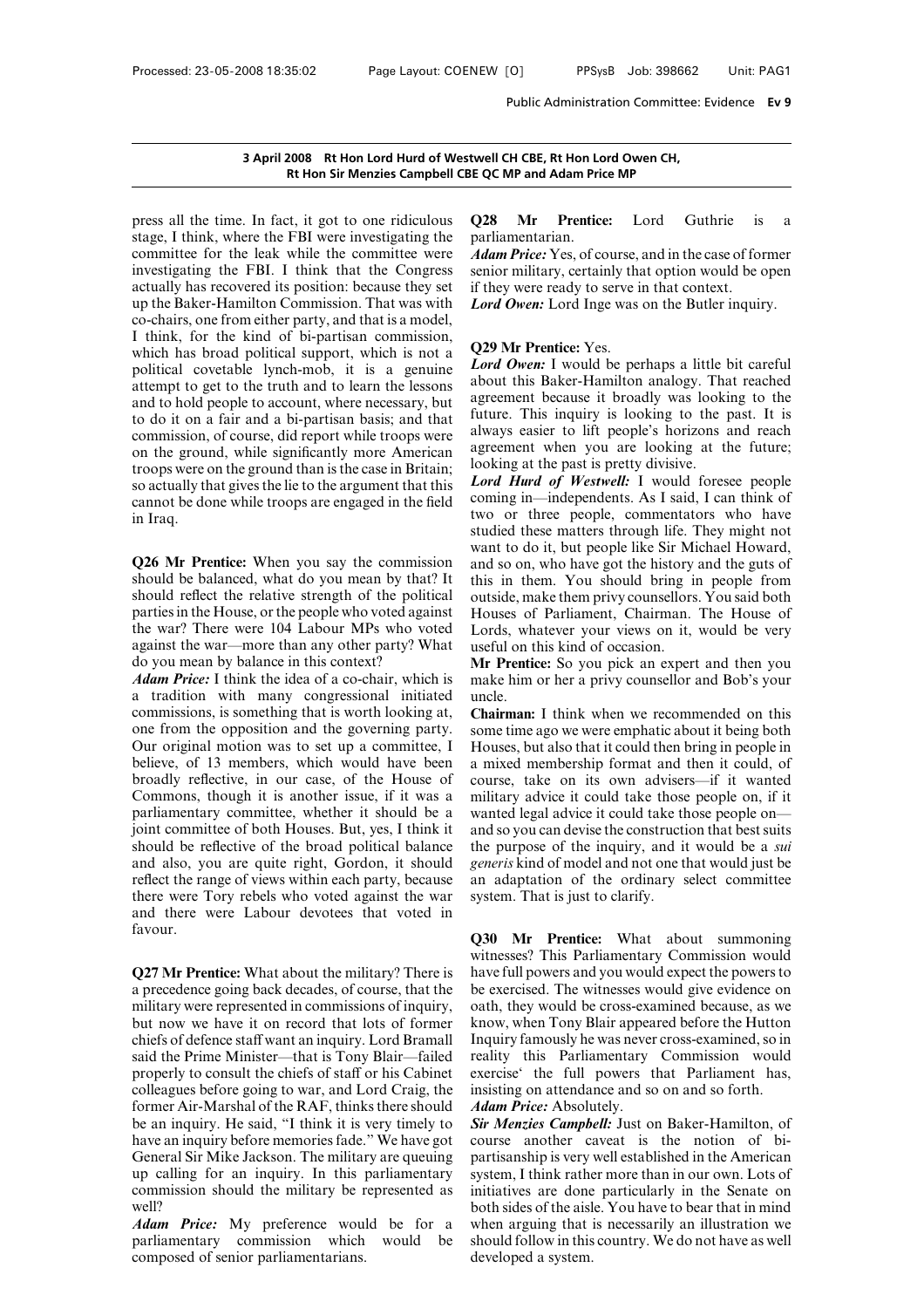# **3 April 2008 Rt Hon Lord Hurd of Westwell CH CBE, Rt Hon Lord Owen CH,** on Committee: Evidence<br>2008 Rt Hon Lord Hurd of Westwell CH CBE, Rt Hon Lord Owen CH,<br>Rt Hon Sir Menzies Campbell CBE QC MP and Adam Price MP

**3 April 2008 Rt Hon Lord Hurd of Westwell CH<br><b>Rt Hon Sir Menzies Campbell CBE QC MF**<br>*Adam Price:* That is right and part of the reason why there is<br>Parliamentary Commissions became discredited was motion<br>because of the r **Barliam 2008** Rt Hon Lord Hurd of Westwell<br>
Rt Hon Sir Menzies Campbell CBE QC<br>
Adam Price: That is right and part of the reason why<br>
Parliamentary Commissions became discredited was<br>
motic<br>
because of the rise of the par **3 April 2008** Rt Hon Lord Hurd of Westwell CH CBE, Rt<br>
Rt Hon Sir Menzies Campbell CBE QC MP and Ac<br>
Adam Price: That is right and part of the reason why there is no pa<br>
Parliamentary Commissions became discredited was mo **EXAMPLE SET AND SET AND SET AND SET AND SET ALL AND SET ALL AND SET ALL AND SET ALL AND SET ALL AND SET ALL AND SET ALL AND SET AND SET AND SET AND SET AND SET AND SET AND SET AND SET AND SET AND SET AND SET AND SET AND S** Mainten Same Campbell CD (CM<br>
Adam Price: That is right and part of the reason why<br>
there if<br>
Parliamentary Commissions became discredited was<br>
motion<br>
because of the rise of the party management system in to sit<br>
and whip Adam Price: That is right and part of the reason why<br>
Parliamentary Commissions became discredited was<br>
motion c<br>
because of the rise of the party management system not sittin<br>
and whipping and people's personal and party Adam Price: That is right and part of the reason why<br>
Parliamentary Commissions became discredited was<br>
motion on the<br>
because of the rise of the party management system not sitting, wh<br>
and whipping and people's personal Parliamentary Commissions became discredited was<br>
motion on the<br>
because of the rise of the party management system not sitting, wh<br>
and whipping and people's personal and party constituencies.<br>
loyalty coming first rathe because of the rise of the party management system<br>and whipping and people's personal and party const<br>loyalty coming first rather than a dispassionate const<br>objective assessment of the facts. I think a vote on peopl<br>the fl and whipping and people's personal and party<br>and whipping and people's personal and party constitunid loyalty coming first rather than a dispassionate constitue of the floor of the House which had arisen either from respo loyalty coming first rather than a dispassionate constituted<br>objective assessment of the facts. I think a vote on people<br>the floor of the House which had arisen either from respon<br>a motion from a committee such as yours o objective assessment of the facts. I think a vote on<br>the floor of the House which had arisen either from<br>a motion from a committee such as yours or from<br>maybe a backbench cross-party initiative which was<br>over<br>won on the f the floor of the House which had arisen either from<br>a motion from a committee such as yours or from<br>a motion from a committee such as yours or from<br>prot<br>maybe a backbench cross-party initiative which was<br>over<br>won on the f a motion from a committee such as yours or from<br>maybe a backbench cross-party initiative which was<br>won on the floor of the House would signal the<br>beginning of something new, a loosening of those<br>Min<br>ties. We read academic maybe a backbench cross-party initiative which was<br>word on the floor of the House would signal the Lord<br>beginning of something new, a loosening of those Minist<br>ties. We read academic analysis which suggests that<br>this is t won on the floor of the House would signal the *Lord Hu*<br>beginning of something new, a loosening of those Minister<br>ties. We read academic analysis which suggests that answer a<br>this is the most rebellious Parliament ever, beginning of something new, a loosening of those<br>ties. We read academic analysis which suggests that<br>this is the most rebellious Parliament ever, almost<br>because the whipping system, the party management<br>system has become ties. We read academic analysis which suggests that<br>this is the most rebellious Parliament ever, almost<br>because the whipping system, the party management<br>system has become so extreme, people are is what<br>responding against this is the most rebellious Parliament ever, almost<br>because the whipping system, the party management<br>system has become so extreme, people are is wl<br>responding against that. In fact, the biggest rebellion<br>from Labour MPs because the whipping system, the party management<br>system has become so extreme, people are is which<br>responding against that. In fact, the biggest rebellion that a<br>from Labour MPs on an Opposition motion was<br>precisely on t system has become so extreme, people are is which<br>responding against that. In fact, the biggest rebellion<br>from Labour MPs on an Opposition motion was<br>precisely on the motion to set up an Iraq inquiry, 12<br>Labour MPs. That responding against that. In fact, the biggest rebellion<br>from Labour MPs on an Opposition motion was<br>precisely on the motion to set up an Iraq inquiry, 12<br>Labour MPs. That is the highest number of<br>Government MPs who have r From Labour MPs on an Opposition motion was<br>precisely on the motion to set up an Iraq inquiry, 12<br>Labour MPs. That is the highest number of Unite<br>Government MPs who have rebelled under this<br>covernment on an Opposition mot precisely on the motion to set up an Iraq inquiry, 12<br>
Labour MPs. That is the highest number of Unite<br>
Government MPs who have rebelled under this<br>
covernment on an Opposition motion, which is<br>
view-<br>
obviously difficult, Labour MPs. That is the highest number<br>Government MPs who have rebelled under the<br>Government on an Opposition motion, which<br>obviously difficult, I understand that, for a Labo<br>MP to vote on say a Conservative motion. There<br> Government on an Opposition motion, which is<br>
obviously difficult, I understand that, for a Labour<br>
MP to vote on say a Conservative motion. There is<br>
something happening here which I think is<br>
historically and constitutio

backbench Members of Parliament, what is the positive the same in that<br>
MP to vote on say a Conservative motion. There is<br>
some think is<br>
some this historically and constitutionally significant.<br> **Q31 Mr Walker:** If we ca MP to vote on say a Conservative motion. There is<br>
something happening here which I think is<br>
historically and constitutionally significant.<br> **Q31 Mr Walker:** If we cannot initiate an inquiry as<br>
backbench Members of Parl something happening here which I think is<br>
historically and constitutionally significant.<br> **Q31 Mr Walker:** If we cannot initiate an inquiry as<br>
disposed backbench Members of Parliament, what is the<br>
point of Parliament? W historically and constitutionally significant.<br> **Q31 Mr Walker:** If we cannot initiate an inquiry as<br>
disposal.<br>
backbench Members of Parliament, what is the<br>
point of Parliament? What are we here to do? Are we<br>
live the p **Q31 Mr Walker:** If we cannot initiate an inquiry as this inquested backbench Members of Parliament, what is the have the point of Parliament? What are we here to do? Are we House quist here to make up the numbers to suppo **Q31 Mr Walker:** If we cannot initiate an inquiry as disposed<br>backbench Members of Parliament, what is the have<br>point of Parliament? What are we here to do? Are we Hous<br>just here to make up the numbers to support the Cong backbench Members of Parliament, what is the have the point of Parliament? What are we here to do? Are we House just here to make up the numbers to support the Congre Executive or support the leadership of our parties in point of Parliament? What are we here to do? Are we just here to make up the numbers to support the Congress<br>Executive or support the leadership of our parties in ened to<br>opposition? I would be interested in your views on just here to make<br>Executive or supp<br>opposition? I wou<br>that because I thin<br>what the role of a<br>not allowed to ask<br>want asked.<br>*Lord Owen*: You capacity to determ *Executive or support the leadership of our parties in*<br> *Lord Composition?* I would be interested in your views on<br>
that because I think a lot of my constituents wonder<br>
what the role of a Member of Parliament is if we ar opposition? I would be interested in your views on<br>opposition? I would be interested in your views on<br>of tact<br>that because I think a lot of my constituents wonder<br>want the role of a Member of Parliament is if we are<br>not a

that because I think a lot of my constituents wonder<br>that because I think a lot of my constituents wonder<br>what the role of a Member of Parliament is if we are<br>not allowed to ask the difficult questions which they<br>want aske what the role of a Member of Parliament is if we are<br>
mot allowed to ask the difficult questions which they<br>
want asked.<br> **Lord Owen:** You can. The Liaison Committee has a<br>
readed b<br>
them supercity to determine which Sele not allowed to ask the difficult questions which they<br>want asked.<br>Lord Owen: You can. The Liaison Committee has a<br>capacity to determine which Select Committee have<br>motions. If this Select Committee put forward a<br>motion and want asked.<br> **Cord Owen:** You can. The Liaison Committee has a headed them scapacity to determine which Select Committee have doubt motions. If this Select Committee put forward a who w motion and the Liaison Committee agr **Lord Owen:** You can. The Liaison Committee has a<br>
capacity to determine which Select Committees have<br>
motions. If this Select Committee put forward a<br>
motion and the Liaison Committee agreed, you<br>
would get Parliamentary Exercise to determine which Select Committees have<br>
motions. If this Select Committee put forward a<br>
motion and the Liaison Committee agreed, you<br>
would get Parliamentary time, is that not the case?<br> **Chairman:** No, I thin motions. If this Select Committee<br>motion and the Liaison Committ<br>would get Parliamentary time, is the<br>**Chairman:** No, I think it is rather the<br>ability to have debates. You are<br>territory when you start talking abou<br>afraid, would get Parliamentary time, is that not the case?<br> **Chairman:** No, I think it is rather that they have the<br>
ability to have debates. You are into difficult<br>
territory when you start talking about motions, I am<br> **Q32 Mr W** 

**Chairman:** No, I think it is rather that they have the<br>ability to have debates. You are into difficult<br>territory when you start talking about motions, I am<br>afraid, but we are on the case.<br>**Q32 Mr Walker:** I am seriously ability to have debates. You are into difficult<br>territory when you start talking about motions, I am<br>afraid, but we are on the case.<br>**Q32 Mr Walker:** I am seriously interested in your backbene<br>views as esteemed parliamenta territory when you start talking about motions, I am<br>afraid, but we are on the case.<br> **Q32 Mr Walker:** I am seriously interested in your<br>
views as esteemed parliamentarians, what you very weld<br>
believe the role of Parliame afraid, but we are on the case. The muscles in summary<br> **Q32 Mr Walker:** I am seriously interested in your<br>
views as esteemed parliamentarians, what you very we<br>
believe the role of Parliament should be and recentl<br>
backbe **Q32 Mr Walker:** I am seriously interested in your<br>views as esteemed parliamentarians, what you<br>believe the role of Parliament should be and r<br>backbench Members of Parliament because I think f<br>we do not flex our muscles e **Q32 Mr Walker:** I am seriously interested in your backbot views as esteemed parliamentarians, what you very we believe the role of Parliament should be and backbench Members of Parliament because I think first tin we do n Views as esteemed parliamentarians, what you<br>believe the role of Parliamentarians, what you very<br>believe the role of Parliament should be and<br>backbench Members of Parliament because I think first<br>we do not flex our muscles

believe the role of Parliament should be and recentl<br>backbench Members of Parliament because I think first tin<br>we do not flex our muscles enough and some of the fa<br>criticism levelled at us is deserved at the moment. Afghar backbench Members of Parliament because I think first tin we do not flex our muscles enough and some of the the criticism levelled at us is deserved at the moment. **Afghance Lord Hurd of Westwell:** You have allowed the pe we do not flex our muscles enough and some of the the criticism levelled at us is deserved at the moment. **Lord Hurd of Westwell:** You have allowed the peoplement **Lord Hurd of Westwell:** You have allowed the peoplement, t criticism levelled at us is deserved at the moment. Afghanceled at us is deserved at the moment. **Lord Hurd of Westwell:** You have allowed the people Executive, under the misleading logo of reform of Provin Parliament, to **Lord Hurd of Westwell:** You have allowed the people l<br>Executive, under the misleading logo of reform of Province<br>Parliament, to bind you into procedures which make Parliame<br>it much more difficult for you to probe and make Executive, under the misleading logo of reform of Province<br>Parliament, to bind you into procedures which make Parliame<br>it much more difficult for you to probe and make life which, in<br>difficult for the Executive than it us Parliament, to bind you into procedures variancent, to bind you into procedures it much more difficult for you to probe an difficult for the Executive than it used thours, the way you vote, the princip guillotine, all this it much more difficult for you to probe and make life which, in difficult for the Executive than it used to be. Your problems hours, the way you vote, the principles of the than the guillotine, all this in the name of refo difficult for the Executive than it used to be. Your problem<br>hours, the way you vote, the principles of the than the<br>guillotine, all this in the name of reform has bound you see<br>you more tightly to the Executive, but this hours, the way you vote, the principles of the than guillotine, all this in the name of reform has bound you wore tightly to the Executive, but this is an view example where you can break out.<br>Sir Menzies Campbell: It is r

twell CH CBE, Rt Hon Lord Owen CH,<br>
E QC MP and Adam Price MP<br>
there is no particular business on Thursday or a<br>
motion on the adjournment or their Committee is<br>
not sitting, what do they do, they go back to their twell CH CBE, Rt Hon Lord Owen CH,<br>
E QC MP and Adam Price MP<br>
there is no particular business on Thursday or a<br>
motion on the adjournment or their Committee is<br>
not sitting, what do they do, they go back to their<br>
constit **EXECT COMP and Adam Price MP**<br>**EXECT COMP and Adam Price MP**<br>**there is no particular business on Thursday or a**<br>motion on the adjournment or their Committee is<br>not sitting, what do they do, they go back to their<br>constitue E QC MP and Adam Price MP<br>there is no particular business on Thursday or a<br>motion on the adjournment or their Committee is<br>not sitting, what do they do, they go back to their<br>constituencies. The notion of being a good<br>cons Example 12 and Malam Theolar<br>there is no particular business on Thursday or a<br>motion on the adjournment or their Committee is<br>not sitting, what do they do, they go back to their<br>constituencies. The notion of being a good<br>c there is no particular business on Thursday or a<br>motion on the adjournment or their Committee is<br>not sitting, what do they do, they go back to their<br>constituencies. The notion of being a good<br>constituency MP has become ver there is no particular business on Thursday or a<br>motion on the adjournment or their Committee is<br>not sitting, what do they do, they go back to their<br>constituencies. The notion of being a good<br>constituency MP has become ver motion on the adjournment or their Committee is<br>not sitting, what do they do, they go back to their<br>constituencies. The notion of being a good<br>constituency MP has become very, very fixed in<br>people's minds, when, in fact, o not sitting, what do they do,<br>constituencies. The notion<br>constituency MP has becon<br>people's minds, when, in fa<br>responsibility is to hold the Ex<br>protect the interests of our c<br>over-mighty Executive.<br>Lord Hurd of Westwell: T constituencies. The notion of being a good<br>constituency MP has become very, very fixed in<br>people's minds, when, in fact, our constitutional<br>responsibility is to hold the Executive to account and<br>protect the interests of ou constituency MP has become very, very fixed in<br>people's minds, when, in fact, our constitutional<br>responsibility is to hold the Executive to account and<br>protect the interests of our constituents against an<br>over-mighty Execu

people's minds, when, in fact, our constitutional<br>responsibility is to hold the Executive to account and<br>protect the interests of our constituents against an<br>over-mighty Executive.<br>Lord Hurd of Westwell: They make a Cabine responsibility is to hold the Executive to account and<br>protect the interests of our constituents against an<br>over-mighty Executive.<br>**Lord Hurd of Westwell:** They make a Cabinet<br>Minister get up in the middle of the night, co protect the interests of our constituents against an<br>over-mighty Executive.<br>Lord Hurd of Westwell: They make a Cabinet<br>Minister get up in the middle of the night, come and<br>answer a backbencher like Tam Dalyell who puts an<br> over-mighty Executive.<br> **Lord Hurd of Westwell:** They make a Cabinet<br>
Minister get up in the middle of the night, come and<br>
answer a backbencher like Tam Dalyell who puts an<br>
awkward question on an embarrassing subject and **Lord Hurd of Westwell:** They make a Cabinet<br>Minister get up in the middle of the night, come and<br>answer a backbencher like Tam Dalyell who puts an<br>awkward question on an embarrassing subject and<br>you have to answer it at 1 Minister get up in the middle of the night, come and<br>answer a backbencher like Tam Dalyell who puts an<br>awkward question on an embarrassing subject and<br>you have to answer it at 1am in the morning, but that<br>is what Parliamen answer a backbencher like Tam Dalyell who puts an<br>awkward question on an embarrassing subject and<br>you have to answer it at 1am in the morning, but that<br>is what Parliament is about, you have given a lot of<br>that away.<br>**Adam** 

awkward question on an embarrassing subject and<br>you have to answer it at 1am in the morning, but that<br>is what Parliament is about, you have given a lot of<br>that away.<br>*Adam Price*: If you take my position, indeed the<br>positi you have to answer it at 1am in the morning, but that<br>is what Parliament is about, you have given a lot of<br>that away.<br>**Adam Price:** If you take my position, indeed the<br>position of the former Secretary General of the<br>United is what Parliament is about, you have given a lot of<br>that away.<br>**Adam Price:** If you take my position, indeed the<br>position of the former Secretary General of the<br>United Nations, that the Iraq War was illegal—I<br>know there a that away.<br> **Adam Price:** If you take my position, indeed the<br>
position of the former Secretary General of the<br>
United Nations, that the Iraq War was illegal—I<br>
know there are a range of views but it is certainly my<br>
view— Adam Price: If you take my position, indeed the<br>position of the former Secretary General of the<br>United Nations, that the Iraq War was illegal—I<br>know there are a range of views but it is certainly my<br>view—then to some exten position of the former Secretary General of the<br>United Nations, that the Iraq War was illegal—I<br>know there are a range of views but it is certainly my<br>view—then to some extent Parliament was complicit<br>in that crime. We vot United Nations, that the Iraq War was illegal—I<br>know there are a range of views but it is certainly my<br>view—then to some extent Parliament was complicit<br>in that crime. We voted for the war and, therefore, I<br>think it is inc know there are a range of views but it is certainly my<br>view—then to some extent Parliament was complicit<br>in that crime. We voted for the war and, therefore, I<br>think it is incumbent now upon Parliament to undo<br>some of the d view—then to some extent Parliament was complicit<br>in that crime. We voted for the war and, therefore, I<br>think it is incumbent now upon Parliament to undo<br>some of the damage that at least in part we<br>contributed to. It is ou in that crime. We voted for the war and, therefore, I<br>think it is incumbent now upon Parliament to undo<br>some of the damage that at least in part we<br>contributed to. It is our responsibility now to force<br>this inquiry and use think it is incumbent now upon Parliament to undo<br>some of the damage that at least in part we<br>contributed to. It is our responsibility now to force<br>this inquiry and use every mechanism at our<br>disposal. Select Committees in some of the damage that at least in part we<br>contributed to. It is our responsibility now to force<br>this inquiry and use every mechanism at our<br>disposal. Select Committees in Parliament should<br>have the right to force motions contributed to. It is our responsibility now to force<br>this inquiry and use every mechanism at our<br>disposal. Select Committees in Parliament should<br>have the right to force motions on to the floor of the<br>House of Commons in this inquiry and use every mechanism at our<br>disposal. Select Committees in Parliament should<br>have the right to force motions on to the floor of the<br>House of Commons in the same way that<br>Congressional Committees have that r disposal. Select Committees in Parliament should<br>have the right to force motions on to the floor of the<br>House of Commons in the same way that<br>Congressional Committees have that right and we<br>need to win that battle. Specifi have the right to force motions on to the floor of the<br>House of Commons in the same way that<br>Congressional Committees have that right and we<br>need to win that battle. Specifically on this in terms<br>of tactics, then I think a House of Commons in the same way that<br>Congressional Committees have that right and we<br>need to win that battle. Specifically on this in terms<br>of tactics, then I think all the Opposition Parties, the<br>Conservatives, the Liber Congressional Committees have that right and we<br>need to win that battle. Specifically on this in terms<br>of tactics, then I think all the Opposition Parties, the<br>Conservatives, the Liberal Democrats and the<br>Nationalist Party need to win that battle. Specifically on this in terms<br>of tactics, then I think all the Opposition Parties, the<br>Conservatives, the Liberal Democrats and the<br>Nationalist Party, have said, "We are willing to give<br>up our time of tactics, then I think all the Opposition Parties, the<br>Conservatives, the Liberal Democrats and the<br>Nationalist Party, have said, "We are willing to give<br>up our time to a cross-party motion or even a motion<br>headed by bac Conservatives, the Liberal Democrats and the<br>Nationalist Party, have said, "We are willing to give<br>up our time to a cross-party motion or even a motion<br>headed by backbench Labour MPs so that more of<br>them support the idea o Nationalist Party, have said, "We are willing to give<br>up our time to a cross-party motion or even a motion<br>headed by backbench Labour MPs so that more of<br>them support the idea of the inquiry". I have no<br>doubt there is a ma up our time to a cross-<br>headed by backbenchend<br>them support the ide<br>doubt there is a majo<br>who want an inquiry,<br>and mechanism wher<br>that to happen. The support the least of the highly 1 T have hot<br>doubt there is a majority in the House of Commons<br>who want an inquiry, we just have to find the means<br>and mechanism whereby it is politically possible for<br>that to happen.<br>Q3

Franchine is a majority in the House of Columnois<br>who want an inquiry, we just have to find the means<br>and mechanism whereby it is politically possible for<br>that to happen.<br>Q33 Paul Flynn: This is a fascinating situation<br>hav Figure 1.1 This is a fascinating situation<br>and mechanism whereby it is politically possible for<br>that to happen.<br>**Q33 Paul Flynn:** This is a fascinating situation<br>having three distinguished elder statesmen inciting<br>insurrec and mechanism whereby it is pointeany possible for<br>that to happen.<br>**Q33 Paul Flynn:** This is a fascinating situation<br>having three distinguished elder statesmen inciting<br>insurrection against the Government from the<br>backbenc **Q33 Paul Flynn:** This is a fascinating situation<br>having three distinguished elder statesmen inciting<br>insurrection against the Government from the<br>backbenchers, but one which is very justified and<br>very welcome. Do you see **Q33 Paul Flynn:** This is a fascinating situation having three distinguished elder statesmen inciting insurrection against the Government from the backbenchers, but one which is very justified and very welcome. Do you see **Q33 Paul Flynn:** This is a fascinating situation having three distinguished elder statesmen inciting insurrection against the Government from the backbenchers, but one which is very justified and very welcome. Do you see having three distinguished elder statesmen inciting<br>insurrection against the Government from the<br>backbenchers, but one which is very justified and<br>very welcome. Do you see some hope in what was<br>recently declared about the insurrection against the Government from the<br>backbenchers, but one which is very justified and<br>very welcome. Do you see some hope in what was<br>recently declared about the decision that now for the<br>first time we can vote on backbenchers, but one which is very justified and<br>very welcome. Do you see some hope in what was<br>recently declared about the decision that now for the<br>first time we can vote on going to war and reflect on<br>the fact that the very welcome. Do you see some hope in what was<br>recently declared about the decision that now for the<br>first time we can vote on going to war and reflect on<br>the fact that there was a decision taken on<br>Afghanistan—and up unti recently declared about the decision that now for the<br>first time we can vote on going to war and reflect on<br>the fact that there was a decision taken on<br>Afghanistan—and up until the end of 2006 five<br>people had been killed—t first time we can vote on going to war and reflect on<br>the fact that there was a decision taken on<br>Afghanistan—and up until the end of 2006 five<br>people had been killed—to go into Helmand<br>Province and now 91 people have been the fact that there was a decision taken on<br>Afghanistan—and up until the end of 2006 five<br>people had been killed—to go into Helmand<br>Province and now 91 people have been killed, but<br>Parliament has never voted on the Helmand Afghanistan—and up until the end of 2006 five<br>people had been killed—to go into Helmand<br>Province and now 91 people have been killed, but<br>Parliament has never voted on the Helmand mission<br>which, in terms of the deaths of ou people had been killed—to go into Helmand<br>Province and now 91 people have been killed, but<br>Parliament has never voted on the Helmand mission<br>which, in terms of the deaths of our soldiers and the<br>problems involved, was prob Province and now 91 people have been killed, but<br>Parliament has never voted on the Helmand mission<br>which, in terms of the deaths of our soldiers and the<br>problems involved, was probably a greater decision<br>than the original Parliament has never voted on the Helmand mission<br>which, in terms of the deaths of our soldiers and the<br>problems involved, was probably a greater decision<br>than the original decision to go to Afghanistan? Do<br>you see hope in which, in terms of the deaths of our soldiers and the<br>problems involved, was probably a greater decision<br>than the original decision to go to Afghanistan? Do<br>you see hope in the future? You have a very bleak<br>view of how Par problems involved, was probably a greater decision<br>than the original decision to go to Afghanistan? Do<br>you see hope in the future? You have a very bleak<br>view of how Parliament is losing its powers and<br>backbenchers are not problems involved, was probably a greater decision<br>than the original decision to go to Afghanistan? Do<br>you see hope in the future? You have a very bleak<br>view of how Parliament is losing its powers and<br>backbenchers are not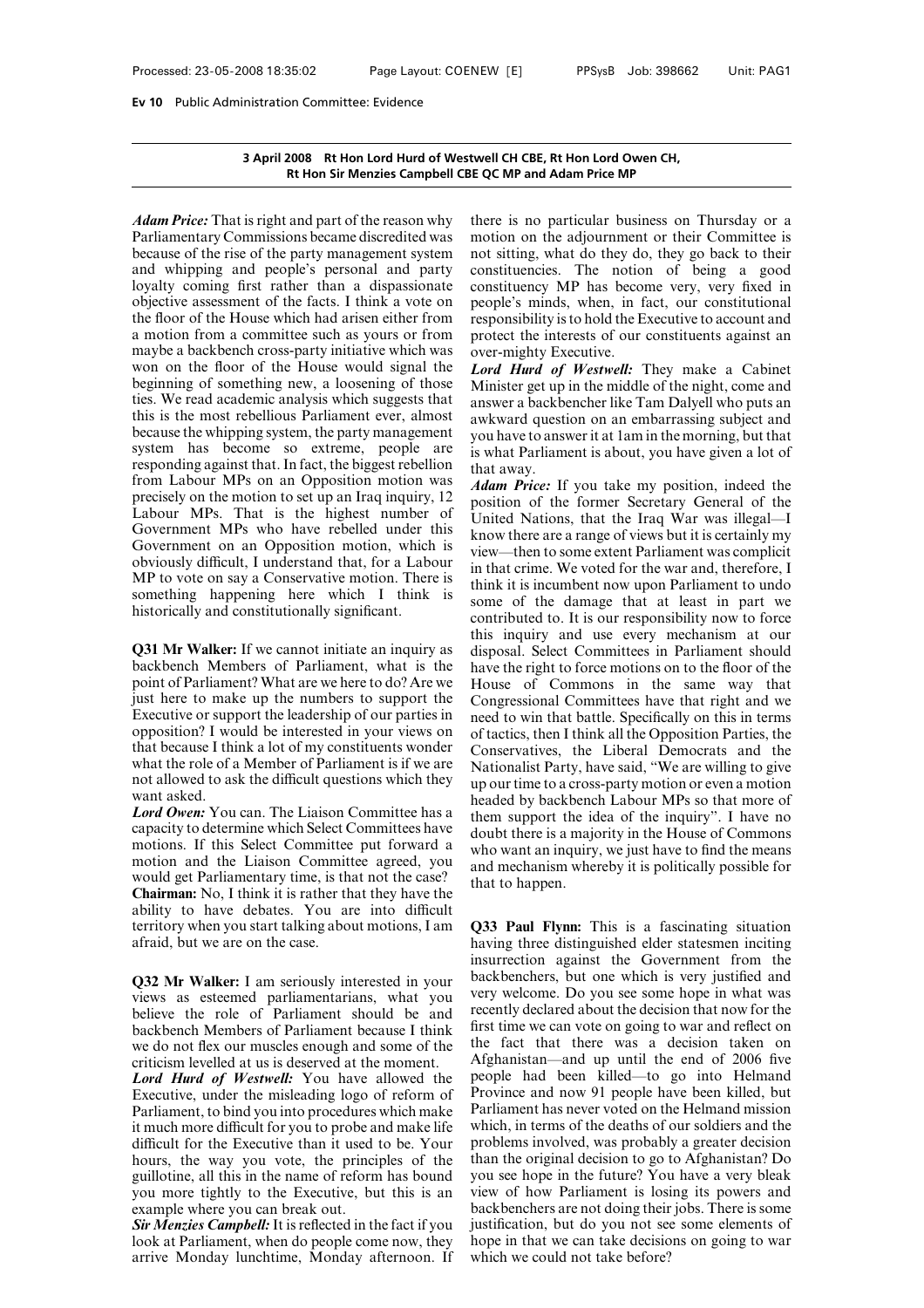# Public Administration Committee: Ev<br> **3 April 2008 Rt Hon Lord Hurd of Westwell CH CBE, Rt Hon Lord Owen CH,<br>
Rt Hon Sir Menzies Campbell CBE QC MP and Adam Price MP** Public Administration Committee:<br> **Rt Hon Lord Hurd of Westwell CH CBE, Rt Hon Lord Owen CH,<br>
Rt Hon Sir Menzies Campbell CBE QC MP and Adam Price MP**

**Sigmuary 3 April 2008** Rt Hon Lord Hurd of Westwell C<br>**Rt Hon Sir Menzies Campbell CBE QC M**<br>*Sir Menzies Campbell*: If we are to avoid the admit<br>disconnect between public and politicians, then we have v<br>have to take step **3 April 2008 Rt Hon Lord Hurd of Westwell C**<br>**Rt Hon Sir Menzies Campbell CBE QC M**<br>**Sir Menzies Campbell:** If we are to avoid the admit<br>disconnect between public and politicians, then we have v<br>have to take steps to re-e **3 April 2008 Rt Hon Lord Hurd of Westwell Rt Hon Sir Menzies Campbell CBE QC**<br> **Rt Hon Sir Menzies Campbell CBE QC**<br> **Sir Menzies Campbell:** If we are to avoid the admit<br>
disconnect between public and politicians, then we **Sim 2000** Referred the interest of the interest of the interests Campbell CBE QC<br>Sim Menzies Campbell: If we are to avoid the adm<br>disconnect between public and politicians, then we have<br>have to take steps to re-establish **Sir Menzies Campbell:** If we are to avoid the admit disconnect between public and politicians, then we have v<br>have to take steps to re-establish our capacity for we do<br>scrutiny and determination to protect the interests o **Sir Menzies Campbell:** If we are to avoid the admit disconnect between public and politicians, then we have v have to take steps to re-establish our capacity for we do scrutiny and determination to protect the interests o **Sir Menzies Campbell:** If we are to avoid the admit disconnect between public and politicians, then we have v have to take steps to re-establish our capacity for we do scrutiny and determination to protect the interests o disconnect between public and politicians, then we have vote<br>have to take steps to re-establish our capacity for we do in<br>scrutiny and determination to protect the interests of We suffe<br>our constituents, otherwise, fewer a have to take steps to re-establish our capacity for<br>scrutiny and determination to protect the interests of<br>we cour constituents, otherwise, fewer and fewer people<br>del<br>will vote, more and more people will join pressure<br>up,<br> **Example 12** and determination to protect the interests of We suff our constituents, otherwise, fewer and fewer people debated will vote, more and more people will join pressure up, we v groups and NGOs. It is not that peo our constituents, otherwise, fewer and fewer people<br>will vote, more and more people will join pressure up, w<br>groups and NGOs. It is not that people are are re<br>disinterested in politics but they are disinterested in a per<br>p will vote, more and more people will join pressure up, we v<br>groups and NGOs. It is not that people are are reall<br>disinterested in politics but they are disinterested in a perfec<br>political parties and politicians and that i groups and NGOs. It is not that people are are readisinterested in politics but they are disinterested in a perfer political parties and politicians and that is our fault. teeth is **Lord Owen:** Politics is a blood sport an disinterested in politics but they are disinterested in a perfect<br>political parties and politicians and that is our fault. teeth inte<br>**Lord Owen:** Politics is a blood sport and I slightly After all<br>dissent from all this. I political parties and politicians and that is our fault. Leeth in *Lord Owen*: Politics is a blood sport and I slightly After a dissent from all this. I agree with what Douglas women Hurd said, which was that in rationali **Lord Owen:** Politics is a blood sport and I slightly After all dissent from all this. I agree with what Douglas women c Hurd said, which was that in rationalising have bee Parliament and doing all these sensible things, dissent from all this. I agree with what Douglas wom<br>Hurd said, which was that in rationalising have<br>Parliament and doing all these sensible things, the for l<br>overall effect is that some of its rawness has gone and look<br>t Hurd said, which was that in rationalising have bee<br>Parliament and doing all these sensible things, the for Parlia<br>overall effect is that some of its rawness has gone and looking a<br>that is a reality of life. If you in thi Parliament and doing all these sensible things, the<br>overall effect is that some of its rawness has gone and<br>that is a reality of life. If you in this Committee If that is<br>would agree to a proposition that this report would overall effect is that<br>that is a reality of<br>would agree to a pr<br>come after the electi<br>more doors open an<br>get something fror<br>would accept.<br>**O34** Mr Prentice: would agree to a proposition that this report would<br>come after the election, I believe you would find a lot<br>more doors open and you might find that you could<br>get something from the Government which you<br>would accept.<br>Q34 Mr come after the election, I believe you would find a lot **Sir Menz**<br>more doors open and you might find that you could<br>get something from the Government which you<br>would accept.<br>**Q34 Mr Prentice:** Everyone is in favour of an

more doors open and you might find that you could<br>get something from the Government which you<br>would accept.<br>**Q34 Mr Prentice:** Everyone is in favour of an<br>inquiry, the Prime Minister is in favour of an<br>inquiry, the issue i more doors open and you might find that you could<br>get something from the Government which you<br>would accept.<br>Q34 Mr Prentice: Everyone is in favour of an<br>inquiry, the Prime Minister is in favour of an<br>inquiry, the issue is **Q34 Mr Prentice:** Everyone is in favour of an the inquiry, the Prime Minister is in favour of an inquiry, the issue is when this inquiry will take place.<br> *Lord Owen*: Also when it reports. <br> **Q35 Mr Prentice:** I suppose **Q34 Mr Prentice:** Everyone is in favour of an inquiry, the Prime Minister is in favour of an inquiry, the issue is when this inquiry will take place. <br> *Lord Owen:* Also when it reports. <br> **Q35 Mr Prentice:** I suppose it

inquiry, the Prime Minister is in favour of an<br>
inquiry, the issue is when this inquiry will take place.<br> **Lord Owen:** Also when it reports.<br> **Q35 Mr Prentice:** I suppose it is because it fears that<br>
it will all become ve inquiry, the issue is when this inquiry will take place.<br> **Lord Owen:** Also when it reports.<br> **Q35 Mr Prentice:** I suppose it is because it fears that again,<br>
it will all become very, very partisan. The Liberal agains<br>
De **Lord Owen:** Also when it reports.<br> **Q35 Mr Prentice:** I suppose it is because it fears that again, so it will all become very, very partisan. The Liberal will and it will try and because they voted against the war; the C **Q35 Mr Prentice:** I suppose it is because it fears that<br>it will all become very, very partisan. The Liberal<br>Democrats will be occupying the high moral ground<br>because they voted against the war; the<br>Conservatives, having v **Q35 Mr Prentice:** I suppose it is because it fears that<br>it will all become very, very partisan. The Liberal<br>Democrats will be occupying the high moral ground<br>because they voted against the war; the<br>Conservatives, having It will all become very, very partisan. The Liberal<br>Democrats will be occupying the high moral ground<br>because they voted against the war; the<br>Conservatives, having voted for the war, will try and<br>redeem themselves and so Democrats will be occupying the high moral ground<br>because they voted against the war; the power<br>Conservatives, having voted for the war, will try and<br>redeem themselves and so on and so forth, and it<br>could become very blood because they voted against the because they voted against the Conservatives, having voted for the w<br>redeem themselves and so on and s<br>could become very bloody indeed<br>Gordon Brown wants to kick it into<br>I suppose, but there Conservatives, having voted for the war, will try and<br>
redeem themselves and so on and so forth, and it<br>
could become very bloody indeed. This is why<br>
Gordon Brown wants to kick it into the long grass,<br>
I suppose, but ther redeem themselves and so on and so forth, and it<br>could become very bloody indeed. This is why<br>cordon Brown wants to kick it into the long grass,<br>I suppose, but there may well be an inquiry after the<br>next General Election

could become very bloody indeed. This is why<br>
Gordon Brown wants to kick it into the long grass,<br>
I suppose, but there may well be an inquiry after the<br>
next General Election anyway.<br> *Adam Price:* Looking at it from the Gordon Brown wants to kick it into the long grass,<br>I suppose, but there may well be an inquiry after the<br>next General Election anyway.<br>Adam Price: Looking at it from the Labour Party<br>perspective, then surely unless he make perspective, then surely unless he makes his position<br>clear in terms of the timing and the nature of the<br>inquiry, then it will become an election issue. The<br>best way to take it out of ordinary partisan politics<br>is to estab perspective, then surely unless he makes his position<br>clear in terms of the timing and the nature of the<br>inquiry, then it will become an election issue. The<br>best way to take it out of ordinary partisan politics<br>is to estab clear in terms of the timing and the nature of the<br>inquiry, then it will become an election issue. The<br>best way to take it out of ordinary partisan politics<br>is to establish a properly constituted inquiry.<br>**Q36 Mr Prentice** 

inquiry, then it will become an election issue. The<br>best way to take it out of ordinary partisan politics<br>is to establish a properly constituted inquiry.<br>**Q36 Mr Prentice:** When I was talking about being<br>partisan, I do no best way to take it out of ordinary partisan politics *Ad*<br>is to establish a properly constituted inquiry.<br>**Q36 Mr Prentice:** When I was talking about being governotisan, I do not know, Adam, if you are in favour just<br>of i is to establish a pro<br> **Q36 Mr Prentice:**<br>
partisan, I do not lof<br>
indicting Tony<br> *Adam Price:* That<br>
Mr Prentice.<br> **O37 Mr Prentice Q36 Mr Prentice:** When I was talking about being<br>partisan, I do not know, Adam, if you are in favour<br>of indicting Tony Blair as a war criminal, are you?<br>**Adam Price:** That is an incendiary use of language,<br>floor<br>Mr Prent partisan, I do not know, Adam, if you are in favour<br>of indicting Tony Blair as a war criminal, are you?<br>
Adam Price: That is an incendiary use of language,<br>
Mr Prentice.<br>
Q37 Mr Prentice: If we are talking about this<br>
busi of indicting Tony Blair as a war criminal, are you?<br> *Adam Price:* That is an incendiary use of language, door of the proposition clear, a far more of the proposition clear, I wanted business of partisan politics being blo

**Adam Price:** That is an incendiary use of language, floor of the H<br>
Mr Prentice. a far more in<br> **Q37 Mr Prentice:** If we are talking about this a backbench<br>
business of partisan politics being blood sports. Opposition 1<br> Mr Prentice.<br>
a far1<br>
Q37 Mr Prentice: If we are talking about this a bac<br>
business of partisan politics being blood sports. Oppc<br> *Adam Price:* I have made my position clear, I wanted which<br>
to impeach him. Obviously I a **Q37 Mr Prentice:** If we are talking about this of the probusiness of partisan politics being blood sports. Opposition  $Adam$  Price: I have made my position clear, I wanted which pr to impeach him. Obviously I am still of th **Q37 Mr Prentice:** If we are talking about this a back business of partisan politics being blood sports. Oppose *Adam Price:* I have made my position clear, I wanted which to impeach him. Obviously I am still of that view business of partisan politics being blood sports.<br> **Adam Price:** I have made my position clear, I wanted which to impeach him. Obviously I am still of that view with the because I think the war was illegal and there was o **Adam Price:** I have made my position clear, I wanted<br>to impeach him. Obviously I am still of that view with the<br>because I think the war was illegal and there was of me<br>serious misconduct in Government policy here and con **Adam Price:** I have made my position clear, I wanted to impeach him. Obviously I am still of that view because I think the war was illegal and there was serious misconduct in Government policy here and people should be h **Serious misconduct in Government policy here and** control of its own<br>
people should be held to account. That is not the Parliament reflect<br>
discussion we are having now and that should not be Parliament becaused<br>
used to people should be held to account. That is not the<br>discussion we are having now and that should not be<br>leads to try and discredit the far broader debate we<br>moment are having about the need for a proper inquiry.<br>**Q38 Mr Wal** 

discussion we are having now and that should not be<br>used to try and discredit the far broader debate we<br>are having about the need for a proper inquiry.<br>**Q38 Mr Walker:** It strikes me as a new Member— choo<br>and I would have used to try and discredit the far broader debate we moment<br>are having about the need for a proper inquiry. as well.<br>**Q38 Mr Walker:** It strikes me as a new Member— choose to<br>and I would have voted to go to war whenever the

twell CH CBE, Rt Hon Lord Owen CH,<br>
E QC MP and Adam Price MP<br>
admit that on the evidence available then I would<br>
have voted in favour of a war—that so much of what<br>
we do in the House of Commons is just so cursory. twell CH CBE, Rt Hon Lord Owen CH,<br>
E QC MP and Adam Price MP<br>
admit that on the evidence available then I would<br>
have voted in favour of a war—that so much of what<br>
we do in the House of Commons is just so cursory.<br>
We su twell CH CBE, Rt Hon Lord Owen CH,<br>
E QC MP and Adam Price MP<br>
admit that on the evidence available then I would<br>
have voted in favour of a war—that so much of what<br>
we do in the House of Commons is just so cursory.<br>
We su E QC MP and Adam Price MP<br>admit that on the evidence available then I would<br>have voted in favour of a war—that so much of what<br>we do in the House of Commons is just so cursory.<br>We suffer from Bill fatigue, nothing gets pro Example 12 and Adam Thee influence available then I would<br>have voted in favour of a war—that so much of what<br>we do in the House of Commons is just so cursory.<br>We suffer from Bill fatigue, nothing gets properly<br>debated, not admit that on the evidence available then I would<br>have voted in favour of a war—that so much of what<br>we do in the House of Commons is just so cursory.<br>We suffer from Bill fatigue, nothing gets properly<br>debated, nothing get admit that on the evidence available then I would<br>have voted in favour of a war—that so much of what<br>we do in the House of Commons is just so cursory.<br>We suffer from Bill fatigue, nothing gets properly<br>debated, nothing get have voted in favour of a war—that so much of what<br>we do in the House of Commons is just so cursory.<br>We suffer from Bill fatigue, nothing gets properly<br>debated, nothing gets properly scrutinised, we turn<br>up, we vote on thi have voted in favour of a war—that so much of what<br>we do in the House of Commons is just so cursory.<br>We suffer from Bill fatigue, nothing gets properly<br>debated, nothing gets properly scrutinised, we turn<br>up, we vote on thi We suffer from Bill fatigue, nothing gets properly<br>debated, nothing gets properly scrutinised, we turn<br>up, we vote on things we have no idea about what we<br>are really voting on and it seems to me this would be<br>a perfect exa debated, nothing gets properly scrutinised, we turn<br>up, we vote on things we have no idea about what we<br>are really voting on and it seems to me this would be<br>a perfect example for us in Parliament to get our<br>teeth into som up, we vote on things we have no idea about what we<br>are really voting on and it seems to me this would be<br>a perfect example for us in Parliament to get our<br>teeth into something and do something seriously.<br>After all we have are really voting on and it seems to me this would be<br>a perfect example for us in Parliament to get our<br>teeth into something and do something seriously.<br>After all we have lost hundreds of young men and<br>women out in these c a perfect example for us in Parliament to get our<br>teeth into something and do something seriously.<br>After all we have lost hundreds of young men and<br>women out in these conflicts, thousands of people<br>have been injured and re teeth into something and do something seriously.<br>After all we have lost hundreds of young men and<br>women out in these conflicts, thousands of people<br>have been injured and really this is an opportunity<br>for Parliament to esta After all we have lost hundreds of you<br>After all we have lost hundreds of you<br>women out in these conflicts, thousan<br>have been injured and really this is an<br>for Parliament to establish itself as a<br>looking at serious things, women out in these conflicts, thousands of people<br>have been injured and really this is an opportunity<br>for Parliament to establish itself as a serious body<br>looking at serious things, matters of life and death.<br>If that is a For Parilament to establish itself as a serious body<br>
looking at serious things, matters of life and death.<br>
If that is a statement, I am sorry, but if anyone would<br>
like to comment on it, please do.<br> **Sir Menzies Campbell** 

From the area of the and death.<br>If that is a statement, I am sorry, but if anyone would<br>like to comment on it, please do.<br>**Sir Menzies Campbell:** Hear, hear! That is correct.<br>**Q39 Kelvin Hopkins:** We have been talking arou It that is a statement, I am sorry, but it anyone would<br>like to comment on it, please do.<br>**Sir Menzies Campbell:** Hear, hear! That is correct.<br>**Q39 Kelvin Hopkins:** We have been talking around<br>what are fairly fundamental c Sir Menzies Campbell: Hear, hear! That is correct.<br>
Sir Menzies Campbell: Hear, hear! That is correct.<br>
Q39 Kelvin Hopkins: We have been talking around<br>
what are fairly fundamental constitutional issues,<br>
the overweening p **Sur Menzies Campbell:** Hear, near! I hat is correct.<br> **Q39 Kelvin Hopkins:** We have been talking around<br>
what are fairly fundamental constitutional issues,<br>
the overweening power of the Executive over<br>
Parliament which is **Q39 Kelvin Hopkins:** We have been talking around what are fairly fundamental constitutional issues, the overweening power of the Executive over Parliament which is unusual in most modern democracies and how we change that **Q39 Kelvin Hopkins:** We have been talking around what are fairly fundamental constitutional issues, the overweening power of the Executive over Parliament which is unusual in most modern democracies and how we change that what are fairly fundamental constitutional issues,<br>the overweening power of the Executive over<br>Parliament which is unusual in most modern<br>democracies and how we change that. Is there not<br>some fairly fundamental constitutio the overweening power of the Executive over<br>Parliament which is unusual in most modern<br>democracies and how we change that. Is there not<br>some fairly fundamental constitutional change<br>needed so that this sort of thing does n Parliament which is unusual in most modern<br>democracies and how we change that. Is there not<br>some fairly fundamental constitutional change<br>needed so that this sort of thing does not happen<br>again, so that Parliament will be democracies and how we change that. Is there not<br>some fairly fundamental constitutional change<br>needed so that this sort of thing does not happen<br>again, so that Parliament will be able to express its<br>will and not simply be some fairly fundamental constitutional change<br>needed so that this sort of thing does not happen<br>again, so that Parliament will be able to express its<br>will and not simply be just a slavish majority<br>supporting whatever the P

Best way to the may well be an inquiry after the long grass,<br>  $\mu$  an motion on, a question apparently which is still<br>  $\mu$  I suppose, but there may well be an inquiry after the<br>  $\mu$  over the vote, you will be toothless. needed so that this sort of thing does not happen<br>again, so that Parliament will be able to express its<br>will and not simply be just a slavish majority<br>supporting whatever the Prime Minister wants?<br>*Lord Owen*: At the end again, so that Parliament will be able to express its<br>will and not simply be just a slavish majority<br>supporting whatever the Prime Minister wants?<br>Lord Owen: At the end of the day, Parliamentary<br>power comes on the vote. Th will and not simply be just a slavish majority<br>supporting whatever the Prime Minister wants?<br>Lord Owen: At the end of the day, Parliamentary<br>power comes on the vote. The Chairman's remarks<br>point to the problem. You have a supporting whatever the Prime Minister wants?<br> **Lord Owen:** At the end of the day, Parliamentary<br>
power comes on the vote. The Chairman's remarks<br>
point to the problem. You have a Select Committee<br>
procedure, you have a Li **Lord Owen:** At the end of the day, Parliamentary<br>power comes on the vote. The Chairman's remarks<br>point to the problem. You have a Select Committee<br>procedure, you have a Liaison Committee<br>procedure, you have the allocation power comes on the vote. The Chairman's remarks<br>point to the problem. You have a Select Committee<br>procedure, you have a Liaison Committee<br>procedure, you have the allocation of days, you can<br>put a motion on, a question appa point to the problem. You have a Select Committee<br>procedure, you have a Liaison Committee<br>procedure, you have the allocation of days, you can<br>put a motion on, a question apparently which is still<br>open is the vote. Therefor procedure, you have a Liaison Committee<br>procedure, you have a Liaison Committee<br>procedure, you have the allocation of days, you can<br>put a motion on, a question apparently which is still<br>open is the vote. Therefore, until y procedure, you have the allocation of days, you can<br>put a motion on, a question apparently which is still<br>open is the vote. Therefore, until you can have power<br>over the vote, you will be toothless. The vote is the<br>ultimate put a motion on, a question apparently whis<br>open is the vote. Therefore, until you can has<br>over the vote, you will be toothless. The voice of the vote, you will be toothless. The voice<br>ultimate element and that is the issu open is the vote. Therefore, until you can have power<br>open is the vote. Therefore, until you can have power<br>over the vote, you will be toothless. The vote is the<br>ultimate element and that is the issue where it comes<br>to app over the vote, you will be toothless. The vote is the ultimate element and that is the issue where it comes to appoint a decision. You have to find a mechanism through all these new procedures whereby you, as a Parliament,

ultimate element and that is the issue where it comes<br>to appoint a decision. You have to find a mechanism<br>through all these new procedures whereby you, as a<br>Parliament, have a voice on the vote.<br>Adam Price: There was a dis to appoint a decision. You have to find a mechanism<br>through all these new procedures whereby you, as a<br>Parliament, have a voice on the vote.<br>Adam Price: There was a discussion in the 1970s, for<br>example, as to whether erran through all these new procedures whereby you, as a<br>Parliament, have a voice on the vote.<br>Adam Price: There was a discussion in the 1970s, for<br>example, as to whether errant rebellious groups of<br>governing party MPs should no Parliament, have a voice on the vote.<br>
Adam Price: There was a discussion in the 1970s, for<br>
example, as to whether errant rebellious groups of<br>
governing party MPs should not be given the right.<br>
For example, if 60 Labour Adam Price: There was a discussion in the 1970s, for<br>example, as to whether errant rebellious groups of<br>governing party MPs should not be given the right.<br>For example, if 60 Labour MPs signed a motion, not<br>just an amendmen example, as to whether errant rebellious groups of<br>governing party MPs should not be given the right.<br>For example, if 60 Labour MPs signed a motion, not<br>just an amendment to a Bill, which does happen<br>obviously, but they co governing party MPs should not be given the right.<br>For example, if 60 Labour MPs signed a motion, not<br>just an amendment to a Bill, which does happen<br>obviously, but they could have some time on the<br>floor of the House, how t For example, if 60 Labour MPs signed a motion, not<br>just an amendment to a Bill, which does happen<br>obviously, but they could have some time on the<br>floor of the House, how that would make Parliament<br>a far more interesting pl just an amendment to a Bill, which does happen<br>obviously, but they could have some time on the<br>floor of the House, how that would make Parliament<br>a far more interesting place, would it not? Again, one<br>of the problems in ou obviously, but they could have some time on the<br>floor of the House, how that would make Parliament<br>a far more interesting place, would it not? Again, one<br>of the problems in our political culture is that even if<br>a backbench floor of the House, how that would make Parliament<br>a far more interesting place, would it not? Again, one<br>of the problems in our political culture is that even if<br>a backbench MP of a governing party agrees with an<br>Oppositi a far more interesting place, would it not? Again, one<br>of the problems in our political culture is that even if<br>a backbench MP of a governing party agrees with an<br>Opposition motion, there is a tribal instinct in them<br>which of the problems in our political culture is that even if<br>a backbench MP of a governing party agrees with an<br>Opposition motion, there is a tribal instinct in them<br>which prevents them from going through the lobby<br>with the To a backbench MP of a governing party agrees with an<br>Opposition motion, there is a tribal instinct in them<br>Which prevents them from going through the lobby<br>with the Tories. I think we need to look at all kinds<br>of mechanisms Opposition motion, there is a tribal instinct in them<br>which prevents them from going through the lobby<br>with the Tories. I think we need to look at all kinds<br>of mechanisms which can give Parliament greater<br>control of its ow which prevents them from going through the lobby<br>with the Tories. I think we need to look at all kinds<br>of mechanisms which can give Parliament greater<br>control of its own time, but also make sure that<br>Parliament reflects th with the Tori<br>of mechanism<br>control of it:<br>Parliament<br>Parliament b<br>moment on t<br>as well.<br>Sir Menzies<br>choose to. of mechanisms which can give Parliament greater<br>control of its own time, but also make sure that<br>Parliament reflects the views of Members of<br>Parliament because it certainly does not at the<br>moment on this issue and I suspec control of its own time, but also make sure that<br>Parliament reflects the views of Members of<br>Parliament because it certainly does not at the<br>moment on this issue and I suspect on many others<br>as well.<br>**Sir Menzies Campbell:** 

Parliament reflects the views of Members of<br>Parliament because it certainly does not at the<br>moment on this issue and I suspect on many others<br>as well.<br>**Sir Menzies Campbell:** We can do all this if we<br>choose to. We do not n Parliament because it certainly does not at the<br>moment on this issue and I suspect on many others<br>as well.<br>**Sir Menzies Campbell:** We can do all this if we<br>choose to. We do not need to change a bloody thing<br>in the House of moment on this issue and I suspect on many others<br>as well.<br>Sir Menzies Campbell: We can do all this if we<br>choose to. We do not need to change a bloody thing<br>in the House of Commons. If collectively we said,<br>"This is to be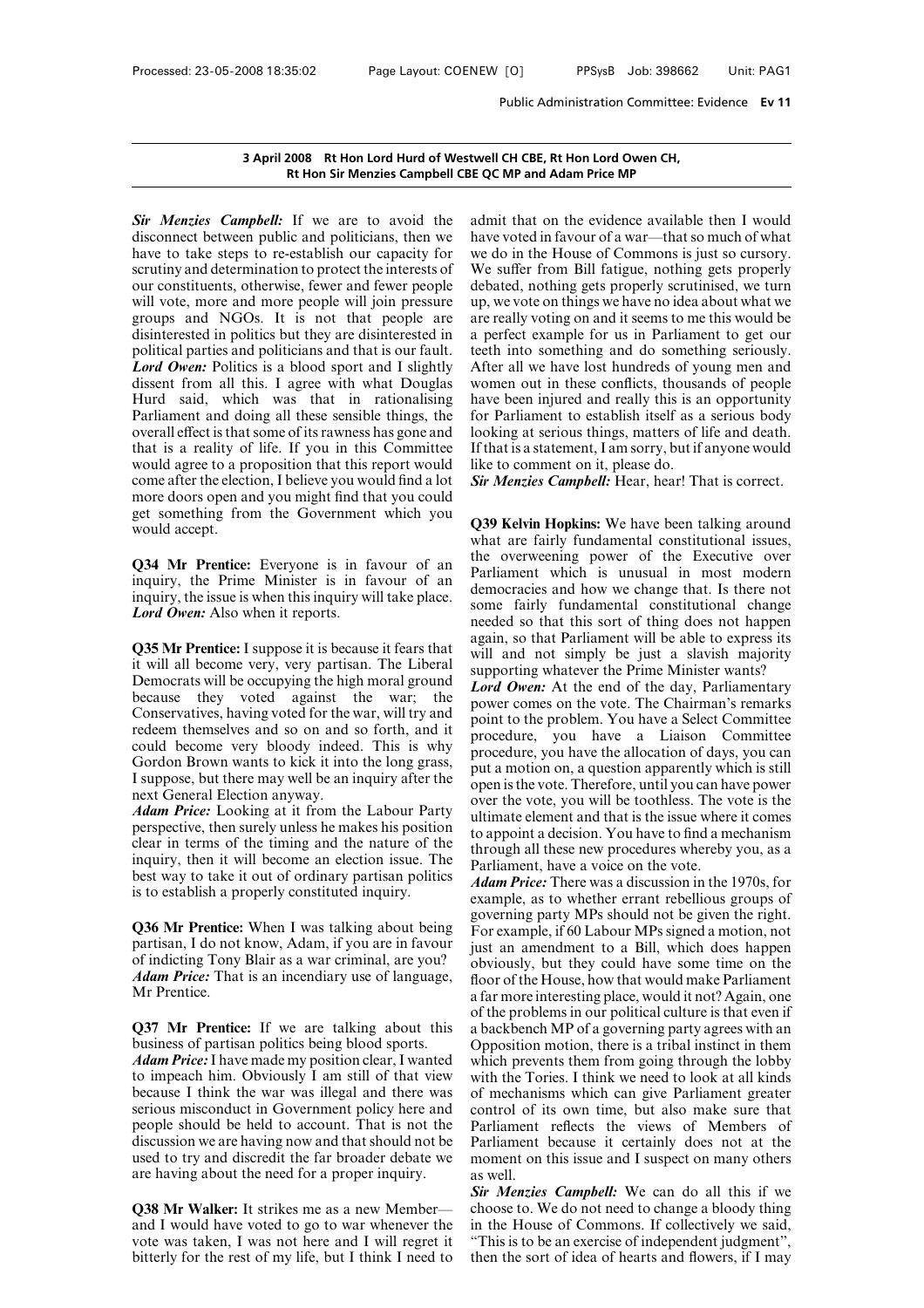# **3 April 2008 Rt Hon Lord Hurd of Westwell CH CBE, Rt Hon Lord Owen CH,** on Committee: Evidence<br>2008 Rt Hon Lord Hurd of Westwell CH CBE, Rt Hon Lord Owen CH,<br>Rt Hon Sir Menzies Campbell CBE QC MP and Adam Price MP

3 April 2008 Rt Hon Lord Hurd of Westwell CH<br>Rt Hon Sir Menzies Campbell CBE QC MP<br>put it that way, we have been discussing is perfectly but wh<br>within our grasp, it is just that we choose not to do unfortu<br>so. Why is that? **3 April 2008 Rt Hon Lord Hurd of Westwell CH C**<br>**Rt Hon Sir Menzies Campbell CBE QC MP**<br>put it that way, we have been discussing is perfectly but why<br>within our grasp, it is just that we choose not to do unfortun<br>so. Why **So. 3 April 2008** Rt Hon Lord Hurd of Westwell C<br>
Rt Hon Sir Menzies Campbell CBE QC M<br>
put it that way, we have been discussing is perfectly but w<br>
within our grasp, it is just that we choose not to do unfort<br>
so. Why is **Example Example 18 September 19 September 19 September 19 September 19 September 19 September 19 September 19 September 19 September 19 September 19 September 19 September 19 September 19 September 19 September 19 Septemb** put it that way, we have been discussing is perfectly<br>within our grasp, it is just that we choose not to do<br>unfort<br>so. Why is that? Because of the enormous pressure have o<br>which the party structure has upon our politics.<br>

put it that way, we have been discussing is perfectly but why<br>within our grasp, it is just that we choose not to do unfortun<br>so. Why is that? Because of the enormous pressure have ove<br>which the party structure has upon ou within our grasp, it is just that we choose not to do<br>so. Why is that? Because of the enormous pressure have ove<br>which the party structure has upon our politics. Lord Ow<br>inquiry t<br>Q40 Kelvin Hopkins: Precisely, and I spea so. Why is that? Because of the enormous pressure have over<br>which the party structure has upon our politics. Lord O<br>inquiry<br>Q40 Kelvin Hopkins: Precisely, and I speak as one<br>who has rebelled some might say frequently. I d which the party structure has upon our politics.<br> **Q40 Kelvin Hopkins:** Precisely, and I speak as one impoted who has rebelled some might say frequently. I do<br>
accept that most of my colleagues find that very hard<br>
indeed **Q40 Kelvin Hopkins:** Precisely, and I speak as one imply who has rebelled some might say frequently. I do accept that most of my colleagues find that very hard indeed, even if they privately might agree with my view. It **Q40 Kelvin Hopkins:** Precisely, and I speak as one who has rebelled some might say frequently. I do accept that most of my colleagues find that very hard indeed, even if they privately might agree with my view. It is not who has rebelled some might say frequently. I do<br>accept that most of my colleagues find that very hard<br>indeed, even if they privately might agree with my<br>view. It is not just because they want to be a minister<br>or want to s accept that most of my colleagues find that very hard<br>indeed, even if they privately might agree with my<br>view. It is not just because they want to be a minister<br>or want to support the party, the psychological<br>pressures whi indeed, even if they privately might agree with my<br>indeed, even if they privately might agree with my<br>view. It is not just because they want to be a minister<br>or want to support the party, the psychological<br>pressures which view. It is not just because they want to be a minister<br>or want to support the party, the psychological<br>pressures which come on people not to rebel are<br>pressures which come on people not to rebel are<br>enormous. I think if p or want to support the party, the psychological<br>pressures which come on people not to rebel are<br>enormous. I think if people had been a bit freer at the<br>time of the Iraq war, the Iraq war vote would have<br>gone down, the Prim pressures which come on people not to rebel are<br>
enormous. I think if people had been a bit freer at the<br>
time of the Iraq war, the Iraq war vote would have<br>
gone down, the Prime Minister would have resigned<br>
gone down, th Franchine and we morntous. I think if people had been a bit freer at the set up time of the Iraq war, the Iraq war vote would have also r gone down, the Prime Minister would have resigned and we would not have gone to war time of the Iraq war, the Iraq war vote would have<br>gone down, the Prime Minister would have also reaci<br>gone down, the Prime Minister would have resigned<br>and we would not have gone to war in Iraq with<br>America. Think the pre gone down, the Prime Minister would have resigned<br>and we would not have gone to war in Iraq with<br>America. Think the pressures were great—the<br>psychological pressures, loyalty, tribalism, and also also<br>the possibility that b and we would not have gone to war in Iraq with<br>
America. Think the pressures were great—the<br>
psychological pressures, loyalty, tribalism, and also<br>
the possibility that bringing down a Prime Minister<br>
also one of the pite<br> America. Think the pressures were great—the<br>psychological pressures, loyalty, tribalism, and also also one<br>the possibility that bringing down a Prime Minister addressee<br>might lose you your seat in an election. People do y psychological pressures, loyalty, tribalism, and also also one<br>the possibility that bringing down a Prime Minister addressee<br>might lose you your seat in an election. People do you have<br>not want to do that, so there are al the possibility that bringing down a Prime Minister<br>might lose you your seat in an election. People do<br>not want to do that, so there are all sorts of reasons.<br>I am trying to find out—I have various thoughts—<br>what constitu might lose you your seat in an election. People do you have<br>not want to do that, so there are all sorts of reasons.<br>I am trying to find out—I have various thoughts—<br>what constitutional changes we could make which<br>would gi mot want to do that, so there are all sorts of reasons.<br>
I am trying to find out—I have various thoughts—<br>
what constitutional changes we could make which<br>
would give Parliament a much stronger role in<br>
relation to the Ex not want to do that, so there are all sorts of reasons.<br>I am trying to find out—I have various thoughts—<br>what constitutional changes we could make which<br>would give Parliament a much stronger role in<br>relation to the Executi what constitutional changes we could make which<br>would give Parliament a much stronger role in<br>relation to the Executive and stop Prime Ministers<br>having the enormous power they have in Britain<br>compared with almost every oth would give Parliament a much stronger role in<br>relation to the Executive and stop Prime Ministers<br>having the enormous power they have in Britain<br>compared with almost every other Prime Minister in<br>the democratic world.<br>Lord

relation to the Executive and stop Prime Ministers<br>having the enormous power they have in Britain<br>compared with almost every other Prime Minister in<br>the democratic world.<br>Lord Hurd of Westwell: It is not a constitutional<br> having the enormous power they have in Britain<br>
compared with almost every other Prime Minister in<br>
the democratic world.<br> *Lord Hurd of Westwell*: It is not a constitutional<br>
power that they have. I entirely agree with M compared with almost every other Prime Minister in<br>the democratic world.<br>Lord Hurd of Westwell: It is not a constitutional questions, but<br>power that they have. I entirely agree with Ming, it<br>is just the way our politics a **Example 18 Kelvin**<br> **Example 19 Example 19 Example 10 Example 10** Example 10 Example 10 Example 10 Example 10 Example 10 Example 10 Example 10 Example 10 Example 10 Example 10 Example 10 Example 10 Example 10 Example 10 power that they have. I entirely agree with Ming, it<br>is just the way our politics are structured, the<br>psychology of it and the role of parties. It is odd<br>because what has emerged, and it emerges from pall<br>people are passio is just the way our politics are structured, the<br>psychology of it and the role of parties. It is odd<br>because what has emerged, and it emerges from<br>every conversation one has on this, as Ming said, is<br>the wevery conversatio psychology of it and the role of parties. It is odd<br>because what has emerged, and it emerges from<br>every conversation one has on this, as Ming said, is<br>people are passionately interested in political issues. it had<br>If you because what has emerged, and it emerges from<br>every conversation one has on this, as Ming said, is<br>people are passionately interested in political issues.<br>If you go to schools and universities, which I do all<br>the time, you every conversation one has on this, as Ming said, is<br>people are passionately interested in political issues.<br>If you go to schools and universities, which I do all<br>the time, you will find this. What they do not see is<br>the r people are passionately interested in political issues. It has<br>If you go to schools and universities, which I do all<br>the time, you will find this. What they do not see is<br>the role of the party in this, yet it is precisely If you go to schools and universities, which I do all<br>the time, you will find this. What they do not see is<br>the role of the party in this, yet it is precisely the role<br>of the party and the strength of that role which is<br>Be the time, you will find this. What they do not see is views<br>the time, you will find this. What they do not see is views<br>of the party and the strength of that role which is Benn<br>inhibiting the House of Commons from doing wh the role of the party in this, yet it is precisely the role<br>of the party and the strength of that role which is<br>for the party and the strength of that role which is<br>in this in the 19th Century it did almost as a matter of of the party and the strength of that role which is Benn,<br>inhibiting the House of Commons from doing what that r<br>in the 19th Century it did almost as a matter of Cabine<br>course. Therefore, a straitjacket is not just a if an inhibiting the House of Commons from doing what<br>in the 19th Century it did almost as a matter of Cab<br>course. Therefore, a straitjacket is not just a if an<br>straitjacket on what Members of Parliament do, it is on t<br>also one inhibiting the House of Commons from doing what<br>in the 19th Century it did almost as a matter of<br>course. Therefore, a straitjacket is not just a<br>straitjacket on what Members of Parliament do, it is<br>also one of the reasons **EXECUTE:** COUISE. Therefore, a straitjacket is not just a if anybot straitjacket on what Members of Parliament do, it is on the b also one of the reasons why people are turned off of his an politics as a whole. It is a ma straitjacket on what Members of Parliament do, it is<br>also one of the reasons why people are turned off of his<br>politics as a whole. It is a matter of breaking it case our pa<br>by case, vote by vote, not so much a matter of po

also one of the reasons why people are turned off of his<br>politics as a whole. It is a matter of breaking it case our p<br>by case, vote by vote, not so much a matter of powe<br>passing new resolutions in general terms. do no<br>*Ad* politics as a whole. It is a matter of breaking it case our p<br>by case, vote by vote, not so much a matter of powe<br>passing new resolutions in general terms. do not<br>*Adam Price*: In Italy, they do not have a anym<br>Parliamenta by case, vote by vote, not so much a matter of power to<br>passing new resolutions in general terms.<br>*Adam Price:* In Italy, they do not have a anymore<br>Parliamentary democracy, it is controlled by the the party<br>parties and passing new resolutions in general terms.<br> **Adam Price:** In Italy, they do not have a anyi<br>
Parliamentary democracy, it is controlled by the the p<br>
parties and that is the political culture we have as Tha<br>
well and that ha **Adam Price:** In Italy, they do not have a anymor<br>Parliamentary democracy, it is controlled by the the part<br>parties and that is the political culture we have as Thatche<br>well and that has to be broken. Peter Oborness open a Parliamentary democracy, it is controlled by the<br>parties and that is the political culture we have as<br>The well and that has to be broken. Peter Oborness<br>oper<br>book, the *Political Class*, has shed a lot of light on<br>methis, parties and that is the political culture we have as<br>well and that has to be broken. Peter Oborneos<br>well and that has to be broken. Peter Oborneos<br>open and spo<br>book, the *Political Class*, has shed a lot of light on<br>more t well and that has to be broken. Peter Oborness<br>book, the *Political Class*, has shed a lot of light on<br>mor<br>this, the fact that we now have a generation of inter<br>politicians who have emerged out of politics, they own<br>know n book, the *Political Class*, has shed a lot of light on more<br>this, the fact that we now have a generation of interes<br>politicians who have emerged out of politics, they own v<br>know nothing else, working in politics, think-ta this, the fact that we now have a generation of interes<br>politicians who have emerged out of politics, they own v<br>know nothing else, working in politics, think-tanks, Downi<br>researchers, et cetera, so it is probably worse no politicians who have emerged out of politics, they<br>
know nothing else, working in politics, think-tanks,<br>
researchers, et cetera, so it is probably worse now<br>
but he<br>
than at any point. Now is the time to confront that<br>
be know nothing else, working in politics, think-tanks,<br>researchers, et cetera, so it is probably worse now but he was<br>than at any point. Now is the time to confront that This is the<br>because Members of Parliament need to have researchers, et cetera, so it is probably worse now<br>than at any point. Now is the time to confront that<br>than at any point. Now is the time to confront that<br>than a<br>independence of mind, that includes independence<br>of mind f than at any point. Now is the time to confront that<br>because Members of Parliament need to have<br>independence of mind, that includes independence<br>of mind from their parties as well. I notice even Mike<br>Gibbs said he would be because Members of Parliament need to have<br>independence of mind, that includes independence<br>of mind from their parties as well. I notice even Mike<br>Gibbs said he would be prepared to vote for an Iraq<br>inquiry as long as it w

twell CH CBE, Rt Hon Lord Owen CH,<br>
E QC MP and Adam Price MP<br>
but why not. We need to break that iron grip<br>
unfortunately that the whips and the party managers<br>
have over our political thinking. twell CH CBE, Rt Hon Lord Owen CH,<br>
E QC MP and Adam Price MP<br>
but why not. We need to break that iron grip<br>
unfortunately that the whips and the party managers<br>
have over our political thinking.<br> *Lord Owen*: It is quite **Rt Hon Sir Menzies Campbell CBE QC MP and Adam Price MP**<br>been discussing is perfectly but why not. We need to break that iron grip<br>st that we choose not to do unfortunately that the whips and the party managers<br>e of the e **LE QC MP and Adam Price MP**<br> **Lord Owen:** It is quite impossible to hold a proper<br> *Lord Owen:* It is quite impossible to hold a proper<br>
inquiry that time limits your look at Iraq, quite<br>
impossible. Of course you have to

**Exam and business in**<br>but why not. We need to break that iron grip<br>unfortunately that the whips and the party managers<br>have over our political thinking.<br>**Lord Owen:** It is quite impossible to hold a proper<br>inquiry that ti but why not. We need to break that iron grip<br>unfortunately that the whips and the party managers<br>have over our political thinking.<br>**Lord Owen:** It is quite impossible to hold a proper<br>inquiry that time limits your look at but why not. We need to break that iron grip<br>unfortunately that the whips and the party managers<br>have over our political thinking.<br>**Lord Owen:** It is quite impossible to hold a proper<br>inquiry that time limits your look at unfortunately that the whips and the party managers<br>have over our political thinking.<br>Lord Owen: It is quite impossible to hold a proper<br>inquiry that time limits your look at Iraq, quite<br>impossible. Of course you have to g have over our political thinking.<br> **Lord Owen:** It is quite impossible to hold a proper<br>
inquiry that time limits your look at Iraq, quite<br>
impossible. Of course you have to go back over the<br>
1980's. I am not sure there wo **Lord Owen:** It is quite impossible to hold a proper inquiry that time limits your look at Iraq, quite impossible. Of course you have to go back over the 1980's. I am not sure there would be too much resistance there. Of c inquiry that time limits your look at Iraq, quite<br>impossible. Of course you have to go back over the<br>1980's. I am not sure there would be too much<br>resistance there. Of course one way this could be<br>done—and personally I hav impossible. Of course you have to go back over the 1980's. I am not sure there would be too much resistance there. Of course one way this could be done—and personally I have even contemplated it, but I have no powers in th 1980's. I am not sure there would be too much<br>resistance there. Of course one way this could be<br>done—and personally I have even contemplated it,<br>but I have no powers in the House of Lords in the<br>sense that I cannot mobili resistance there. Of course one way this could be<br>done—and personally I have even contemplated it,<br>but I have no powers in the House of Lords in the<br>sense that I cannot mobilise people—is the House of<br>Lords can do primary done—and personally I have even contemplated it,<br>but I have no powers in the House of Lords in the<br>sense that I cannot mobilise people—is the House of<br>Lords can do primary legislation and legally it could<br>set up an inquiry but I have no powers in the House of Lords in the<br>sense that I cannot mobilise people—is the House of<br>Lords can do primary legislation and legally it could<br>set up an inquiry. There is no doubt that we could<br>also reach a co sense that I cannot mobilise people—is the House of<br>Lords can do primary legislation and legally it could<br>set up an inquiry. There is no doubt that we could<br>also reach a consensus broadly along the lines which<br>your Committ Lords can do primary legislation and legally it could<br>set up an inquiry. There is no doubt that we could<br>also reach a consensus broadly along the lines which<br>your Committee are leading you on to and that<br>would then have to set up an inquiry. There is no doubt that we could<br>also reach a consensus broadly along the lines which<br>your Committee are leading you on to and that<br>would then have to be voted on by the House of<br>Commons. That may be the also reach a consensus broadly along the lines which<br>your Committee are leading you on to and that<br>would then have to be voted on by the House of<br>Commons. That may be the right procedure. That is<br>also one of the problems w your Committee are leading you on to and that<br>would then have to be voted on by the House of<br>Commons. That may be the right procedure. That is<br>also one of the problems which has not yet been<br>addressed. With the reform of t Commons. That may be the right procedure. That is<br>also one of the problems which has not yet been<br>addressed. With the reform of the House of Lords,<br>you have to decide whether you want to make it<br>toothless or whether you wa also one of the problems which has not yet been<br>addressed. With the reform of the House of Lords,<br>you have to decide whether you want to make it<br>toothless or whether you want to give it some teeth.<br>Q41 Chairman: I think we

**Lord Hurd of Westwell:** It is not a constitutional questions, but there is one question which I think is power that they have. I entirely agree with Ming, it wery important and is particularly addressed to is just the way *Sigmaxyou have to decide whether you want to make it* toothless or whether you want to give it some teeth.<br>**Q41 Chairman:** I think we have got the point. I can see red lights flashing at that point.<br>**Sir Menzies Campbell:** Four laws to decide whether you want to make it<br>toothless or whether you want to give it some teeth.<br>**Q41 Chairman:** I think we have got the point. I can<br>see red lights flashing at that point.<br>**Sir Menzies Campbell:** It is **Q41 Chairman:** I think we have got the point. I can<br>see red lights flashing at that point.<br>**Sir Menzies Campbell:** It is a delicious idea for the<br>House of Lords to reform the House of Commons!<br>**Kelvin Hopkins:** There are **Q41 Chairman:** I think we have got the point. I can<br>see red lights flashing at that point.<br>**Sir Menzies Campbell:** It is a delicious idea for the<br>House of Lords to reform the House of Commons!<br>**Kelvin Hopkins:** There are **Q41 Chairman:** I think we have got the point. I can<br>see red lights flashing at that point.<br>Sir Menzies Campbell: It is a delicious idea for the<br>House of Lords to reform the House of Commons!<br>**Kelvin Hopkins:** There are ma see red lights flashing at that point.<br> **Sir Menzies Campbell:** It is a delicious idea for the<br>
House of Lords to reform the House of Commons!<br> **Kelvin Hopkins:** There are many more possible<br>
questions, but there is one qu **Sir Menzies Campbell:** It is a delicious idea for the House of Lords to reform the House of Commons!<br>**Kelvin Hopkins:** There are many more possible questions, but there is one question which I think is very important and House of Lords to reform the House of Commons!<br>**Kelvin Hopkins:** There are many more possible<br>questions, but there is one question which I think is<br>very important and is particularly addressed to<br>David and Douglas. Before Kelvin Hopkins: There are many more possible<br>questions, but there is one question which I think is<br>very important and is particularly addressed to<br>David and Douglas. Before Robin Cook died he<br>spoke to the Hansard Society a questions, but there is one question which I think is<br>very important and is particularly addressed to<br>David and Douglas. Before Robin Cook died he<br>spoke to the Hansard Society and he said that the<br>party system had changed very important and is particularly addressed to<br>David and Douglas. Before Robin Cook died he<br>spoke to the Hansard Society and he said that the<br>party system had changed particularly because of<br>the way the Labour Party elect David and Douglas. Before Robin Cook died he<br>spoke to the Hansard Society and he said that the<br>party system had changed particularly because of<br>the way the Labour Party elects its leader. In the past<br>it had elected its lea spoke to the Hansard Society and he said that the<br>party system had changed particularly because of<br>the way the Labour Party elects its leader. In the past<br>it had elected its leader through the Parliamentary<br>Labour Party an party system had changed particularly because of<br>the way the Labour Party elects its leader. In the past<br>it had elected its leader through the Parliamentary<br>Labour Party and as a result they had a range of<br>views within Cab the way the Labour Party elects its leader. In the past<br>it had elected its leader through the Parliamentary<br>Labour Party and as a result they had a range of<br>views within Cabinet, from Shirley Williams and<br>Roy Jenkins acros it had elected its leader through the Parliamentary<br>Labour Party and as a result they had a range of<br>views within Cabinet, from Shirley Williams and<br>Roy Jenkins across to Barbara Castle and Tony<br>Benn, and there were genuin Labour Party and as a result they had a range of<br>views within Cabinet, from Shirley Williams and<br>Roy Jenkins across to Barbara Castle and Tony<br>Benn, and there were genuine debates representing<br>that range of views within Ca views within Cabinet, from Shirley Williams and<br>Roy Jenkins across to Barbara Castle and Tony<br>Benn, and there were genuine debates representing<br>that range of views within Cabinet. Now, the<br>Cabinet is a cipher, loyal to the Roy Jenkins across to Barbara Castle and Tony<br>Benn, and there were genuine debates representing<br>that range of views within Cabinet. Now, the<br>Cabinet is a cipher, loyal to the Prime Minister, and<br>if anybody steps out of lin Benn, and there were genuine debates representing<br>that range of views within Cabinet. Now, the<br>Cabinet is a cipher, loyal to the Prime Minister, and<br>if anybody steps out of line then they find themselves<br>on the back benche that range of views within Cabinet. Now, the<br>Cabinet is a cipher, loyal to the Prime Minister, and<br>if anybody steps out of line then they find themselves<br>on the back benches. That is a crude simplification<br>of his argument. Cabinet is a cipher, loyal to the Prime Minister, and<br>if anybody steps out of line then they find themselves<br>on the back benches. That is a crude simplification<br>of his argument. But this has changed the nature of<br>our party if anybody steps out of line then they find themselves<br>on the back benches. That is a crude simplification<br>of his argument. But this has changed the nature of<br>our party politics and has given enormously greater<br>power to th on the back benches. That is a crude simplification<br>of his argument. But this has changed the nature of<br>our party politics and has given enormously greater<br>power to the Prime Minister than in the past. They<br>do not have to of his argument. But this has changed the nature of<br>our party politics and has given enormously greater<br>power to the Prime Minister than in the past. They<br>do not have to deal with the factions in the party<br>anymore because our party politics and has given enormously greater<br>power to the Prime Minister than in the past. They<br>do not have to deal with the factions in the party<br>anymore because they have got absolute control of<br>the party. I think power to the Prime Minister than in the past. They<br>do not have to deal with the factions in the party<br>anymore because they have got absolute control of<br>the party. I think it started perhaps with Margaret<br>Thatcher, but Marg do not have to deal with the factions in the party<br>anymore because they have got absolute control of<br>the party. I think it started perhaps with Margaret<br>Thatcher, but Margaret Thatcher was much more<br>open and spoke to a ran anymore because they have got absolute control of<br>the party. I think it started perhaps with Margaret<br>Thatcher, but Margaret Thatcher was much more<br>open and spoke to a range of views within her party<br>more than did Tony Bla the party. I think it started perhaps with Margaret Thatcher, but Margaret Thatcher was much more open and spoke to a range of views within her party more than did Tony Blair. Tony Blair was not interested in a range of vi Thatcher, but Margaret Thatcher was much more<br>open and spoke to a range of views within her party<br>more than did Tony Blair. Tony Blair was not<br>interested in a range of views, he was interested in his<br>own view. I only met h open and spoke to a range of views within her party<br>more than did Tony Blair. Tony Blair was not<br>interested in a range of views, he was interested in his<br>own view. I only met him a couple of times in<br>Downing Street so I di more than did Tony Blair. Tony Blair was not interested in a range of views, he was interested in his own view. I only met him a couple of times in Downing Street so I did not know him personally, but he was very clear, he interested in a range of<br>own view. I only me<br>Downing Street so I c<br>but he was very clear, l<br>This is the line. This is<br>**Chairman:** I think th<br>than a question. **Downing Street so 1 did not know film personary,**<br>but he was very clear, he said, "You accept our view.<br>This is the line. This is what you are going to do".<br>**Chairman:** I think that was a commentary rather<br>than a question but he was very clear, he said, Tou accept our view.<br>This is the line. This is what you are going to do".<br>**Chairman:** I think that was a commentary rather<br>than a question.<br>**Q42 Kelvin Hopkins:** I would like David and<br>Dougl

This is the line. This is what you are going to do".<br> **Chairman:** I think that was a commentary rather<br>
than a question.<br> **Q42 Kelvin Hopkins:** I would like David and<br>
Douglas to comment, if they have got any thoughts<br>
on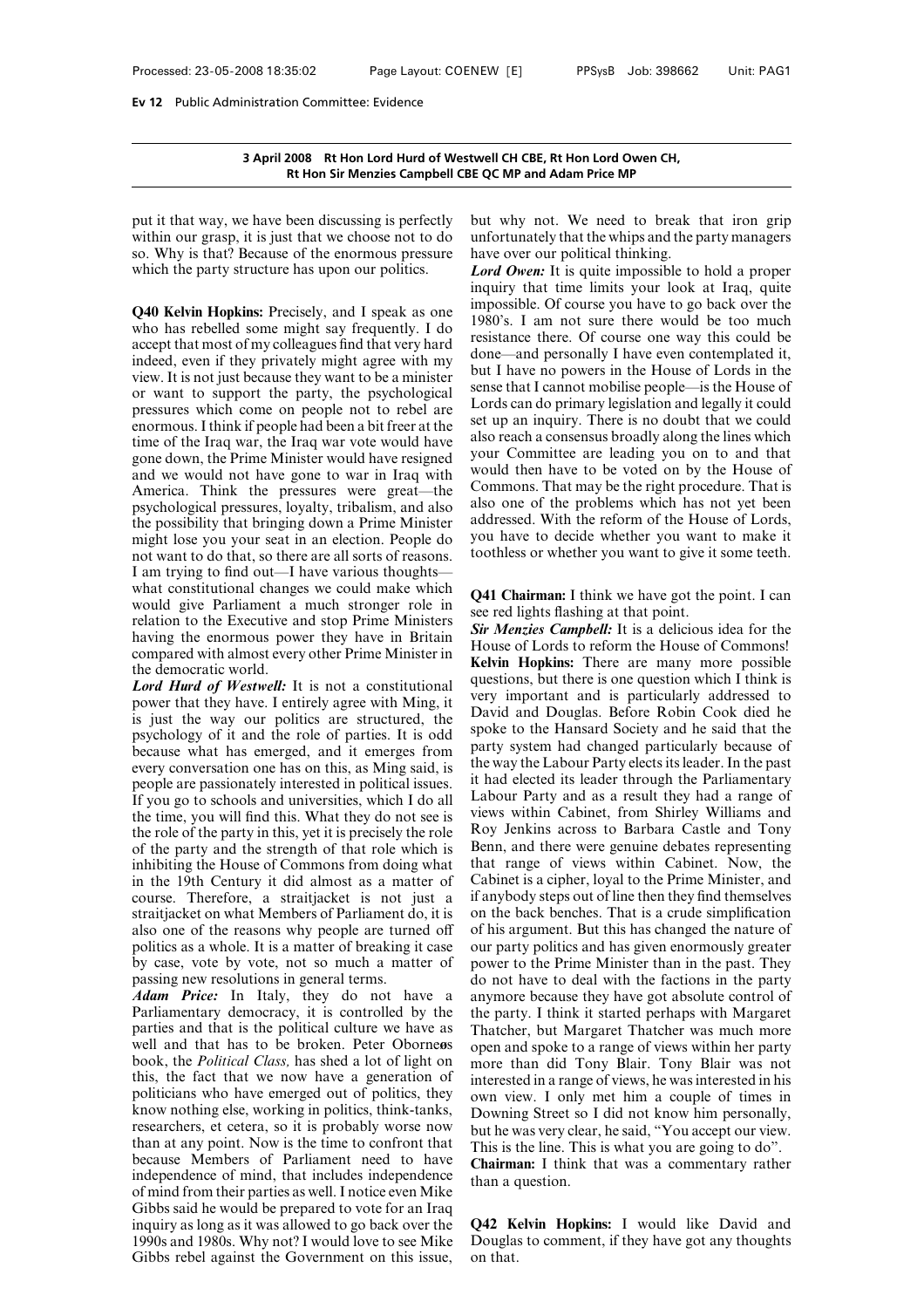**EXECUTE:**<br> **EXECUTE:**<br> **REGIST ON THE STATE OF A STATE OF A STATE OF A STATE OF OWER: At the end of the day, it was the House Frank:<br>
Frank: of Commons which got rid of Margaret Thatcher have b<br>
and it was the House of Co 3 April 2008 Rt Hon Lord Hurd of Westwell Rt Hon Sir Menzies Campbell CBE QC**<br> **Example COMMON EXECUTE:**<br> **Example COMMONS** Which got rid of Margaret Thatcher have<br>
and it was the House of Commons which got rid of set up<br> and it was the House of Commons which got rid of **Lord Owen:** At the<br>**Lord Owen:** At the<br>and it was the He<br>Tony Blair.<br>**Q43 Kelvin Honk Lord Owen:** At the end of the day, it was the H<br>of Commons which got rid of Margaret Tha<br>and it was the House of Commons which got r<br>Tony Blair.<br>Q43 Kelvin Hopkins: It took a long time.<br>Lord Owen: It was the Labour Party **Lord Owen:** At the end of the day, it was the House Franks in of Commons which got rid of Margaret Thatcher have bee and it was the House of Commons which got rid of set up ur Tony Blair. That is well there is n<br> **Q43 Kel** 

of Commons which got rid of Margaret Thatcher<br>and it was the House of Commons which got rid of set up ur<br>Tony Blair.<br>**Q43 Kelvin Hopkins:** It took a long time. there is n<br>**Complementary Members** who we have got rid of Tony and it was the House of Commons which got rid of set up ur<br>
Tony Blair. That is where is n<br> **Q43 Kelvin Hopkins:** It took a long time. troops an<br> *Lord Owen*: It was the Labour Party Members who we have g<br>
got rid of Tony Tony Blair.<br> **Q43 Kelvin Hopkins:** It took a long<br> **Lord Owen:** It was the Labour Part:<br>
got rid of Tony Blair by giving him<br>
leave and it was the Conservative l<br>
got rid of Margaret Thatcher.<br> **O44 Kelvin Honkins:** We are **Q43 Kelvin Hopkins:** It took a long time. The troop *Lord Owen*: It was the Labour Party Members who we have tries and it was the Conservative Party MPs who *Sir M* about peopl **Q44 Kelvin Hopkins:** We are forced into nuc

**Lord Owen:** It was the Labour Party Members who<br>got rid of Tony Blair by giving him the timetable to<br>leave and it was the Conservative Party MPs who<br>got rid of Margaret Thatcher.<br>**Q44 Kelvin Hopkins:** We are forced into n got rid of Tony Blair by giving him the timetable to<br>leave and it was the Conservative Party MPs who<br>got rid of Margaret Thatcher.<br>**Q44 Kelvin Hopkins:** We are forced into nuclear<br>options all the time instead of having a r Leave and it was the Conservative Party MPs who<br>got rid of Margaret Thatcher. about<br>peopl<br>Q44 Kelvin Hopkins: We are forced into nuclear inqui<br>peopl<br>options all the time instead of having a real debate.<br>Lord Owen: At the got rid of Margaret Thatcher. about the people of a straight of Margaret Thatcher.<br> **Q44 Kelvin Hopkins:** We are forced into nuclear inquiry.<br>
options all the time instead of having a real debate.<br> *Lord Owen:* At the end people<br> **Q44 Kelvin Hopkins:** We are forced into nuclear<br>
inquiry<br>
options all the time instead of having a real debate.<br> *Lord Owen:* At the end of the day, although they get<br>
elected by a wider franchise, Conservative, L **Q44 Kelvin Hopkins:** We are forced into nuclear inquotions all the time instead of having a real debate. *Lord Owen:* At the end of the day, although they get **Q48** elected by a wider franchise, Conservative, Labour *Lor* options all the time instead of having a real debate.<br> *Lord Owen:* At the end of the day, although they get **Q48 Mr** elected by a wider franchise, Conservative, Labour *Lord Hu* and Liberal leaders, which I personally str **Lord Owen:** At the end of the day, although they get Q48 Mr elected by a wider franchise, Conservative, Labour Lord Hu and Liberal leaders, which I personally strongly it is not a support, they are made or broken and they elected by a wider franchise, Conservative, Labour<br>
and Liberal leaders, which I personally strongly it is no<br>
support, they are made or broken and they leave Okay<br>
office if they lose the confidence of the House of the pe and Liberal leaders, which I personally strongly it is no<br>support, they are made or broken and they leave Okay,<br>office if they lose the confidence of the House of the pec<br>Commons. That has been recently shown on two and i and Liberal leaders, which I personally strongly support, they are made or broken and they leave office if they lose the confidence of the House of Commons. That has been recently shown on two most powerful Prime Ministers For the solution office if they lose the confidence of the House of the Commons. That has been recently shown on two answers most powerful Prime Ministers, Tony Blair and interpretent Thatcher. At the end of the day, thei Commons. That has been recently shown on two<br>most powerful Prime Ministers, Tony Blair and into<br>Margaret Thatcher. At the end of the day, their he w<br>failure to carry their own MPs meant they were<br>kicked out of office.<br>**Cha** 

most powerful Prime Ministers, Tony Blair and into the Margaret Thatcher. At the end of the day, their he welfailure to carry their own MPs meant they were<br>kicked out of office.<br>**Chairman:** That is a party answer. Enoch P Margaret Thatcher. At the end of the day, their<br>failure to carry their own MPs meant they were<br>kicked out of office.<br>**Chairman:** That is a party answer. Enoch Powell *Lore*<br>once said that it is a mistake to talk about Par failure to carry their own MPs meant they were<br>
kicked out of office.<br> **Chairman:** That is a party answer. Enoch Powell *Lord* is<br>
once said that it is a mistake to talk about Parliament preced<br>
in a collective sense beca kicked out of office.<br> **Chairman:** That is a party answer. Enoch Powell<br>
once said that it is a mistake to talk about Parliament<br>
once said that it is a mistake to talk about Parliament<br>
the party battle is conducted. The **Chairman:** That is a party answer. Enoch Powell<br>
once said that it is a mistake to talk about Parliament<br>
once said that it is a mistake to talk about Parliament<br>
the party battle is conducted. The argument against<br>
the p once said that it is a mistake to talk about Parliament<br>in a collective sense because Parliament now is where<br>the party battle is conducted. The argument against<br>what we are proposing in a way is the Marconi, the<br>fact that the party battle is conducted. The argument against<br>
what we are proposing in a way is the Marconi, the<br>
fact that we have entered an era when party trumps<br>
all, even the ability in Parliament to do things that it<br>
Bagh<br>
o what we are proposing in a way is the Marconi, the<br>fact that we have entered an era when party trumps<br>all, even the ability in Parliament to do things that it<br>ought to do.<br>**Q45 Mr Prentice:** I agree with that. Everything

fact that we have entered an era when party trumps<br>all, even the ability in Parliament to do things that it<br>ought to do.<br>**Q45 Mr Prentice:** I agree with that. Everything is<br>played for party advantage and I am looking at<br>yo all, even the ability in Parliament to do things that it<br>
by a bagged to do.<br> **Q45 Mr Prentice:** I agree with that. Everything is<br> **Q45 Mr Prentice:** I agree with that. Everything is<br>
you looking at ching!<br>
Cou, Ming!<br>
Cou **Q45 Mr Prentice:** I agree with that. Everything is whe played for party advantage and I am looking at char you, Ming!<br> **Sir Menzies Campbell:** Why are you looking at me! Lore<br> **Q46 Mr Prentice:** The suggestion that MPs ca

**Q45 Mr Prentice:** I agree with that. Everything is when youlayed for party advantage and I am looking at changed you, Ming!<br>
Sir *Menzies Campbell*: Why are you looking at me! Lord On **Q46 Mr Prentice:** The suggestion th played for party advantage and I am looking at chang<br>you, Ming!<br>**Sir Menzies Campbell:** Why are you looking at me! Lord<br>**Q46 Mr Prentice:** The suggestion that MPs can just **Q51**!<br>be dispassionate about everything without r you, Ming!<br>
Sir Menzies Campbell: Why are you looking at me!<br>
Cord Consequence: The suggestion that MPs can just<br>
De dispassionate about everything without realising<br>
the consequences for the party is just lunacy. This is **Sir Menzies Campbell:** Why are you looking at me! Lord Ow  $Q46$  Mr Prentice: The suggestion that MPs can just  $Q51$  Mr be dispassionate about everything without realising now. Where consequences for the party is just lun **Q46 Mr Prentice:** The suggestion that MPs can just  $Q51$  be dispassionate about everything without realising now the consequences for the party is just lunacy. This is bool why we have such a problem in addressing this i **Q46 Mr Prentice:** The suggestion that MPs can just  $Q51$  M be dispassionate about everything without realising now. V the consequences for the party is just lunacy. This is book why we have such a problem in addressing t be dispassionate about everything without realising<br>the dispassionate about everything without realising now. Wh<br>the consequences for the party is just lunacy. This is book to<br>why we have such a problem in addressing this the consequences for the party is just lunacy. This is book<br>why we have such a problem in addressing this issue unders<br>because at the end of the day, it all comes down to forget<br>the calculation about party advantage. We h why we have such a problem in addressing this issue<br>because at the end of the day, it all comes down to<br>the calculation about party advantage. We have got<br>the calculation about party advantage. We have got<br>coalitic<br>to bre because at the end of the day, it all comes down to<br>the calculation about party advantage. We have got coal<br>to break through that and it is a struggle to find the<br>publy way forward. Gordon Brown says he wants an *Lore*<br>in the calculation about party advantage. We have got<br>to break through that and it is a struggle to find the<br>public way forward. Gordon Brown says he wants an<br>inquiry but not yet because we have troops on the<br>public<br>ground. L to break through that and it is a struggle to find the publist<br>way forward. Gordon Brown says he wants an  $Lord$  in<br>inquiry but not yet because we have troops on the publist<br>ground. Like every Labour MP, I got a briefing amb way forward. Gordon Brown says he wants an *Lord Om*<br>inquiry but not yet because we have troops on the published<br>ground. Like every Labour MP, I got a briefing ambassad<br>before the debate. I am not going to read it out has inquiry but not yet because we have troop<br>ground. Like every Labour MP, I got a<br>before the debate. I am not going to rea<br>verbatim because it says, "Dissemination<br>political briefing is prohibited and in<br>unlawful", so I am n *Sir Menzies Campbell:* That is not like you, if I may solution<br>Sir Menzies Campbell: That is not going to read it out<br>that because it says, "Dissemination of this Ministe<br>political briefing is prohibited and may be servan before the dependence before the dependence of the dependence of the solution of the solution of the solution of the solution of the solution of the solution of the solution of the solution of the solution of the solution political briefing is prohibited and may be serva<br>
unlawful", so I am not going to do, I do not want to Irelar<br>
get into trouble with Gordon Brown!<br> **Sir Menzies Campbell:** That is not like you, if I may no at<br>
say so!<br> **Q** 

unlawful", so I am not going to do, I do not want to<br>get into trouble with Gordon Brown!<br>**Sir Menzies Campbell:** That is not like you, if I may no abs<br>say so!<br>**Q47 Mr Prentice:** They talk about the precedence for choose<br>a get into trouble with Gordon Brown!<br>
Sir Menzies Campbell: That is not like you, if I may<br>
no abs<br>
say so!<br> **Q47 Mr Prentice:** They talk about the precedence for<br>
could<br> **Q47 Mr Prentice:** They talk about the precedence fo **Sir Menzies Campbell:** That is not like you, if I may no at say so!<br>becord the military in They talk about the precedence for choose an inquiry at this stage when we have troops on the which ground and we are all concerne say so!<br>
becc<br>
coul<br> **Q47 Mr Prentice:** They talk about the precedence for<br>
coul<br>
an inquiry at this stage when we have troops on the<br>
ground and we are all concerned about that, we have<br>
got the military in Iraq. The brie could de<br> **Q47 Mr Prentice:** They talk about the precedence for<br>
choose to<br>
an inquiry at this stage when we have troops on the<br>
section and we are all concerned about that, we have<br>
honest a<br>
got the military in Iraq. The **Q47 Mr Prentice:** They talk about the precedence for choose an inquiry at this stage when we have troops on the which ground and we are all concerned about that, we have honest got the military in Iraq. The briefing says an inquiry at this stage when we have troops on the which ground and we are all concerned about that, we have honest got the military in Iraq. The briefing says there was accour an inquiry into the Dardanelles during the F ground and we are all concerned about that, we have<br>got the military in Iraq. The briefing says there was<br>an inquiry into the Dardanelles during the First a form<br>World War but only after the specific operation had<br>been con

EXTREE THE THE THE THE REFORM IN THE QC MP and Adam Price MP<br>Franks inquiry which we talked about earlier, it may<br>have been agreed during the conflict but it was not<br>set up until after the end of the Falklands conflict. twell CH CBE, Rt Hon Lord Owen CH,<br>
E QC MP and Adam Price MP<br>
Franks inquiry which we talked about earlier, it may<br>
have been agreed during the conflict but it was not<br>
set up until after the end of the Falklands conflict **EXECT COMP and Adam Price MP**<br>Franks inquiry which we talked about earlier, it may<br>have been agreed during the conflict but it was not<br>set up until after the end of the Falklands conflict.<br>That is what Labour MPs were bei E QC MP and Adam Price MP<br>Franks inquiry which we talked about earlier, it may<br>have been agreed during the conflict but it was not<br>set up until after the end of the Falklands conflict.<br>That is what Labour MPs were being to Franks inquiry which we talked about earlier, it may<br>have been agreed during the conflict but it was not<br>set up until after the end of the Falklands conflict.<br>That is what Labour MPs were being told, yes, but<br>there is no p Franks inquiry which we talked about earlier, it may<br>have been agreed during the conflict but it was not<br>set up until after the end of the Falklands conflict.<br>That is what Labour MPs were being told, yes, but<br>there is no p Franks inquiry which we talked about earlier, it may<br>have been agreed during the conflict but it was not<br>set up until after the end of the Falklands conflict.<br>That is what Labour MPs were being told, yes, but<br>there is no p Franks inquiry which we talked about earlier, it may<br>have been agreed during the conflict but it was not<br>set up until after the end of the Falklands conflict.<br>That is what Labour MPs were being told, yes, but<br>there is no p **Sigmular Example 1** Sigmular the end of the Falklands conflict.<br>That is what Labour MPs were being told, yes, but<br>there is no precedent for having an inquiry when our<br>troops are engaged on the ground. That is an issue<br>we That is what Labour MPs were being told, yes, but<br>there is no precedent for having an inquiry when our<br>troops are engaged on the ground. That is an issue<br>we have got to grapple with. Maybe that was just an<br>observation from there is no precedent for having an inquiry when our troops are engaged on the ground. That is an issue we have got to grapple with. Maybe that was just an observation from me rather than a question.<br>Sir Menzies Campbell:

inquiry. observation from me rather than a question.<br> **Sir Menzies Campbell:** If Douglas Hurd is right<br>
about troops remaining in Iraq for a lot longer than<br>
people contemplate, then you would never have an<br>
inquiry.<br> **Q48 Mr Prent Sir Menzies Campbell:** If Douglas Hurd is right<br>about troops remaining in Iraq for a lot longer than<br>people contemplate, then you would never have an<br>inquiry.<br>**Q48 Mr Prentice:** We would never have one. Okay.<br>*Lord Hurd o* 

about troops remaining in Iraq for a lot longer than<br>people contemplate, then you would never have an<br>inquiry.<br>**Q48 Mr Prentice:** We would never have one. Okay.<br>*Lord Hurd of Westwell*: You quoted precedent, but<br>it is not people contemplate, then you would never have an<br>inquiry.<br>**Q48 Mr Prentice:** We would never have one. Okay.<br>*Lord Hurd of Westwell*: You quoted precedent, but<br>it is not an argument at all, there is no real argument.<br>Okay, inquiry.<br> **Q48 Mr Prentice:** We would never have one. Okay.<br> **Lord Hurd of Westwell:** You quoted precedent, but<br>
it is not an argument at all, there is no real argument.<br>
Okay, the troops were out of the Dardanelles but al **Q48 Mr Prentice:** We would never have one. Okay.<br>*Lord Hurd of Westwell*: You quoted precedent, but it is not an argument at all, there is no real argument.<br>Okay, the troops were out of the Dardanelles but all<br>the people **Q48 Mr Prentice:** We would never have one. Okay.<br>*Lord Hurd of Westwell*: You quoted precedent, but it is not an argument at all, there is no real argument.<br>Okay, the troops were out of the Dardanelles but all<br>the people **Q48 Mr Prentice:** We would never have one. Okay. *Lord Hurd of Westwell*: You quoted precedent, but it is not an argument at all, there is no real argument. Okay, the troops were out of the Dardanelles but all the people Okay, the troops were out of the Dardanelles but all<br>the people involved were still fighting, still in action,<br>and it was a very difficult thing to have an inquiry<br>into the Dardanelles, particularly for Churchill but<br>he we the people involved were still fighting, still in action,<br>and it was a very difficult thing to have an inquiry<br>into the Dardanelles, particularly for Churchill but<br>he welcomed it.<br>**Q49 Mr Prentice:** Because he was a target and it was a very difficult thing to have an inquiry<br>into the Dardanelles, particularly for Churchill but<br>he welcomed it.<br>**Q49 Mr Prentice:** Because he was a target.<br>*Lord Hurd of Westwell*: The fact of the lack of<br>precede

**Q49 Mr Prentice:** Because he was a target.<br> **Q49 Mr Prentice:** Because he was a target.<br> **Lord Hurd of Westwell:** The fact of the lack of<br>
precedent does not constitute an argument at all.<br> **Q50 Mr Prentice:** Fair enough. **Q49 Mr Prentice:** Because he was a target.<br> *Lord Hurd of Westwell*: The fact of the lack of<br>
precedent does not constitute an argument at all.<br> **Q50 Mr Prentice:** Fair enough. A final point to Lord<br>
Owen. Jeremy Greensto **Q49 Mr Prentice:** Because he was a target.<br> *Lord Hurd of Westwell*: The fact of the lack of<br>
precedent does not constitute an argument at all.<br> **Q50 Mr Prentice:** Fair enough. A final point to Lord<br>
Owen. Jeremy Greensto **Lord Hurd of Westwell:** The fact of the lack of precedent does not constitute an argument at all.<br> **Q50 Mr Prentice:** Fair enough. A final point to Lord Owen. Jeremy Greenstock, our man in Baghdad, has written a book abou precedent does not constitute an argument at all.<br> **Q50 Mr Prentice:** Fair enough. A final point to Lord<br>
Owen. Jeremy Greenstock, our man in Baghdad, has<br>
written a book about his time as our man in<br>
Baghdad and that was **Q50 Mr Prentice:** Fair enough. A final point to Lord Owen. Jeremy Greenstock, our man in Baghdad, has written a book about his time as our man in Baghdad and that was blocked by Jack Straw and has still not been published **Q50 Mr Prentice:** Fair enough. A final point to Lord Owen. Jeremy Greenstock, our man in Baghdad, has written a book about his time as our man in Baghdad and that was blocked by Jack Straw and has still not been published Owen. Jeremy Greenstock, our man in Baghdad, has<br>written a book about his time as our man in<br>Baghdad and that was blocked by Jack Straw and<br>has still not been published. At the very beginning<br>you were talking about your pe written a book about his time as our implements written a book about his time as our implements be published. At the very be you were talking about your penchant for op when you were an MP, but your views perhas changed. D **Baghdad and that was blocked by Jack Straw a** has still not been published. At the very beginni you were talking about your penchant for openne when you were an MP, but your views perhaps ha changed. Do you think there is Frequency were talking about your penchant for openness<br>when you were an MP, but your views perhaps have<br>changed. Do you think there is a case for Jeremy<br>Greenstock's book to be published?<br>*Lord Owen***:** It will ultimately

when you were an MP, but your views perhaps have<br>changed. Do you think there is a case for Jeremy<br>Greenstock's book to be published?<br>*Lord Owen*: It will ultimately be published.<br>**Q51 Mr Prentice:** But you are calling for changed. Do you think there is a case for Jeremy<br>Greenstock's book to be published?<br>**Lord Owen:** It will ultimately be published.<br>**Q51 Mr Prentice:** But you are calling for an inquiry<br>now. Why can you not call for Jeremy G Greenstock's book to be published?<br> **Lord Owen:** It will ultimately be published.<br> **Q51 Mr Prentice:** But you are calling for an inquiry<br>
now. Why can you not call for Jeremy Greenstock's<br>
book to be published now as an ai **Cord Owen:** It will ultimately be published.<br> **Q51 Mr Prentice:** But you are calling for an inquiry<br>
now. Why can you not call for Jeremy Greenstock's<br>
book to be published now as an aid to our<br>
understanding because the **Q51 Mr Prentice:** But you are calling for an inquiry<br>now. Why can you not call for Jeremy Greenstock's<br>book to be published now as an aid to our<br>understanding because the American equivalent, I<br>forget the guy's name now, **Q51 Mr Prentice:** But you are calling for an inquiry now. Why can you not call for Jeremy Greenstock's book to be published now as an aid to our understanding because the American equivalent, I forget the guy's name now, **LowerFORT CONCITED:** The published now as an aid to our understanding because the American equivalent, I forget the guy's name now, the person who ran the Coalition Provisional Authority, his book was published years ago. book to be published now as an aid to our<br>understanding because the American equivalent, I<br>forget the guy's name now, the person who ran the<br>Coalition Provisional Authority, his book was<br>published years ago.<br>**Lord Owen:** A

understanding because the American equivalent, I<br>forget the guy's name now, the person who ran the<br>Coalition Provisional Authority, his book was<br>published years ago.<br>**Lord Owen:** A lot of people's books have been<br>published forget the guy's name now, the person who ran the<br>Coalition Provisional Authority, his book was<br>published years ago.<br>*Lord Owen:* A lot of people's books have been<br>published and a more important book by the UK<br>ambassador ambassador in Washington in the run up to the war<br>has been published. We have now seen the Prime<br>Minister's Chief of Staff, who was also made a civil<br>servant, publish the whole account of the Northern<br>Ireland negotiations. published years ago.<br> *Lord Owen*: A lot of people's books have been<br>
published and a more important book by the UK<br>
ambassador in Washington in the run up to the war<br>
has been published. We have now seen the Prime<br>
Minist **Lord Owen:** A lot of people's books have been<br>published and a more important book by the UK<br>ambassador in Washington in the run up to the war<br>has been published. We have now seen the Prime<br>Minister's Chief of Staff, who w published and a more important book by the UK<br>ambassador in Washington in the run up to the war<br>has been published. We have now seen the Prime<br>Minister's Chief of Staff, who was also made a civil<br>servant, publish the whole ambassador in Washington in the run up to the war<br>has been published. We have now seen the Prime<br>Minister's Chief of Staff, who was also made a civil<br>servant, publish the whole account of the Northern<br>Ireland negotiations. has been published. We have now seen the Prime<br>Minister's Chief of Staff, who was also made a civil<br>servant, publish the whole account of the Northern<br>Ireland negotiations. Your Committee took<br>evidence on this whole thing. Minister's Chief of Staff, who was also made a civil<br>servant, publish the whole account of the Northern<br>Ireland negotiations. Your Committee took<br>evidence on this whole thing. Again, I think there are<br>no absolute rules. Je servant, publish the whole account of the Northern<br>Ireland negotiations. Your Committee took<br>evidence on this whole thing. Again, I think there are<br>no absolute rules. Jeremy Greenstock's views have<br>become fairly obvious. T Ireland negotiations. Your Committee took<br>evidence on this whole thing. Again, I think there are<br>no absolute rules. Jeremy Greenstock's views have<br>become fairly obvious. The honest answer is he<br>could defy the ban if he wis evidence on this whole thing. Again, I think there are<br>no absolute rules. Jeremy Greenstock's views have<br>become fairly obvious. The honest answer is he<br>could defy the ban if he wished to. He does not<br>choose to in part, bec no absolute rules. Jeremy Greenstock's views have<br>become fairly obvious. The honest answer is he<br>could defy the ban if he wished to. He does not<br>choose to in part, because he is head of Ditchley,<br>which is a quasi-governmen become fairly obvious. The honest answer is he could defy the ban if he wished to. He does not choose to in part, because he is head of Ditchley, which is a quasi-governmental position, he is an honest and decent diplomat could defy the ban if he wished to. He does not choose to in part, because he is head of Ditchley, which is a quasi-governmental position, he is an honest and decent diplomat and he wants to take account of those criticism choose to in part, because he is head of Ditchley,<br>which is a quasi-governmental position, he is an<br>honest and decent diplomat and he wants to take<br>account of those criticisms. There was also a ban on<br>a former ambassador p which is a quasi-governmental position, he is an honest and decent diplomat and he wants to take account of those criticisms. There was also a ban on a former ambassador publishing an account, Sir Nicholas Henderson, which honest and decent diplomat and he wants to take<br>account of those criticisms. There was also a ban on<br>a former ambassador publishing an account, Sir<br>Nicholas Henderson, which he went along with with<br>extreme reluctance. It h